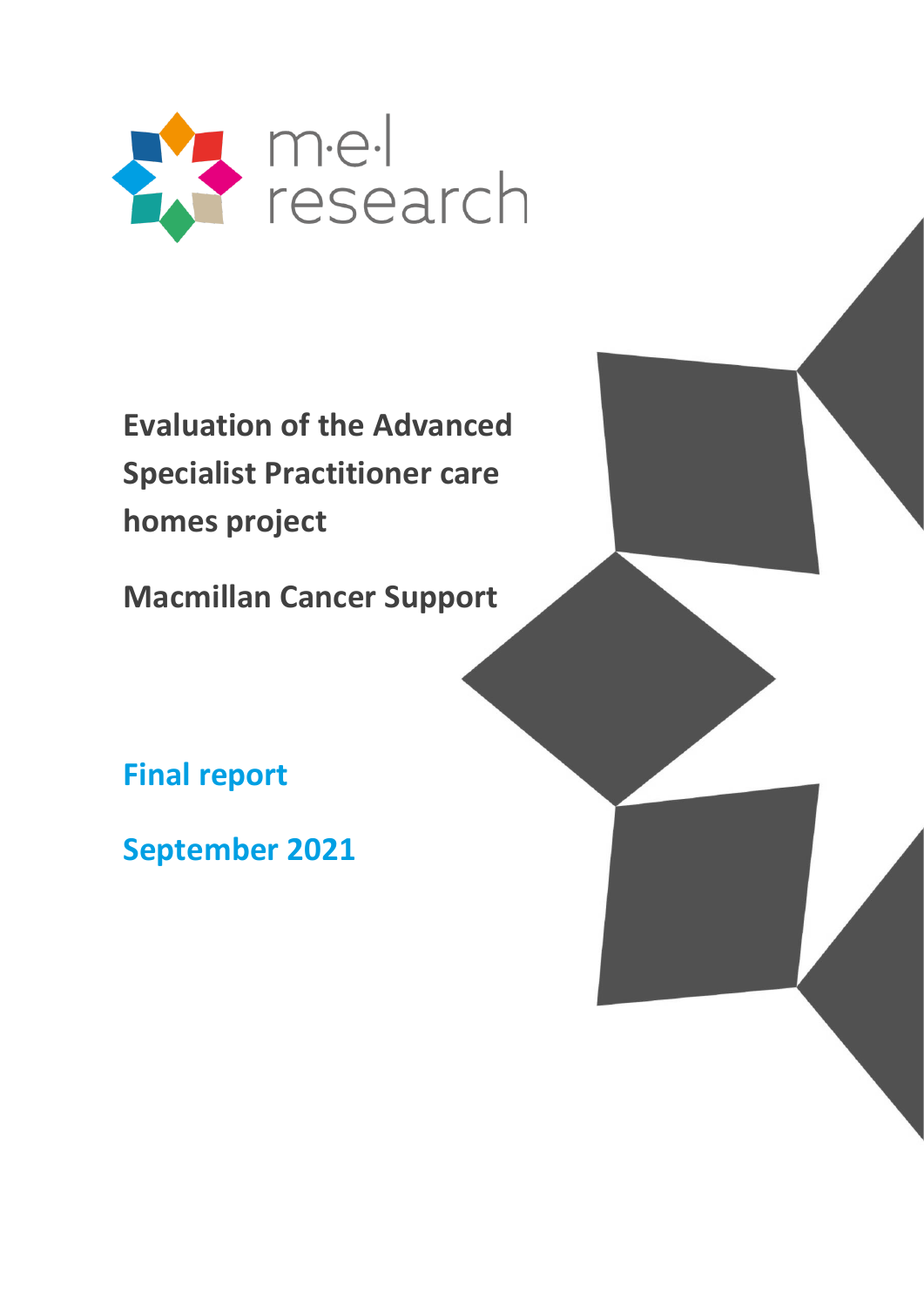# **Project details**

| <b>Title</b>          | Evaluation of the Barnsley Advanced Specialist Practitioner care<br>homes project |
|-----------------------|-----------------------------------------------------------------------------------|
| <b>Client</b>         | <b>Macmillan Cancer Support</b>                                                   |
| <b>Project number</b> | 19088                                                                             |
| <b>Author</b>         | Adam Knight-Markiegi                                                              |
| <b>Reviewers</b>      | Anne Forshaw, M·E·L Research<br>Sharon Hudson, Birmingham St Mary's Hospice       |

### **M·E·L Research Ltd**

Somerset House, 37 Temple Street, Birmingham, B2 5DP

Email: info@melresearch.co.uk

Web: melresearch.co.uk

Tel: 0121 604 4664



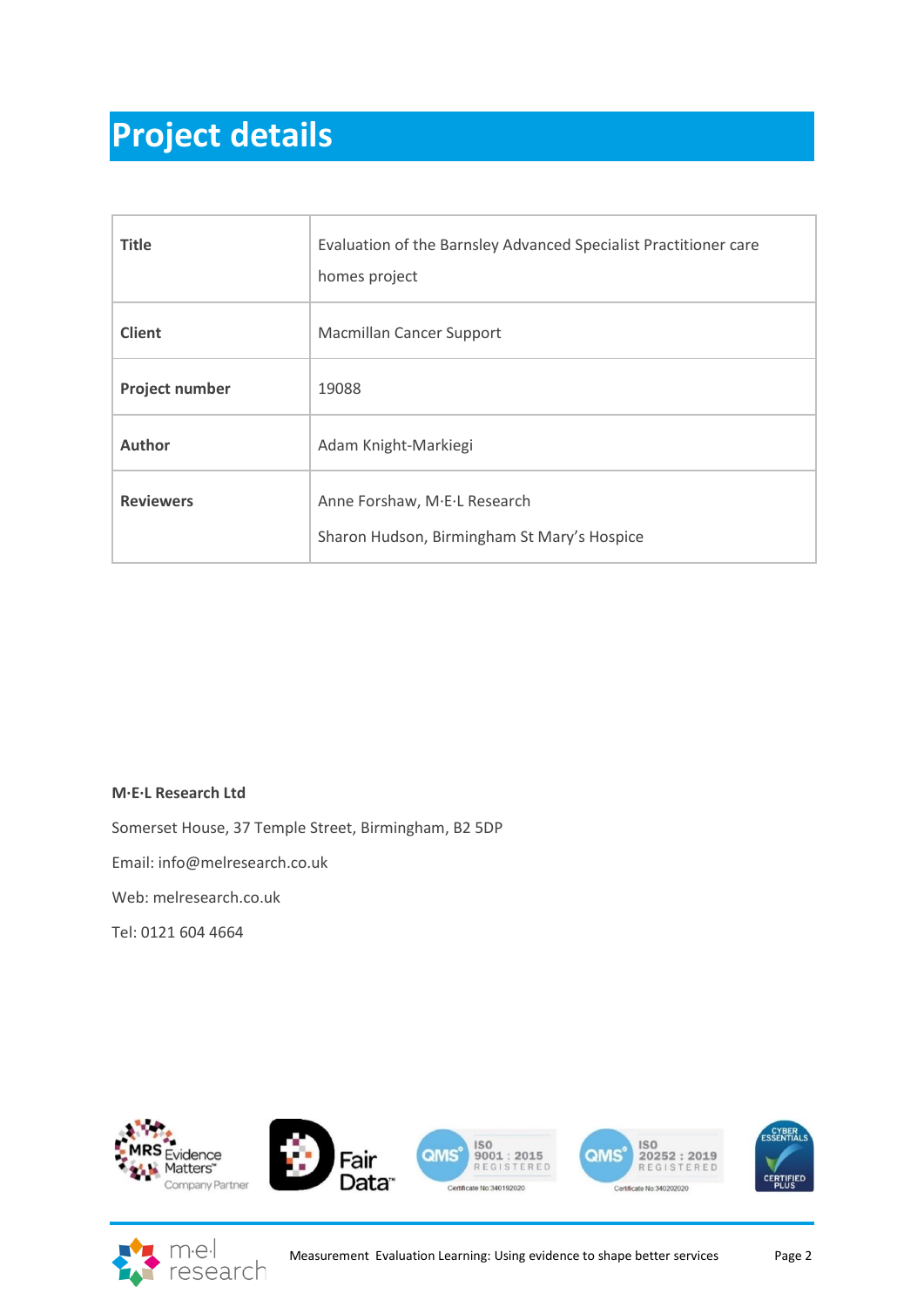

# **Contents**

| 1. |  |
|----|--|
|    |  |
|    |  |
|    |  |
|    |  |
| 2. |  |
|    |  |
|    |  |
|    |  |
|    |  |
|    |  |
| 3. |  |
|    |  |
|    |  |
|    |  |
| 4. |  |
|    |  |
|    |  |
|    |  |
| 5. |  |
|    |  |
|    |  |
|    |  |
|    |  |
| 6. |  |
|    |  |
|    |  |
|    |  |
|    |  |
| 7. |  |
|    |  |
|    |  |

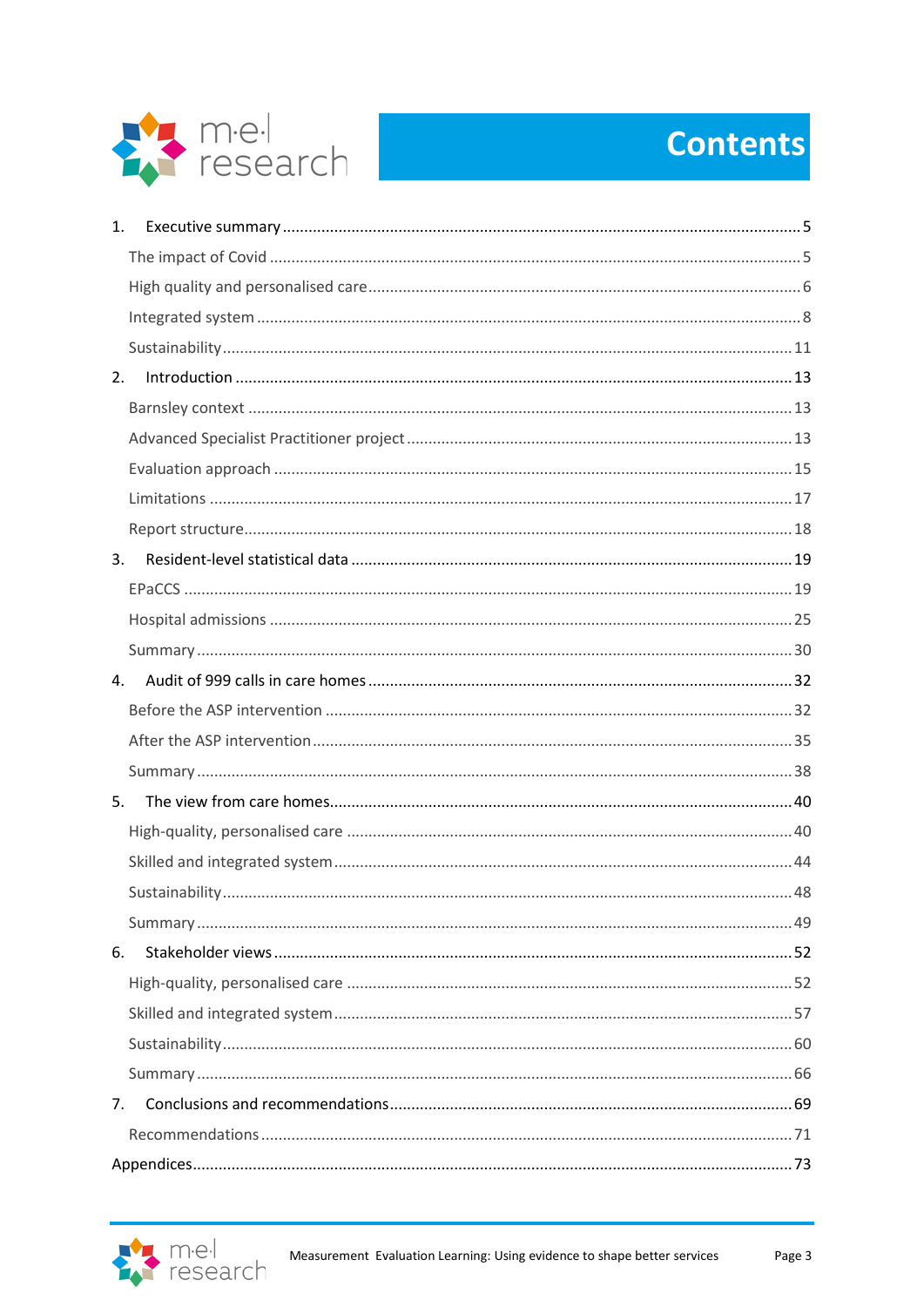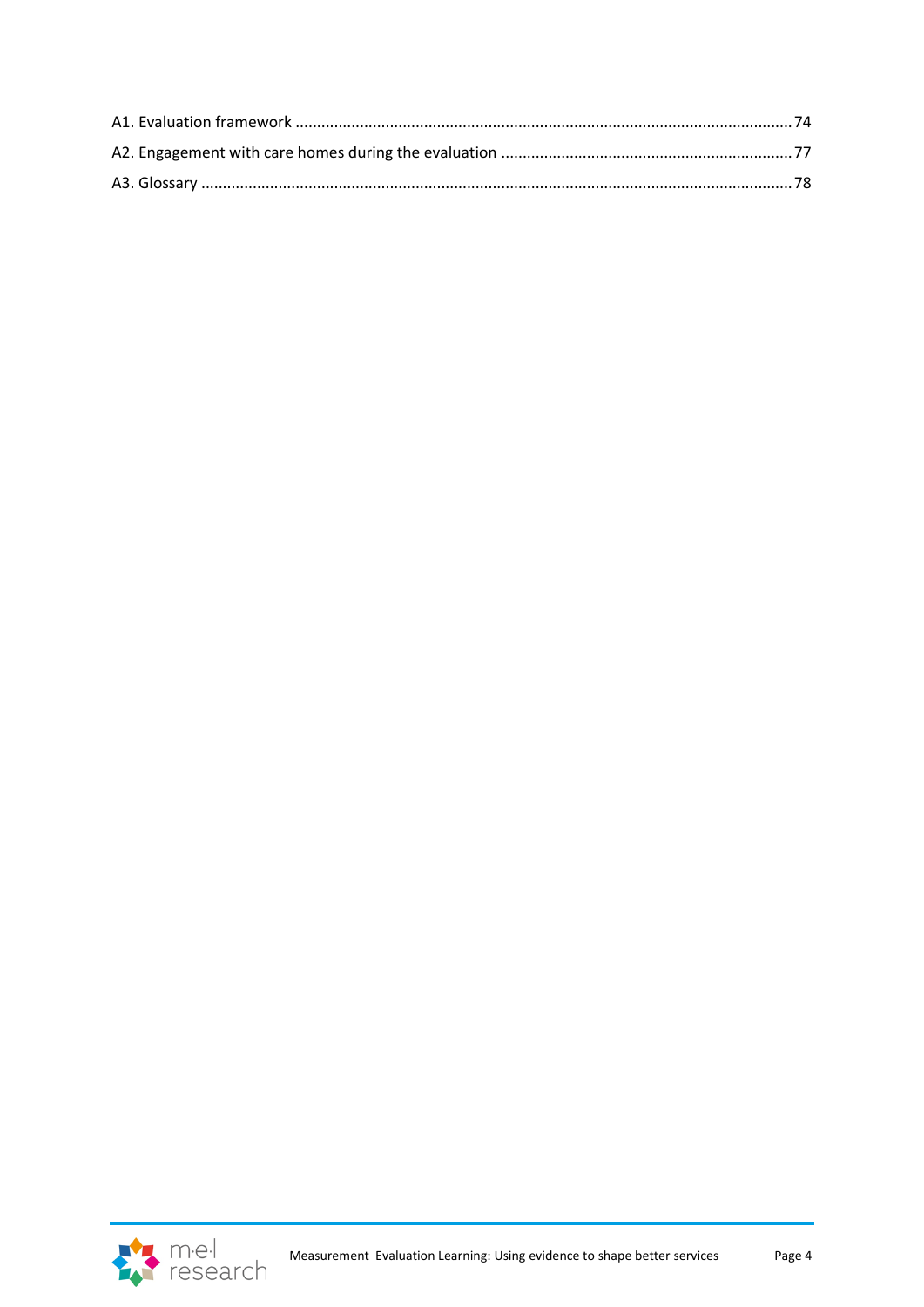# <span id="page-4-0"></span>**1. Executive summary**

This report brings together evidence from a two-year evaluation of the Barnsley Advanced Specialist Practitioner (ASP) care homes pilot project, funded by Macmillan Cancer Support and run in partnership with South West Yorkshire Partnership NHS Foundation Trust (SWYPFT). The pilot has aimed to provide enhanced care planning to care home residents in the last year of life, working with care homes directly and wider health services.

M·E·L Research was commissioned to evaluate this ASP project in Barnsley, to increase understanding of:

- the impacts of the ASP on **high quality** clinical and personalised holistic **care and personalised choice** in the last year of life
- what an appropriately skilled and **integrated system** working looks like
- the **sustainability** of personalised holistic care planning within the system.

This executive summary pulls together evidence from across our two-year evaluation. This includes resident-level statistical data, an audit of 999 calls in care homes, a host of contributions from care homes directly and interviews with wider stakeholders. This summary answers the overriding evaluation questions and the sub-questions that underpin these (the fuller evaluation framework is summarised at Appendix A1).

# <span id="page-4-1"></span>**The impact of Covid**

This evaluation started in October 2019, almost two years ago. Back then, the ASP project had already started, with engagement in care homes, surgeries and community teams. Over that time the Covid pandemic has hit care homes hard, harder than many other settings, with impacts still being felt. In some homes, scores of residents have died quickly, rooms have been left unoccupied and staff placed on furlough or made redundant. This has had a financial and personal cost to those running and working in care homes.

But there is also a positive legacy from Covid, something unanticipated at the start of the project. Many care homes have realised the need for advance care planning, talking to residents about death, dying and end of life. As one of few health professionals physically going into care homes, the ASP has cemented herself even more firmly within them, supporting staff, residents and family members.

The ASP role has therefore had to evolve to suit the changing reality. Our evaluation has also had to adapt to this changing landscape. One part of this is how to disentangle the contribution made by the

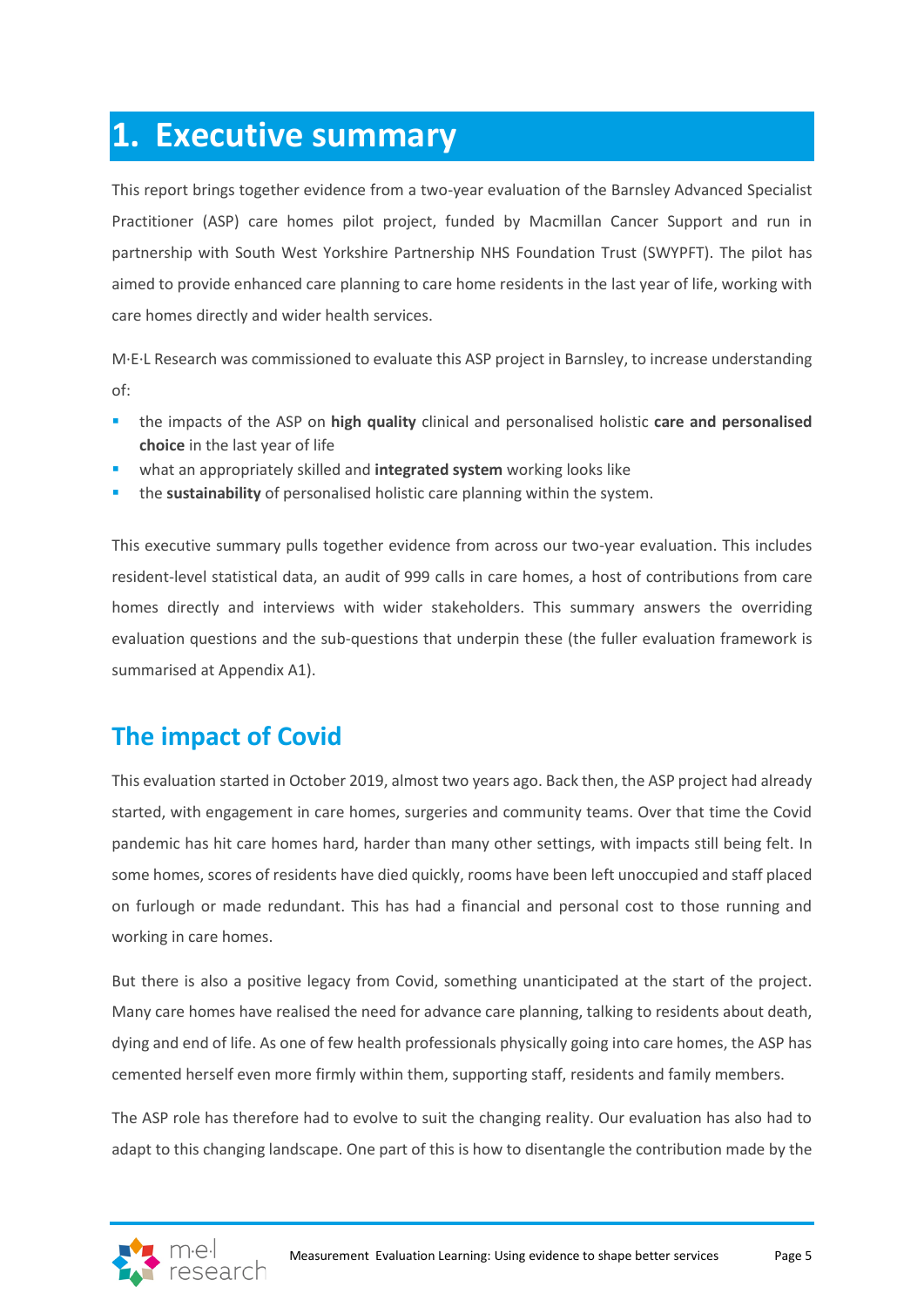ASP project to end of life (EOL) care for care home residents, rather than the wider context (eg Covid) or other changes (eg GP alignment).

# <span id="page-5-0"></span>**High quality and personalised care**

What constitutes high-quality and personalised care at end of life was a topic in some of the early stakeholder interviews. One stakeholder summarised this well, stating it was about wanting the best care, feeling valued and listened to, with care delivered in the right place for you. This meant identifying EOL residents earlier, making plans, discussing, identifying and meeting choices with residents and families and responding in a timely way. Avoiding discomfort for residents and avoiding distress for families is also part of this, including by reducing conveyancing to A&E and then unnecessary admissions to hospital. One community stakeholder said it's about "a beautiful death".

## **Recognising and identifying palliative care home residents**

If identifying somebody earlier in their EOL journey is the first step, the number of care home residents with EPaCCS (electronic palliative care coordination systems) is one indicator that the ASP project is making a difference. This shows just over a third (35%) of residents were on the palliative care register with their GP. Stakeholders said this would have been lower without the ASP intervention.

Care homes are better trained on EOL and some, though not all, are using tools like the Gold Standards Framework (GSF) to look for and better classify deterioration they see in residents. Care home staff repeatedly spoke about the colour-coded prognosis indicator assessment, for example. This is giving some care home staff greater confidence to advocate on behalf of their residents, even if means challenging health professionals including GPs.

## **Care home residents accessing enhanced quality palliative care**

There are good indicators that the ASP role has supported a real improvement in EOL care for residents in care homes in Barnsley. The high proportion of these residents having recorded a preferred place of death is positive. Three-quarters of residents (75%) had explicitly stated a preference, almost all to die in the care home. Most of these who died do so in this preferred place (where known), 95% of the 135 residents who had died by the end of May 2021.

What the ASP did was "the big thing", one GP said early in our evaluation. This included the training for care homes, the prognostic indicator guidance, My Care Plans and EPaCCS. Looking at preparations for end of life, EPaCCS data shows high proportions of residents having an advance care plan or best

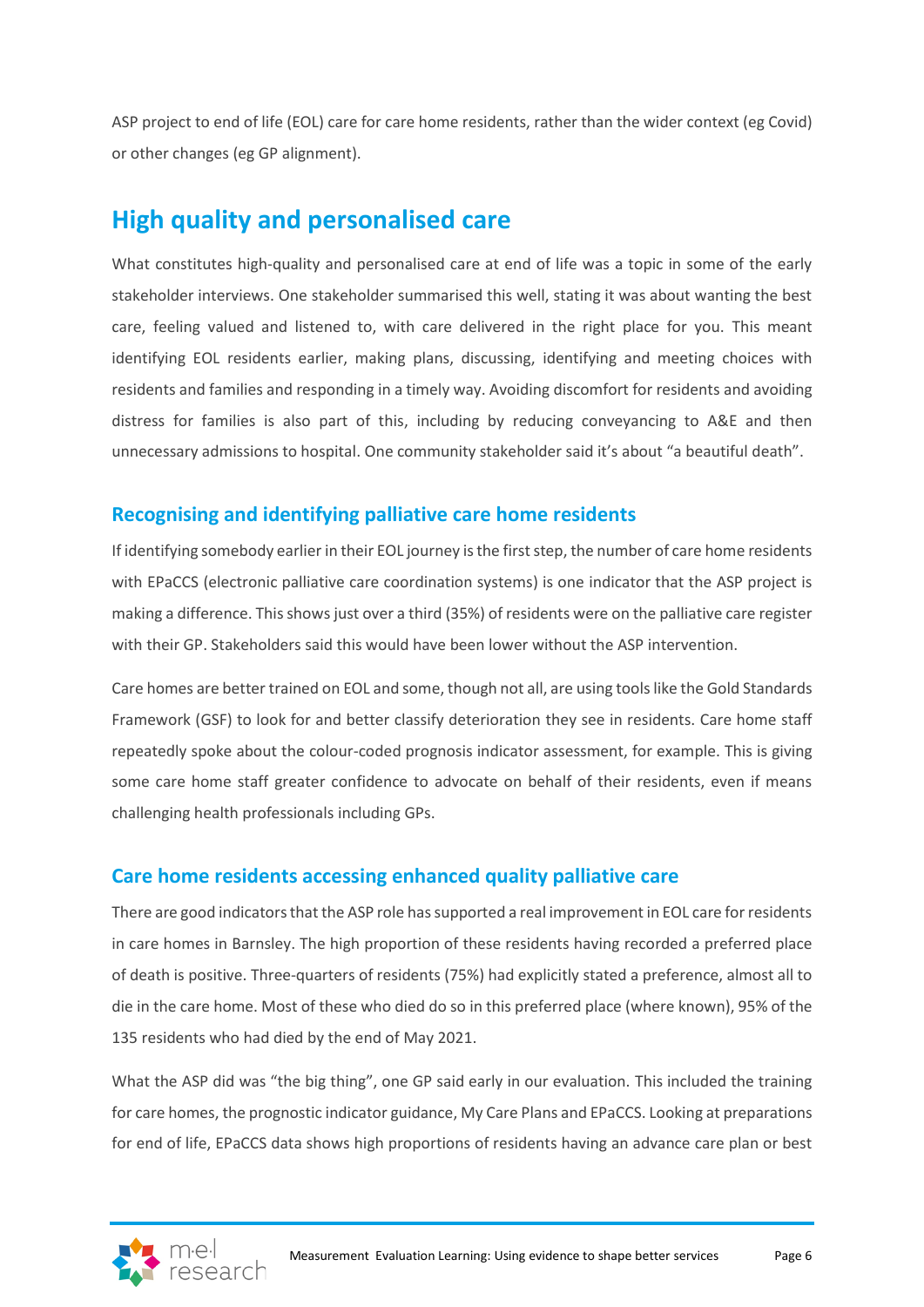interest plan (87%), a treatment escalation plan (84%) and an emergency health care plan (77%). The EPaCCS has been providing a framework to have these conversations and log resident wishes.

## **Including family members in decisions**

Several stakeholders referred to the ASP's emotional intelligence, describing her as "approachable", really "connecting" with them and nurturing existing relationships. Already being known among care homes has helped, allowing the postholder to draw on past experience and established relationships. The emotional intelligence is as important as the clinical skills.

The ASP has supported more inclusive decisions, including with residents, family and care home staff, ensuring all are "comfortable" with decisions. The postholder has remained approachable and empathetic, whether to dying residents, distraught family members or carers who themselves have been grieving. This has included particular input into best interest discussions, an area the ASP herself has changed during the project. EPaCCS data shows that over a third (38%) had dementia as a primary diagnosis, for example.

### **Unplanned and avoidable emergency admissions to hospital**

There are signs of reductions in unplanned secondary care admission among care home residents, with a lower proportion of residents being admitted and fewer average admissions per month after the ASP intervention. Of the 228 residents supported by the ASP over our evaluation period, exactly half (50%) had an unplanned secondary care admission in the six-month period before the ASP intervention. The average number of admissions was 0.95 per resident over this pre-ASP period, averaging 1.6 days in hospital per month for those admitted.

99 residents were still alive at the point of discharge from the ASP intervention. Of these, just 34 had an unplanned secondary care admission up to six months after the ASP intervention, representing just 34% of these residents. In addition, the average number of admissions per living month went down from 0.95 per resident to 0.16, just a sixth the rate, a big difference. However, the length of time in hospital for those admitted went up, to an average of 2.1 days per month for those admitted in the six months after the ASP intervention. This may suggest that the care and treatment was for more serious conditions in the later period, though other factors may also have played a role, including Covid.

In contrast, the 999 audit was less conclusive. For example, the proportion of 999 calls that led to a conveyance to hospital is similar in both periods when averaged across the care homes that took part, albeit with fewer 999 calls altogether in the later audit, in March 2021. As stakeholders made clear,

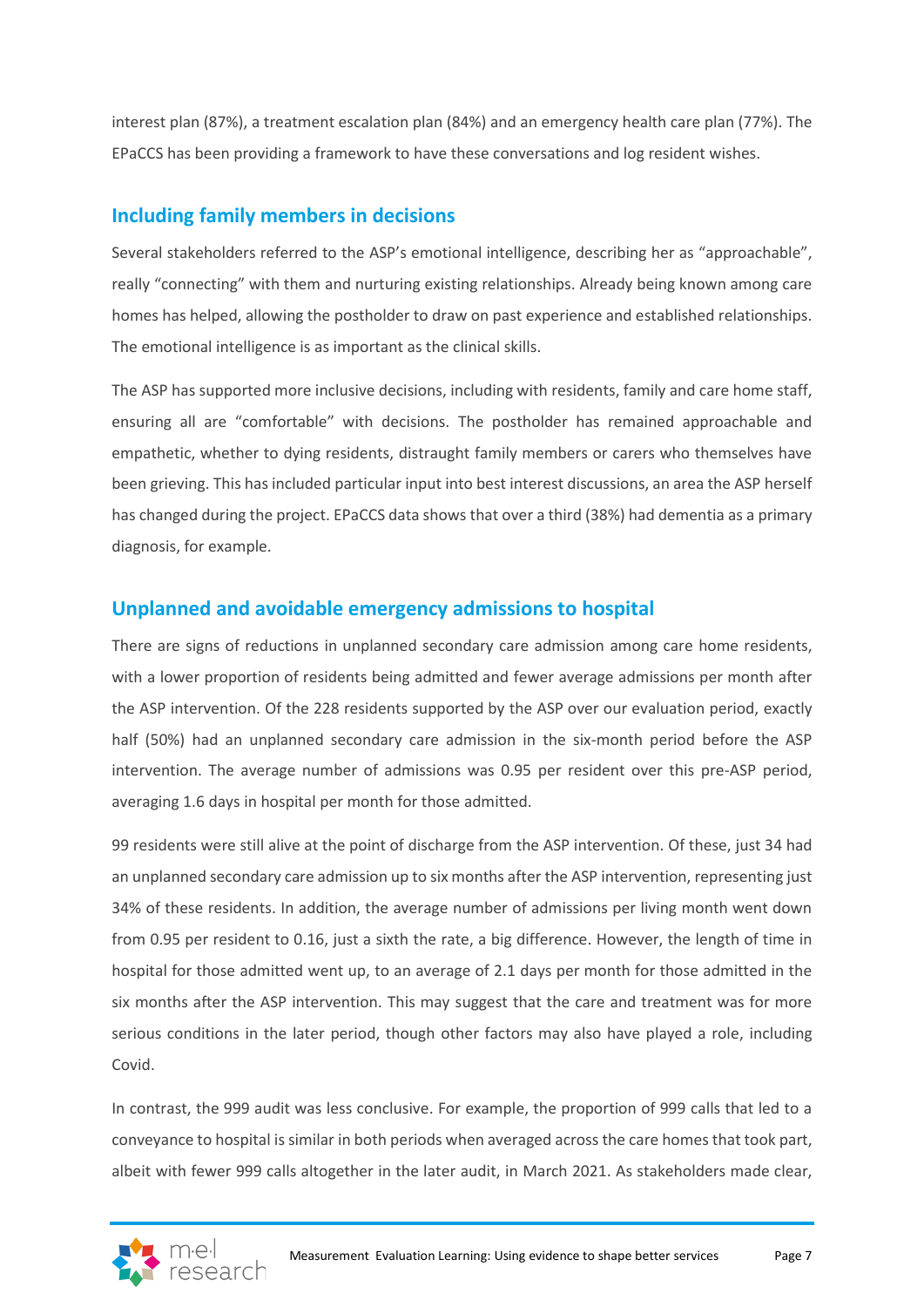carers aren't medically trained and therefore aren't the right people to decide on medical conditions that *do* require a clinical judgement. They can, however, advocate on behalf of their residents and be supported in conversations with paramedics with tools like one-page profiles of residents.

## **Enablers and barriers to successful outcomes from the ASP work**

One care home manager (before the ASP intervention) described high-quality and personalised care for residents as focusing on dignity and respect, where possible meeting every need a resident has, having family around, medication to hand and a nice environment at the end. Some of the care home staff we spoke to had worked in social care for years or decades, so their EOL work built on lots of previous experience.

There was a lot of praise for the postholder in the ASP role throughout the evaluation, about how "valuable" and helpful the ASP role was, particularly in contrast to a more varied picture with GPs (before GP alignment, this is). The ASP had helped to put plans in place and fast-tracking services, one care home manager said, unlike GPs, who just saw care home residents as elderly. Staff at homes found it reassuring that they can pick up the phone and get a willing response from the ASP or the EOL Facilitator for advice, such as when they're struggling with GPs.

There was still some unease and nervousness about broaching the subject of EOL with residents, however. One care home colleague felt "less uncomfortable" – though not *comfortable* – each time she spoke to residents about it. While Covid has had a dramatic impact on care homes, it has highlighted the need to talk about death and plan for end of life with residents in advance.

Also needed was a greater focus on advance care planning earlier into somebody's journey rather than EOL care in a crisis at the end. This also demands that care homes can "pipe up", confident of speaking on behalf of their residents' wishes. However, as care home staff generally don't have a medical background, it can be useful to have somebody like the ASP role to ask about medical issues.

## <span id="page-7-0"></span>**Integrated system**

Care homes can feel disconnected to the healthcare system. Part of the ASP's remit has been to pull together different agencies across health and social care.

## **Key players within the system**

It's clear that care homes make use of a wide range of healthcare services. The 999 audits, for example, showed that care homes called GPs, the 111 service and, by March 2021, Rightcare, before making

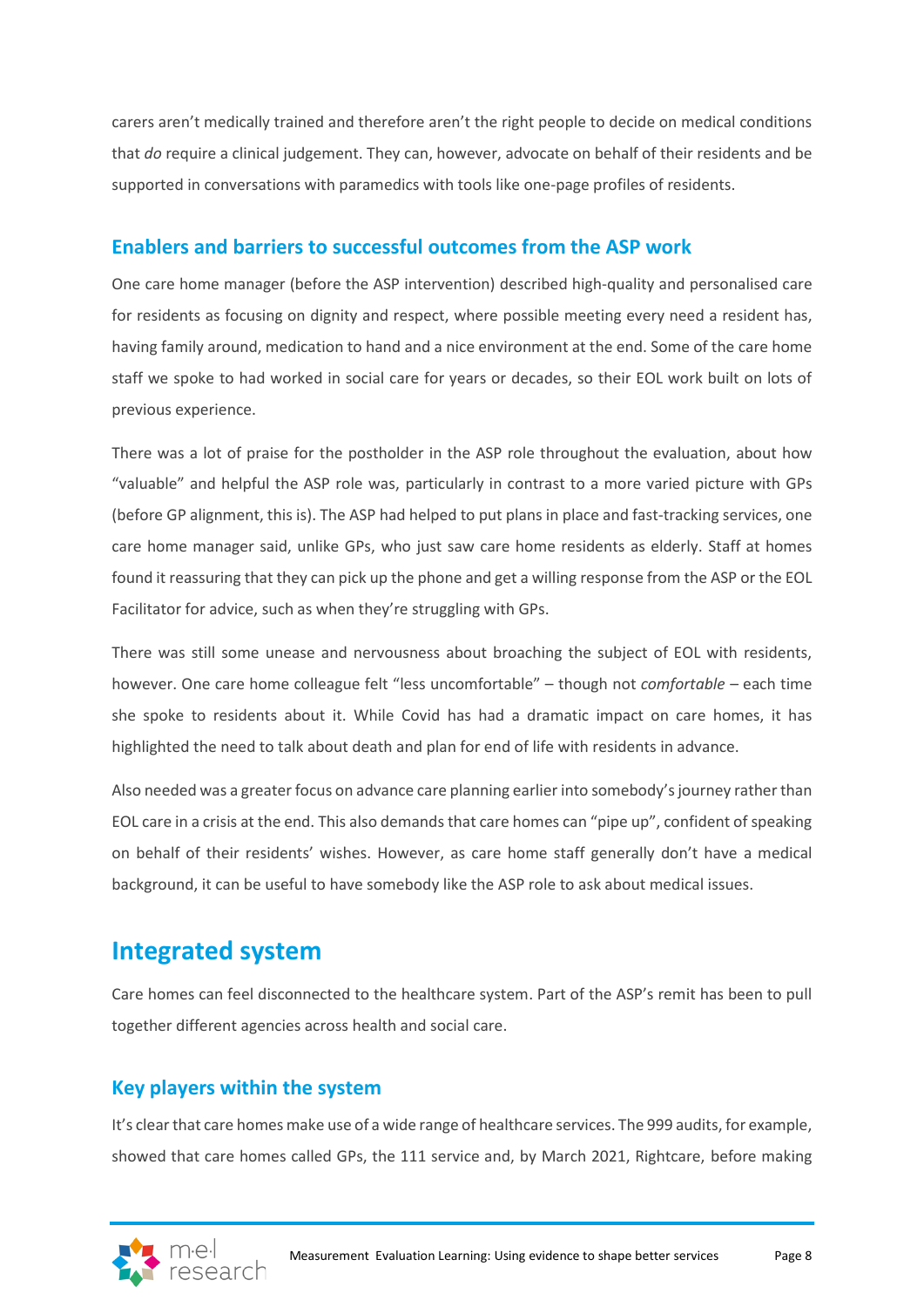999 calls. Later into the evaluation there was more mention – and praise – for MDTs, contributing to better EOL care, some said. This was partly helping to overcome the challenge of GPs lacking time for care home residents.

# **Enablers and barriers to effective integrated working for palliative care home residents**

Care homes are better connected to wider services now than at the beginning of the evaluation. Covid has also played a role in this, though the ASP should take credit too. Not just for the work of the role within care homes but also championing care homes to the wider healthcare sector. This inside knowledge has been shared widely among other professionals and senior roles in Barnsley. There is an ongoing need for this, especially as discussions continue at national and local level about further integrating health and social care.

Arguably, Covid does seem to have prompted a 'big bang' approach to GP alignment – sitting within the PCN contract and ECHC framework – which really do seem to be making a positive difference to EOL care. Homes are finding it easier to contact practices, regular MDT meetings are taking place and residents are being discussed. Different professionals are being involved in EOL care in homes, including community matrons and frailty nurses, alongside dedicated resource from the enhanced care home team. All of this is helping both to shine a spotlight on care homes and their residents but also to upskill carers, seniors and managers there. The ASP has had a central role in this.

However, power dynamics are still at play within the social and healthcare system, highlighted by the ASP work. Seen as Macmillan nurses, not care assistants, the EOL Facilitator and ASP are able to influence GPs more than homes can themselves. The ASP's clinical background, use of medical terms and perhaps the seniority of the role are important elements here, we believe.

## **The ASP influence over integrated working**

The role of the ASP has been to train, support and coach care homes as well as to advise and potentially case manage complex cases. Having a dedicated and protected resource has really added value, including providing time for EOL discussions with residents, families and carers. A challenge here, though, is to provide this strategically across Barnsley without continually being dragged back to earlier care homes with routine case management. The ASP acts as an intermediary, a mediator between care homes and GPs but also between care homes, residents and families. This is even more important where residents lack mental capacity or their capacity fluctuates. With proportions of

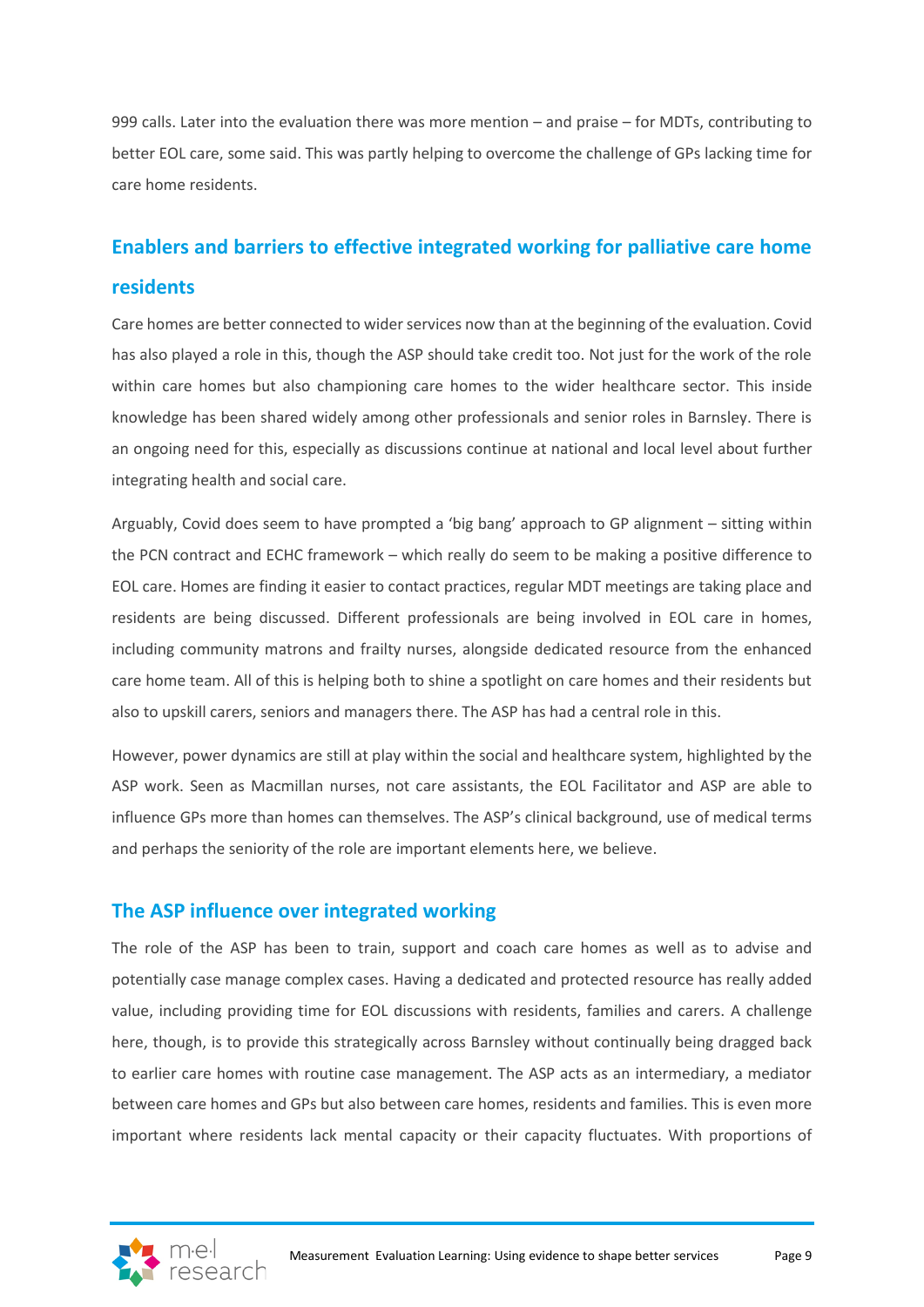dementia forecast to rise across the population, this will only become a greater need in future. There is also a need to find new ways to engage more reluctant care homes in EOL care.

### **Skills or culture needed within the system**

Educating care home managers and staff on EOL care has been an important part of the ASP role. Yet, again, this builds on existing training. Several care home workers spoke highly of practical training delivered, including the ECHO training. Carers also spoke highly of the training provided by the EOL Facilitator, describing her as "brilliant", having "a good way of getting things across" even death and dying and in a really soothing voice. Training included on the Gold Standard Framework, with the need to identify residents earlier in their EOL path, My Care Plan and practical elements like EOL oral care. In respect of the ASP role, one manager spoke about the ASP role teaching rather than lecturing, a nice contrast. However, training care home staff will need to be a rolling activity, especially given the high turnover of staff.

A GP spoke glowingly about the change seen at one care home after the ASP intervention. Communication was now better and support provided earlier to residents, such as when the prognosis colour changes. This home has two key EOL workers, with staff "more empowered," "more confident" and having better technical knowledge, taken seriously if they raise concerns. One surgery worker described having EPaCCS now, including sharing them with out of hours doctors.

There is still work to be done to move from end of life meaning weeks and months to live, to advance care planning taking place with months or a year-plus to live. This goes for care homes and GPs, who may still be too reactive and focus on crises. MDT meetings do seem to be helping with this, which sit within GP alignment. This is important as we know that EOL and palliative care registers often miss care home residents who should be on those lists. Linked to this is ensuring that EOL is acknowledged and planned for all conditions, including residents with dementia, not just limited to those with cancer. The important role that the ASP has delivered around decision-specific best interest discussions should be applauded.

## **Wider infrastructure needs for integrated working**

One last element of integrated working was about changes in the wider infrastructure to improve integrated working. This didn't emerge much during the evaluation. Some stakeholders did voice problems around IT, however, in particular the difficulty of accessing full EPaCCS data at EMIS practices, those using this primary care clinical record keeping system instead of SystmOne, as the two systems don't coordinate. While things are getting better on this front, such as showing the last three

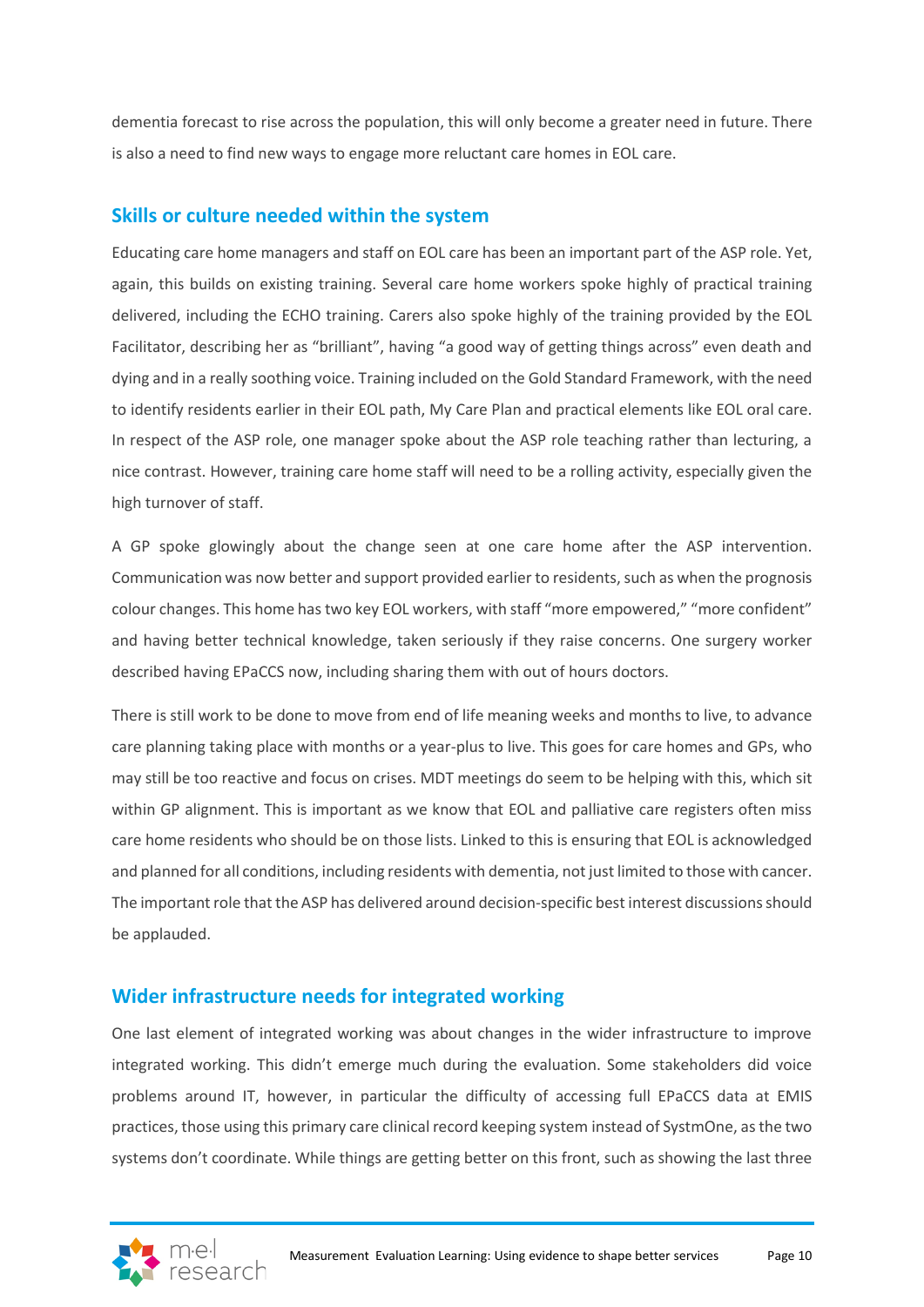practice consultations, other data was having to be re-entered. One stakeholder put it bluntly, saying EPaCCS are a "waste of time" if they can't be seen. Yet we also heard from one care home about onepage profiles used there which are shown to paramedics, helping to simply convey information on a particular resident.

# <span id="page-10-0"></span>**Sustainability**

As a pilot project, our evaluation has looked at the lasting legacy from the ASP role, the tools to support high quality palliative care and whether there is a longer-term need for a dedicated role.

## **Legacy after the ASP intervention**

EPaCCS data gives an indication of what end of life care is provided after the initial intervention by the ASP. The 'outcome' recorded against residents shows that once discharged over three-fifths of residents (62%) were being returned to care home staff but with education for staff, a quarter (25%) were under the care of district nurses and small percentages going to a community matron (5%) or being kept by the ASP herself (4%). The majority are therefore remaining with EOL care overseen by care home staff. Supporting them is the legacy of more detailed EOL plans, more residents having electronic EOL plans and families involved in advance planning.

A GP described the legacy as being asked more proactively for involvement by care homes, a positive move. Other surgeries also described a much better relationship with care homes after the ASP had been involved. For some, it was the focus on advance decision instead of just the last months and weeks of life. For others it was the ASP modelling good performance for wider community colleagues or providing specialist palliative input when needed.

## **Tools to ensure longer-term sustainability of personalised holistic care**

The Gold Standards Framework is a key tool, mentioned by several care homes and stakeholders too, helping homes to identify residents at different stages, including spotting deterioration. However, some homes admitted that they hadn't embedded the GSF enough at the time of speaking. For one home, the 'what is important to me' document was a lasting tool. Several homes described the wider package of support on offer to them, training repeatedly mentioned, especially later into the evaluation period. One health stakeholder believed the project's success relied on re-educating care homes about earlier identification of EOL residents and hospital admissions, especially given the high staff turnover. In fact, two GPs questioned whether the positive results through the ASP project would

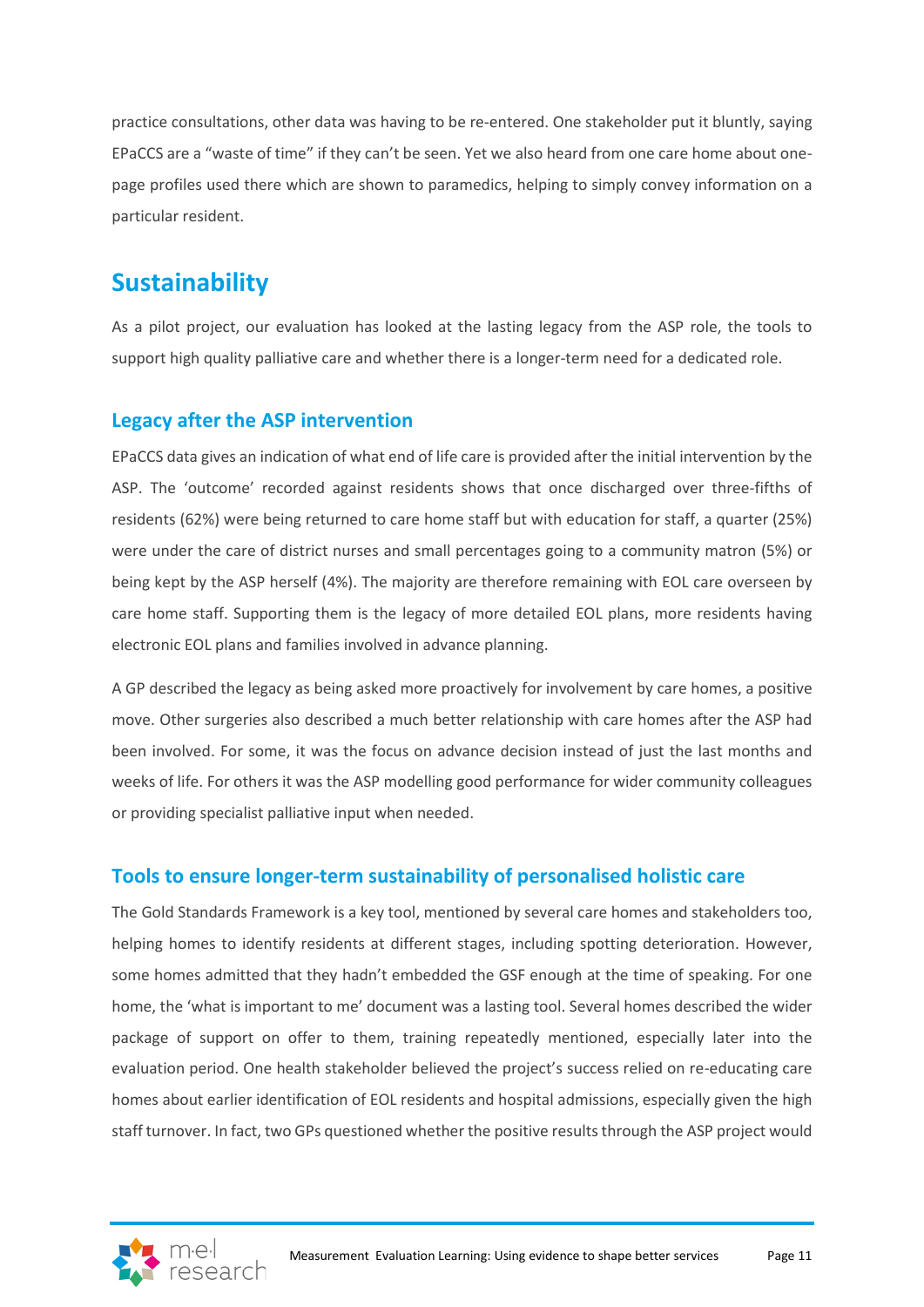continue as new care staff and managers come in and need new training, in a tough sector with high staff turnover.

## **The need for a dedicated role**

Many stakeholders did believe a designated role like the ASP was required, especially with the time needed for care home residents. Several homes also wanted a dedicated resource to continue, able to offer them reassurance, such as when challenging GPs. Other roles simply don't have the time and aren't looking at "the whole picture" for residents, including those with more complex needs and lacking mental capacity. The need for an advocate for care home residents at EOL was also raised, increasing awareness generally of end of life and palliative care and helping to improve the management of care, rather than intervention, at that point. Some likened the ASP role to a nurse consultant, providing clinical leadership as well as clinical decisions.

At different stages in the evaluation some stakeholders suggested other routes to achieving what the ASP was doing. Earlier in the evaluation, some believed GP alignment had the potential to instil a habit of weekly ward rounds and having a named GP for care home residents, as well as GPs and surgeries getting to know care home staff. Arguably, GP alignment does seem to be making a big difference in the relationships between care homes and GP surgeries, although this also came after the groundwork and advocacy for EOL from the ASP project.

Has the ASP role resolved all problems with end of life care for care home residents in Barnsley? No. But the ASP role has been instrumental in a shift in how care homes are viewed within healthcare and how residents are viewed by GPs and others. The ASP sits within a wider framework that supports EOL care in homes. It is almost impossible to single out the contribution of one role among lots of other changes. But without such a dedicated role, there would be a hole to fill.

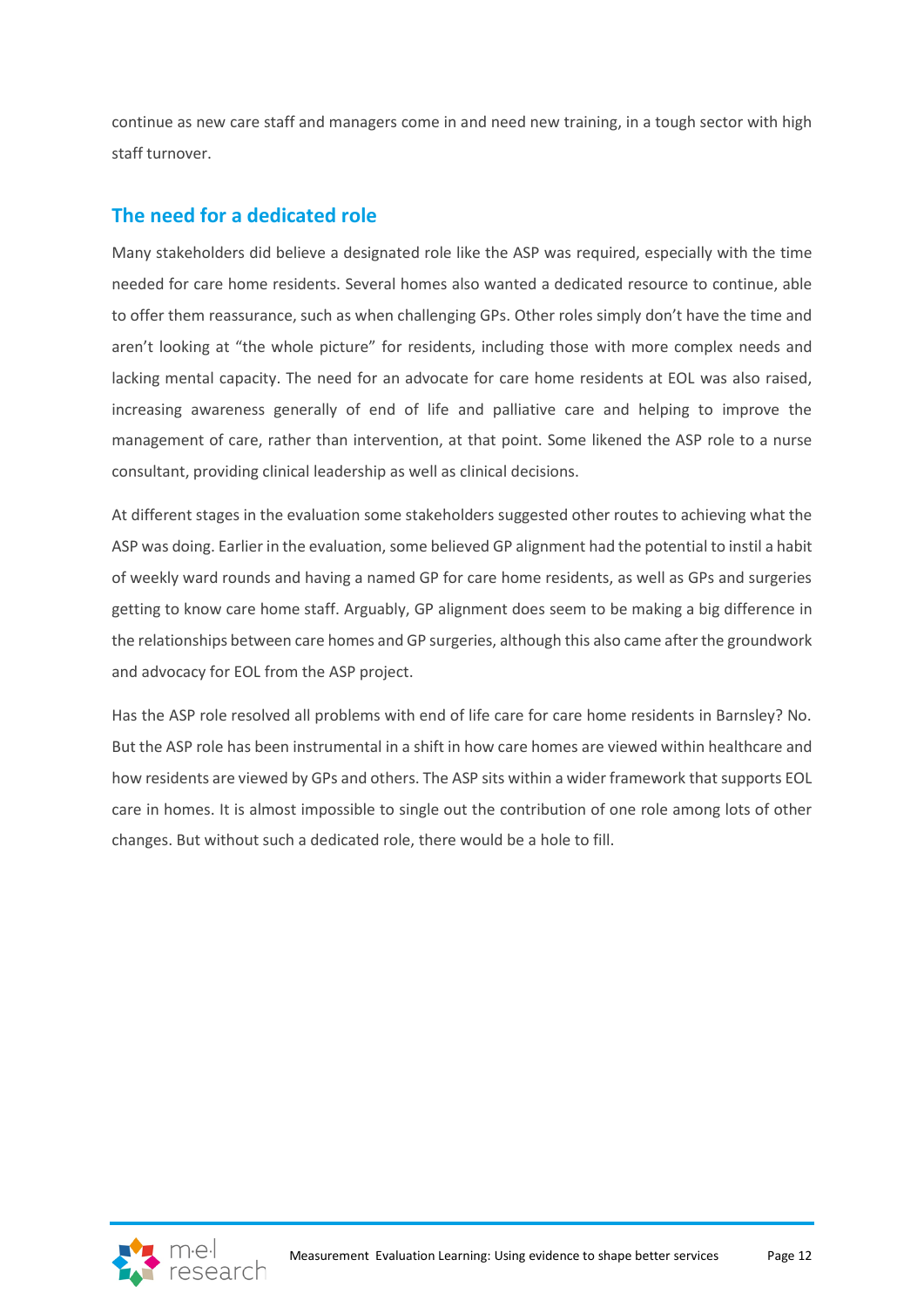# <span id="page-12-0"></span>**2. Introduction**

This report brings together evidence from a two-year evaluation of the Barnsley Advanced Specialist Practitioner (ASP) care homes project, funded by Macmillan Cancer Support and run in partnership with South West Yorkshire Partnership NHS Foundation Trust (SWYPFT).

# <span id="page-12-1"></span>**Barnsley context**

In the recent years before the ASP role started, Barnsley had experienced an increase in its elderly population and a subsequent increase in the number of elderly people living with cancer or palliative care needs. Alongside this, Barnsley had seen a decline in the number of nursing beds and homes and a loss of appropriately skilled staff. This has led to an increasing reliance on residential care homes where the required skills needed to support palliative care for residents was lacking.

Due to competition for care home places, many people were not able to access suitable and affordable end of life care near to their previous place of residence and were forced to move. This often resulted in residents changing their GP, making it difficult for primary care professionals to provide future planning for individuals in their preferred place of care.

All of these factors can lead to a lack of clinical leadership, resulting in unavoidable hospital conveyance and admission, leading to poorer quality and less personalised care for those at end of life. It can also lead to people being cared for and dying away from their preferred place of care or death.

# <span id="page-12-2"></span>**Advanced Specialist Practitioner project**

Macmillan Cancer Support has therefore funded a three-year pilot with the local Palliative Care and End of Life Service in Barnsley, part of SWYPFT. It started in January 2019, had a four-month gap when the ASP role was seconded into the Trust's community team during Covid and will end in March 2022. The pilot has aimed to provide enhanced care planning to care home residents in the last year of life through improved collaborative, enhanced care planning. This work has been facilitated by an Advanced Specialist Practitioner who has worked across Barnsley, one neighbourhood at a time, alongside the existing Clinical Nurse Specialists, with a strong focus on delivering personalised care to residents.

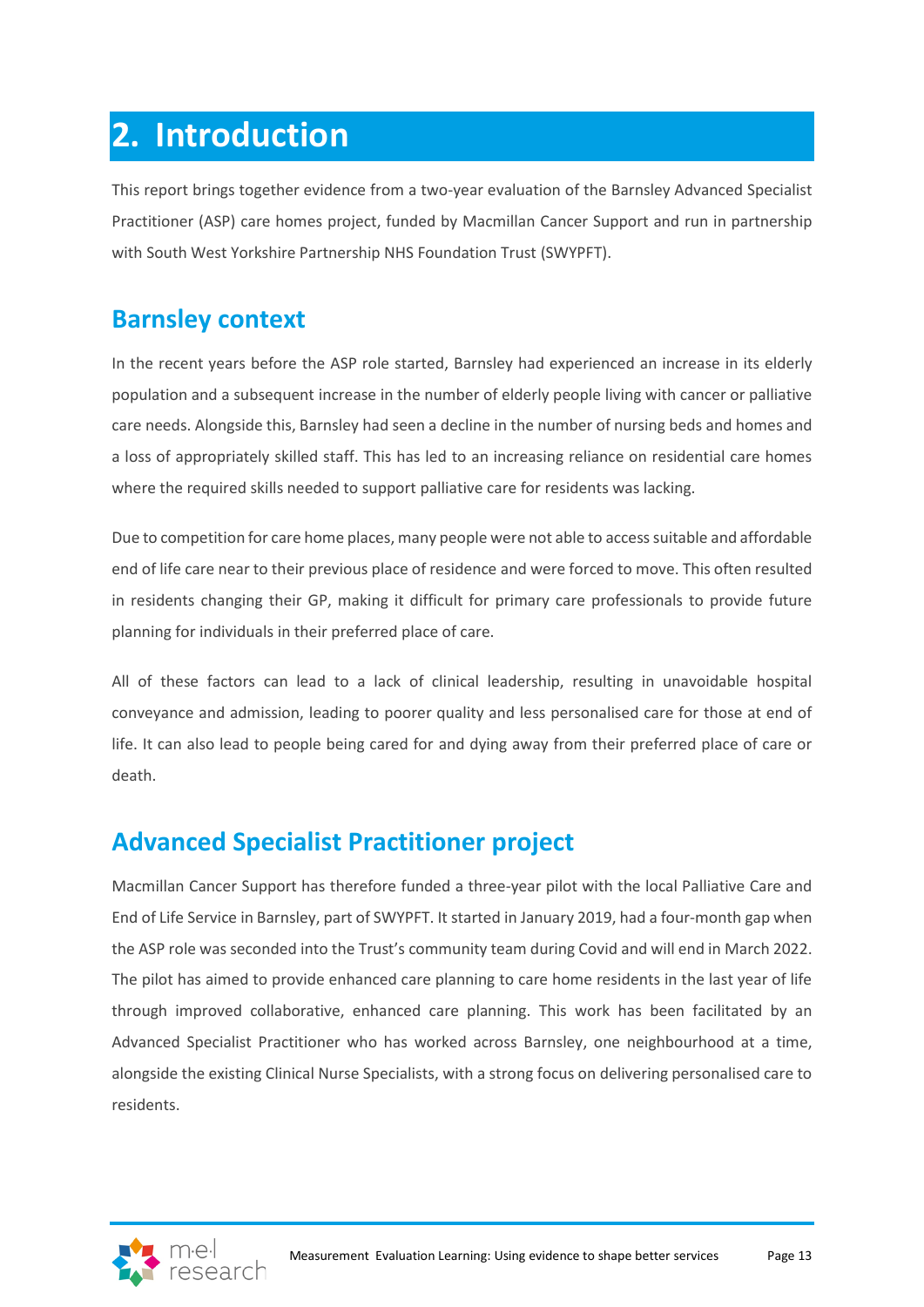

Working alongside both primary and secondary care colleagues, the ASP role has aimed to use her advance clinical assessment skills and palliative care knowledge to ensure a robust individualised care plan is in place for each resident where appropriate, and where this is the resident's or family's choice. Sometimes this is done directly with care home residents, but a lot of the ASP role is also about engaging and educating care homes and their staff, as well as wider service involvement, particularly with GP practices in Barnsley, multi-disciplinary team (MDT) meetings and community teams. Alongside the ASP role is support from other elements, particularly later into the evaluation period, such as the End of Life (EOL) Facilitator.

The Covid-19 pandemic also presented different challenges for EOL care for residents in care homes. The ASP was temporarily seconded back into a community role to work with homes, often physically there, for a four-month period at the height of the first wave of Covid infections. Returning to the Macmillan-funded role in August 2020, care homes continued to have restrictions due to Covid. This has been the context for the later wave of work as part of this evaluation.

Alongside the ASP role, wider work on EOL and palliative needs for care homes have come into being over the course of the evaluation, stemming from th[e Enhanced Care to Care Homes framework.](https://www.england.nhs.uk/wp-content/uploads/2020/03/the-framework-for-enhanced-health-in-care-homes-v2-0.pdf) This includes GP alignment, where a single practice has been aligned to each care home, and an increase in MDTs between care homes and surgeries. Other changes include a move from long-term condition

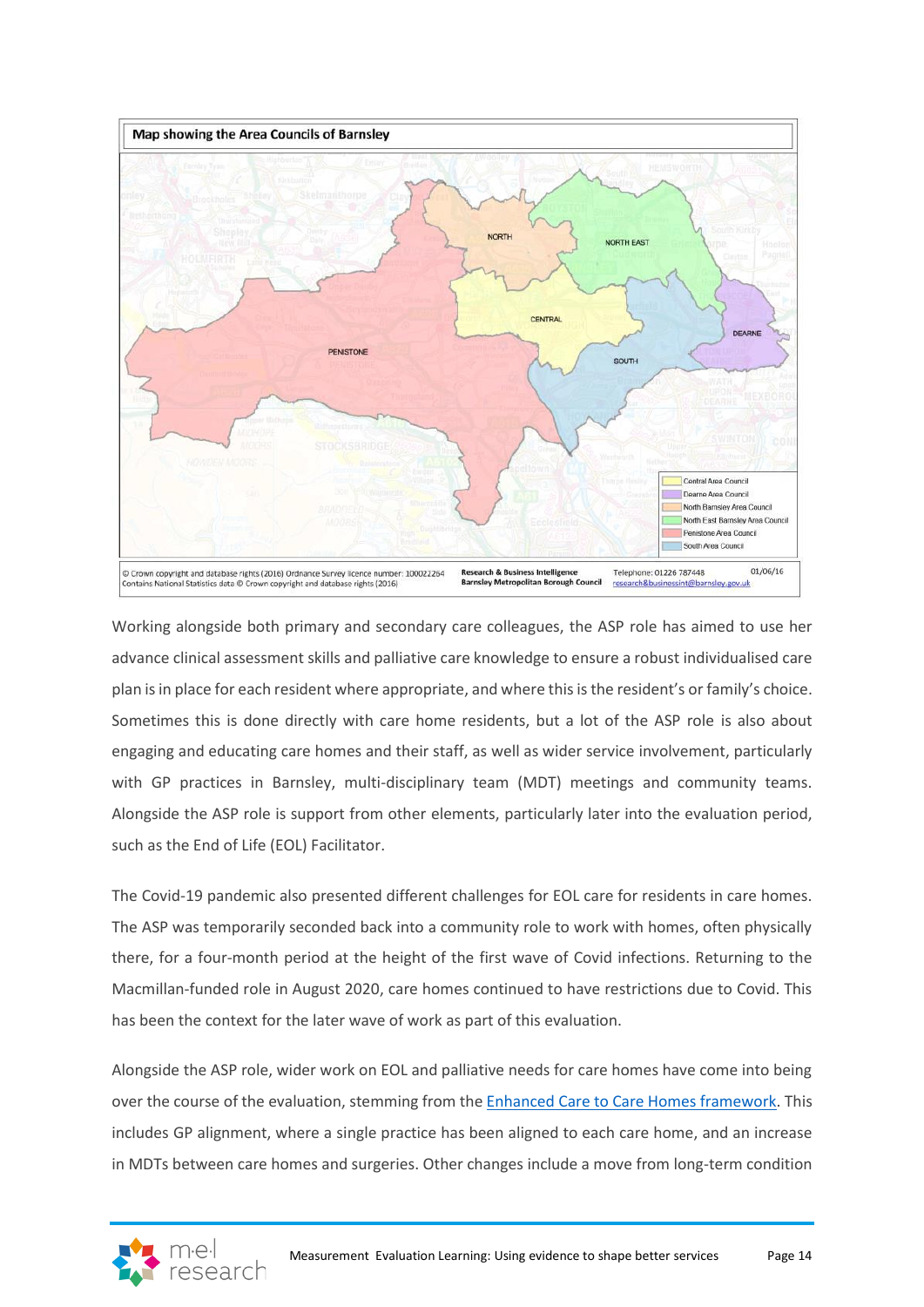practitioners to frailty nurses working with care homes. In the community, the national move to Primary Care Networks (PCNs) has also strengthened community nursing teams, including the role of community matrons.

Ultimately, the aim of the ASP project has been to ensure a proactive and meaningful care plan is developed and is led by the individual's needs and ensures liaison with all involved, aiming to avoid unnecessary hospital admissions and safeguarding quality of care. It is also about ensuring an individual's choice right through to death, including dying in their preferred place.

# <span id="page-14-0"></span>**Evaluation approach**

M·E·L Research was commissioned to evaluate this ASP project in Barnsley. The aims of this evaluation are to increase understanding of:

- the impacts of the ASP on **high quality** clinical and personalised holistic **care and personalised choice** in the last year of life
- **EXECT** what an appropriately skilled and **integrated system** working looks like
- the **sustainability** of personalised holistic care planning within the system.

This evaluation started in October 2019 and has run to June 2021, guided throughout by a steering group made up of representatives from Macmillan, SWYPFT and the ASP postholder. The evaluation was intended to end sooner, in June 2020, but was extended by a year because of the impact of Covid. The evaluation framework used is summarised at Appendix A1.

Wherever possible, we have tried to capture a range of evidence, including from neighbourhoods and care homes at different stages of involvement with the ASP. This has included those where the ASP had already worked (described as 'after' homes in this report), where the ASP was currently working ('during') and an attempt to engage homes and professionals in neighbourhoods the ASP was still to go ('before'). This offers one way to compare working practices with and without the intervention. We have also aimed to triangulate data, comparing evidence from different sources. This also helps to build a fuller picture of how the ASP project has worked.

Over these near-two years, we have gathered evidence in a variety of ways, summarised below:

- **EPACCS** (electronic palliative care coordination systems) data at an anonymised patient level from January 2019 to May 2021.
- **EXECT** Hospital admission data for care home residents who had been seen by the ASP role, covering a six-month period before the intervention and six months after, to compare before and after the involvement. A first analysis of this data covered hospital admissions spanning November 2018 to June 2021.

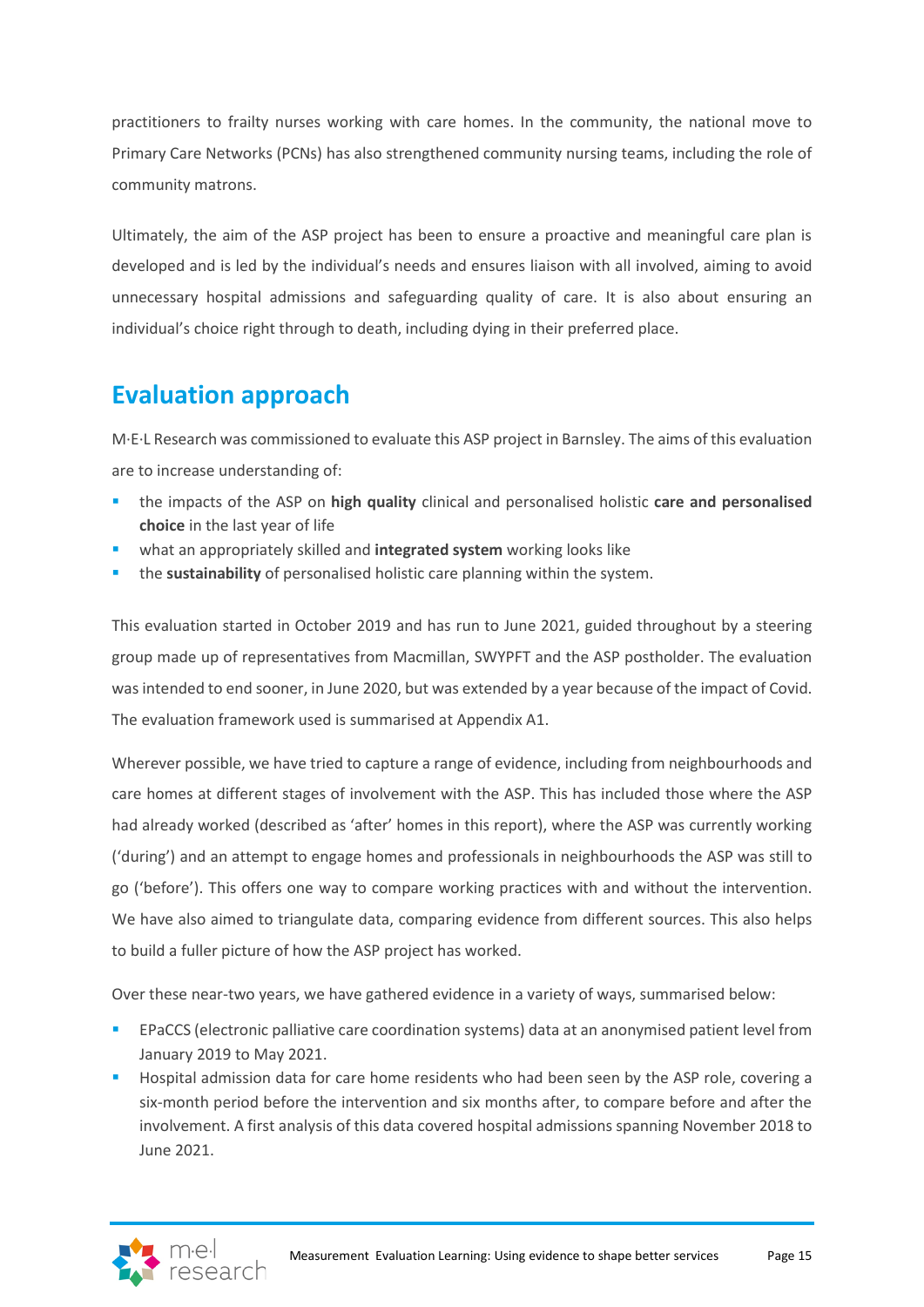- **■** Two audits of 999 calls for care homes in Penistone, first before the ASP role had been to that neighbourhood (in February 2020) and then after her involvement there (in March 2021).
- **■** Interviews with nine care home managers and staff at various stages in the evaluation.
- A focus group with two 'after' care homes representatives, in May 2021.
- Received feedback forms from six care homes (1 before, 3 during, 2 after) alongside additional written feedback from four care homes.
- **•** Postcards with qualitative feedback from 10 employed carers, all from the same care home, although shared with a wider group of care homes where the ASP had been working.
- 19 interviews with healthcare stakeholders. This includes GPs, palliative or end of life specialist roles, community teams, SWYPFT staff, health commissioners and more. Another such stakeholder provided written feedback instead.
- The regular evaluation steering group meetings also provided valuable evidence throughout the course of the project.

The table below shows these data collection methods matched to the overriding evaluation questions and shows when they took place.

| <b>Evaluation question</b>                            | <b>Data collection method</b>       | <b>When</b><br>collected                                    |
|-------------------------------------------------------|-------------------------------------|-------------------------------------------------------------|
| High quality personalised holistic care and<br>choice | <b>EPaCCS</b> data                  | Feb 2020<br>Oct 2020<br><b>Jun 2021</b>                     |
|                                                       | Hospital admission data             | <b>Nov 2020</b><br>Jun 2021                                 |
|                                                       | 999 audit                           | Feb 2020<br>Mar 2021                                        |
|                                                       | Interviews with care home staff     | Nov 2019<br>Feb/Mar 2020<br><b>Nov 2020</b><br>May/Jun 2021 |
|                                                       | Care home postcards                 | Apr 2021                                                    |
|                                                       | Written feedback from care<br>homes | May/Jun 2021                                                |
|                                                       | Care home focus group               | May 2021                                                    |
|                                                       | Stakeholder interviews              | Nov 2019<br>Mar 2020<br>Sept 2020<br>May/Jun 2021           |
| Integrated system                                     | Interviews with care home staff     | Nov 2019<br>Feb/Mar 2020<br><b>Nov 2020</b><br>May/Jun 2021 |

### **2.1: Data collection methods matched to evaluation questions**

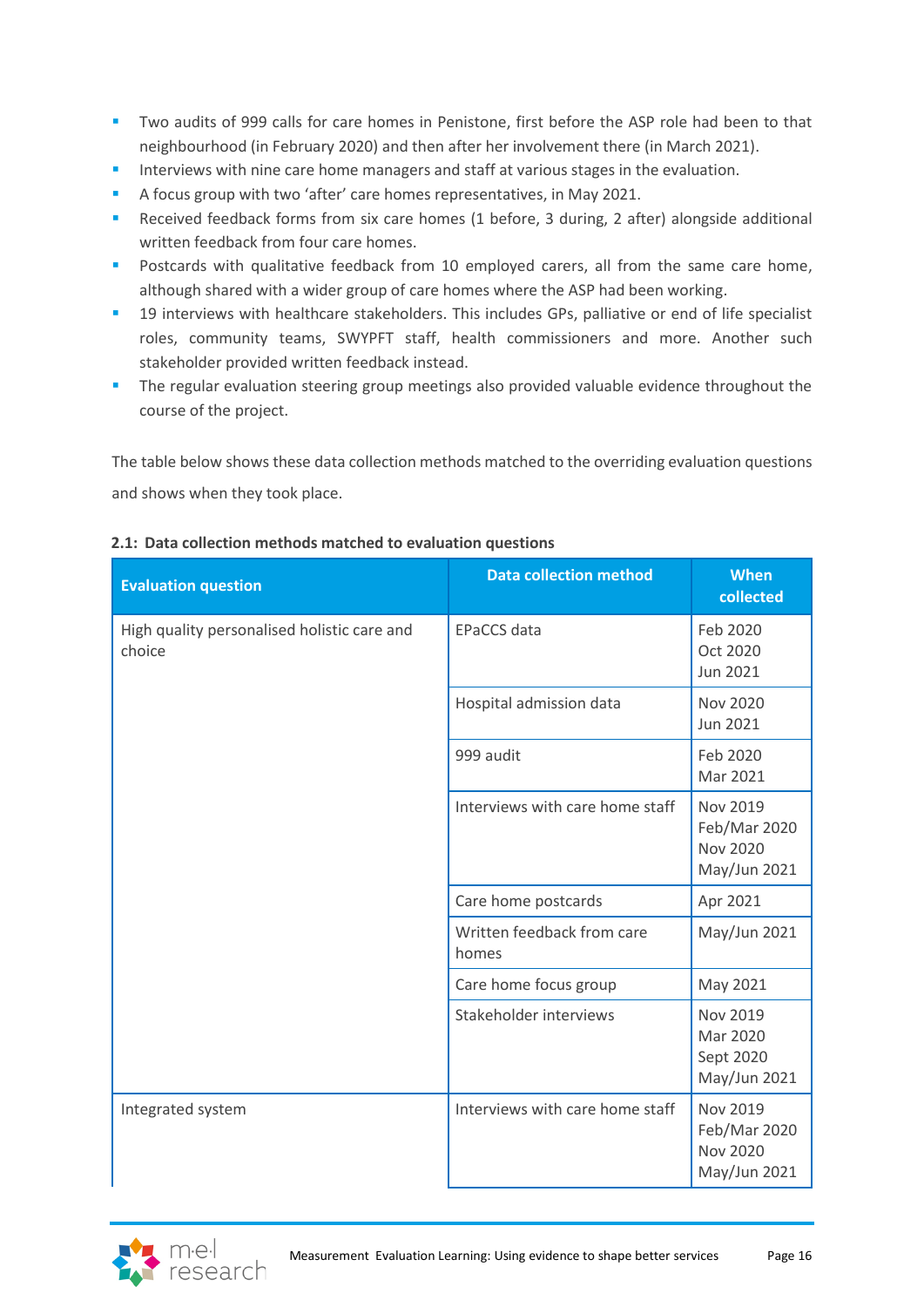| <b>Evaluation question</b> | <b>Data collection method</b>       | <b>When</b><br>collected                          |
|----------------------------|-------------------------------------|---------------------------------------------------|
|                            | Care home feedback form             | <b>Nov 2020</b><br>Apr 2021                       |
|                            | Care home focus group               | May 2021                                          |
|                            | Stakeholder interviews              | Nov 2019<br>Mar 2020<br>Sept 2020<br>May/Jun 2021 |
| Sustainability             | 999 audit                           | Feb 2020<br>Mar 2021                              |
|                            | Interviews with care home staff     | May/Jun 2021                                      |
|                            | Care home postcards                 | Apr 2021                                          |
|                            | Written feedback from care<br>homes | May/Jun 2021                                      |
|                            | Care home focus group               | May 2021                                          |
|                            | Stakeholder interviews              | Nov 2019<br>Mar 2020<br>Sept 2020<br>May/Jun 2021 |

The contact with care homes is outlined in Appendix A2. We heard from 16 different care homes throughout the evaluation, several of these in more than one way, such as an interview and written feedback or the 999 audits. This has been one way to capture change over time. The care homes have come from five of the neighbourhoods and at all three stages (after the ASP intervention, during and before).

The table below also shows the range of wider stakeholders we've engaged with during the evaluation, including the timing of fieldwork.

|  | 2.2: Engagement with wider stakeholders during the evaluation |  |  |  |  |  |
|--|---------------------------------------------------------------|--|--|--|--|--|
|--|---------------------------------------------------------------|--|--|--|--|--|

| <b>Nov 2019</b>     | 4: community, health, GP   |
|---------------------|----------------------------|
| <b>Mar 2020</b>     | 4: GP surgeries            |
| <b>Sept 2020</b>    | ASP steering group         |
| <b>May/Jun 2021</b> | 10: community, health, GPs |

# <span id="page-16-0"></span>**Limitations**

In order to be transparent, it's right to set out limitations of this evaluation:

As with so much of our lives since March 2020, the Covid pandemic has had an impact on the evaluation. We understandably had to curtail some of our planned evaluation activities. For

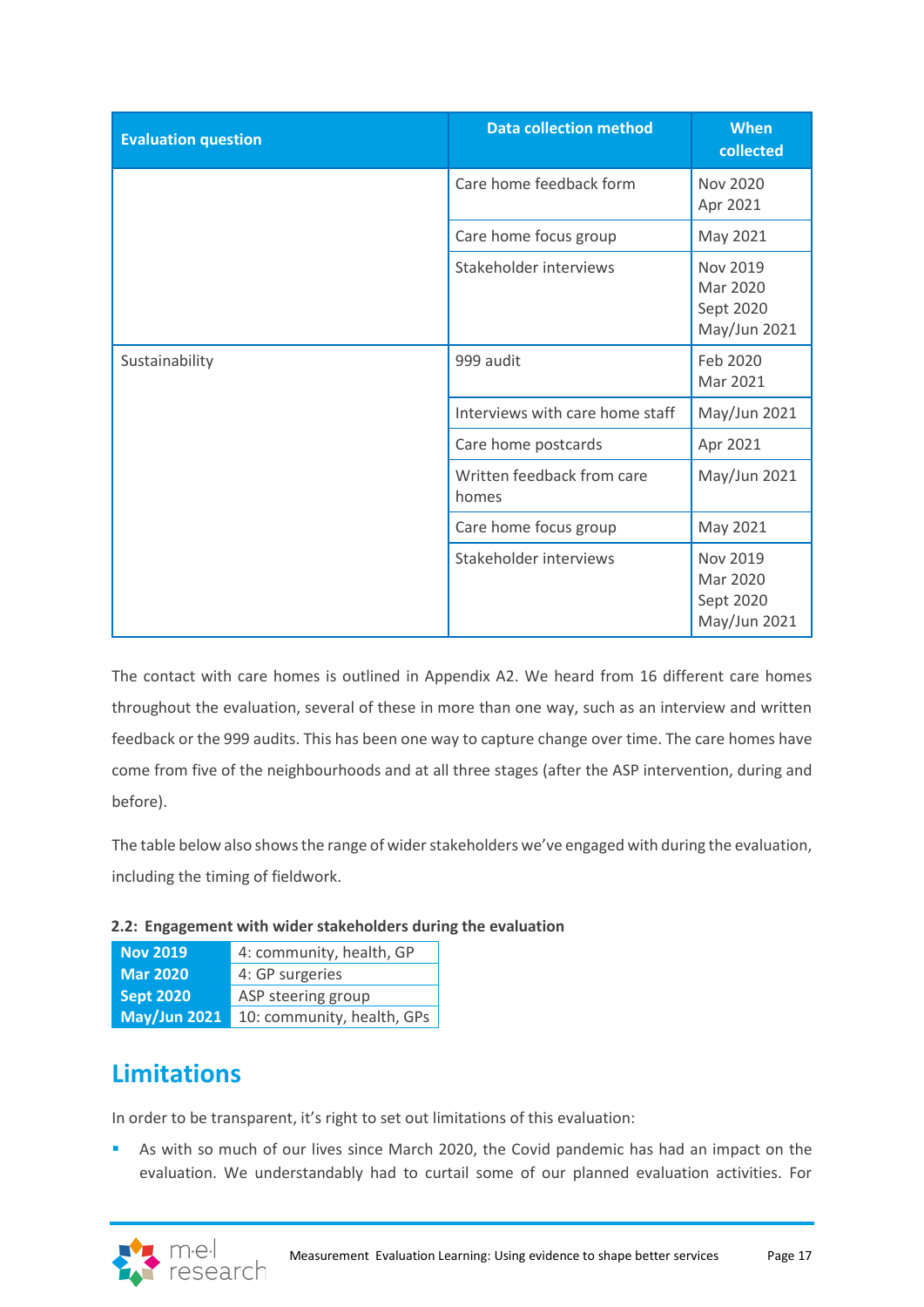example, due to pressures at care homes, we did not send out online feedback forms to complete, nor have we been able to contact any care home residents or their families. All fieldwork has had to take place remotely, including speaking to care homes and wider stakeholders. This has also limited our ability to engage directly with care home residents and their families. Even without Covid, this can be a challenge, for example if residents lack mental capacity or if families are grieving, when it wouldn't be morally or ethically right to engage them in research. This means our findings on high quality care are not direct from residents themselves and have to come via secondary sources such as carers, wider stakeholders and other data.

- We anticipated using CQC data on care homes, including to tease out differences between care homes (eg large or small, independent or a chain). However, through several conversations, the data CQC could provide us would not capture the key differences by care homes, such as staff turnover. Also, Covid has affected CQC and their inspection programme too.
- Instead of using Yorkshire Ambulance Service (YAS) data on conveyancing to hospital, we have been able to analyse anonymised hospital admission data for care home residents. This has been an even richer source of evidence.
- Another source of data we hoped to see was from GP palliative registers. The evaluation itself has found that these registers aren't as full as originally expected for care home residents. We would have encountered information governance barriers too.
- As an independent evaluator, we bring out skills and experience to the research and evaluation. However, we're in the hands of those working on the ground locally to direct our attention to the right stakeholders to speak to. This can introduce potential bias in who is selected. Thankfully, we have engaged a range of care homes and wider stakeholders, with mixed views.

## <span id="page-17-0"></span>**Report structure**

The rest of this report outlines the evidence. It starts with resident level data, first from EPaCCS and then hospital admission data. Then comes the analysis of the two 999 audits carried out in care homes in Penistone. After that are the views of care home staff, followed by views from wider stakeholders. Each of these sections has a summary. We end with our conclusions and recommendations. Appendices provided greater detail in certain areas, including a glossary of key (medical) terms.

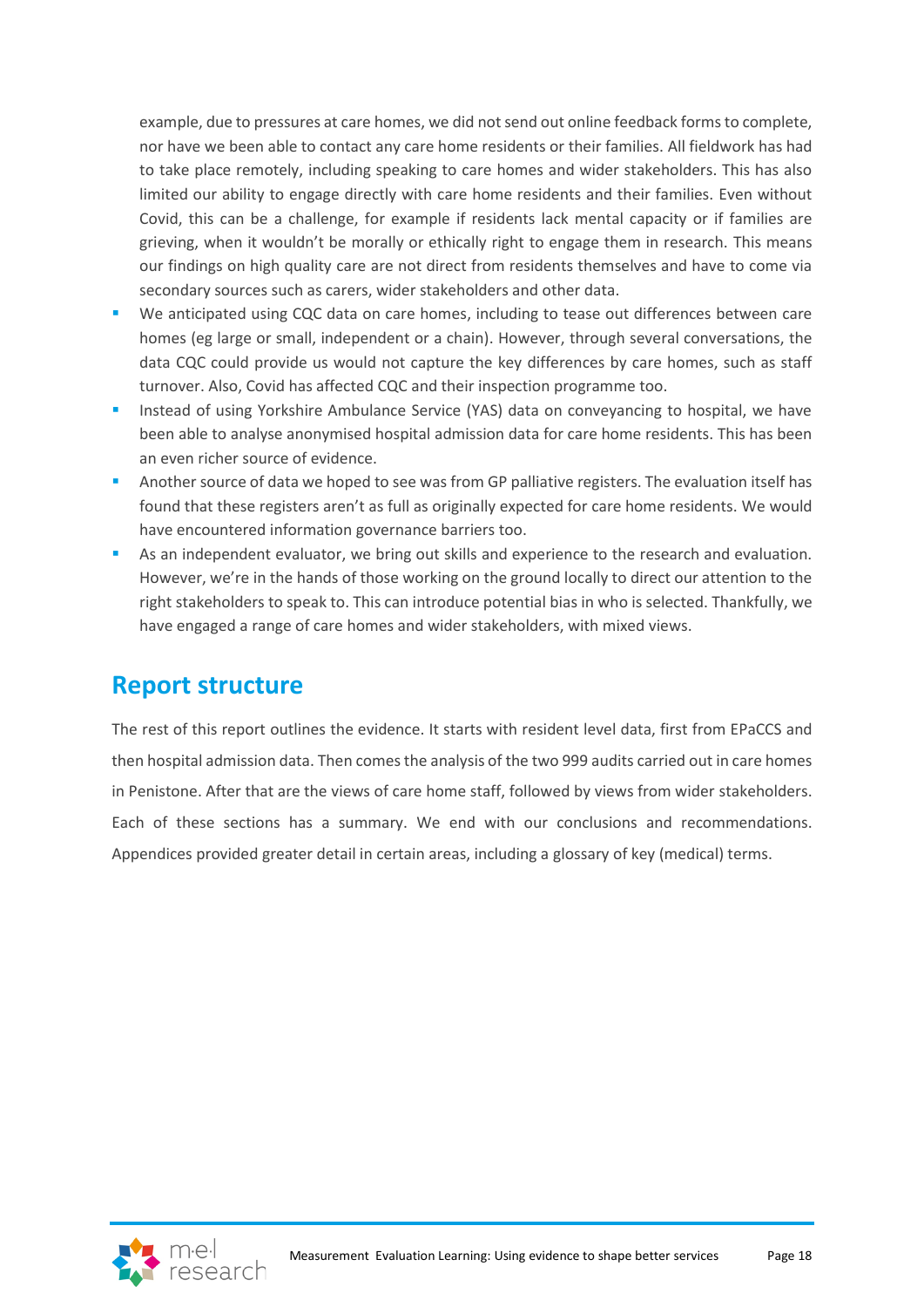# <span id="page-18-0"></span>**3. Resident-level statistical data**

This section presents data collected at a resident level, first from EPaCCS, the electronic palliative care coordination systems, then from hospital admissions records.

# <span id="page-18-1"></span>**EPaCCS**

A key source of data comes from EPaCCS, the electronic palliative care coordination systems, which are used to record and share an individual's care preferences and key details about their care at the end of life. For this evaluation, this data is particularly important when looking at the impact of the ASP role on clinical and personalised choices and care at end of life, such as whether advance care plans have been discussed, preferred place of death, resuscitation preferences and much more. This rich EPaCCS data has been made richer by extra information provided directly by the ASP, data not currently captured within the SystmOne electronic full patient records.

We have data at the anonymised EPaCCS patient level for 210 residents of care homes in the neighbourhoods where the ASP has actively worked from January 2019 to May 2021. As the data is anonymised, this data is useful to show the difference made by the ASP project at large, presenting the results from homes after ASP interventions. Even being able to present and analyse this data is testament to the work in the ASP project, as many – perhaps all – of these 210 residents have an EPaCCS in place because of the project.

Following an earlier analysis of the data within the evaluation (covering March 2019 to February 2020), the final EPaCCS data also includes additional rows for residents seen more than once. While the overwhelming majority of residents have just one set of data, 15 residents (or 7% of the total) are shown two or three times. In total, there are 228 rows of data analysed. Depending on the analysis below, we show data either for the 210 individual residents or all 228 rows.

The data records the primary diagnosis of residents, which we've classified into groups, as shown below. It shows the high level of residents with EPaCCS that have dementia, over a third (38%), but a relatively low number that have cancer as a primary diagnosis (just 8%). Given the age of these residents, many will have co-morbidities, so secondary diagnoses may include dementia or cancer.

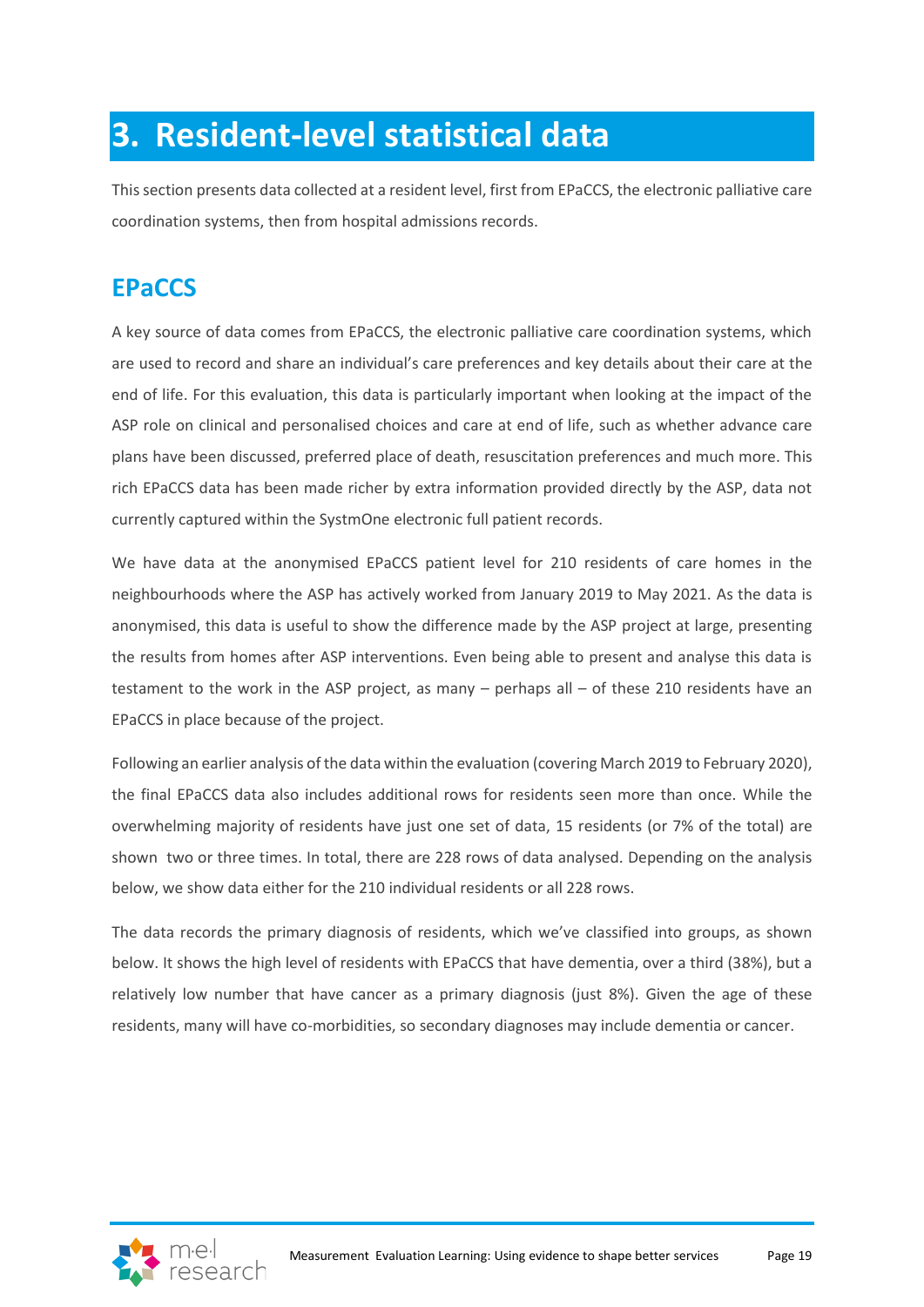### **3.1: Primary diagnosis group**

|                        | <b>Count of residents</b> % of total |      |
|------------------------|--------------------------------------|------|
| Dementia               | 79                                   | 38%  |
| Other non-cancer       | 76                                   | 36%  |
| Cancer                 | 16                                   | 8%   |
| Unknown                | 39                                   | 19%  |
| <b>Total residents</b> | 210                                  | 100% |

Just over a third (74 or 35%) of these residents were on the palliative care register. It's hard to find comparative data for this, though wider feedback we received during the evaluation suggests it's likely that fewer were on GPs' palliative care registers beforehand. If so, this is a testament to the ASP project. Being on the register ensures that these residents are discussed more regularly by practices, including at MDT meetings and (virtual) ward rounds.

Looking at preparations for end of life, the EPaCCS data shows a range of plans. They show that high proportions of these records with either an advance care plan (when they have capacity) or best interest plan (when capacity is lacking), some 87%, as well as 84% who had a treatment escalation plan and 77% with an emergency health care plan. (Many of these terms are explained in the glossary at the end of this document.) Just 6% have a preferred priorities for care document. In a similar way, most residents (84%) had a stated CPR (cardiopulmonary resuscitation) preference, with 77% of all with a recorded CPR decision not for resuscitation and just 7% with a decision to attempt resuscitation (the remaining 16% were blank for this question). This is often a medical decision as opposed to a personal choice, though.

### **3.2: Plans in place for records**

|                                         | <b>Count</b> | % of total |
|-----------------------------------------|--------------|------------|
| Advance care plan or best interest plan | 198          | 87%        |
| Treatment escalation plan               | 191          | 84%        |
| Emergency health care plan              | 176          | 77%        |
| Preferred priorities for care document  | 14           | 6%         |
| <b>Total records</b>                    | 228          |            |

A sub-set of the EPaCCS data provide details about whether there were previous EPaCCS or plans in place before the ASP intervention. This represents 79 residents, over a third (35%) of them. Of these, 49 had a full or partial core assessment, 60 had documents regarding resuscitation decision, while

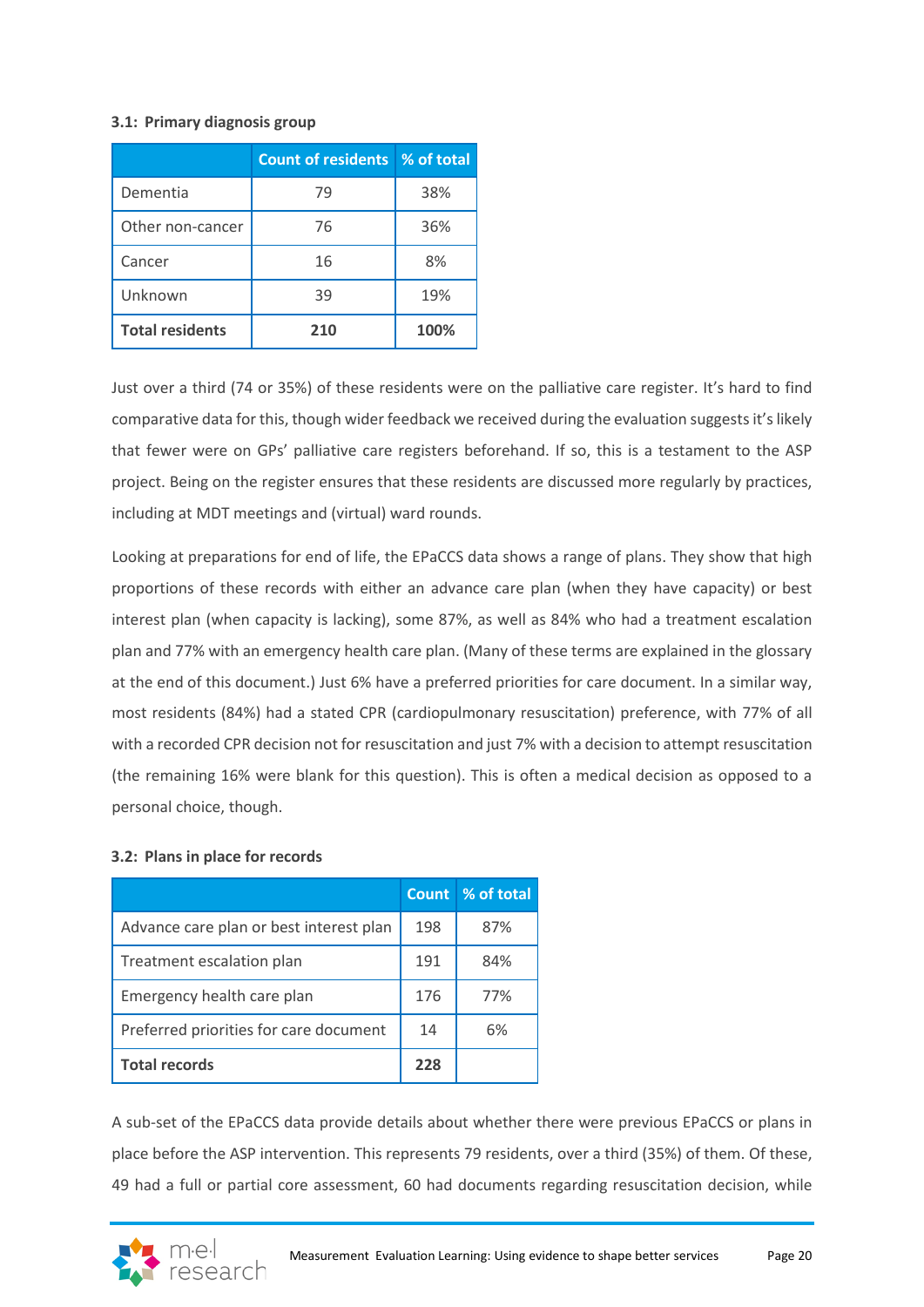others had certain elements but not others, such as an emergency health care plan, Karnofsky or Rockwood scores or preferred wishes recorded. Some of these records also show that other people have been involved in these plans, including care home staff and managers or GPs talking to family. This suggests that forward planning and recording of wishes around end of life are taking place in care homes.

ACPs can be seen as one indicator of setting up wishes and plans sometime in advance of dying. They are only possible where somebody has mental capacity, so there are limits to their use with residents who lack capacity. Less than half of residents did have an ACP in place, although this is slightly higher where the main diagnosis is cancer or other non-cancer and, unsurprisingly, lower for those with dementia as a primary diagnosis.

|                      | <b>Count</b> | <b>ACP</b> | <b>No ACP</b> | <b>ACP status blank</b> |
|----------------------|--------------|------------|---------------|-------------------------|
| Dementia             | 85           | 39%        | 59%           | 2%                      |
| Other non-cancer     | 81           | 51%        | 47%           | 2%                      |
| Cancer               | 17           | 53%        | 35%           | 12%                     |
| Unknown              | 45           | 40%        | 49%           | 11%                     |
| <b>Total records</b> | 228          | 44%        | 51%           | 5%                      |

**3.3: Proportion of records by primary diagnosis group with an ACP** 

Connected to this is whether a mental capacity assessment has been carried out. The table below shows this by primary diagnosis. This data suggests that two-fifths of records (41%) did have a mental capacity assessment, highest for those with an 'other non-cancer' but not dementia as the primary diagnosis.

|                      | <b>Count</b> | <b>Yes</b> | <b>No</b> | <b>Not recorded</b> |
|----------------------|--------------|------------|-----------|---------------------|
| Dementia             | 85           | 25%        | 71%       | 5%                  |
| Other non-cancer     | 81           | 54%        | 44%       | 1%                  |
| Cancer               | 17           | 41%        | 59%       | 0%                  |
| Unknown              | 45           | 49%        | 49%       | 2%                  |
| <b>Total records</b> | 228          | 41%        | 56%       | 3%                  |

#### **3.4: Proportion of records by primary diagnosis group with a mental capacity assessment**

Looking in more detail at ACPs, it's useful to compare the proportion with and without these plans by their Gold Standard Framework (GSF) prognostic indicator, as shown below. This GSF indicator aims

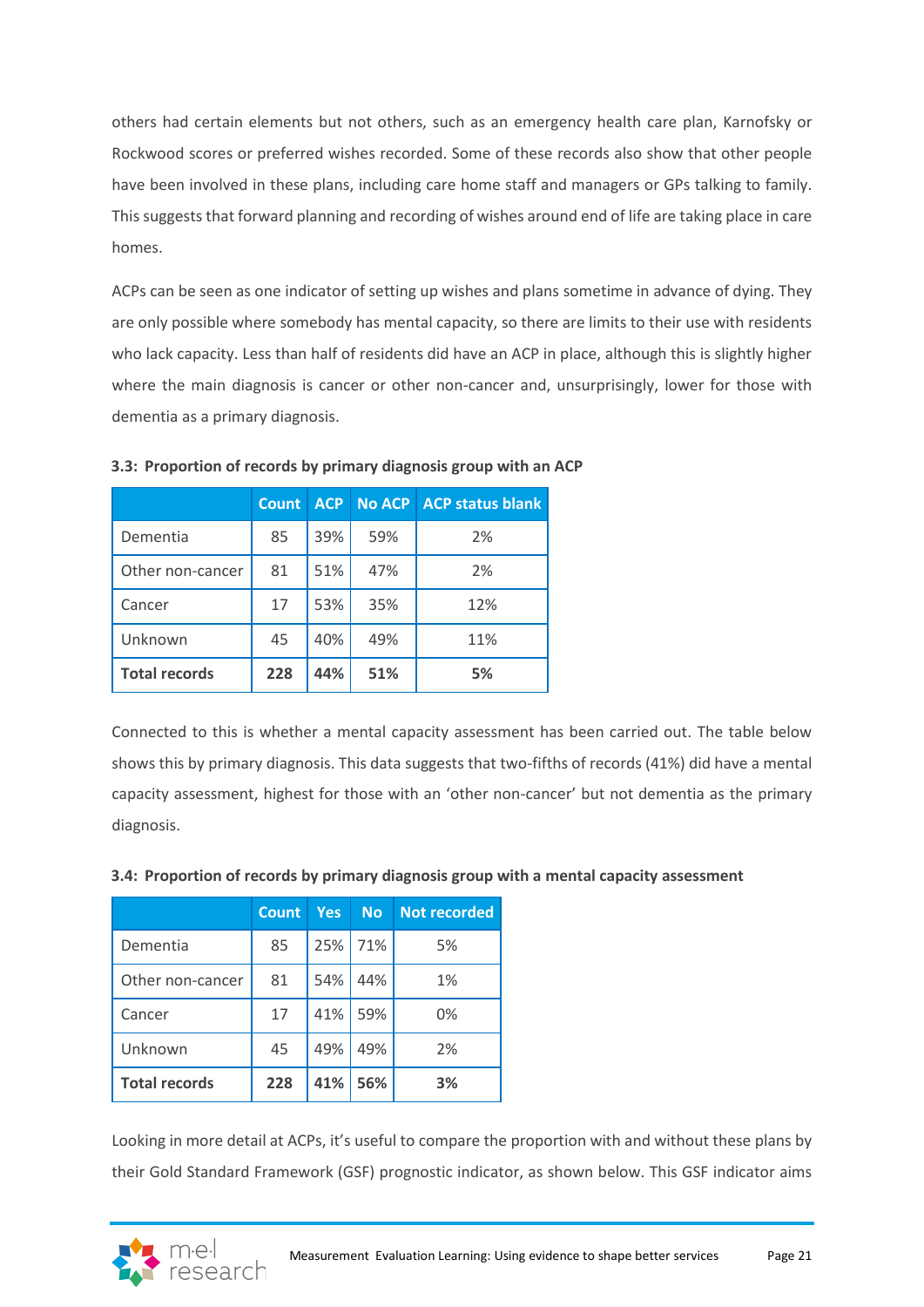to support earlier identification of people nearing the end of their life and is colour-coded according to people's expected length of remaining life. The proportion with an ACP is highest for those with a blue indicator stage (year+ prognosis), with more than six in ten having an ACP. The level is substantially lower for all other groups, nowhere more than 40% with an ACP. This may again indicate residents' mental capacity, with reducing levels of capacity closer to death.

| <b>GSF prognostic indicator stage</b> | <b>Count</b> | <b>ACP</b> | <b>No ACP</b> | <b>ACP status blank</b> |
|---------------------------------------|--------------|------------|---------------|-------------------------|
| Blue: year+ prognosis                 | 63           | 62%        | 35%           | 3%                      |
| Green: months prognosis               | 74           | 36%        | 59%           | 4%                      |
| Yellow: weeks prognosis               | 40           | 40%        | 55%           | 5%                      |
| Red: days prognosis                   | 23           | 39%        | 61%           | 0%                      |
| Prognosis not recorded                | 28           | 36%        | 50%           | 14%                     |
| <b>Total records</b>                  | 228          | 44%        | 51%           | 5%                      |

|  |  |  | 3.5: GSF prognostic indicator and ACP |  |  |  |
|--|--|--|---------------------------------------|--|--|--|
|--|--|--|---------------------------------------|--|--|--|

We're also able to see the changes made to the 15 residents who have been recorded more than once on EPaCCS, ie after the ASP or somebody else has updated them. In the notes, it shows that some of these are reviews on behalf of colleagues or to update the EPaCCS. In five cases, the GSF prognosis indicator had changed, from year+ (blue) or months (green) to live to weeks (yellow) or weeks to days (red) to live for one, with a gap in time between the entries, matched by a reduction in Karnofsky score for two of these.

Returning to the GSF prognosis indicator, from the data it's possible to compare the prognosis given with the actual date of death, showing how long residents actually lived after that prognosis. This gives an idea about how accurate the prognosis has been.

| <b>Days from</b><br>referral to<br>death | <b>Blue: year+</b><br>prognosis | Green:<br>months<br>prognosis | <b>Yellow:</b><br>weeks<br>prognosis | <b>Red: days</b><br>prognosis | <b>Unknown</b> | <b>Total</b> |
|------------------------------------------|---------------------------------|-------------------------------|--------------------------------------|-------------------------------|----------------|--------------|
| $0 - 28$                                 | 5%                              | 11%                           | 28%                                  | 57%                           | 14%            | 13%          |
| $28 - 56$                                | 3%                              | 9%                            | 18%                                  | 22%                           | 4%             | 10%          |
| $56 - 112$                               | 13%                             | 5%                            | 10%                                  | 13%                           | 4%             | 9%           |
| $112 - 224$                              | 8%                              | 20%                           | 5%                                   | 4%                            | 4%             | 11%          |
| $224 - 364$                              | 6%                              | 16%                           | 3%                                   | 0%                            | 0%             | 7%           |
| 364-700                                  | 3%                              | 12%                           | 5%                                   | 0%                            | 0%             | 6%           |
| Still alive                              | 62%                             | 26%                           | 33%                                  | 4%                            | 75%            | 41%          |
| <b>Total</b>                             | 63                              | 74                            | 40                                   | 23                            | 28             | 228          |

#### **3.6: Time from ASP intervention (EPaCCS date) to death by GSF prognostic indicator**

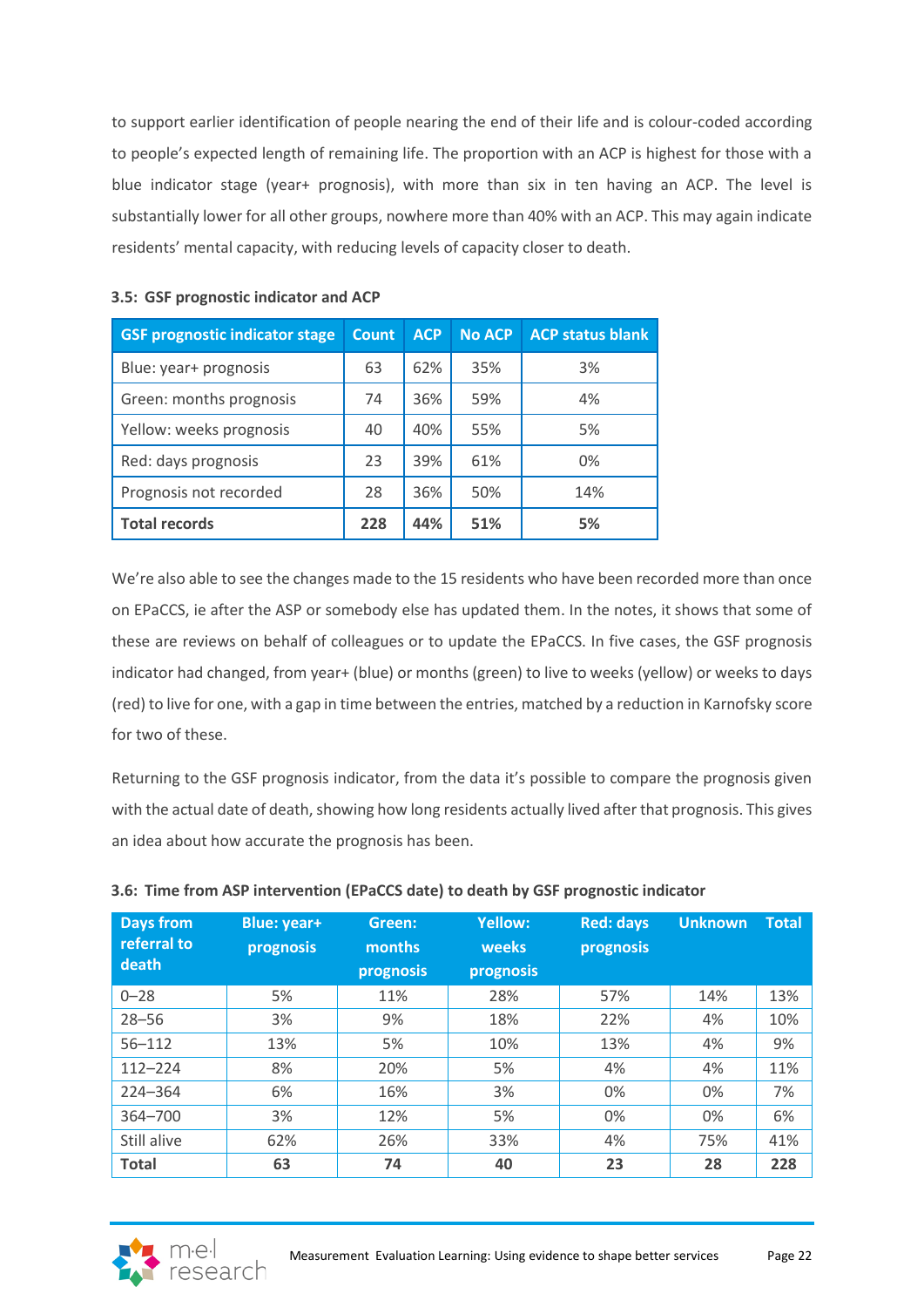The prognosis given is broadly right, as you can see from the table above and chart below. It shows that the majority of those with a blue prognosis (year+ to live) were still alive at the end of May 2021; among these still alive, there were 262 days on average from the date of referral to the end of May, when the data was run. The mid-point (median) for those with a green prognosis (months) was dying 224–364 days after referral, or about 7–12 months after. For those with weeks to live (yellow indicator), the mid-point is 56–112 days after referral, or 8–16 weeks. For those with days to live (red indicator), the mid-point is 0–28 days after referral, or up to four weeks.





Who oversees residents' EOL care needs is also important. The 'outcome' recorded against residents shows that over three-fifths of residents (62%) were being returned to care home staff but with education (for staff), a higher figure than in our earlier analysis, when it was just 52%. A quarter (25%) were under the care of district nurses (compared to 30% earlier), 5% with a community matron (compared to 3%) and just 4% being kept under the ASP herself (against 9%).

### **3.8: EOL residents' support**

|                                        | % of total |
|----------------------------------------|------------|
| Back to care home staff with education | 62%        |
| Under care of district nurse           | 25%        |
| Under care of community matron         | 5%         |
| Keep with ASP                          | 4%         |
| Unknown                                | 3%         |

As well as medical needs and support, end of life care planning can also support arrangements with family or others, including setting up formal lasting powers of attorney. In England, the law allows

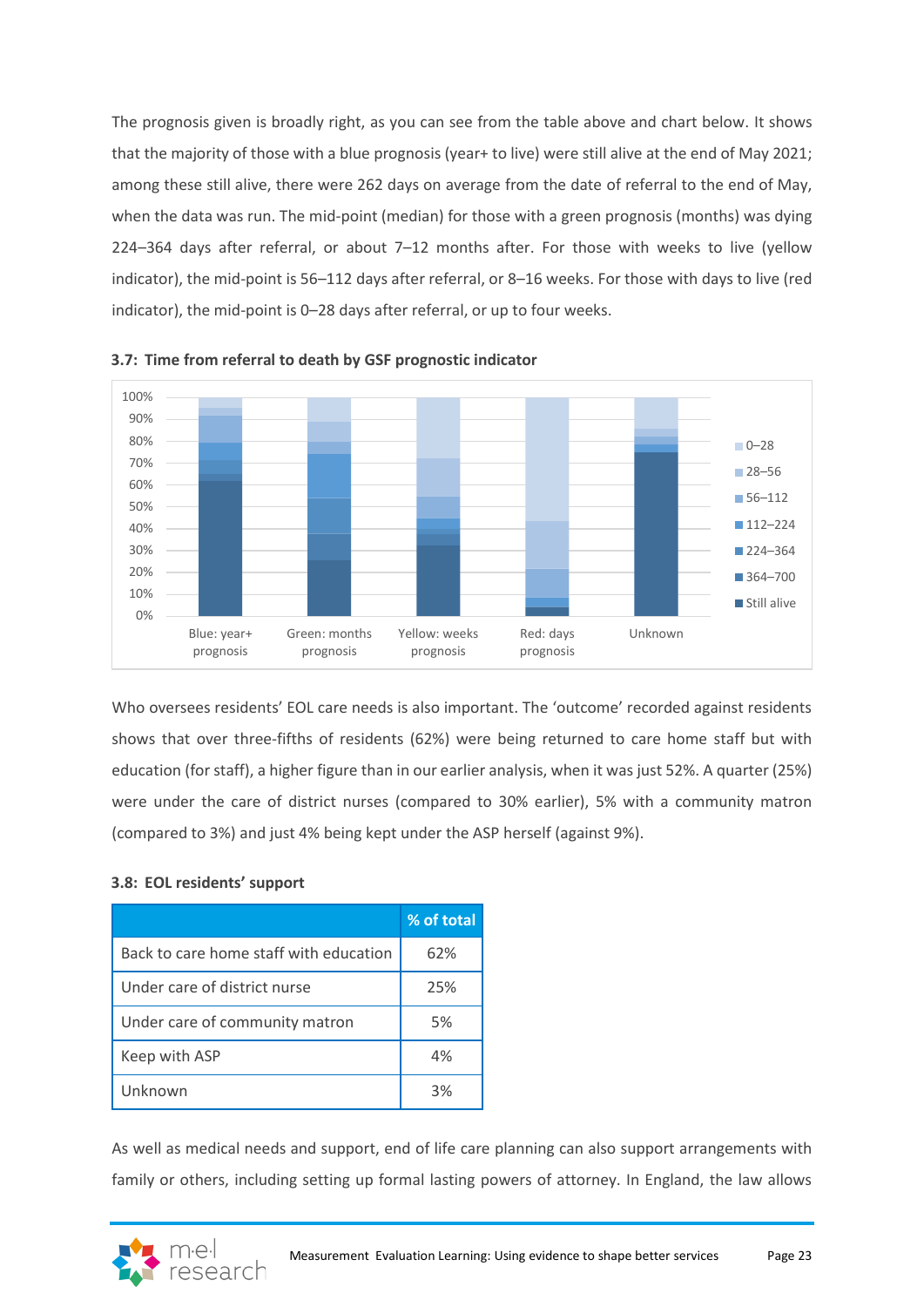these to be set up to cover personal welfare issues, property and affairs, or both. The EPaCCS data suggests 46 residents (20%) had any form of power of attorney. 18 of these had both welfare and property, 11 for welfare alone and 17 for just property. It was much more common for these legal powers to be set up for residents with dementia, particularly for powers over welfare.

### **3.9: Powers of attorney**

|                              | <b>Residents</b> |
|------------------------------|------------------|
| Over welfare alone           | 11               |
| Over property alone          | 17               |
| Over both welfare + property | 18               |

A key indicator for this evaluation is whether residents die in their preferred place of death. Knowing the preferred place of death is therefore important before the event. As shown below, the overwhelming majority of residents (172 or 75%) *had* explicitly stated a preference, almost all to die in the care home (99% of all residents with a stated preference). For 40 residents, 18% of all these, the discussion on a preferred place of death was not appropriate or declined, the resident was unable to express a preference or was undecided on where to die in a fair proportion of cases. It's possible that the place of death was known for some of these, though it was not recorded on EPaCCS.

| <b>Actual place of death</b>    |                                   |   | <b>Still alive</b> | <b>Total</b> |                |
|---------------------------------|-----------------------------------|---|--------------------|--------------|----------------|
| <b>Preferred place of death</b> | <b>Care home Hospital Unknown</b> |   |                    |              |                |
| Care home                       | 91                                | 5 | 13                 | 61           | 170            |
| Unable to express preference    | 9                                 | 4 | 5                  | 11           | 29             |
| Not recorded                    | 1                                 |   | 3                  | 12           | 16             |
| Discussion not appropriate      | $\mathbf{1}$                      |   | $\mathbf{1}$       | 3            | 5              |
| Discussion declined             |                                   |   | $\mathbf{1}$       | 3            | 4              |
| Patient undecided               |                                   |   | 1                  | $\mathbf{1}$ | $\overline{2}$ |
| Home                            |                                   |   |                    | $\mathbf{1}$ | 1              |
| Hospital                        |                                   |   |                    | 1            | 1              |
| <b>Total</b>                    | 102                               | 9 | 24                 | 93           | 228            |

### **3.10: Preferred and actual place of death**

The final element to draw out from this data relates to death itself, also shown above. Of the 228 residents, 135 of them had died by the end of May 2021, representing 59% of them. Of these, 91 had

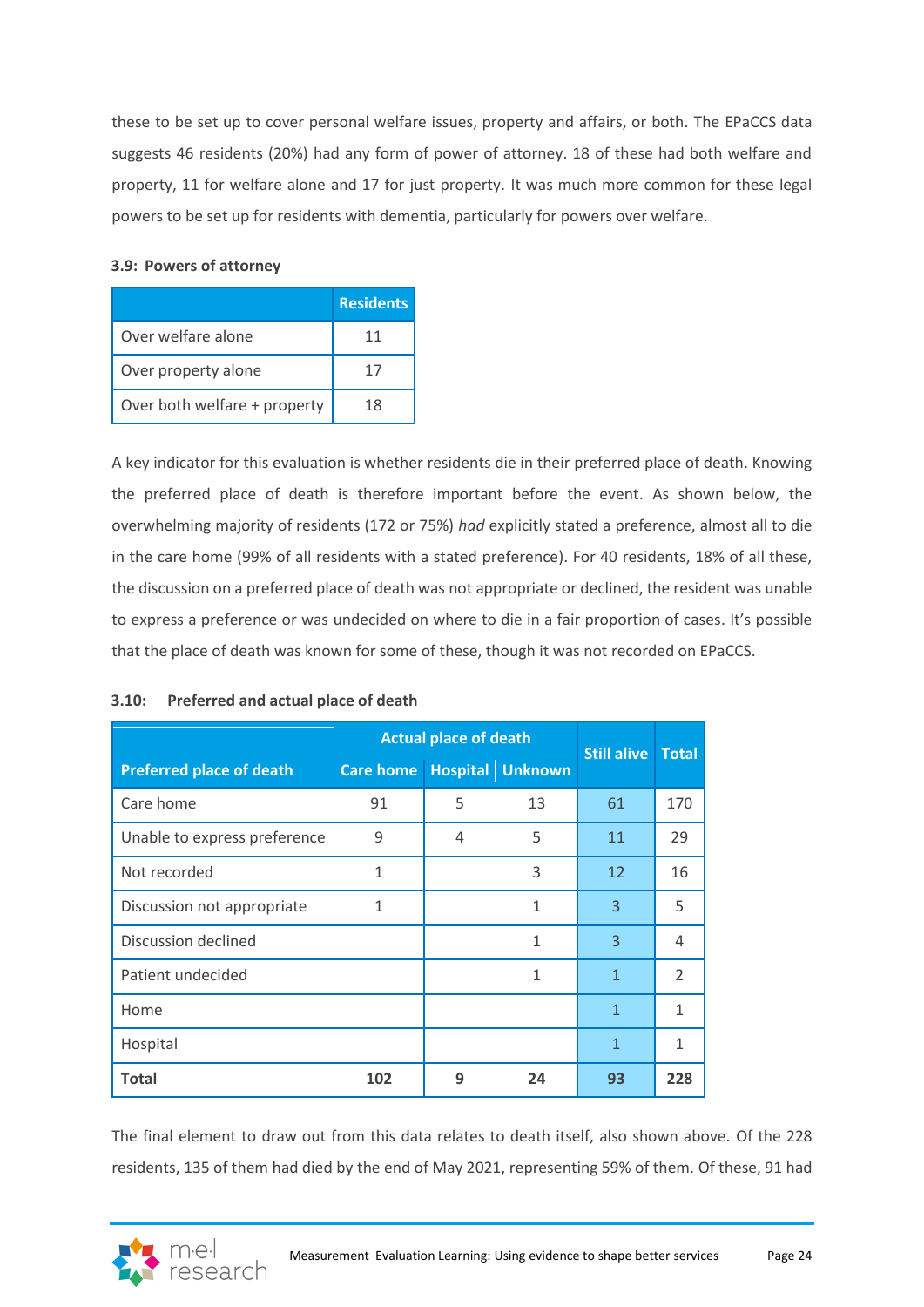died in their preferred place of death, all in a care home. This represents 95% of residents where both the preferred and actual place of death is known. In contrast, just 18 residents stated a preference to die in a care home and either died in hospital (5 residents) or the actual place of death isn't known. Among other residents who had died, the picture is somewhat more mixed. None of these residents had an explicitly stated a preferred place to die. Taking these 26 residents together, 11 died in a care home, 4 in hospital (all four marked as for clinical reasons) and the place of death is unknown for 11 of them. Although smaller numbers in this undecided or unrecorded group, it suggests that care home residents who expressly state a preferred place to die are much more likely to die there, almost all in a care home. Comparative data is not readily available. However, Public Health England data<sup>1</sup> shows that in the Barnsley CCG area in 2017 just 47% of residents died in their usual place of residence. This is highest in the oldest age group shown, those aged 85 or older, yet it is still just 55%.

# <span id="page-24-0"></span>**Hospital admissions**

As part of our evaluation of the ASP care home project, we have analysed anonymised data showing unplanned secondary admissions to hospital six months before the ASP intervention and up to six months after (or shorter if the patient had died beforehand). This covers a period of ASP involvement from January 2019 to early June 2021.

Over this period the data covers 127 of the residents supported by the ASP, representing 56% of the 228 residents she supported over this period.

## **Six months before ASP intervention (pre data)**

114 residents did have an unplanned secondary care admission in the six-month period before the ASP intervention, representing 50% of all residents and accounting for 216 such admissions. The average number of admissions over all of these residents was 0.95 over this pre-ASP period (though 1.89 among those who had any admissions).

These admissions accounted for 1,097 days in hospital, average 4.8 per resident (or 9.6 among those admitted). The longest stay was 104 days.

<sup>&</sup>lt;sup>1</sup> [Palliative and End of Life Care Profiles:](https://fingertips.phe.org.uk/profile/end-of-life/data) Death in usual place of residence

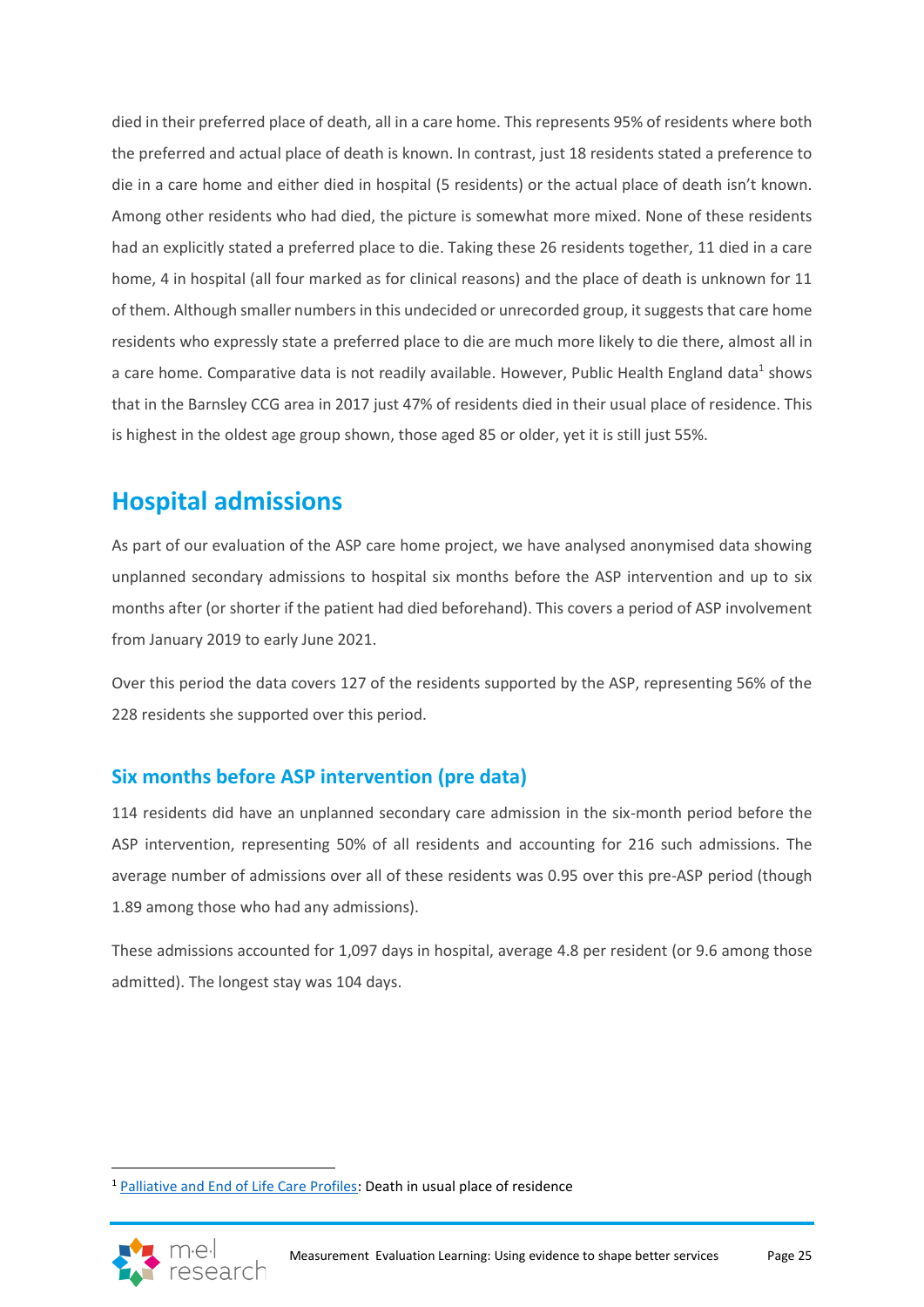| Number of admissions Number of residents % of all residents |              |      |
|-------------------------------------------------------------|--------------|------|
| 0                                                           | 114          | 50%  |
| 1                                                           | 60           | 26%  |
| $\overline{2}$                                              | 32           | 14%  |
| 3                                                           | 8            | 4%   |
| 4                                                           | 8            | 4%   |
| 5                                                           | 3            | 1%   |
| 6                                                           | $\mathbf{1}$ | 0.4% |
| 7                                                           | 1            | 0.4% |
| 8                                                           |              | 0.4% |

**3.11: Number of unplanned secondary care admissions in six months before intervention**

When translated to a monthly average, this means 0.2 unplanned secondary care admissions and 0.8 days in hospital per month for each care home resident. For those who were admitted, this translates as 0.32 admissions and 1.6 days per month.

It can also be useful to see whether hospital admissions are more likely outside of normal working (or surgery) hours. To begin with, we are able to see whether admissions were mid-week or during the weekend or on public holidays. This is shown below. As you can see, three in ten admissions were over the weekend or on public holidays, which is almost exactly the same proportion of such days over that period (31%).

| 3.12: Unplanned secondary care admissions in six months before intervention and whether mid- |
|----------------------------------------------------------------------------------------------|
| week or during weekends and public holidays                                                  |

|                            | <b>Number of admissions % of admissions</b> |     |
|----------------------------|---------------------------------------------|-----|
| Mid-week                   | 115                                         | 70% |
| Weekends / public holidays | 65                                          | 30% |

When looking at the time of day of admission, below, we see that 71% were during daytime hours (8am–5pm), while 29% were out of hours. These normal working hours account for nine out of 24 hours in the day, though a greater share of time when people tend to be awake. As such the proportions below seem reasonable.

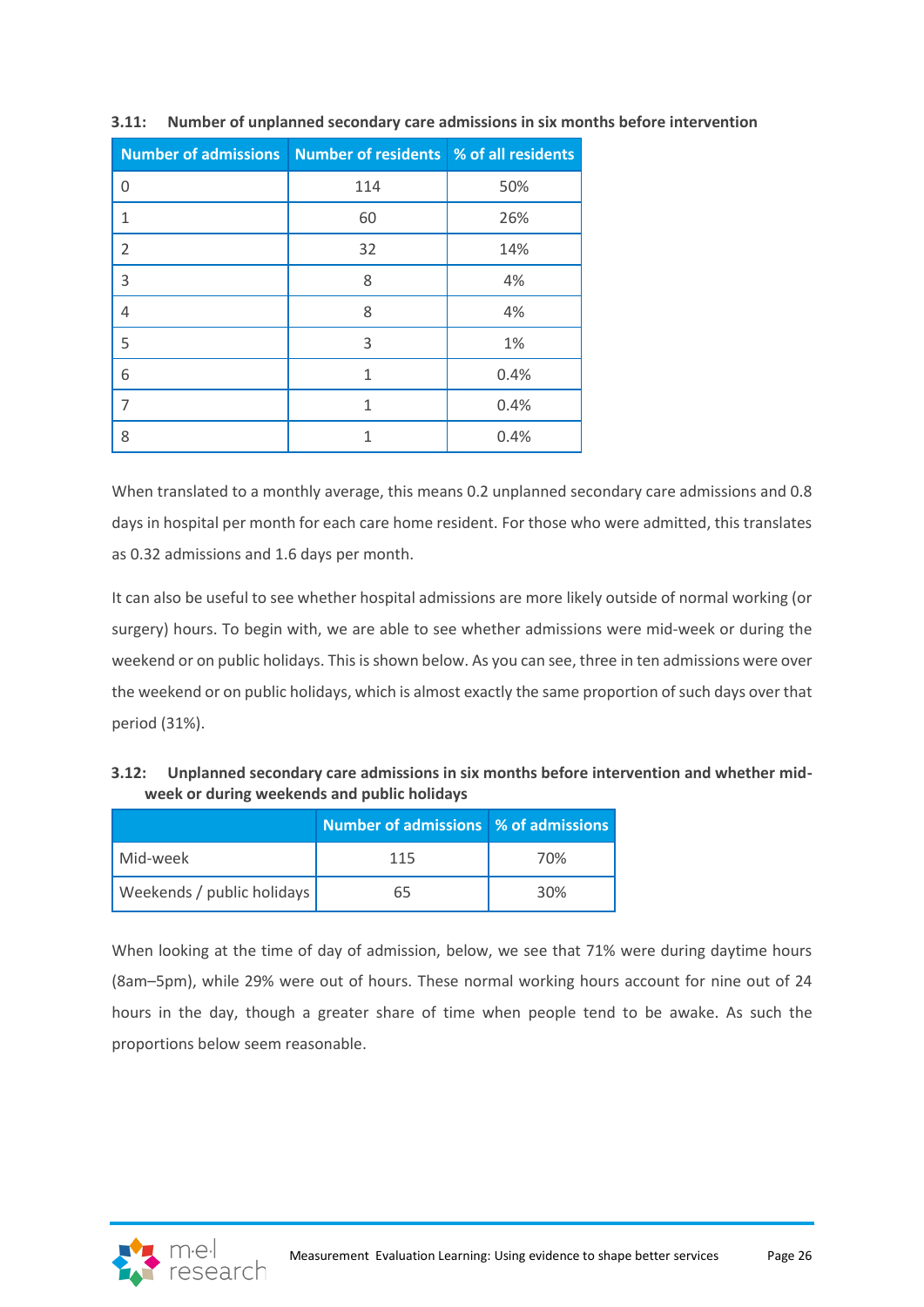**3.13: Unplanned secondary care admissions in six months before intervention and whether daytime (8am–5pm) or out of hours**

|              | <b>Number of admissions % of admissions</b> |     |
|--------------|---------------------------------------------|-----|
| Daytime      | 153                                         | 71% |
| Out of hours | 63                                          | 29% |

The hospital admission data also shows the reason (primary diagnosis) for admission, as presented below. This table shows the 20 top reasons, which accounted for just over half (55%) of all admissions among these residents. 'Unspecified acute lower respiratory infection' and 'urinary tract infection, site not specified' were the top two, with 16 admissions each (or 7.4% of all pre-ASP admissions).

|  |  |  | 3.14: Top 20 reasons for unplanned secondary care admissions in six months before intervention |
|--|--|--|------------------------------------------------------------------------------------------------|
|  |  |  |                                                                                                |

| <b>Reason</b>                                                                   | <b>Number of</b><br>admission | % of<br>admissions |
|---------------------------------------------------------------------------------|-------------------------------|--------------------|
| Unspecified acute lower respiratory infection                                   | 16                            | 7.4%               |
| Urinary tract infection, site not specified                                     | 16                            | 7.4%               |
| Lobar pneumonia, unspecified                                                    | 10                            | 4.6%               |
| Chronic obstructive pulmonary disease with acute lower<br>respiratory infection | 9                             | 4.2%               |
| Pneumonia, unspecified                                                          | $\overline{7}$                | 3.2%               |
| Pneumonitis due to food and vomit                                               | $\overline{7}$                | 3.2%               |
| Unspecified dementia                                                            | 6                             | 2.8%               |
| Transient cerebral ischaemic attack, unspecified                                | 5                             | 2.3%               |
| Emergency use of U07.1                                                          | 5                             | 2.3%               |
| Cerebral infarction, unspecified                                                | 4                             | 1.9%               |
| Type 2 diabetes mellitus                                                        | 4                             | 1.9%               |
| Senility                                                                        | 4                             | 1.9%               |
| Sepsis, unspecified                                                             | 4                             | 1.9%               |
| Acute renal failure, unspecified                                                | 3                             | 1.4%               |
| Syncope and collapse                                                            | 3                             | 1.4%               |
| Gastrointestinal haemorrhage, unspecified                                       | 3                             | 1.4%               |
| Tendency to fall, not elsewhere classified                                      | 3                             | 1.4%               |
| Unspecified injury of head                                                      | 3                             | 1.4%               |
| Superficial injury of head, part unspecified                                    | 3                             | 1.4%               |
| Volume depletion                                                                | 3                             | 1.4%               |

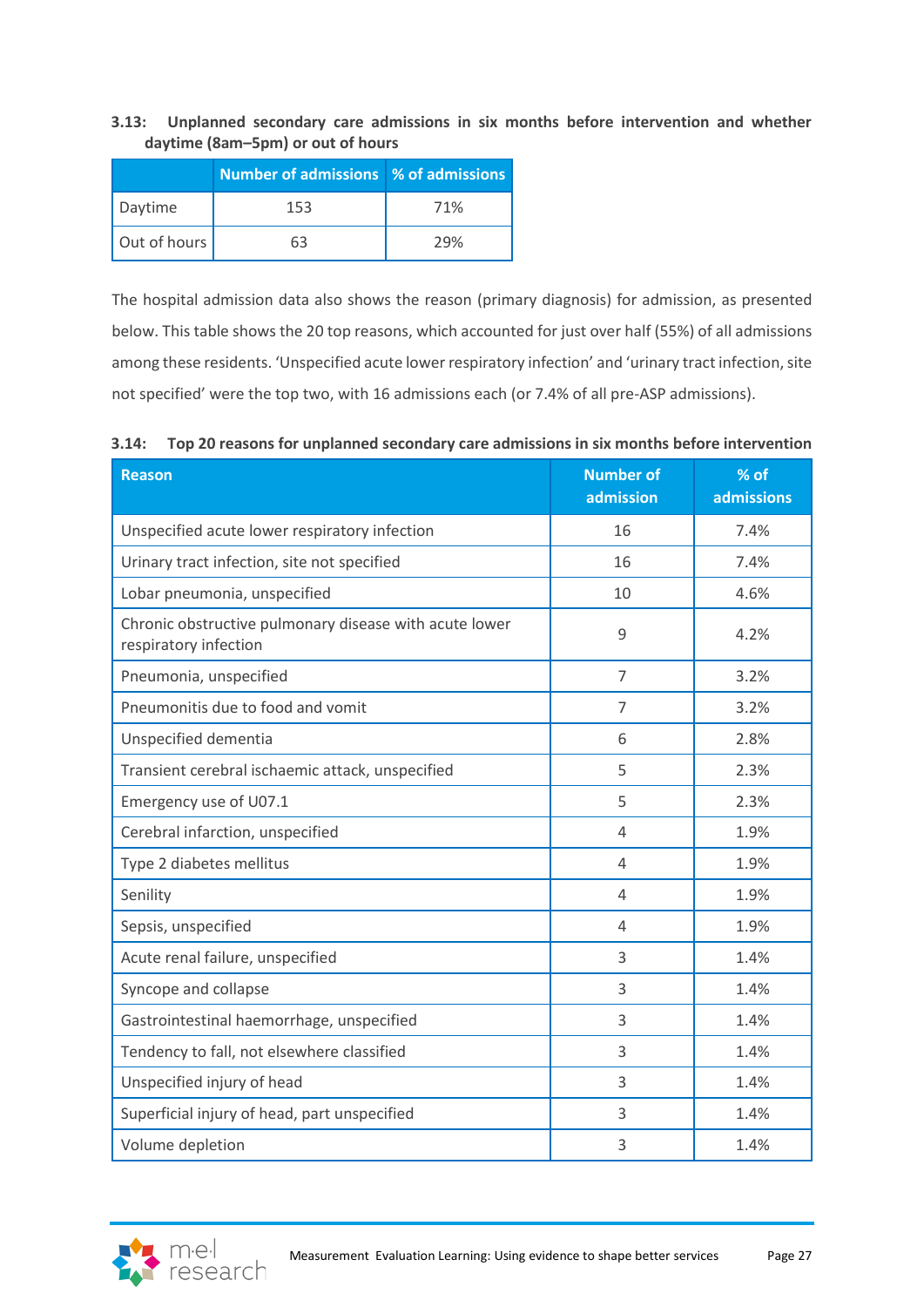29 of the 128 residents died within the ASP intervention period, usually within a few days of that date.

## **Six months after ASP intervention (post data)**

99 residents were still alive at the point of discharge from the ASP intervention.

Of these, 65 residents did not have an unplanned secondary care admission up to six months after the ASP intervention, leaving 34 who did have such an admission, or just 34% of these residents. This alone could be a strong indicator of the success of the ASP intervention, significantly reducing the proportion of residents having unplanned secondary admissions to hospital. Of course, a large caveat here is that the data includes the time of the Covid-19 pandemic for some care home residents. It's therefore possible that this wider context also has a bearing on the differences in hospital admissions.

There were 53 admissions over this period, so an average of 1.6 admissions for those residents admitted.

Because a number of the residents died in the six months following the ASP intervention, we have calculated figures based on living months. This allows for a fairer comparison between the pre and post data. This is based on the number of days between the date the ASP intervention ended (labelled 'DateDischarge' in the data) to the date of death, then turned into the number of months.

For example, one patient was discharged from the ASP service on 24-1-19 and died on 22-4-19, 88 days later, which equates to 2.89 months. This patient had one unplanned admission after the ASP intervention, which averages at 0.35 admissions per living month.

We've also taken account of the length of time from residents being discharged from the ASP and the end of the data collection period.

The average number of admissions per living month was 0.16 across all of these 99 residents (or 0.48 for the 34 who were admitted). This is about a sixth (17%) of the value for the six months before the ASP intervention (0.95 to 0.16), a significant difference. For those residents who had been admitted in the six months before, there was also a reduction after the ASP, to just 25% the level of admissions beforehand (1.89 to 0.48). This can suggest that the ASP intervention is contributing to a reduction in unplanned secondary care admissions. Changes because of Covid-19 may well have accounted for some of these, however.

Looking at the length of time in hospital, it's fairest to compare residents who were in hospital in the pre-ASP period with those in the post period. This shows an average of 1.6 days before the ASP intervention and 2.13 days in the period up to six months after the ASP intervention. This is an

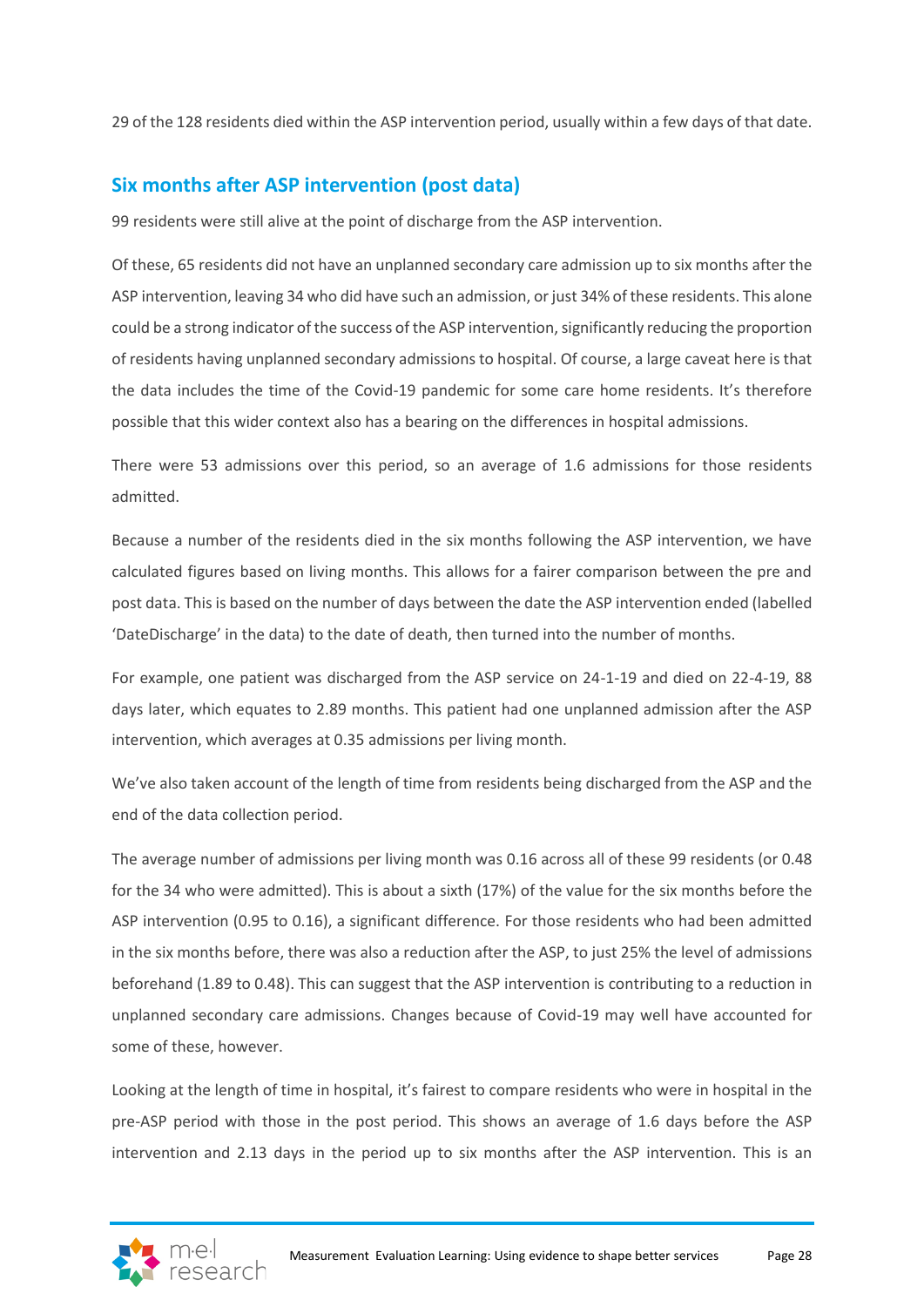increase, so may suggest that the care and treatment was for more serious conditions. Other factors may well have played a role.

Leaving aside Covid, we can again look at which day of the week these admissions fell in the period up to six months after ASP intervention. This is shown below, with three-quarters (74%) mid-week and just a quarter (26%) at weekends; no admission took place on a bank holiday. This is a slightly smaller proportion being admitted at weekends, which is a good sign. However, it's based on relatively low numbers, so hard to conclusively point to the impact of the ASP project.

**3.15: Unplanned secondary care admissions in six months after intervention and whether midweek or during weekends and public holidays**

|          | <b>Number of admissions % of admissions</b> |     |
|----------|---------------------------------------------|-----|
| Mid-week | 39                                          | 74% |
| Weekends | 14                                          | 26% |

When looking at the time of day of admission, slightly over three-quarters (77%) were during daytime hours (8am–5pm), while 23% were out of hours. Positively, this is a lower proportion out of hours, down from 29% in the pre-ASP period. This may suggest that care homes are feeling more confident in caring for residents in the care home and less likely to call 999 out of hours and at weekends.

### **3.16: Unplanned secondary care admissions in six months after intervention and whether daytime (8am–5pm) or out of hours**

|              | <b>Number of admissions % of admissions</b> |     |
|--------------|---------------------------------------------|-----|
| Daytime      |                                             | 77% |
| Out of hours | 1つ                                          | 23% |

For this data, we've shown the top eight reasons for unplanned secondary care admissions in period up to six months after intervention; all other reasons accounted for just one admission each. As we're not clinicians, we can't comment on the differences between the pre and post ASP periods, nor any issues to do with Covid or seasonality of conditions. Again, these are relatively low numbers, so caution should be taken with wider conclusions on the reason for admission.

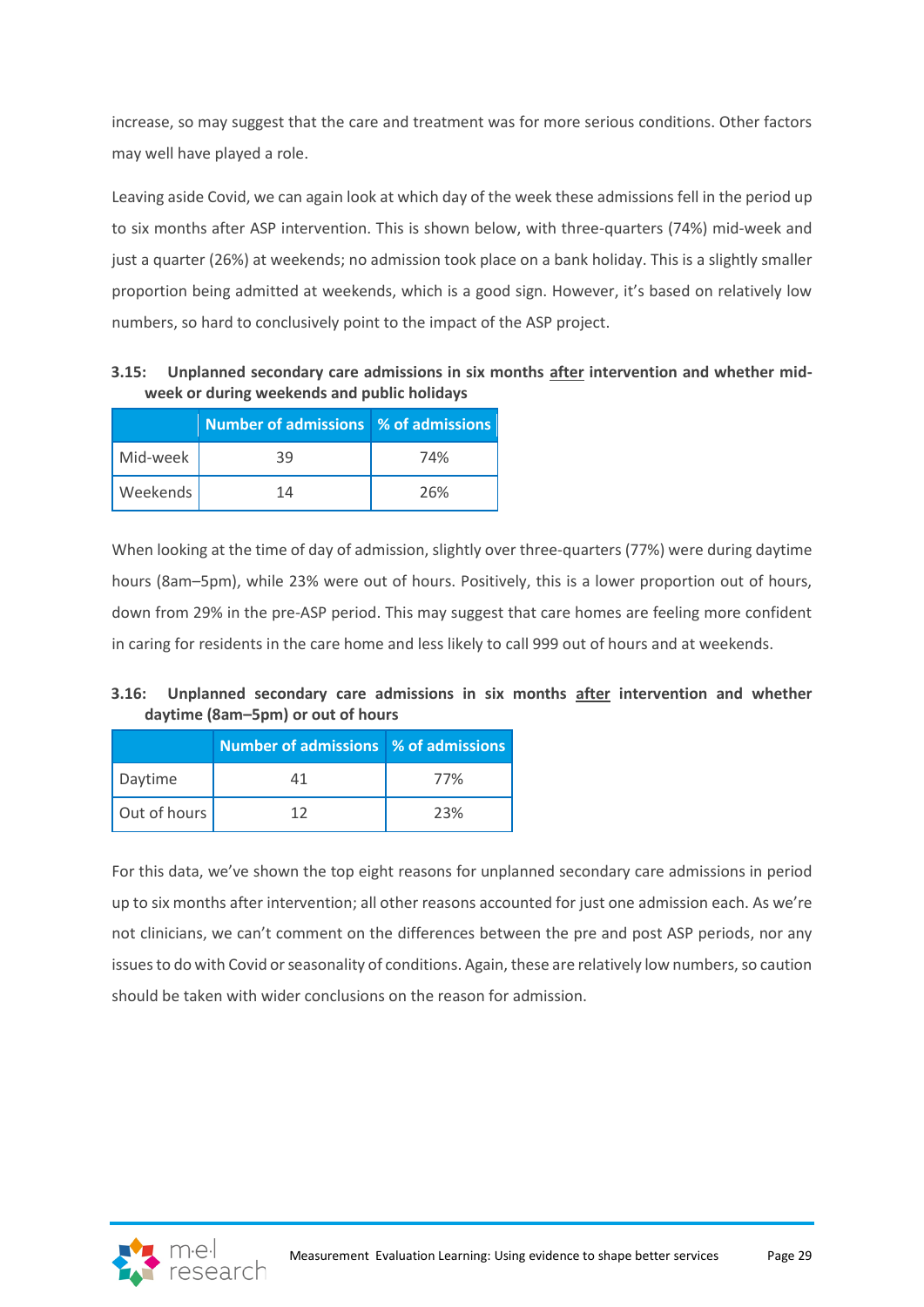| <b>Reason</b>                                                                   | <b>Number of</b><br>admission | $%$ of<br>admissions |
|---------------------------------------------------------------------------------|-------------------------------|----------------------|
| Urinary tract infection, site not specified                                     | 6                             | 11.3%                |
| Emergency use of U07.1                                                          | 5                             | 9.4%                 |
| Lobar pneumonia, unspecified                                                    | $\overline{4}$                | 7.5%                 |
| Chest pain, unspecified                                                         | $\overline{\phantom{a}}$      | 3.8%                 |
| Unspecified acute lower respiratory infection                                   | $\overline{2}$                | 3.8%                 |
| Chronic obstructive pulmonary disease with acute lower<br>respiratory infection | $\overline{2}$                | 3.8%                 |
| Congestive heart failure                                                        | $\overline{2}$                | 3.8%                 |
| Open wound of head, part unspecified                                            | フ                             | 3.8%                 |

### **3.17: Top eight reasons for unplanned secondary care admissions in six months after intervention**

# <span id="page-29-0"></span>**Summary**

This section presents data collected at a resident level, from EPaCCS on 210 care home residents from January 2019 to May 2021 and hospital admissions records from November 2018 to June 2021. From the **EPaCCS** data we know that over a third (38%) had dementia as a primary diagnosis. Also, just over a third (35%) of these residents were on the palliative care register with their GP.

Looking at preparations for end of life, the EPaCCS data shows a range of plans, with high proportions having an advance care plan or best interest plan (87%), a treatment escalation plan (84%) and an emergency health care plan (77%).

The 'outcome' recorded against residents shows that once discharged by the ASP over three-fifths of residents (62%) were being returned to care home staff but with (staff) education, while a quarter (25%) were under the care of district nurses and small percentages going to a community matron (5%) or being kept under the ASP herself (4%).

EPaCCS can also record the preferred place of death. The overwhelming majority of residents (75%) had explicitly stated a preference, almost all to die in the care home (99% of all residents with a stated preference). 135 residents (or 59% of the 228) had died by the end of May 2021. Of these, 91 had died in their preferred place of death, all in a care home. This represents 95% of residents dying in their preferred place of death where known.

Of the 228 residents supported by the ASP over our evaluation period, 114 had an **unplanned secondary care admission** in the six-month period before the ASP intervention, representing exactly

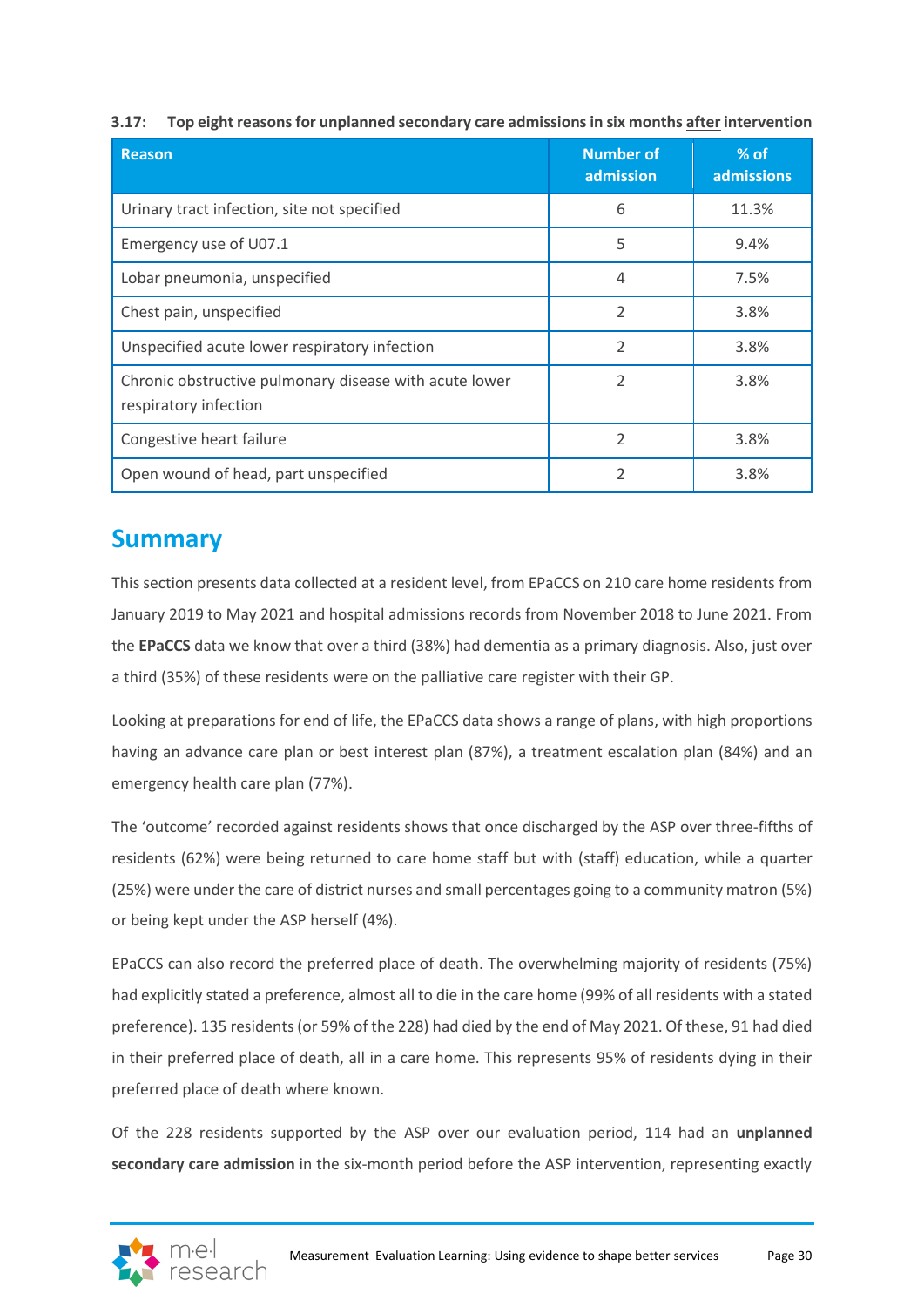50%. The average number of admissions over all of these residents 0.95 over this pre-ASP period (though 1.89 among those who had any admissions), average 4.8 days in hospital per resident (or 9.6 among those admitted).

99 residents were still alive at the point of discharge from the ASP intervention. Of these, just 34 had an unplanned secondary care admission up to six months after the ASP intervention, representing just 34% of these residents. On the face of it, this looks like a strong improvement from the 50% admitted in the six months beforehand. Of course, Covid had a bigger bearing on the post period than the pre period.

A fairer comparison between these two periods is to look at the average number of admissions per *living* month, taking account of those who died within the following six months of the ASP intervention. We've also taken account of the length of time from residents being discharged from the ASP and the end of the data collection period.

On this comparison, results look positive. The average number of admissions per living month went down from 0.95 per resident to 0.16, just a sixth the rate, a big difference. Looking at the length of time in hospital for those admitted, there is an increase between the two periods. It averaged at 1.6 days per month before the ASP intervention and 2.13 days after the ASP intervention. This may suggest that the care and treatment was for more serious conditions in the later period, though other factors may also have played a role.

We've also compared when admissions to hospital took place, whether mid-week or weekends and at what time of day. Three in ten (30%) admissions were over the weekend or on public holidays in the pre-ASP period, a similar proportion to such days over that whole period. This fell slightly to just a quarter (26%) at weekendsin the post-ASP period; no admission took place on a bank holiday. By time of day, 29% were outside daytime hours (5pm–8am) in the six months beforehand and this drops to 23% in the six months after the ASP intervention. Both of these are good signs and may suggest care homes are more confident in keeping residents in their homes rather than calling 999 and then residents being taken and admitted to hospital. However, other factors, particularly Covid, may also have made a difference here.

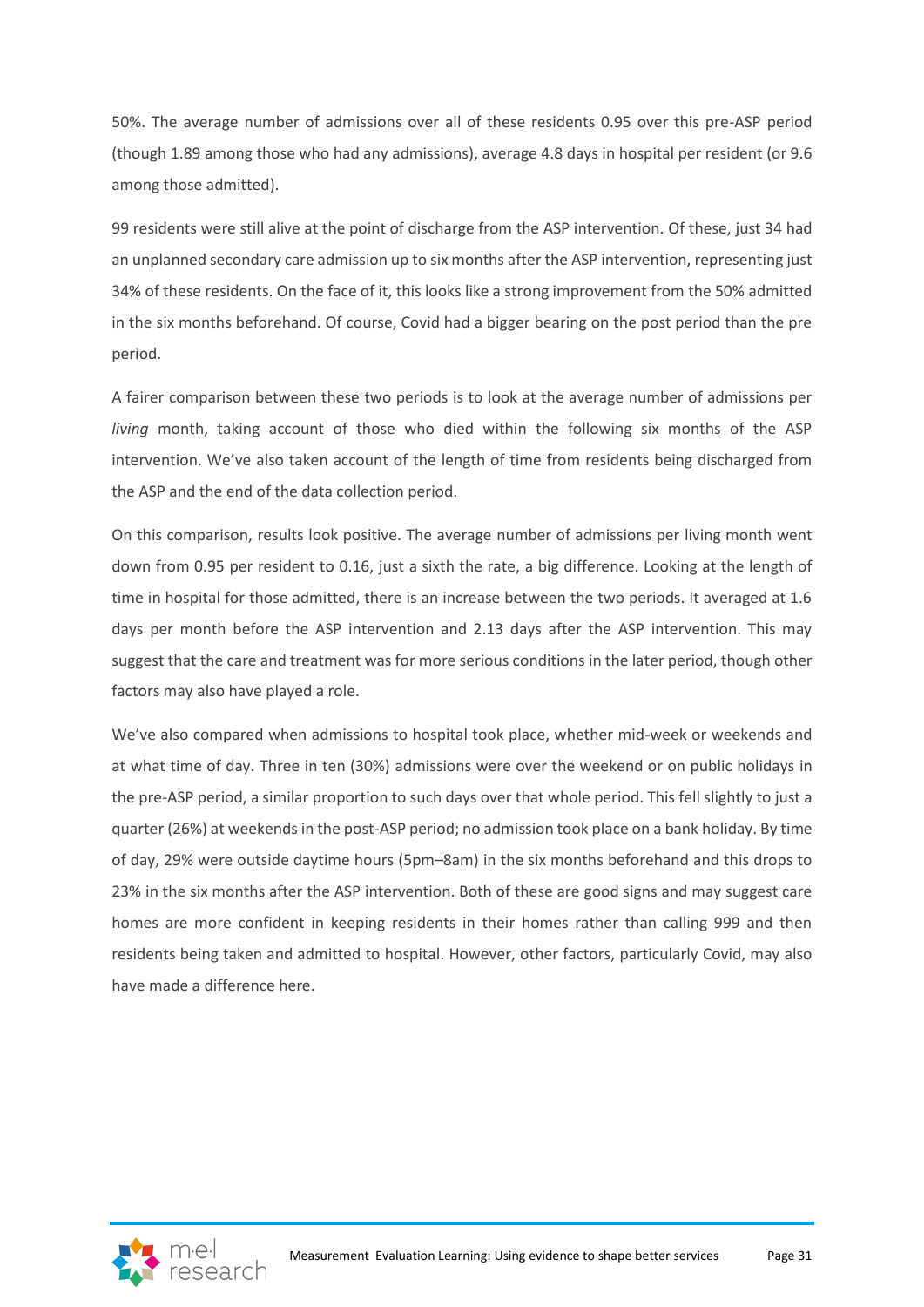# <span id="page-31-0"></span>**4. Audit of 999 calls in care homes**

Moving on from patient-level data, we've also carried out two audits of 999 calls in care homes in one neighbourhood, Penistone, before the ASP intervention (in February 2020) and after the intervention (in March 2021). This is another way to monitor change because of the ASP intervention. Of course, Covid may well have also altered care home behaviour. Also, it accounts for all residents in these care homes, not just ones approaching end of life and known to the ASP. For these and others, a 999 call is sometimes the most appropriate action to take. Mindful of sensitive data, we've anonymised the care homes here, although the same letter used represents the same home in each audit (before, after).

# <span id="page-31-1"></span>**Before the ASP intervention**

We did this in February 2020, right at the start of the ASP's involvement in the neighbourhood, thus close to capturing their actions before her intervention. This is also before the Covid-19 outbreak in the UK, so not influenced by that, we believe. For the evaluation, this is important to see what is happening before focused work with the ASP project, and is a useful indicator of what care homes are already doing.

Like any exercise of this type, it relies on care home staff to (remember to) complete the form and to log data accurately. As we've captured data over just a single month and from five care homes, some of the sample sizes are small. Nonetheless, it gives a good snapshot of care home activity mostly before the ASP intervention. It's also worth bearing in mind that because the data was anonymised (to us), it means we can't be certain of whether any of the 999 calls in particular care homes were for the same resident; it's possible that the perceived needs of certain residents led to multiple 999 calls.

We have findings from five care homes in this neighbourhood, which recorded 26 calls to 999 between them. There is a lot of variation between care homes, as can be seen below. Across the care homes, an average of just over five 999 calls were made over the month, which represents 13% of residents (although some may be for the same resident, repeatedly). The numbers range from zero at care home B to a third of residents at care home C. Do bear in mind that this is a small sample and just a snapshot over one month. The picture may well look different from one month to another, even within the same care home. In future, comparing this data with that from YAS will be telling.

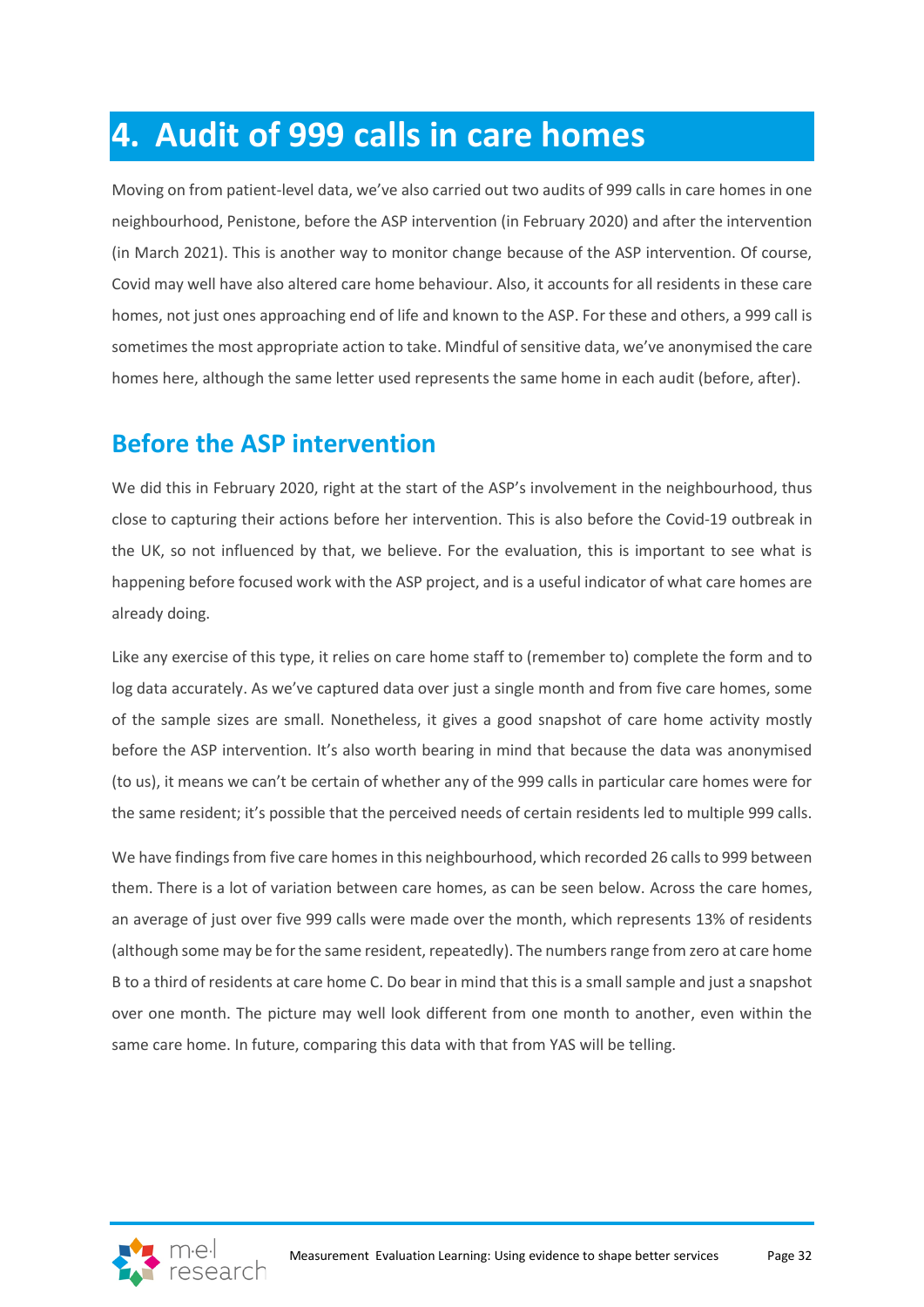| <b>Care home</b> | <b>Max number</b><br>of residents | <b>How many</b><br>999 calls | <b>Calls as % max</b><br>residents | <b>Note</b>                    |
|------------------|-----------------------------------|------------------------------|------------------------------------|--------------------------------|
| Α                | 40                                | 4                            | 10%                                |                                |
| B                | 27                                | 0                            | 0%                                 | CQC: requires improvement 2019 |
|                  | 36                                | 12                           | 33%                                | Nursing home too               |
| D                | 33                                | 7                            | 21%                                | CQC: requires improvement 2019 |
| Е                | 62                                | 3                            | 5%                                 | Nursing home too               |
| Average          | 39.6                              | 5.2                          | 13%                                |                                |

### **4.1: Number of 999 calls by care home (before)**

One element of the 999 audit has been to see who was called first, before calling 999. Again, there is considerable variation between the four care homes that did make a 999 call. For care home C, twothirds started with a call to the GP; none of the other care homes stated that they'd called the GP first. Instead, other care homes were much more likely to call 999 directly. For example, six of the seven calls made by care home D were direct to 999.

|                  |                           | Who homes called originally |       |       |                  |
|------------------|---------------------------|-----------------------------|-------|-------|------------------|
| <b>Care home</b> | <b>How many 999 calls</b> | <b>GP %</b>                 | 111 % | 999 % | <b>Unknown %</b> |
| Α                | 4                         | 0%                          | 0%    | 75%   | 25%              |
| B                | 0                         |                             |       |       |                  |
| C                | 12                        | 67%                         | 25%   | 8%    | 0%               |
| D                | 7                         | 0%                          | 14%   | 86%   | 0%               |
| E                | 3                         | 0%                          | 33%   | 67%   | 0%               |
| Average          |                           | 31%                         | 19%   | 46%   | 4%               |

#### **4.2: Origin of 999 calls (before)**

A key element in the ASP project is to minimise unnecessary hospital trips for end of life care home residents, especially those who would prefer to be cared for in the care home rather than be hospitalised and undergo interventions and treatment that may not improve their *quality* of life, even though it may try to *extend* their life. On this aspect alone, half of recorded 999 calls led to a trip to hospital, while half didn't. Again, there is a very big difference between care homes. All of the four 999 calls from care home A led to a hospital trip, whereas just 8% of the care home C ones did. Because of the higher number of 999 calls altogether from care home C, it disguises that most calls from the other three care homes did result in a hospital trip.

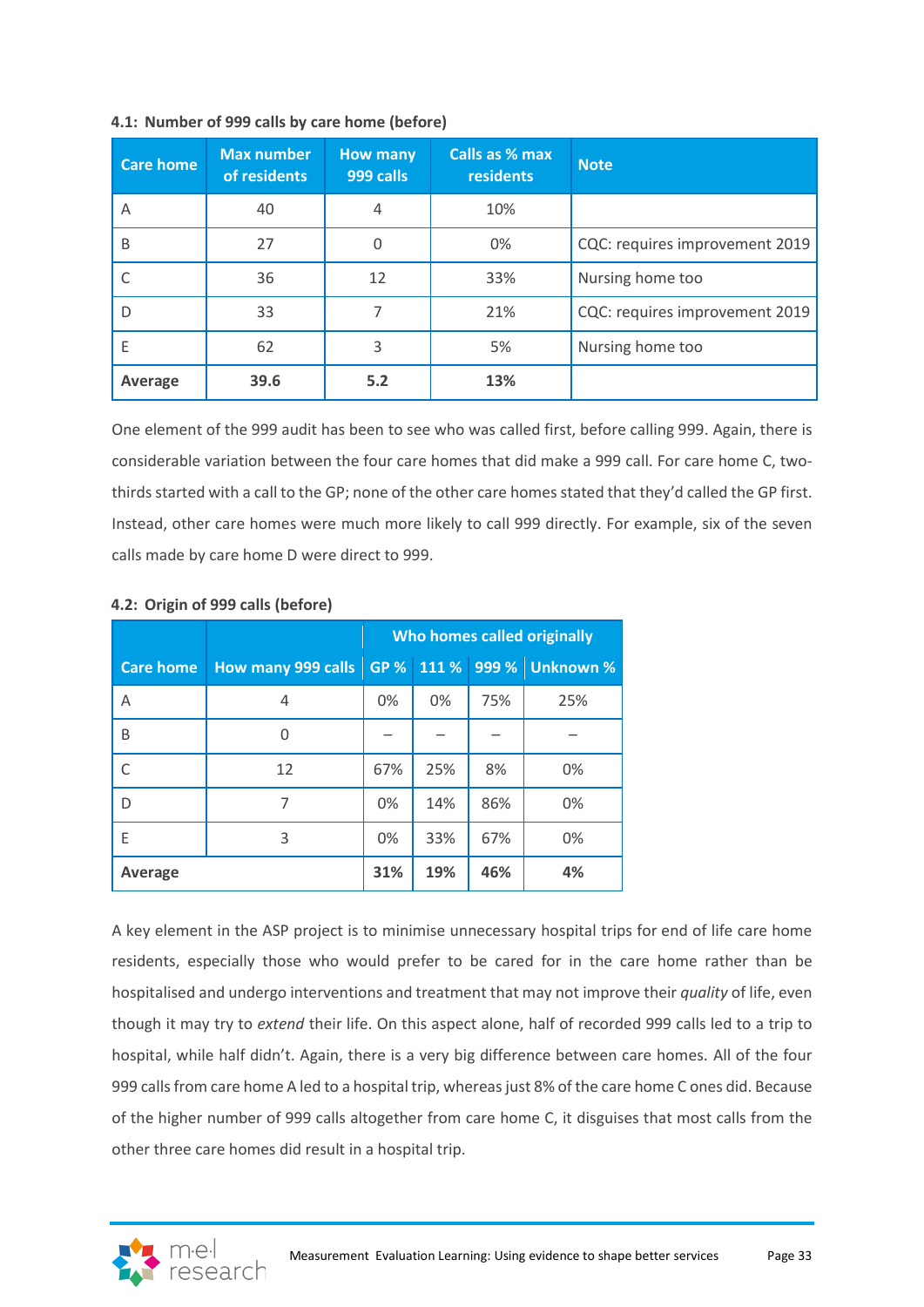### **4.3: 999 calls leading to hospital visit (before)**

| <b>Care home</b> |                           | Led to hospital visit |            |  |
|------------------|---------------------------|-----------------------|------------|--|
|                  | <b>How many 999 calls</b> | Yes %                 | <b>No%</b> |  |
| Α                | 4                         | 100%                  | 0%         |  |
| B                | 0                         |                       |            |  |
| C                | 12                        | 8%                    | 92%        |  |
| D                |                           | 86%                   | 14%        |  |
| F                | 3                         |                       | 33%        |  |
| <b>Average</b>   |                           | 50%                   | 50%        |  |

It's possible that the time of day makes a difference to 999 calls and their outcome, especially if calls are out of hours. Although we asked care homes to note the time of the 999 calls, the responses are too varied to fully code (eg full time, just the hour, 'AM' or 'PM', blank). Instead of showing this data at a care home level, we've grouped them all together, as shown below. This shows that, where time *is* known, more overnight calls led to a hospital visit (where time is known), while fewer daytime ones did. This theory seems to hold true.

| <b>Hospital visit</b> | <b>How many 999 calls</b> | <b>Overnight</b><br>$(11pm-7am)$ | <b>Daytime</b><br>$(7am-11pm)$ | Unknown % |  |
|-----------------------|---------------------------|----------------------------------|--------------------------------|-----------|--|
| Yes                   | 13                        | 31%                              | 8%                             | 62%       |  |
| No                    | 13                        |                                  | 38%                            | 62%       |  |
| Average               |                           | 15%                              | 23%                            | 62%       |  |

**4.4: Overnight 999 calls leading to hospital visit (before)**

When looking at the reasons for the calls, a fall, often "unwitnessed", accounted for 11 of them, some 42% of all recorded calls to 999 (as shown below). The next most common recorded reason, "generally unwell", came almost all from just one of the five care homes. Being unresponsive – due to having stopped breathing or having seizures – was the reason given for two calls to 999 (or 8%), both from one care home. There were other, more varied, reasons given for the 999 call, such as possible pneumonia, low BP and "SCRS", agitation, pain and swollen legs, "confused, cold clammy".

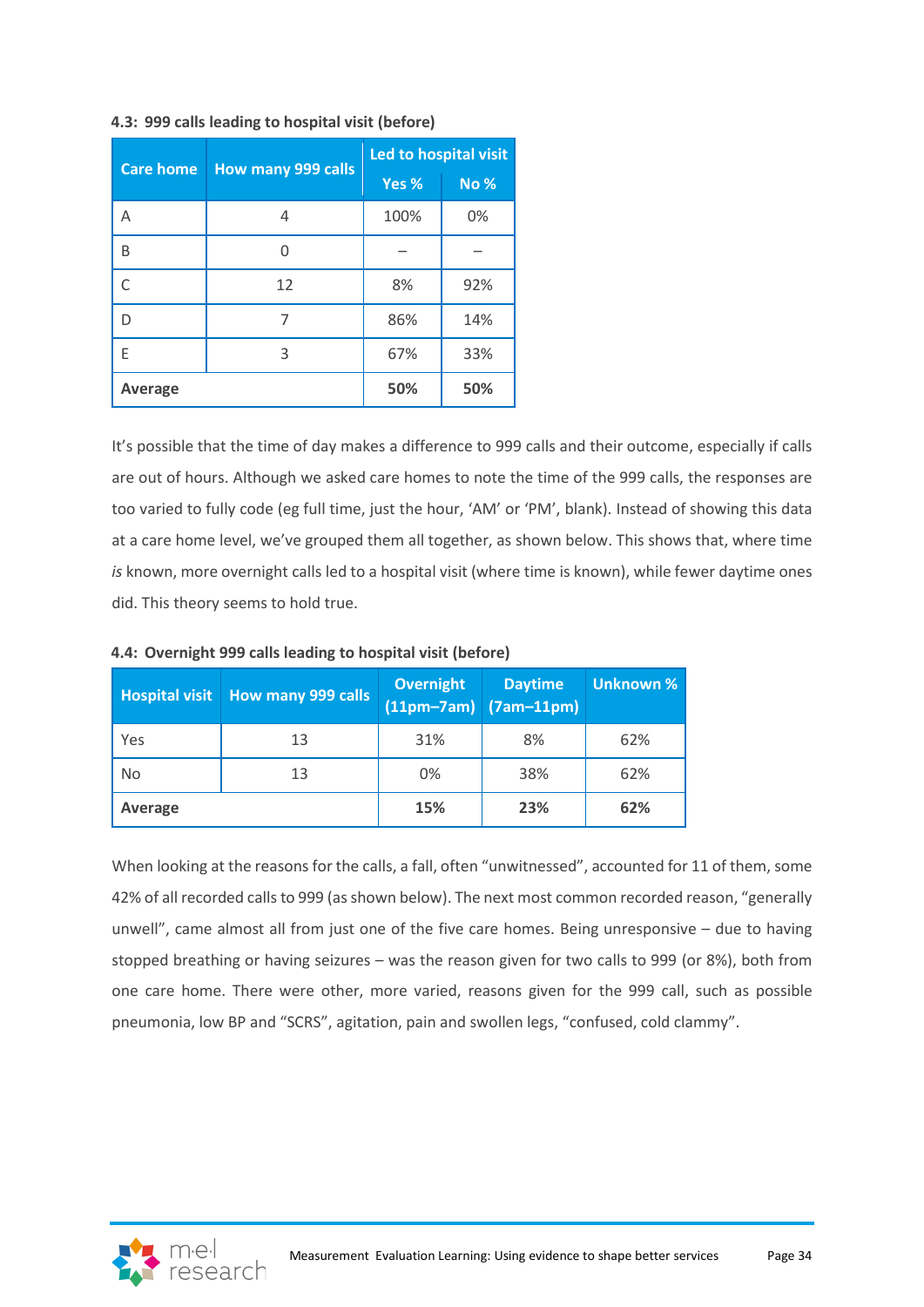### **4.5: Reason for 999 calls (before)**

| <b>Reason</b>    | <b>How many 999 calls</b> | ■ % of total |
|------------------|---------------------------|--------------|
| Fall             | 11                        | 42%          |
| Generally unwell |                           | 35%          |
| Unresponsive     |                           | 8%           |
| Other            |                           | 15%          |

The audit form also records the advice given. However, it's not entirely clear if this is the advice from the initial service called (eg GP, 111) or by 999 or any paramedics called out. For care home C, the most common advice was to prescribe antibiotics, for UTI four times and for a chest infection once. This care home, which had by far the fewest number of visits to hospital following the 999 calls, also records advice to administer other medication: codeine and "increased promethazine". In two of the care homes, care homes A and D, all actions that were recorded (not all were) were to call 999; these were mostly for falls. Other notable advice given was to have a best interest meeting (a resident at care home C) and the need for a long-term plan (one at care home E). This last one suggests the need for end of life support.

## <span id="page-34-0"></span>**After the ASP intervention**

We repeated this same exercise in March 2021, after the ASP intervention in Penistone. We aimed to repeat it in the same month, to minimise seasonality issues, eg more illnesses during winter months. However, we agreed to push this rerun back a month in order to reduce the impact Covid was having on care homes and their approach to calling 999. To avoid confusion, we also excluded from this audit one home that had been converted into an intermediate care unit and Covid unit. Nonetheless, this still offers a useful before and after comparison, especially as it involved the same neighbourhood and mostly the same care homes.

For this period, we have findings from four care homes in Penistone, this time excluding care home E as they had drastically limited the number of professionals coming in because of Covid. Across these four homes, they recorded 14 calls to 999 between them. Care home B called 999 no times over the month, instead using the out of hours district nursing service for one incident, a fall. Because Covid had limited new residents moving into the homes and because some residents had died, we have not shown the figures here as a percentage of the (maximum) total, as we did in the 'before' data, with resident occupancy typically much lower.

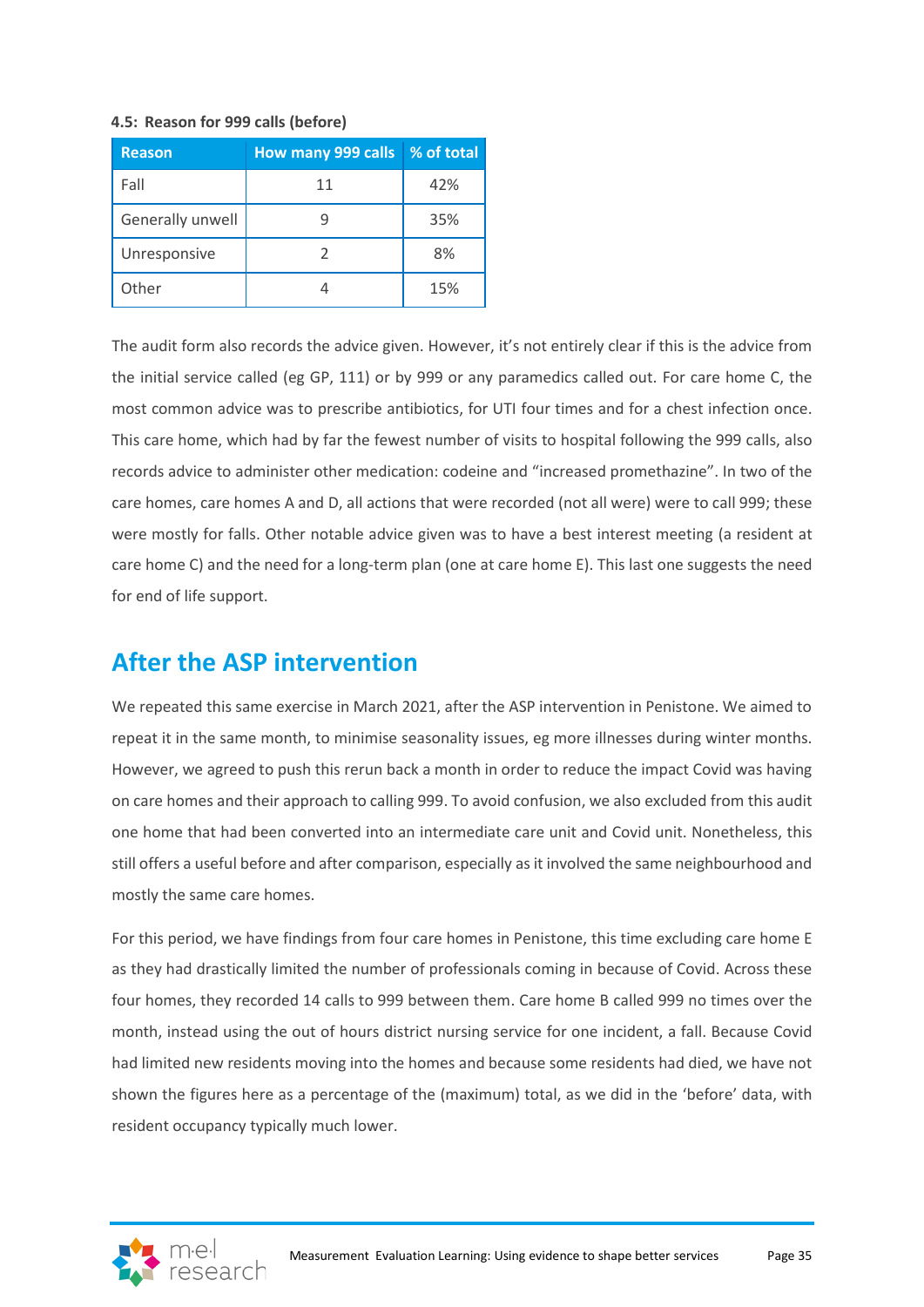### **4.6: Number of 999 calls by care home (after)**

| <b>Care home</b> | <b>How many</b><br>999 calls | <b>Note</b>                                                                                                 |
|------------------|------------------------------|-------------------------------------------------------------------------------------------------------------|
| A                |                              |                                                                                                             |
| B                | 0                            | During month, had one fall and contacted Crisis Response (out of<br>hours district nursing service) instead |
|                  | 4                            | Nursing home too                                                                                            |
|                  | 3                            |                                                                                                             |

Again, we looked at who homes called first, before calling 999. Again, there is quite some variation between the three care homes that did make a 999 call. Two of the three calls to 999 for care home D started with a call to the GP, whereas close to three-quarters of 999 calls from both care homes A and C were made direct to 999. One of care home A 999 calls started with another to 111, while one call from care home D stemmed from a call to Rightcare.

### **4.7: Origin of 999 calls (after)**

|                  |                           | Who homes called originally |     |                      |       |
|------------------|---------------------------|-----------------------------|-----|----------------------|-------|
| <b>Care home</b> | <b>How many 999 calls</b> |                             |     | GP % 111 % Rightcare | 999 % |
| Α                |                           | 0%                          | 29% | 0%                   | 71%   |
| B                |                           |                             |     |                      |       |
|                  | 4                         | 25%                         | 0%  | 0%                   | 75%   |
|                  | 3                         | 67%                         | 0%  | 33%                  | 0%    |

Like the first audit, we again wanted to see whether 999 calls made by care homes were leading to conveyance to hospital. Almost three in five of recorded 999 calls did lead to a trip to hospital, while about two in five didn't. Again, there are differences between care homes, though care homes A and C are much more similar, both no more than half of 999 calls leading to a conveyance. In contrast, all three of the 999 calls from care home D led to a hospital visit.

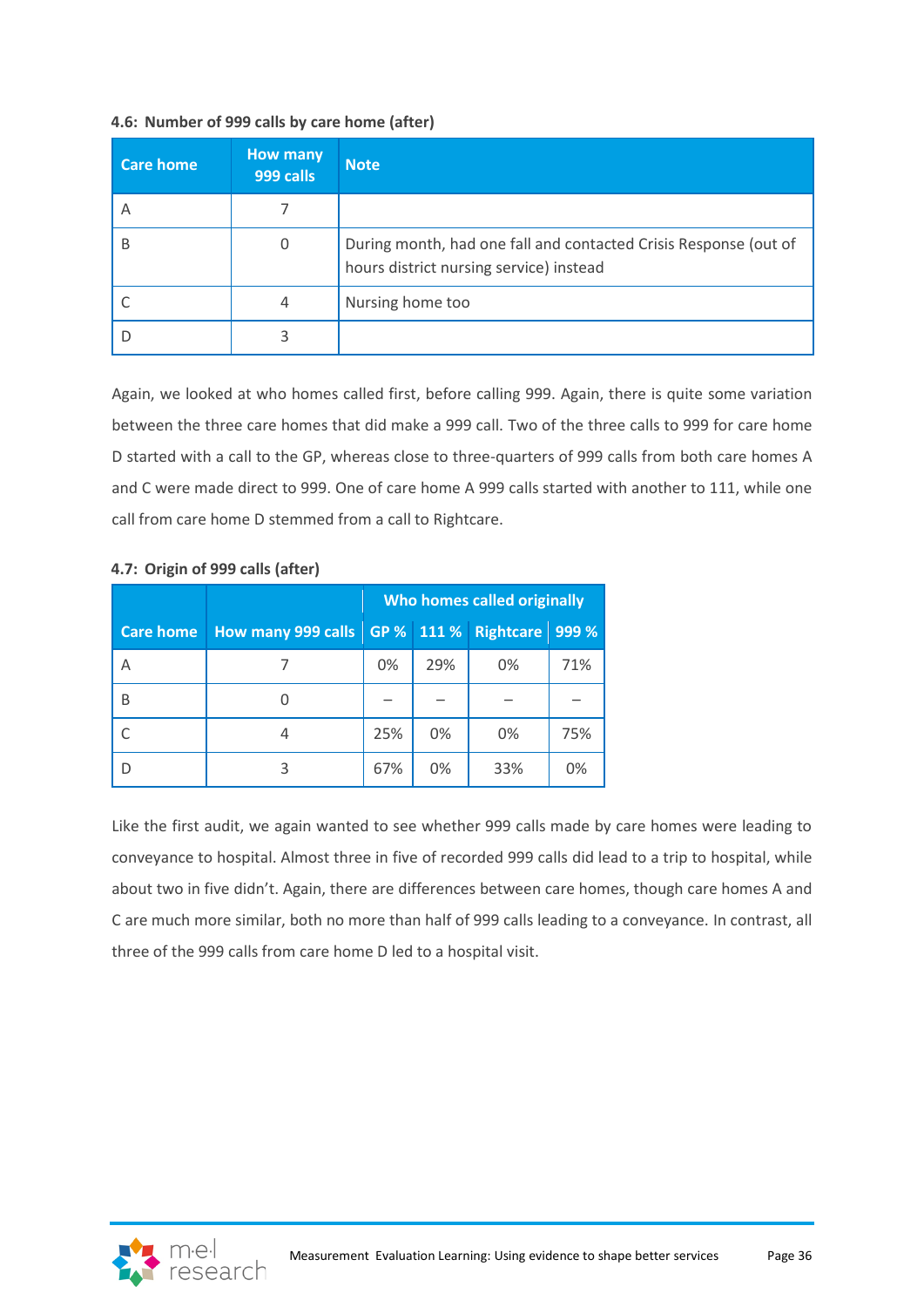#### **4.8: 999 calls leading to hospital visit (after)**

| <b>Care home</b> | <b>How many 999 calls</b> | Led to hospital visit |            |
|------------------|---------------------------|-----------------------|------------|
|                  |                           | Yes %                 | <b>No%</b> |
| А                |                           | 43%                   | 57%        |
| R                |                           |                       |            |
|                  |                           | 50%                   | 50%        |
| n                | 3                         | 100%                  | 0%         |
| <b>Average</b>   |                           | 57%                   | 43%        |

Just like the 'before' 999 audit, we again looked at the time of day of calls to see if they were out of hours. Thankfully, in this audit the time was recorded for all 999 calls. We can see that the majority of conveyances to hospital took place during daytime hours (7am–11pm). In contrast, where a hospital visit didn't happen, all took place during daytime hours. This may suggest that conveyancing to hospital is more likely overnight, though the small numbers mean this isn't conclusive.

| <b>Hospital visit</b> | <b>How many 999 calls</b> | <b>Overnight</b> | <b>Daytime</b><br>$(11pm-7am)$ (7am-11pm) |
|-----------------------|---------------------------|------------------|-------------------------------------------|
| Yes                   |                           | 38%              | 63%                                       |
| No                    | 6                         | 0%               | 100%                                      |
| Average               |                           | 21%              | 79%                                       |

**4.9: Overnight 999 calls leading to hospital visit (after)**

When looking at the reasons for the calls, a fall was the single most common reason, accounting for 5 of the 999 calls. Two of these went into more detail, one resident with a "laceration to eyebrow", the other with a bang to the head. Low blood pressure and being generally unwell each accounted for two 999 calls. Beyond that, all other reasons were mentioned just once. This ranged from chest pains, a potential TIA, difficulty breathing and more.

| <b>Reason</b>      | How many 999 calls % of total |     |
|--------------------|-------------------------------|-----|
| Fall               |                               | 36% |
| Low blood pressure |                               | 14% |
| Generally unwell   |                               | 14% |
| Other              |                               | 50% |

#### **4.10: Reason for 999 calls (after)**

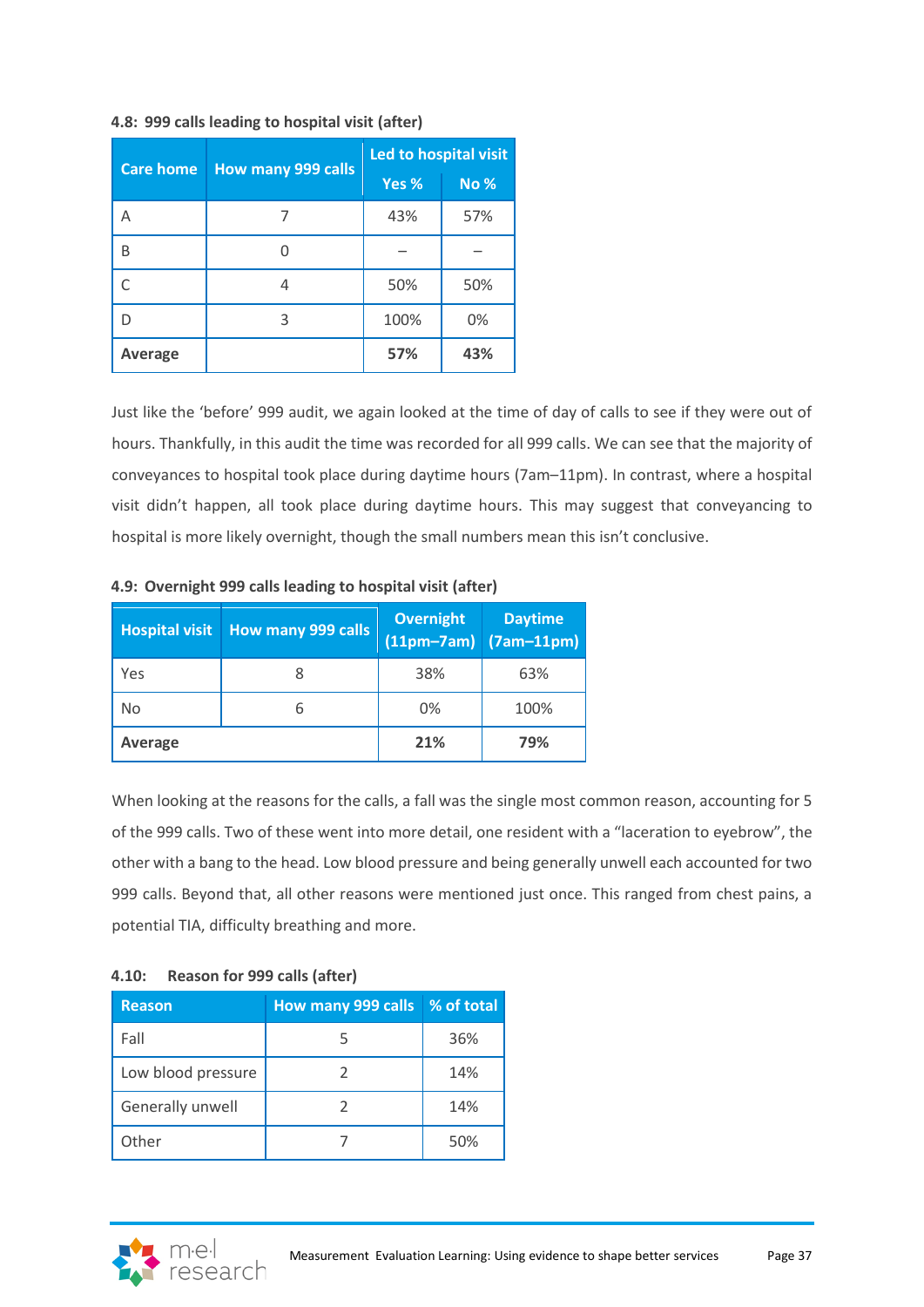## **Summary**

The aim of this 999 audits was to see if care homes behaved differently after the ASP intervention. However, due to Covid and the relatively low numbers of 999 calls, these results should be seen as indicative rather than conclusive.

Nonetheless, the data does show a reduction in the number of 999 calls from two of the four care homes over this period, though an increase for another. Because of the different occupancy levels in March 2021, it's not possible to fairly compare the number of 999 calls as a proportion of maximum residents.

|   | Care home   How many 999 calls (before)   How many 999 calls (after) |                |
|---|----------------------------------------------------------------------|----------------|
|   |                                                                      |                |
| B |                                                                      |                |
|   | 12                                                                   |                |
|   |                                                                      |                |
|   |                                                                      | (not included) |

**4.11: Number of 999 calls by care home before and after the ASP intervention**

Who was called first, before the 999 call, was mixed in both audits, as shown below. Calling 999 direct was most common overall both times. One notable change, though, was for care home C. In February 2020, two-thirds of calls stemmed from another to a GP. This went down to just a quarter in March 2021. In contrast, more 999 calls followed contact with the GP for care home D in this year's audit. Without knowing the full circumstances of individual residents, it's hard to judge what has prompted this different behaviour and whether different staff on duty or the Covid context has made a difference. What's clear is that care homes make use of a range of services and advice before calling 999, including GPs, the 111 service and, at least in March 2021, Rightcare; however, more calls go straight to 999.

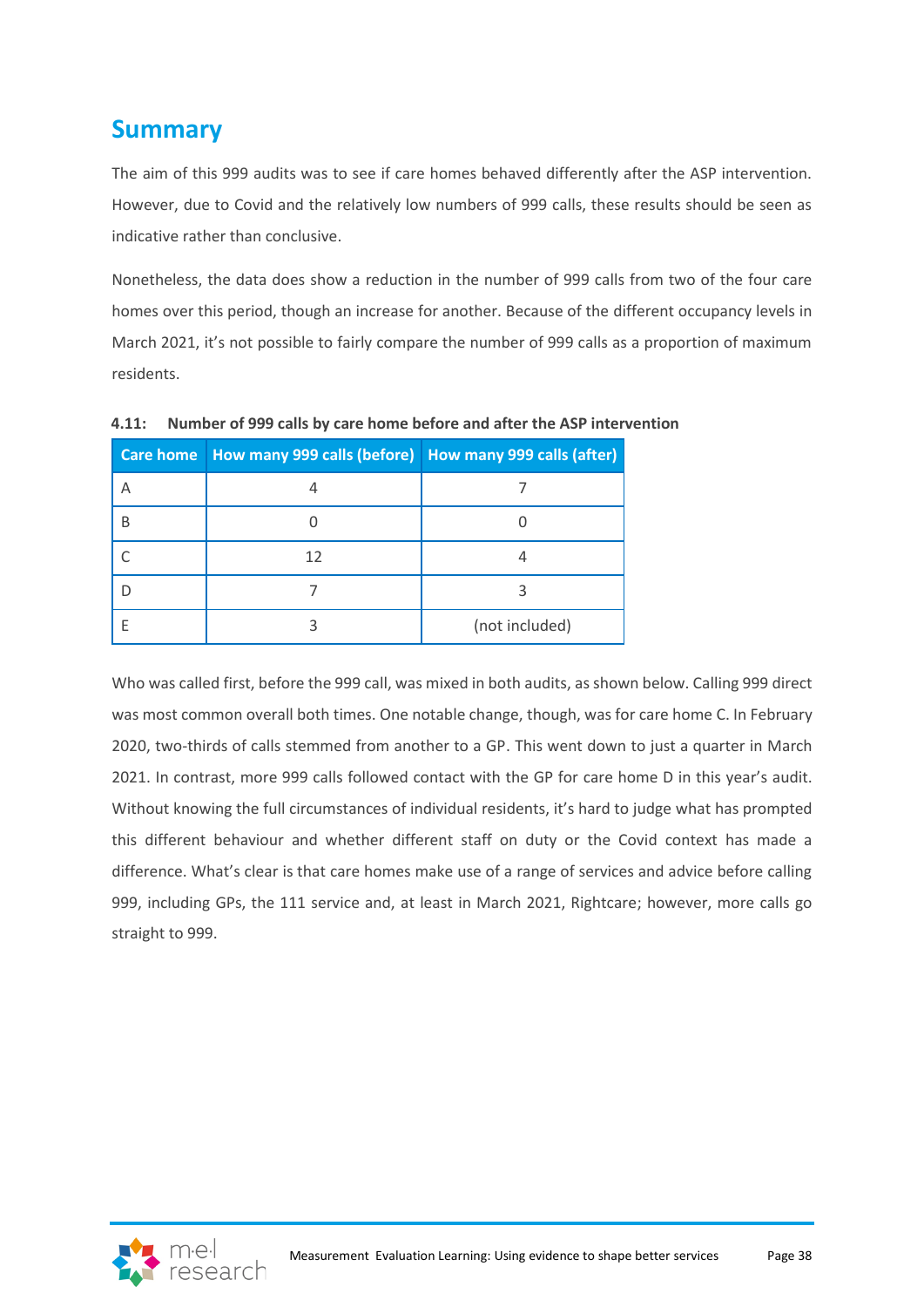| <b>Who homes called originally</b> | <b>Before After</b> |     |
|------------------------------------|---------------------|-----|
| 999                                | 46%                 | 57% |
| <b>GP</b>                          | 31%                 | 21% |
| 111                                | 19%                 | 14% |
| <b>Rightcare</b>                   | 0%                  | 7%  |
| <b>Unknown</b>                     | 4%                  | 0%  |

#### **4.12: Origin of 999 calls before and after the ASP intervention**

The proportion of 999 calls that led to a conveyance to hospital is similar in both periods when averaged across all the care homes included. In February 2020 it was exactly half of callouts. In March 2021 this was slightly higher, at 57%, albeit with fewer 999 calls altogether. As above, it would be unfair from this data alone to indicate changed behaviour at a care home level based on this, as paramedics must judge the patient in front of them at that time.

**4.13: 999 calls leading to hospital visit before and after the ASP intervention**

| Care home | <b>Before</b> | <b>After</b>   |
|-----------|---------------|----------------|
| А         | 100%          | 43%            |
| B         |               |                |
| Ċ         | 8%            | 50%            |
| D         | 86%           | 100%           |
| F         | 67%           | (not included) |

There's a view that 999 calls are more likely out of hours, such as when GP surgeries or other agencies are less readily available and when there may be fewer staff around to discuss residents. Because of a lack of data from the first audit, it's hard to compare this between the two time periods; the time is unclear in 62% of records in the first audit.

When looking at the reason for 999 calls, a fall was the top reason in both audits, accounting for similar proportions, around two-fifths of calls. There was more variety in reasons to call 999 in the March 2021 audit.

Altogether, the two 999 audits suggest that about one in two 999 calls will lead to a hospital conveyance. Care homes rely on a range of agencies to support their decision to call 999, though simply calling the number direct remains common. Care home staff are not typically medically trained, so seeking professional, in-person medical input is very likely to continue.

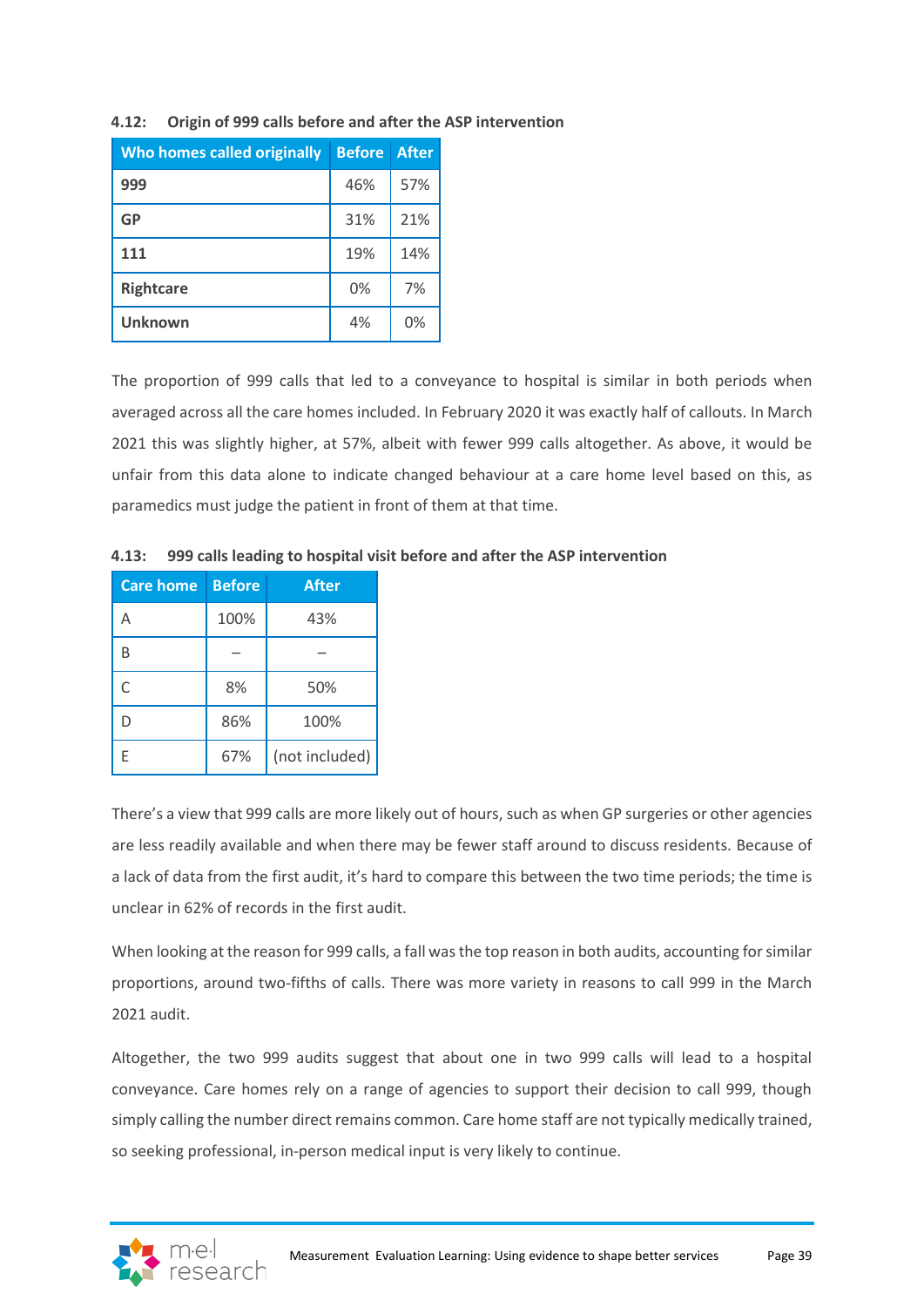# **5. The view from care homes**

As shown in the introduction, we engaged with a number of care homes across Barnsley throughout this evaluation. This section pulls together that evidence from interviews, a focus group, written feedback forms, thoughts from employed carers on postcards and extra written evidence sent to us. Where relevant, we have identified whether comments were made before, during or after the ASP intervention. We've presented it by the main evaluation questions, starting with high-quality and personalised care, then elements to do with an integrated system and finally, sustainability.

## **High-quality, personalised care**

One (before) care home manager described high-quality and personalised care for residents as focusing on dignity and respect, meeting every need a resident has where possible, having family around, medication to hand and a nice environment at the end, even including music and a priest if appropriate. This all has to be about high standards, she said. Others spoke about residents being pain-free and comfortable.

**"I am passionate about giving my residents calm, pain-free passing whilst being in the place they choose" (deputy, 'during' care home)**

## **Existing experience within care homes**

Some of the care home staff we spoke to had worked in social care for years or decades. One had worked in social care for 30 years for example, while another had 16 years of experience in care. One manager said she'd looked after some residents for 10 years; they clearly know these residents well, can see when they are deteriorating and have deep empathy for them. They have lots of experience to build on, even before the ASP project. One said they already did a lot around end of life, listing My Care Plan, understanding wishes and best interest decisions, including with family members when residents lack mental capacity, as well as (advance) medication.

**What does your care home do well already on EOL? "Providing dedicated , person centred care and closely involving families and all external professionals" (manager, 'after' care home)**

**What does your care home do well already on EOL? "Cares for our residents; it is their home and if that is their preferred choice for EOL we do whatever we can to respect and uphold their wishes" (manager, 'during' care home)**

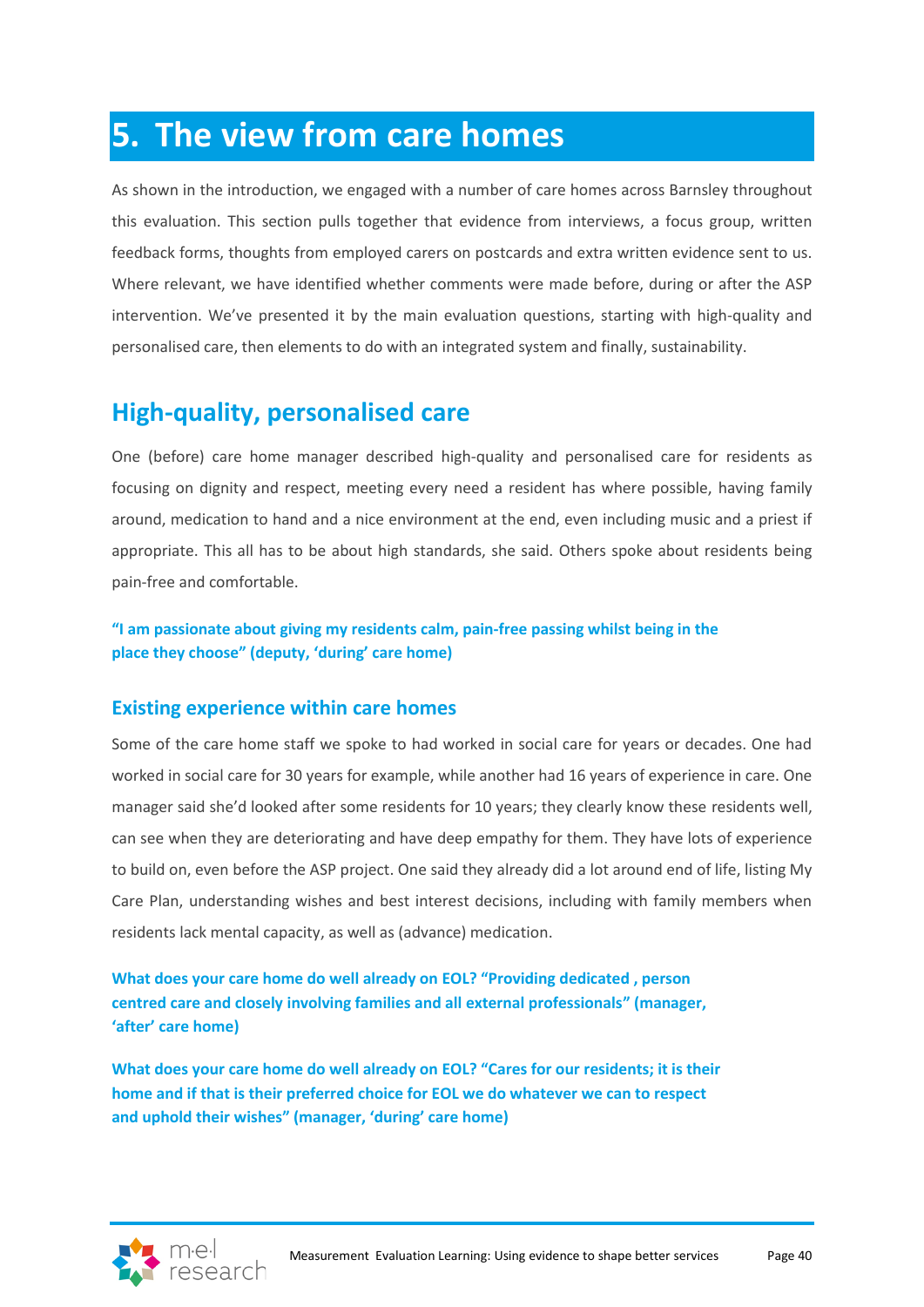On a feedback form, one (during) care home rated their staff's confidence in working with residents at end of life as 10 out of 10, very high. They already respect peoples' capacity and choices and consult the palliative care team early, they said. For another it was also about treating residents with dignity, trying to get things right for them and meeting their wishes and preferences. They were passionate about high standards of care for residents. One said: "I work in *their* home." Involving and communicating with families came through from several care homes, including those where the ASP hadn't been. Some care homes are clearly not starting afresh from a blank canvas when the ASP comes in.

**"We have a lot of experienced care staff that have looked after those reaching the end of their life. They are confident and willing to share their experience and knowledge with newer, less experienced staff, but are also feel comfortable to ask for advice when needed. Staff are encouraged to talk about past experiences, how it affected them and what they think went well and what didn't. We value reflective practice" (deputy manager, 'during' care home)**

### **Expectations from and praise for the ASP role**

We asked (before) care home staff what they were expecting from the ASP project and her involvement. They wanted up-to-date information, support around medication and broader support for residents and families. Another such colleague wanted more training from the EOL Facilitator, as this helps staff to grow more confident, so they know there's "nothing to be scared of", frightened or upset with a resident dying. Much of this was in fact provided, as can be seen above. One (before) colleague said she would "welcome [the ASP] with open arms", clearly looking forward to the "Macmillan" ASP's involvement. Here is a clear promoter of Macmillan services. The brand is welcome.

#### **"Nowt is too much for her" (manager, 'after' care home)**

#### **"Katie's very approachable and very supportive" (manager, 'after' care home)**

There was a lot of praise for postholder in the ASP role throughout the evaluation. One of the first interviews we carried out with a care home manager compared how "valuable" and helpful the ASP role was, in contrast to a more varied picture with GPs (before GP alignment, this is). The ASP was helping to put plans in place and fast-tracking services, unlike GPs, this manager believed, who just saw care home residents as elderly. This manager spoke about the ASP role going "above and beyond" her role. Others also spoke highly of the ASP, even more so because of Covid.

#### **"Massive support, emotionally as well" ('after' care home)**

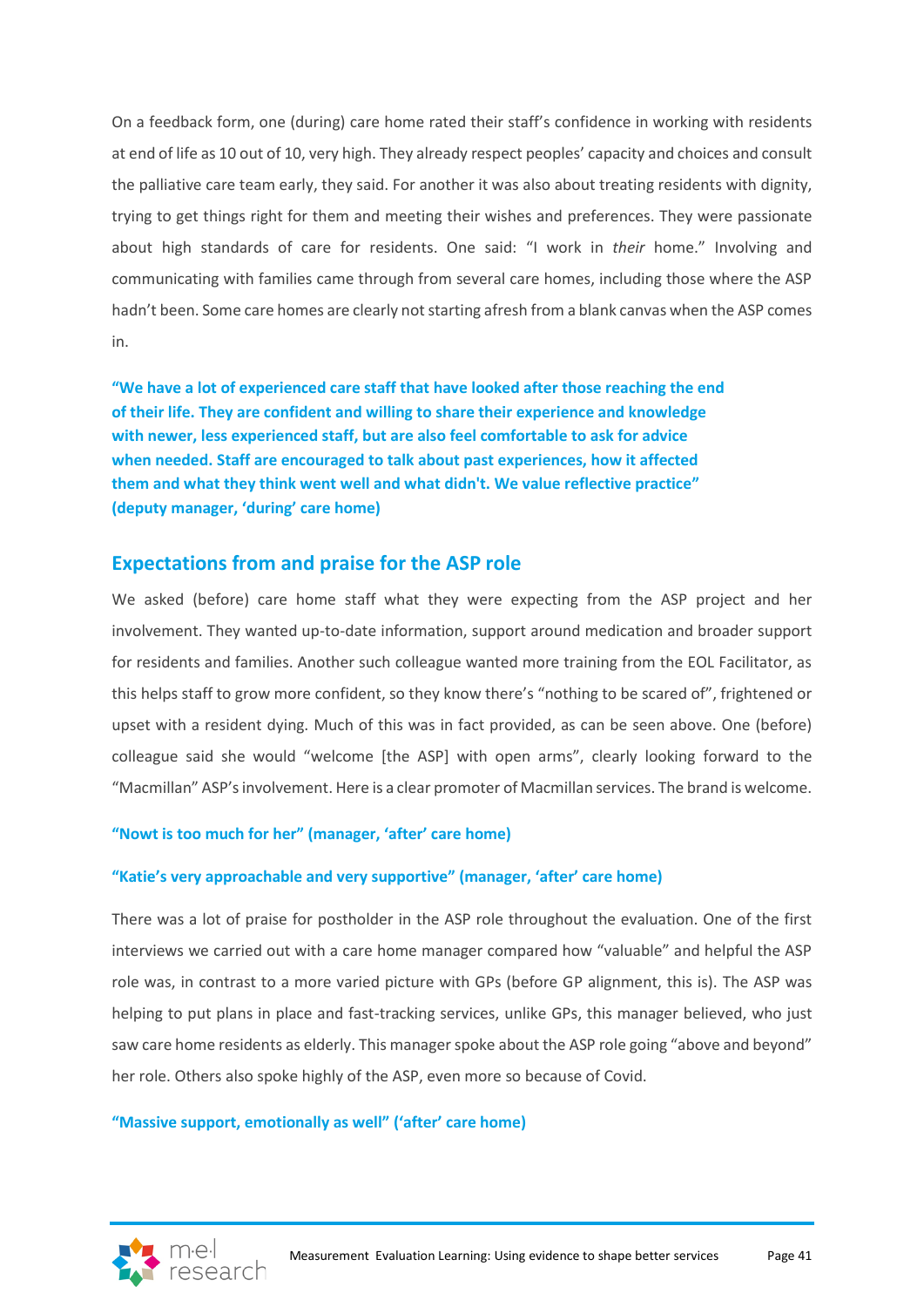**"Her positive and enthusiastic approach is truly inspiring … There are no words to express how truly grateful we are for what Katie has been able to bring to our home to make the service that we offer better" (manager, 'after' care home)**

## **Impact of Covid**

Understandably, Covid has had a significant impact on care homes. One carer said it's "been hard; not been easy". It has been tiring and exhausting for staff. Care homes have been affected differently, with or without outbreaks and at varying points in the pandemic. Comparison data from CQC and PHE<sup>2</sup> shows that care homes in Barnsley had up to 20 residents die with suspected Covid in their homes between April 2020 and March 2021. One home said some residents had died with Covid but that the outbreak there wasn't as bad as elsewhere, while another described a "big outbreak" and really valued the ASP's support. We heard of one home that had experienced 26 deaths from Covid by March 2021. One manager also described the support provided by the ASP for the grief she experienced personally, while others described support for the whole staff team, such as when lots of residents had died close together. Staff were going through the grieving process themselves.

#### **"We could not have managed without her support" (carer, 'after' care home)**

**"Katie and her team were the only support that our staff and residents at [care home] had during the time of Covid-19, and the support that they provided for us and our residents was outstanding, many staff members have reported how much the support from Katie and her team helped them during a time that was so difficult" ('after' care home)**

Another home expanded on the support during Covid, talking about help with DNACPRs, controlled drugs and advanced care plans during Covid. For one (during) care home, Covid had highlighted the need to produce detailed plans regarding EOL sooner than they previously did so they can respect peoples' wishes and be ready to act. Care homes had been trying to keep residents out of hospital during the height of Covid infections, at least up to September 2020. During the second wave of Covid infections, some care homes were printing out EPaCCS information to pass to ambulance crews on arrival. This had helped crews to follow resident wishes. This shows how Covid was influencing the behaviour of some care homes, perhaps for the better in terms of EOL care.

**"We live in a world of many changes, Covid-19 has been extremely difficult as we all know. Our commitment, dedication and passion to end of life care will continue no** 

<sup>&</sup>lt;sup>2</sup> 'Information on CQC death notifications involving COVID-19 & comparative PHE death certifications' v1.0, 21-7-2021

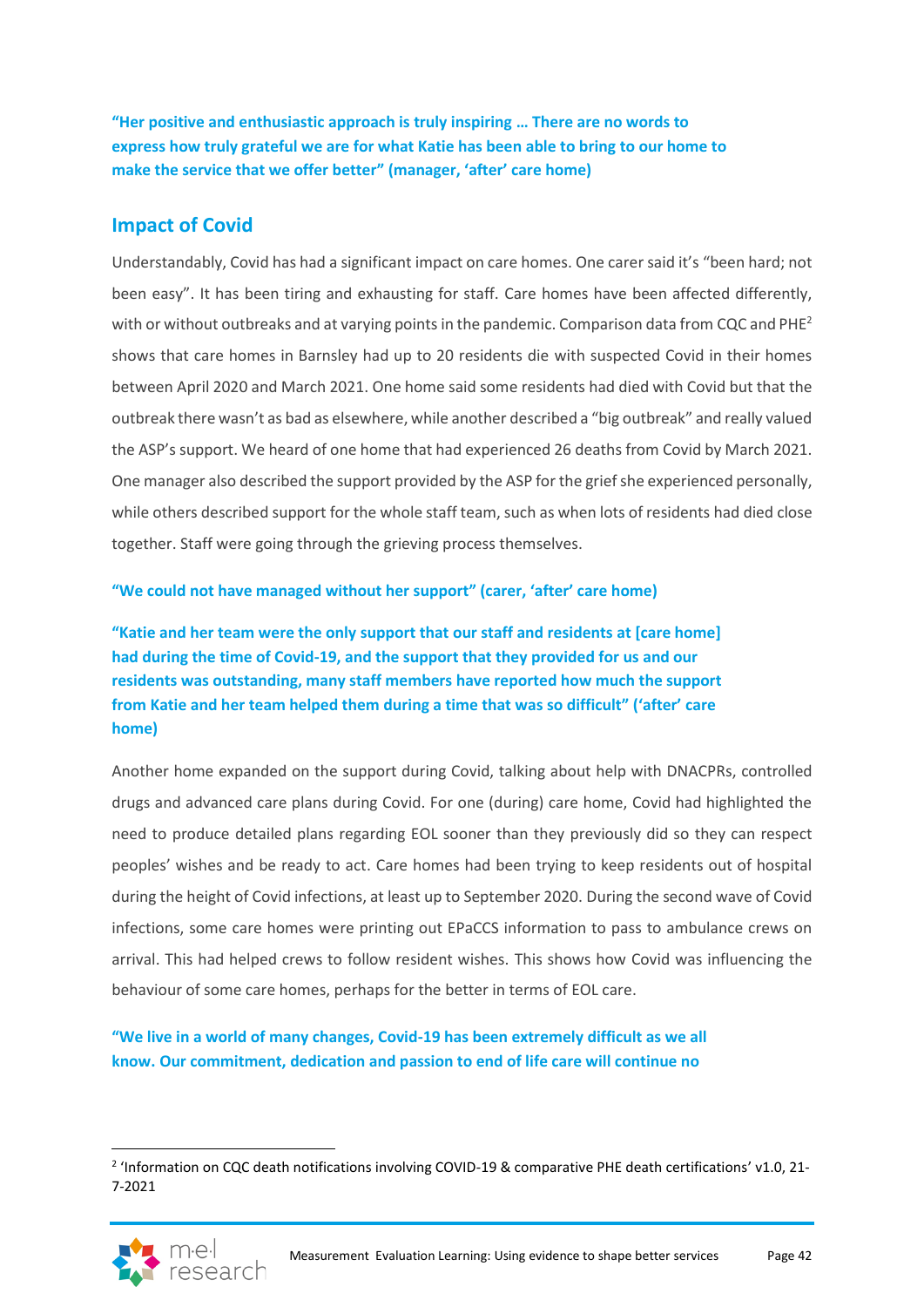**matter what life changes we experience. advance planning is the key" (manager, 'after' care home)**

## **Changes because of Covid: "EOL care can approach quickly and unexpectedly" (deputy, 'during' care home)**

Covid has also affected how homes interact with families, usually remotely but still keeping them informed about residents. This could be harder when time to speak to families was more pressurised. One carer said: "Katie has been a fantastic help with everything throughout the Covid pandemic." Covid was having other effects on care homes. One manager in November 2020 said their home had "taken a battering" on occupancy, with fewer than three-fifths of beds occupied at the time. This is a huge impact on the care home as a business.

**"Katie was a massive help with a resident that was dying, and there was family dynamics. She helped dissolve the situation, showing professionalism, warmth and understanding" (carer, 'after' care home)**

#### **Best interests of residents**

The work the ASP role has done with families was also applauded by one carer, not just during Covid. The ASP has supported more inclusive decisions, including with residents, family and care home staff, ensuring all are "comfortable" with decisions. One manager said families can sometimes be a barrier to delivering high quality EOL care to residents. The ASP can help in these situations. Another (after) home described how "best interest meetings with staff and resident's families to enable their wishes to be acknowledged around their future medical care". Even during Covid restrictions, best interest meetings continued but carried out virtually.

There was still some unease and nervousness about broaching the subject of EOL with residents, however. When do you talk about death with new residents, one carer asked. Another felt that you got more used to it the more you carried out such conversations with residents, feeling "less uncomfortable" each time. One (during) manager said: "It's a subject that people don't talk about, even now." Her approach was to be honest with residents, "they're not children … they're not delusional". Start with what's important to them, then span into care plans, was her advice.

### **Ongoing support from the ASP**

#### **The postholder's knowledge if "off the scale" (carer, 'after' care home)**

**"If we need some advice or guidance Katie is always willing to care through and help us" (carer, 'after' care home)**

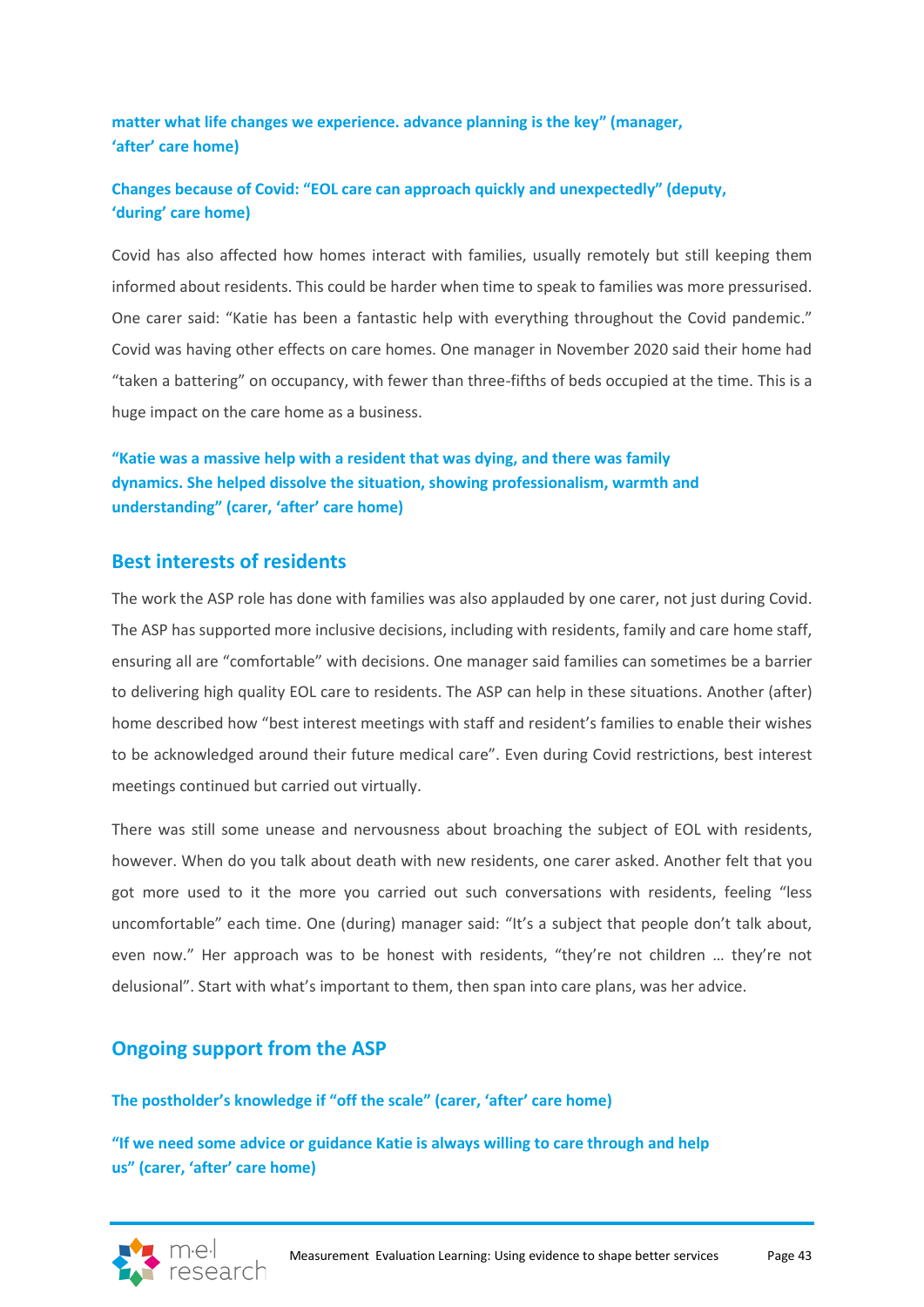Staff at homes found it reassuring that they can pick up the phone and get a willing response from the ASP or the EOL Facilitator for advice, such as when they're struggling with GPs. Even if they're busy, they'll get back to you. A (after) care home manager agreed that having the ASP on call was a real bonus. The (during) care home described a resident who they knew was at end of life. Staff could see the change in him, knew "something's not right". They wanted to stop his medication in fear that he wouldn't swallow it and would therefore choke on it or he'd tuck the medication inside his cheek and then overdose when given the next dose later. This resident's GP didn't agree. The home spoke to the EOL Facilitator, who supported them to get the opinion of a more senior GP at the practice, who ended up agreeing with the home staff. Being called back for advice does pose a challenge about the future of the role, however, particularly if the ASP is constantly called to manage cases in previous neighbourhoods.

**"Katie is an amazing MacMillan nurse, who is a fountain of knowledge, and who is always willing to help and support us in any way she can" (carer, 'after' care home)**

**"Katie is always professional within her job role; she has approached families for us with difficult questions. Katie will always answer any questions that is asked from making us feel at ease" (manager, 'after' care home)**

**"Katie needs more recognition " (manager, 'after' care home)**

**"Brilliant. Priceless. Cannot praise or thank the staff enough. As management we feel far more supported and in general much more enthusiastic" (deputy, 'during' care home)**

One care home colleague said that being short of staff can be a challenge in delivering end of life care. While not a particular issue for her home, when it does happen they wisely allocate experienced staff to end of life residents, so are able to judge the situation better and base their actions on what they know the resident and family prefer.

## **Skilled and integrated system**

This sections looks at training and skills of care home staff, the integration of homes with wider healthcare services and challenges faced by care homes.

## **Care home staff training, and coaching**

Educating care home managers and staff on EOL care has been an important part of the ASP role. It also builds on existing training. All staff had done end of life training at one care home, for example. Some more senior roles told us about doing a foundation course in end of life care with the ASP and

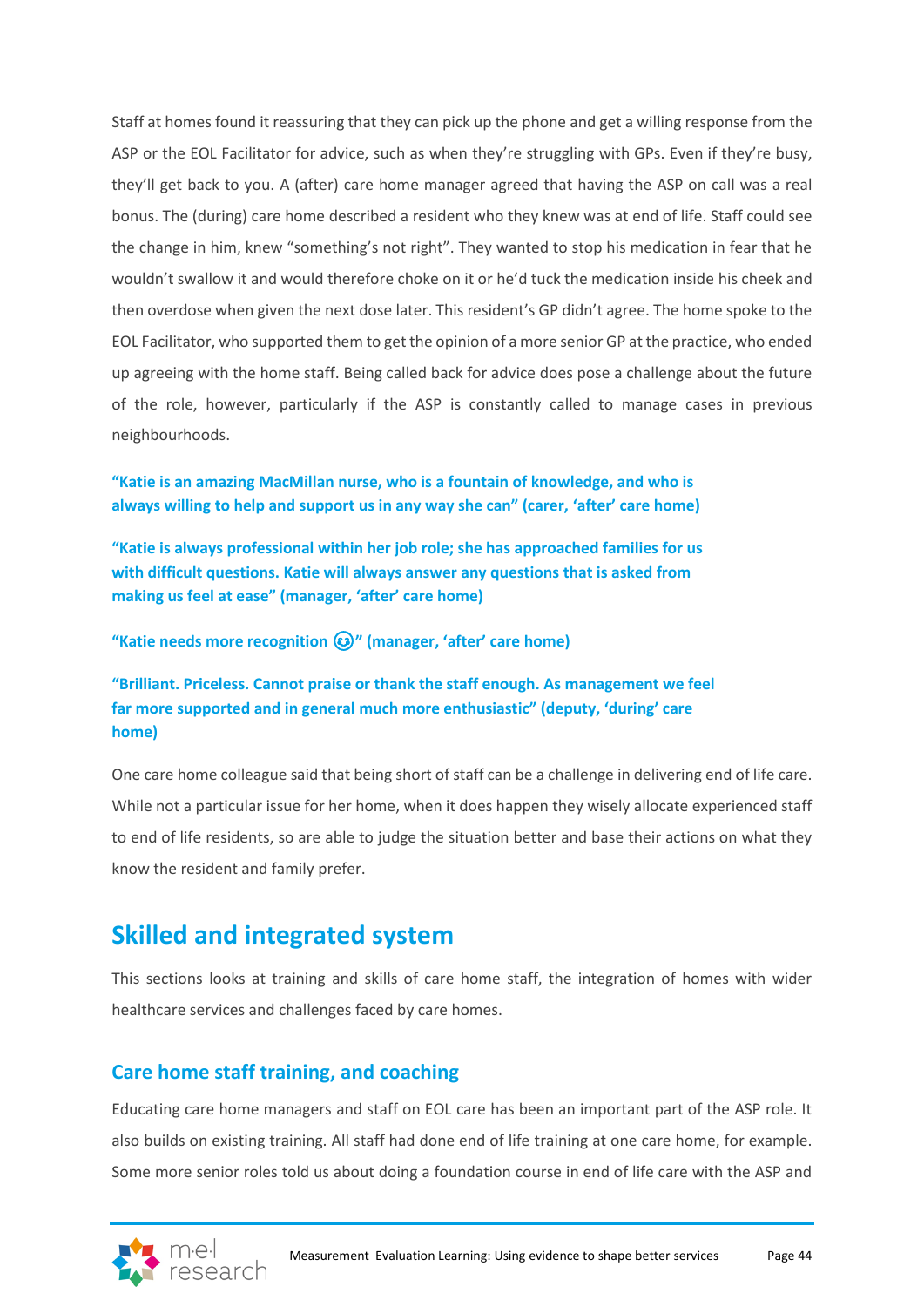the EOL Facilitator. Some care homes had also worked with the ASP in her previous role, having received update training from her in the past. The ASP had delivered training previously for some care homes, before the ASP project. One (before) home manager particularly remembered elements around talking to families and on pain relief in this previous training. This shows how people know of the ASP and have worked with her beforehand.

#### **"Lovely wonderful person. Lots of support when needed. Helped me loads over last few years. Brilliant at her job" (carer, 'after' care home)**

On a feedback form, one (after) care home manager described the training that staff already receive on palliative needs and end of life care. This included e-learning, attending the EOL training at the hospice and attending MS Teams meetings. Others spoke about the more recent ECHO training too, eg on oral health and nutrition. Again, practical aspects of EOL care were singled out by care homes. Another (before) home also included ongoing clinical training for use of syringe drivers by a Macmillan nurse. One (after) home manager said the training provided by the ASP had made "our end-of-life care better and a 'smoother' process". Who in care homes had attended EOL training varied. The managers and senior carers often had, though this hadn't trickled down to all carers in all homes. There was variation in this.

Staff have benefited from training from both the ASP and End of Life Facilitator. Carers spoke highly of the training provided by the EOL Facilitator. One described her as "brilliant", another (during) one said she had "a good way of getting things across" even death and dying and in a really soothing voice. The training included on the Gold Standard Framework, with the need to identify residents earlier in their EOL path, My Care Plan and practical elements like EOL oral care. One home manager said that the EOL Facilitator explains things like My Care Plan in a "good way" and with enough time, not rushed. In contrast, if the manager or another carer would introduce new staff to the Plan, it would be done quickly between shifts. One carer said she didn't realise before the training that EOL could be seen as any time, not just imminently close to death. Beforehand she thought EOL was about days and weeks left. Now she knows it's about preparing in advance. However, for one (during) care home it was still early days, not yet put into practice, though feeling "more knowledgeable".

### **"She has visited at short notice and also assisted with communication between the home, GP, hospital and emergency services" ('after' care home)**

In respect of the ASP role, one manager spoke about the ASP role teaching rather than lecturing, a nice contrast. Another (after) described the coaching and mentoring provided by the ASP, including to EOL champions in the home, with no question too silly to ask her. This last point was repeated by several care home staff we heard from. A carer in another (after) home said the postholder spent time

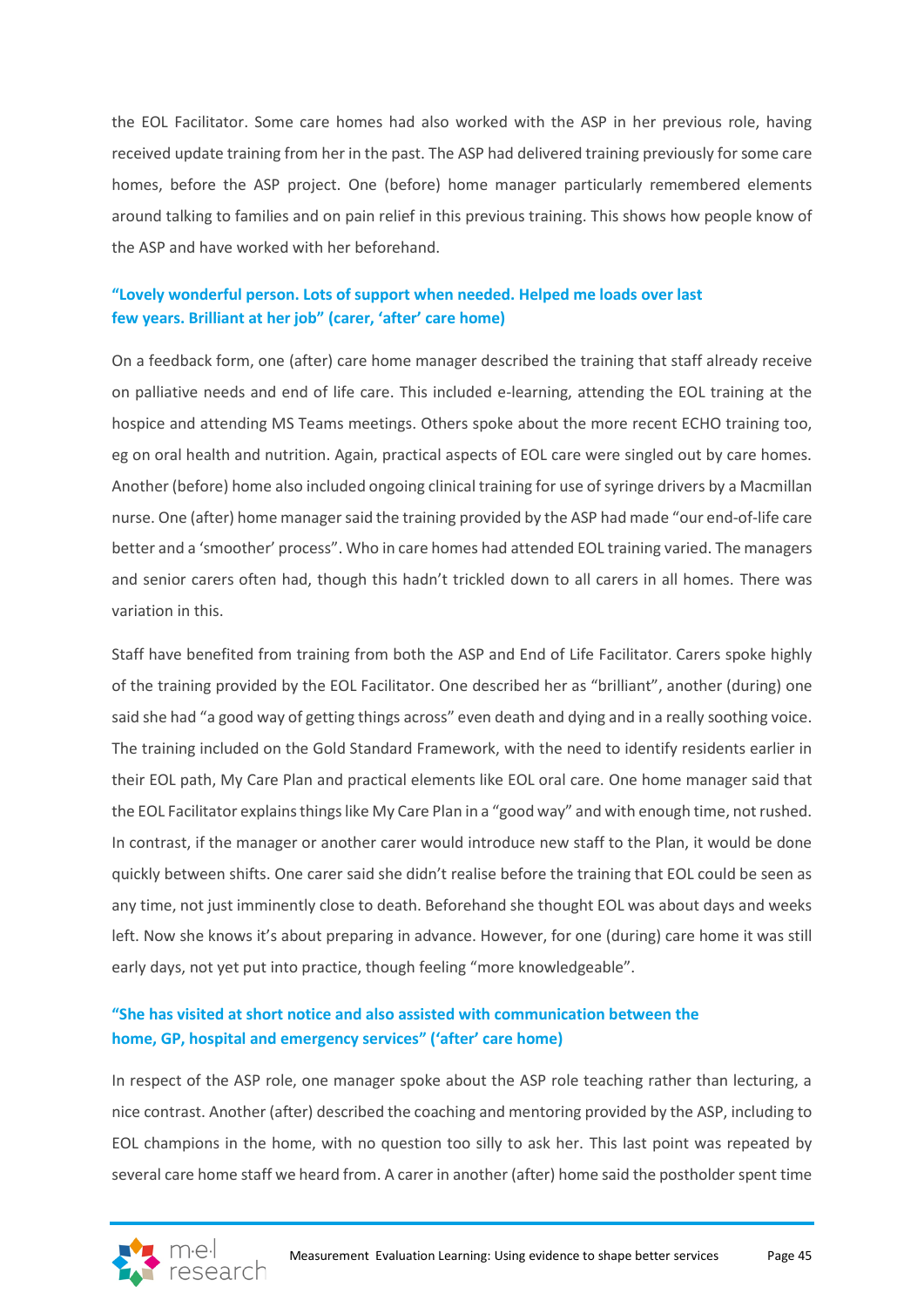with staff, explained things well but also very polite and caring with residents. Another spoke about the ASP's compassion and empathy, important traits for the role.

## **"Lovely, polite, professional, informative. Very caring woman, amazing at her job" (carer, 'after' care home)**

#### **"She is very helpful, polite and caring" (carer, 'after' care home)**

One home said that the EOL Facilitator is always willing to help us out if they need any more training. There was a preference for any more training to be done face-to-face instead of virtually, where there is more chance of distraction from the day job. Topic-wise, carers from one home asked for more about mental capacity and EOL, when you can't get information directly from residents. Here is an honest view about what would happen if the training was left to the care home team themselves.

#### **Care home integration with wider health services**

Moving on from training, this evaluation theme is also about how well integrated care homes are or have become following work with the ASP. There does seem to be a difference in care home views early into the evaluation and later.

Earlier on, care homes described variation among the work of GPs. In March 2020, one manager described both an "absolutely lovely" GP and an unresponsive one. She wanted stability, for the GP to know residents, not one who shirks their responsibilities and instead sends for paramedics to carry out observations. One care home manager felt bad going above the heads of the other GPs to seek second opinions. She didn't feel comfortable doing this. Perhaps other, less experienced staff wouldn't have challenged the original GP decision. But it shows the strength in character and determination of this care home colleague – "like a dog with a bone", she said – and how her instinct, long-term relationship and empathy with the resident supported her decision. Getting the EOL Facilitator's support helped to back her up. In contrast, other colleagues described situations when GPs weren't challenged, allowing a resident in a previous home to be admitted to hospital against the resident's wishes, even though she was dying.

There are power dynamics at play within the social and healthcare system, which are highlighted by the ASP work. Seen as a Macmillan nurse, not a care assistant, the EOL Facilitator and ASP are able to influence GPs more than homes can themselves. The ASP's clinical background, use of medical terms and perhaps the seniority of the role are important elements here, we believe.

#### **"Katie has helped us get GP visits when needed and has helped us reduce unnecessary hospital admissions" (manager, 'after' care home)**

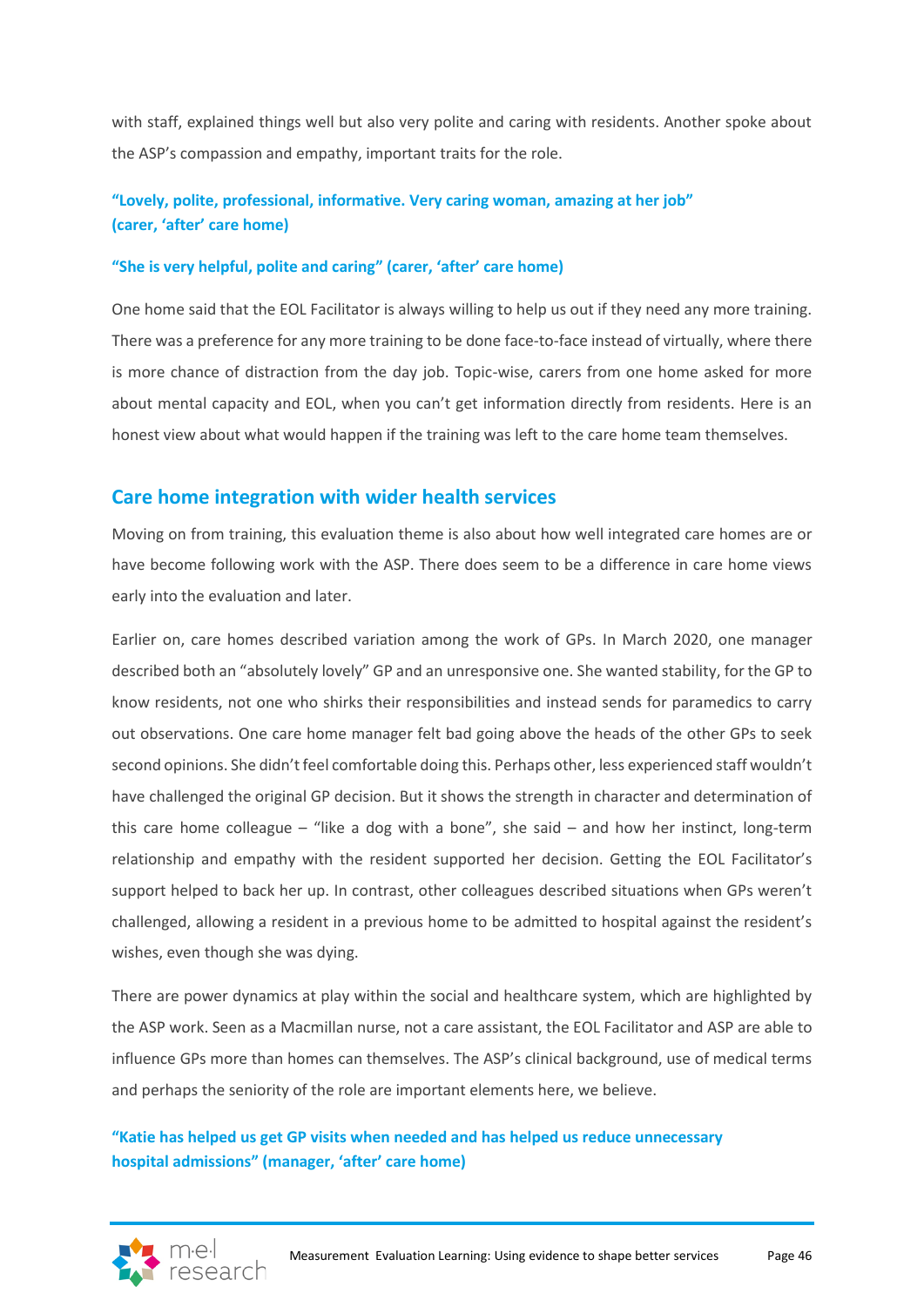Extending the length of our evaluation has let us witness the evolution of wider changes around EOL care in care homes in Barnsley. These include the enhanced care home offer from SWYPFT and GP alignment (where individual GPs were assigned to particular care homes, therefore supporting all residents there). One care home praised the latter, saying it was twice as good and offered better continuity of care. You're "not faffing from one number to another number", between GP practices, able to access to access surgeries. It's helped to building relationships with the aligned GP practice and its staff, which did seem to be delivering more consistency and more regular communication with homes. Carers here also valued the weekly doctor's round. Home staff are able to prepare a list with any concerns and discuss these residents weekly or fortnightly in MDTs. They help to accommodate prescriptions, for advice and with referrals if needed.

We also picked up the wider changes over the course of the evaluation. In November 2019, a (after) manager of a dual registered home spoke about difficulties in accessing district nurses, at least, perhaps because they view that the home already has nursing resource in-house. A year later, in November 2020, a different (after) home manager praised the community matron alongside the postholder, particularly for access to people in person during the pandemic, in contrast to the GP. This might be to review medication, for example, and increase the maximum dose of morphine. Interactions with community teams, including community matrons, got more airing later during our fieldwork. This includes liaison with other community or specialist services, including district nurses or Macmillan nurses as well as GPs. Some of this was about updating care plans. One (during) home also spoke about having improved support with other professionals, for advice, support and input. One (before) manager talked about best interest discussions taking place that involved the GP and a Macmillan nurse. The focus group with homes in spring 2021 said they'd call out the community matron if there were lots of admissions, for example, to develop an escalation plan. The ASP role, on the other hand, was when residents were moving towards EOL, to get advice, such as when dealing with families, or when looking at inclusive best interest decisions.

### **Challenges for care homes**

At least one care home described the high turnover of staff in care homes generally. In fact, our feedback forms captured examples of this from six different care homes. We asked how many care workers had left over the past 12 months and also their current headcount, with valid responses received from five homes. For these, the average turnover is 17%, ranging from 3% to 32%, a wide variation. The labour market with Covid may have also changed what this looks like compared to normal, potentially dampening down turnover compared to more normal times.

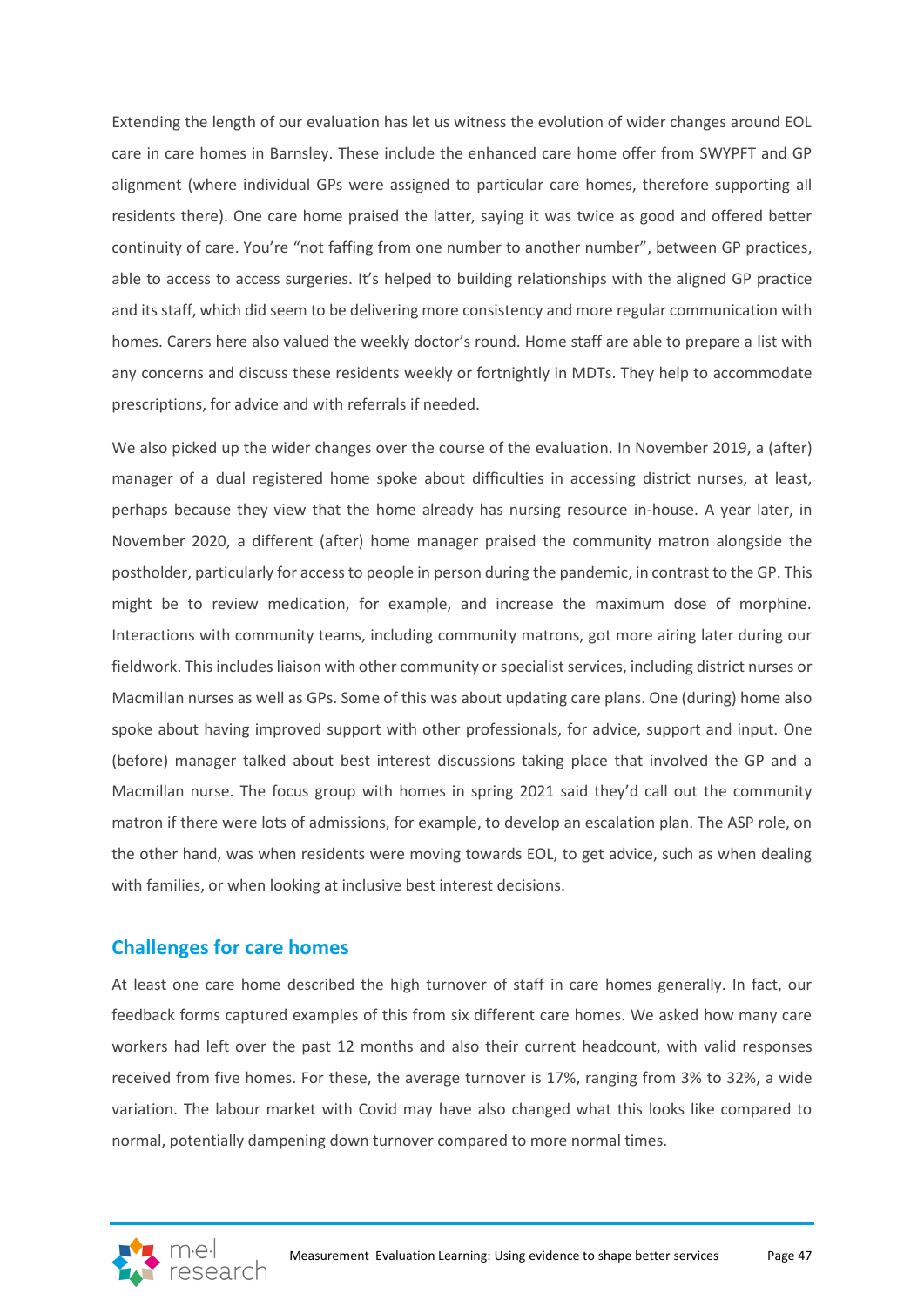We also heard one criticism of the way things worked from one (during) home, critical of needing sixmonthly reviews on DNACPR decisions, which leads to lots of reviews. She gave an example of a lady in their 90s and with such a DNACPR decision, "nothing's going to change miraculously," she said.

## **Sustainability**

We have evaluated three elements to sustainability: the lasting legacy, the tools to support this and the longer-term need (or not) for a dedicated role.

## **Lasting legacy**

The first element is the lasting impact of the ASP role, particularly within care homes. One (during) care home described the changes made because of the ASP. These included more detailed EOL plans and all residents having electronic EOL plans with the GP, both positive outcomes from the work. Helping this has been the "visiting palliative care nurse", one nurse allocated to the home who knows the residents. This also shows that the ASP role is part of a wider package of support to care homes, particularly in Covid-hit November 2020. Another (during) manager spoke about one-page profiles being produced on residents, which can be particularly useful for paramedics.

Back in late 2019, one (after) care home manager said she would advise other care homes to work with the ASP role, not an "outsider". Other (after) advice given by homes included to involve families and see advance planning as key. Another (during) manager agreed with this, saying to improve EOL care at that home, advanced care planning needs to be in place early on, with earlier discussions with residents and family. One (during) manager advised to stand up for what you believe in and not to be afraid to challenge others, even doctors. Home staff also gave us wider lessons. For one, these include accepting people and being person-centred, for another it was the benefit of holding EOL debriefs. On the flip side, one (after) home was worried that palliative care wouldn't be provided as quickly if the ASP service stopped.

**"We now have plans for all our residents and are able put advance plans in place for all our new residents, they cover what the individual wants and how we can best support them and their family, any choices that the individual makes, we have covered diet and fluids, medication, and the process of dying" (manager, 'after' care home)**

## **Support from tools and systems**

The second element in sustainability is what tools and systems support this. The Gold Standards Framework is central to this. One (during) home described identifying residents at different stages,

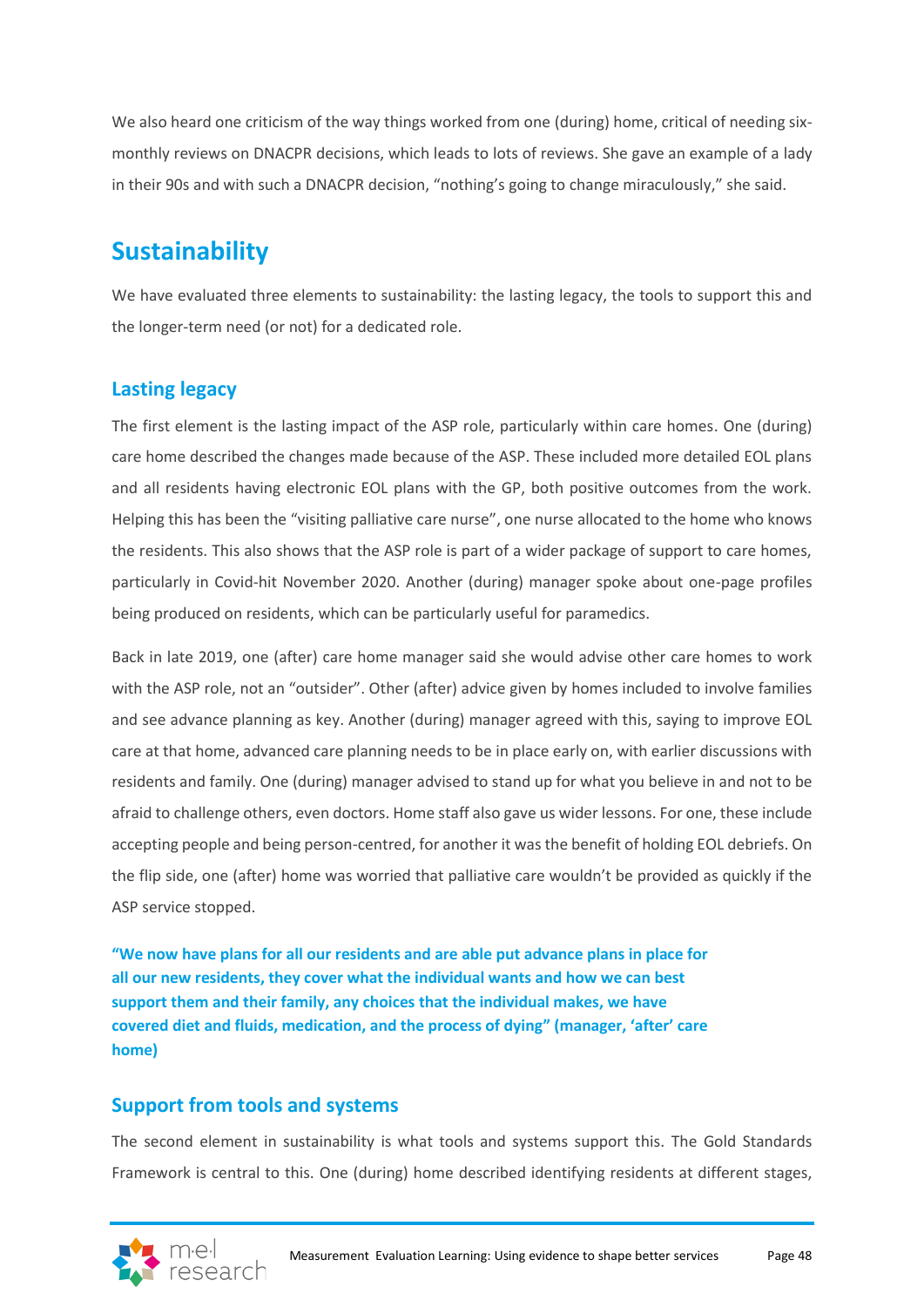including spotting deterioration, echoed by another (during) home. Another (during) care home manager spoke about how the GSF was helping, for exampling gaining pre-emptive medication for residents. One more (during) home also felt they hadn't embedded the GSF enough as yet, repeated by another (during) home. One home, though, said they "treat [residents] as if they're here forever", irrespective of the prognosis, potentially a mild criticism of the GSF prognosis indicators.

## **Gold Standards Framework: traffic-light system "nice and clear", "not too overwhelming", in "layman's terms"; always involve care staff (manager, 'during' care home)**

One (after) care home manager said in November 2020 that the lasting tools from the ASP project included the 'what is important to me' document. They also complete a Preferred Priorities for Care and ask the resident and family if a DNACPR is required. To improve things further, one (after) care home suggested being able to pass unused medication from one resident to another "if already prescribed and used correctly". This was raised in November 2020, so perhaps influenced by shortages and delays in getting supplies during the pandemic.

## **The need for a dedicated role**

The third element in sustainability is whether there is a need for a dedicated role like the ASP to continue high quality palliative care in care homes. Care homes had less to say about this other than to praise the work of the ASP, the support and advice given and the ongoing need for such a role. One wanted continued reassurance, such as when challenging GPs. Another wanted training for GPs too, so they take more notice and give residents more attention, particularly for their end of life needs. Another gave a different view altogether, though not instead of the ASP role. For her, a (during) manager, she said there used to be a chaplain where she had worked previously, something lacking in her current home, so fewer people to speak to, whatever your religion.

## **Summary**

We engaged with a number of care homes across Barnsley throughout this evaluation in a variety of ways, adapted because of the impact of Covid.

One (before) care home manager described **high-quality and personalised care** for residents as focusing on dignity and respect, meeting every need a resident has where possible, having family around, medication to hand and a nice environment at the end. Some of the care home staff we spoke to had worked in social care for years or decades, so their EOL work built on lots of previous experience.

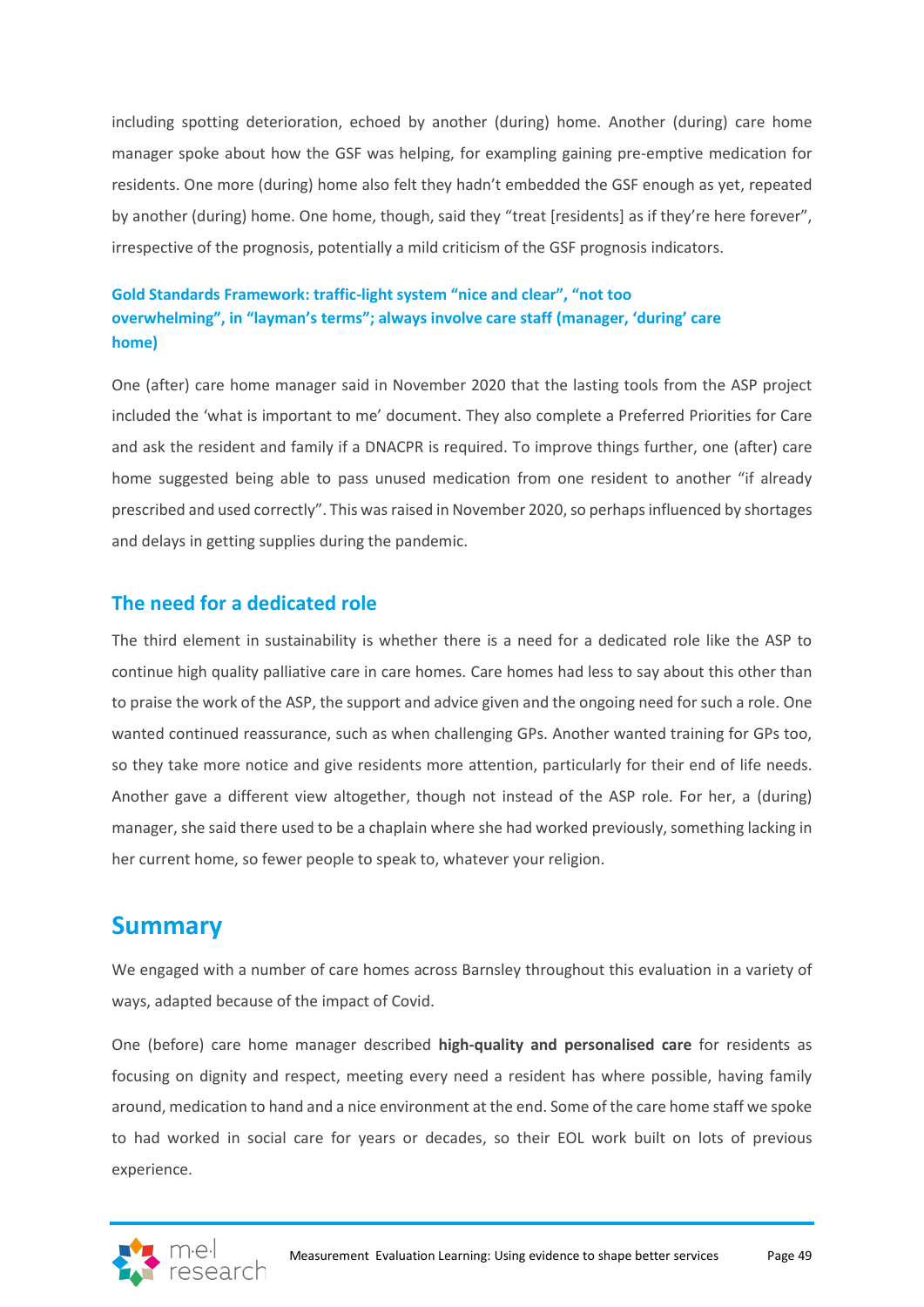There was a lot of praise for the postholder in the ASP role throughout the evaluation, about how "valuable" and helpful the ASP role was, particularly in contrast to a more varied picture with GPs (before GP alignment, this is). The ASP had helped to put plans in place and fast-tracking services, unlike GPs, this manager believed, who just saw care home residents as elderly. The work the ASP role has done with families was also applauded by one carer, supporting more inclusive decisions and ensuring all parties were "comfortable" with decisions. Staff at homes found it reassuring that they can pick up the phone and get a willing response from the ASP or the EOL Facilitator for advice, such as when they're struggling with GPs.

There was still some unease and nervousness about broaching the subject of EOL with residents, however. Yet one member of staff felt "less uncomfortable" – though not *comfortable* – each time she spoke to residents about it.

Understandably, Covid has had a huge impact on care homes. Several homes had lost residents to Covid, leaving staff to grieve too. Homes had to adapt to the changing situation, though often with lower occupancy and therefore less income; some had to furlough staff, for example. Several care home staff spoke highly of the support provided by ASP during the pandemic. However, for one (during) care home, Covid had highlighted the need to produce detailed plans regarding EOL sooner than they previously did so they can respect peoples' wishes and be ready to act.

**Educating care home managers** and staff on EOL care has been an important part of the ASP role. Yet, again, this builds on existing training. Several care home workers spoke highly of practical training delivered, including the ECHO training. Carers also spoke highly of the training provided by the EOL Facilitator, describing her as "brilliant", having "a good way of getting things across" even death and dying and in a really soothing voice. Training included on the Gold Standard Framework, with the need to identify residents earlier in their EOL path, My Care Plan and practical elements like EOL oral care. In respect of the ASP role, one manager spoke about the ASP role teaching rather than lecturing, a nice contrast.

Moving on from training, this evaluation theme is also about how well **integrated care homes** are or have become following work with the ASP. There does seem to be a difference in care home views early into the evaluation and later. For example, in March 2020 one manager described both an "absolutely lovely" GP and an unresponsive one. Wider improvements later into the evaluation period shone through, including the enhanced care home offer from SWYPFT and GP alignment. Home staff were able to prepare a list with any concerns and discuss these residents weekly or fortnightly in MDTs. They help to accommodate prescriptions, for advice and with referrals if needed. It seems

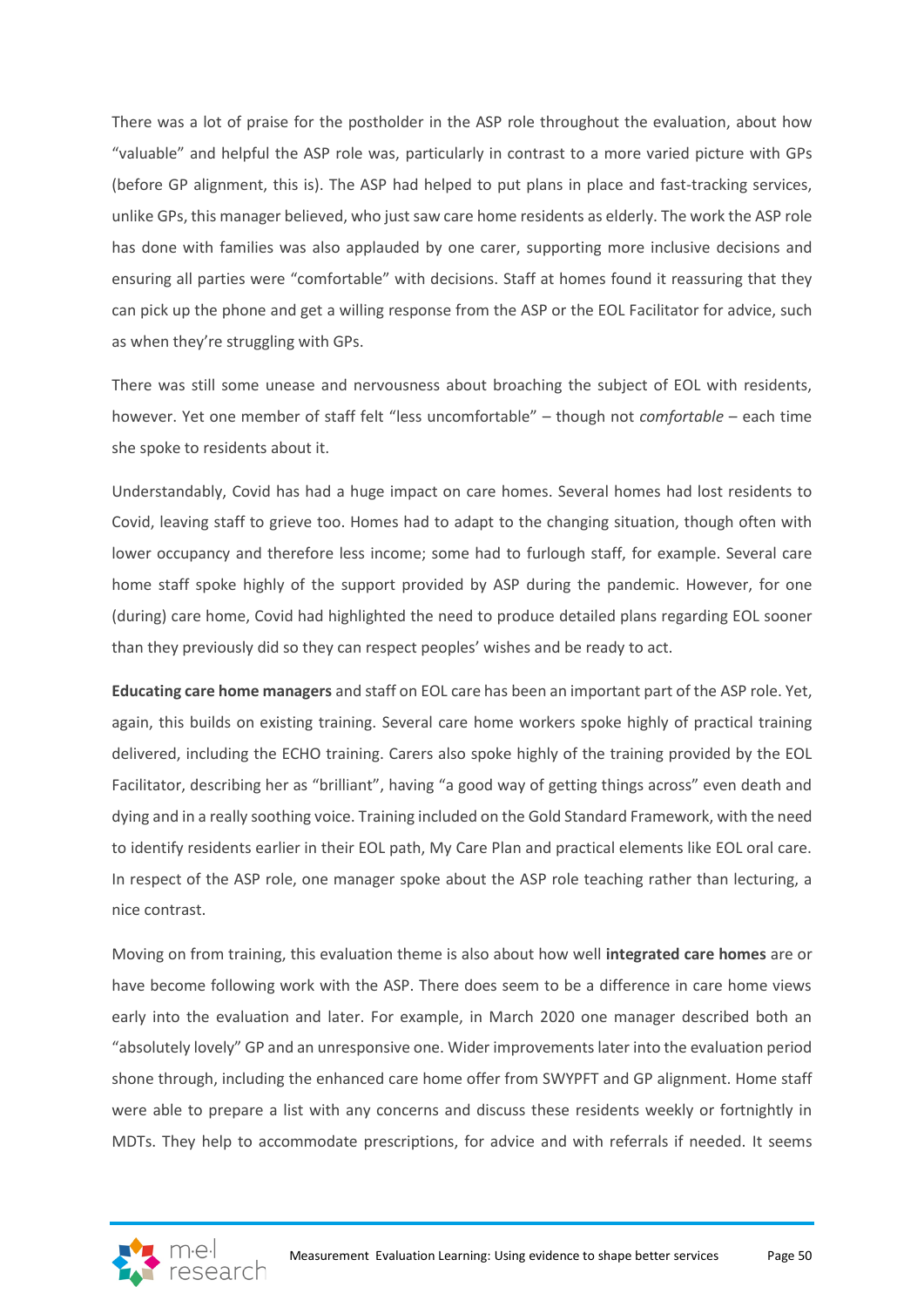engagement with the community nursing team had also improved, especially with the community matron roles.

However, there are still power dynamics at play within the social and healthcare system, which are highlighted by the ASP work. Seen as a Macmillan nurse, not a care assistant, the EOL Facilitator and ASP are able to influence GPs more than homes can themselves. The ASP's clinical background, use of medical terms and perhaps the seniority of the role are important elements here, we believe.

We have evaluated three elements to **sustainability**: the lasting legacy, the tools to support this and the longer-term need (or not) for a dedicated role. The legacy of the ASP work includes more detailed EOL plans, more residents having electronic EOL plans with the GP and involve families in advance planning. The Gold Standards Framework is a key tool, helping homes to identify residents at different stages, including spotting deterioration. However, some homes admitted that they hadn't embedded the GSF enough at the time of speaking. For another home, the 'what is important to me' document was a lasting tool. Several homes described the wider package of support on offer to them, especially later into the evaluation. However, for longer-term sustainability some homes wanted a dedicated resource for continued reassurance, such as when challenging GPs. Others continued to want training for GPs too, to take more notice of end of life needs.

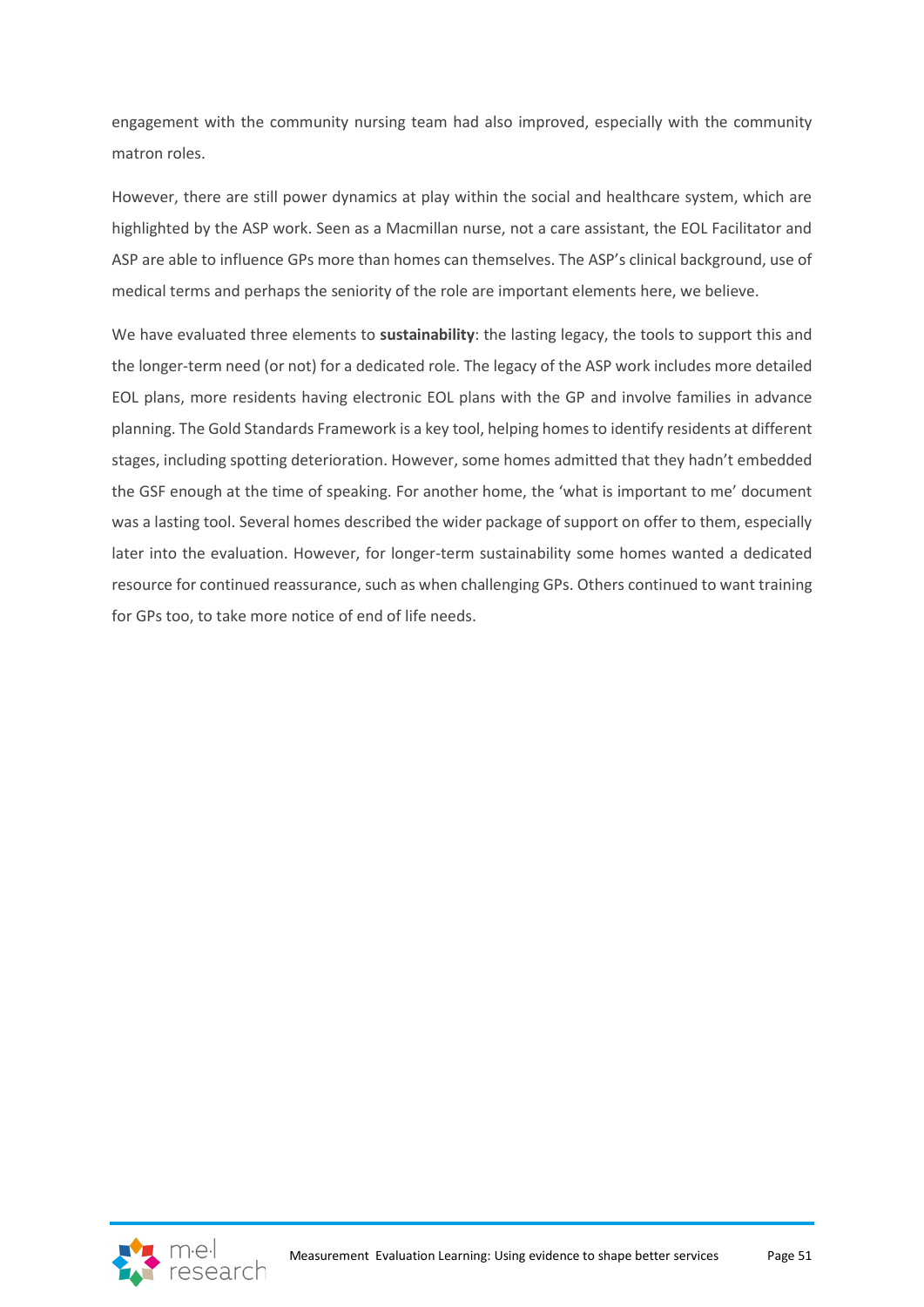# **6. Stakeholder views**

As well as engaging care homes, we have spoken to a range of stakeholders across the whole time period of this evaluation. This helps to gain a wider view of how the ASP project has (or hasn't) worked and to compare views across different interests. Do GPs say the same as care home managers, for example, do commissioners feel the same as community staff?

Like the section above, we have again split this into the three main evaluation themes, starting with high-quality personalised care.

## **High-quality, personalised care**

What constitutes high-quality and personalised care at end of life was a topic in some of the early stakeholder interviews. One community stakeholder described it as having good quality of care to provide the best quality of life, achieving the resident's own, and their family's, plans and then dying in your preferred place of death. This also means identifying EOL residents earlier, making plans, discussing, identifying and meeting choices and responding in a timely way. Avoiding discomfort for residents and avoiding distress for families is also part of this. This also comes from reducing conveyancing to A&E and then unnecessary admissions to hospital, including numerous readmissions in somebody'slast three months of life, which should also result in monetary savings, one GP believed. One stakeholder summarised this well, stating it was about just wanting the best care, feeling valued and listened to, delivered in the right place for you.

#### **"A beautiful death" (community stakeholder)**

**"Quality of life right up to the end" (health stakeholder)**

**"Let's try and keep people away from hospital if they don't need to [go]" (GP)**

**"Going into hospital is a really big deal. Some people just don't come out" (health stakeholder)**

## **The difference made by the ASP**

What the ASP did was "the big thing", one GP said early in our evaluation. They went on to talk about the training with care homes, the prognostic indicator guidance and EPaCCS, including reminding GPs to do the paperwork. This is supporting care home residents to have My Care Plans in place. This GP also said that the ASP was able to see resident much more often.

### **"Katie's fab" (GP)**

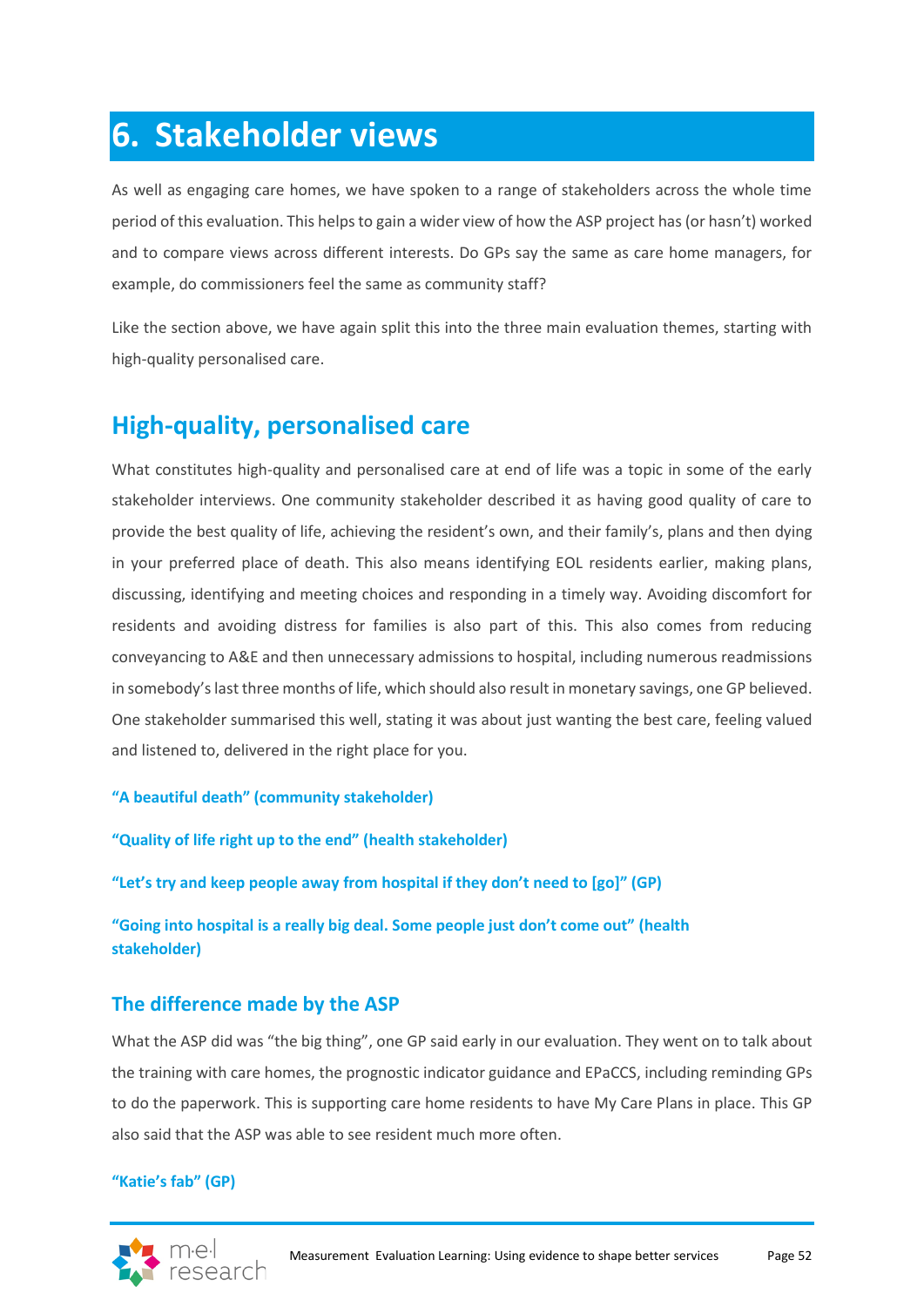#### **"More than one Katie would be amazing" (GP)**

#### **"Can't underestimate Katie's [the ASP's] work" (GP)**

#### **"Need the right person to do the right job" (health stakeholder)**

One GP succinctly described the input from the ASP role:

**"The patients I have encountered that have received input from Katie all have comprehensive documented discussions and plans of care in place for subsequent deterioration or current and future palliation where appropriate. The data is entered clearly in the EPaCCS template on SystmOne so is accessible to primary and community colleagues alike." (GP)**

A worker from one surgery spoke highly of the ASP, describing her as "approachable", having known her for a number of years, even before this ASP role. This longer-term relationship is one part of the success of the role, really "connecting" with them, the emotional intelligence, a lesson to consider if replicating this model elsewhere. Building on good existing relationship also came through from care homes. Early into the evaluation, one GP said that care home staff love the ASP herself and are thankful for her support. A health stakeholder said that the personality was as important as the skills. This was also about valuing what care homes deliver. One health stakeholder believed that a success of the ASP project had been these relationships made, allowing care homes to trust somebody from health. The ASP gained a lot of credibility by doing the doing, one health stakeholder said, demonstrating in practice. This was even more so during Covid, as the ASP was one of few roles physically going into homes.

#### **"Relationships [between the ASP and care homes] have been key" (health stakeholder)**

#### **"Great example of care homes and health working together" (health stakeholder)**

#### **"Second class citizens" in care homes nationally (community stakeholder)**

A clear change for one GP was "more acceptance of managing uncertainty and ill health in the care homes". This GP compared the evolving approach over time. Furthest back, care homes took the approach that it was 'OK for residents to die', they were "allowed to die". More recently, this GP felt that care homes weren't allowed to let residents die, that they had to justify why they weren't doing something to prolong life. This inevitably leads to actions like calling the GP or 999. But this GP said that the ethos is now changing, with more talk of *care* in place of intervention, a "shift" whereby care homes have been given "permission to let somebody die". Earlier stakeholder interviews echoed this, aiming for the ASP role to allow a "good" or "beautiful death". If mirrored elsewhere, it is a major cultural change in the approach to end of life care in care homes.

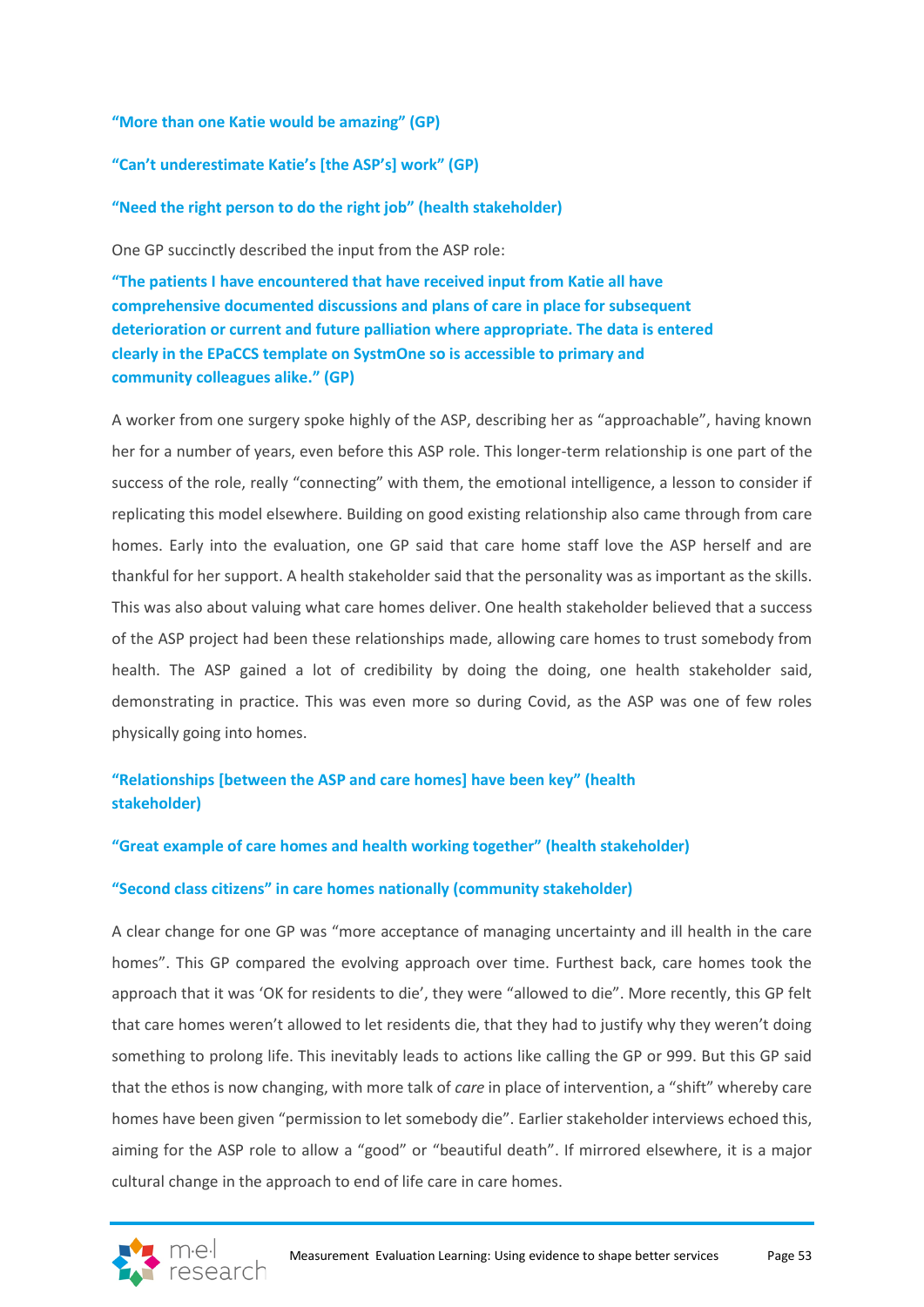**"The additional support for patients offered by Katie was most timely and welcome" during Covid (GP)**

**Care homes have "never had so much support" since Covid (community stakeholder)**

**"Covid identified that there was a gap" (community stakeholder)**

### **Advance care planning, not crisis management**

One GP earlier in the evaluation wanted much more focus on advance care planning earlier into somebody's journey rather than EOL care in a crisis at the end. When probed about what counts as good quality end of life care, the care home staff we spoke to described the final days of residents' lives, not longer-term planning. For example, they spoke about providing anything that was needed, supporting family, the right (palliative) medication, dignity and respect, even a priest, music and the right environment. At the core, though, was striving for "high standards" at end of life.

#### **"We leave it too late in this country" (community stakeholder)**

For this same GP at the time (November 2019), it also meant care homes "piping up". GPs don't know all their patients in detail, they have to work reactively, not proactively. This means GPs don't always see deterioration in patients. This can be even worse when surgeries use locums. Stakeholders spoke about carers not always feeling strong or confident enough to challenge the decisions of professionals, as if a clinician always knows best and can't be challenged. In reality, carers are paid the minimum wage but are taking big decisions over somebody's life or death. However, as one paramedic said, whether an admission is appropriate or not is a "really difficult decision". Care homes may well be "covering themselves", this person said, especially under scrutiny from CQC. In a similar way, a carer in the middle of the night can't carry out the battery of tests that can be run in a hospital, one health stakeholder told us.

#### **"Care homes had bad press until covid" (community stakeholder)**

#### **"Carers get undervalued" (health stakeholder)**

#### **Homes "are great places with fantastic people" (community stakeholder)**

A community stakeholder in June 2021 also felt that GPs got involved at crisis points with care home residents, not pre-empting advance care planning. A health stakeholder felt this meant the intervention in a crisis was less likely to be person-centred. A community stakeholder also felt that care homes need lots of support, especially with symptom management and guidance on ACP, such as escalating treatment or knowing who to ring for advice.

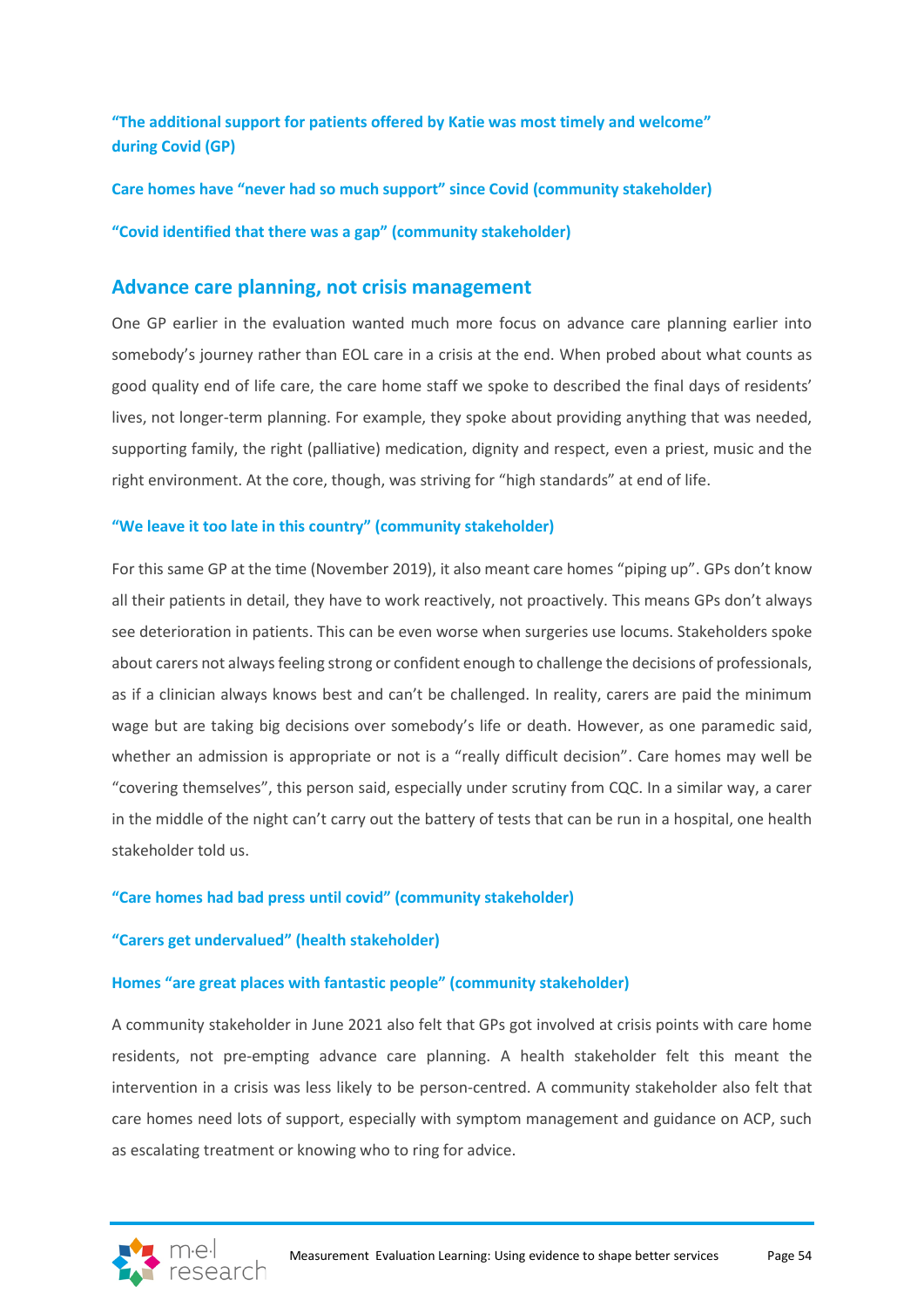#### **The postholder "raised the bar of expectations" (GP)**

However, one GP surgery worker spoke about the number of patients on their end of life register going up after opening it up beyond just cancer patients. While this is good from a system and personal care perspective, it also means that practices are busier with these longer lists. There is therefore a dilemma inherent in this. It also reinforces the view that EOL care home residents haven't routinely been added to registers, "disappointing", one stakeholder said. Others said that the frail elderly are not on palliative registers.

#### **Variations between care homes**

A GP spoke about the differences between care homes, for example having a trained nurse in a dualregistered care and nursing home or the severity of dementia at another care home. This may also explain some of the differences in the 999 audit (eg dual-registered care home C). A second GP described differences in approach between care homes in their neighbourhood, with some better than others. A third GP contrasted one dual-registered care home that had embraced the ASP project, was proactive with EPaCCS, for example, and wanted "every I dotted and T crossed". In contrast, another care home seemed less engaged, with a high proportion of dementia residents and therefore without having Macmillan at the forefront. Another community stakeholder also spoke about the type of residents and how this changes a home's outcome. If the home takes quite a few palliative residents, such as from hospices, they are more palliative-minded in general.

One health stakeholder, though, felt that care home residents can get better care from district nurses than in-house in nursing homes, especially because of the large ratios there, the turnover of staff and wider expertise from the district nurses. A community stakeholder said it can be lonely for a sole nurse in a home, unlike community nursing teams, and traditionally seen as a second class nurse.

#### **Working with care homes "takes up a massive amount of time" for GPs (community stakeholder)**

One GP recognised that care home staff are *carers* and don't have a medical background. It can therefore be useful to have somebody like the ASP role, an approachable person, to bounce off about medical issues. One care home colleague echoed this, saying it wasn't for her to make medical decisions, such as in best interest meetings. This GP wanted this to remain as a "legacy" of the project, advocating that the role continues. This can help residents to receive care rather than calling a GP or out of hours doctor who then decides to transfer a resident to hospital for clinical intervention.

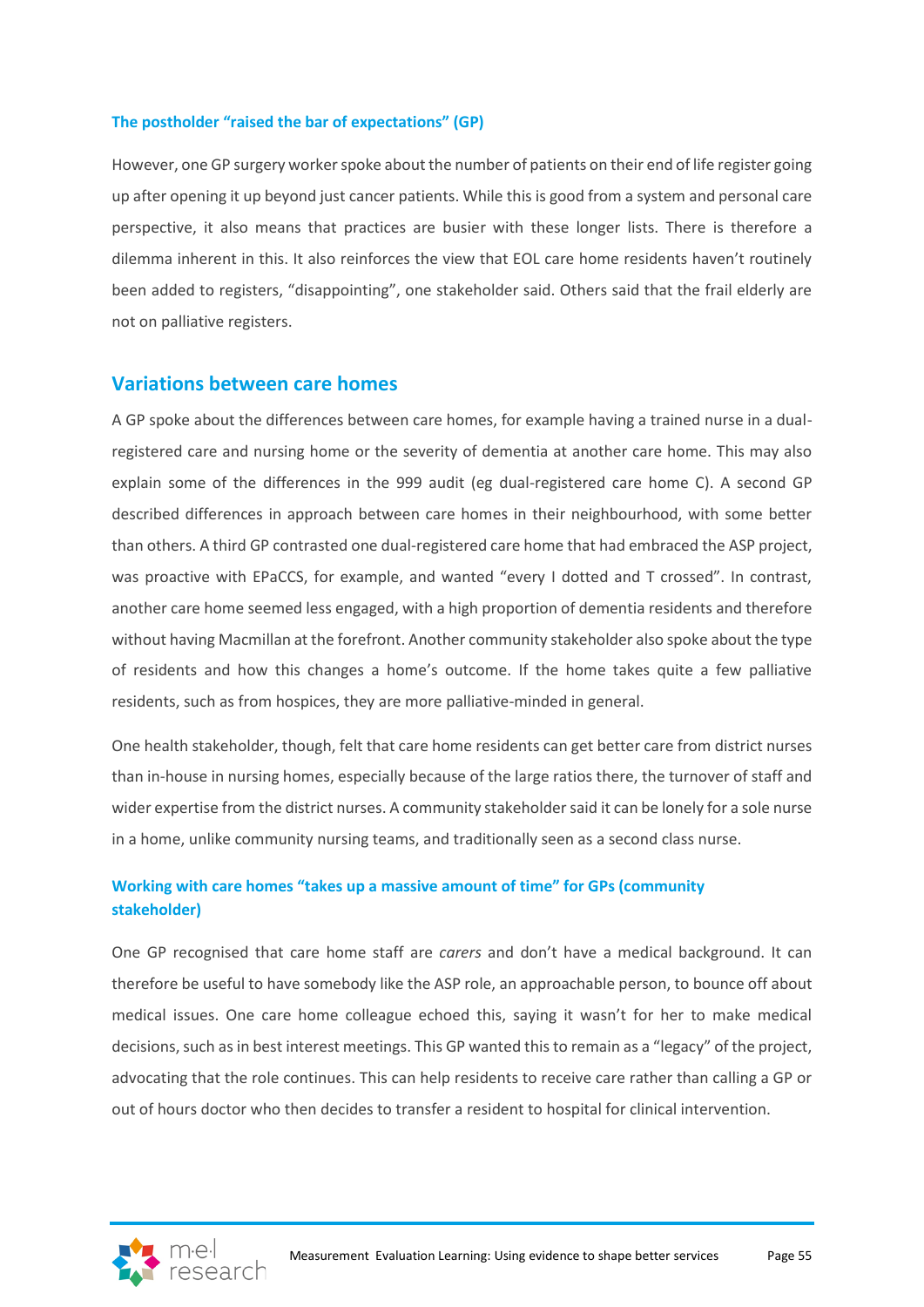## **Inclusive decisions**

The ASP has also supported more inclusive decisions, including with residents, family and care home staff, ensuring all are "comfortable" with decisions. Earlier stakeholder interviews echoed this, with the ASP's ability to put people at ease. As we've seen with care home staff, other stakeholders also spoke about the important work the ASP did with families, talking to them and giving opinions. It's a difficult time for families. One example, early into the ASP project, was an "open and honest" discussion with a resident's daughter and care home staff to "collectively" come to a decision. This led to the resident dying peacefully in the care homes with the one she loved.

#### **"Still a lot of taboos" about talking about EOL (health stakeholder)**

One community stakeholder described the ASP's input into a best interest discussion. This is an area the ASP herself has changed over the project. The community stakeholder provided an example. A lady in care home was becoming frailer and in the last 12 months of life. Her grandsons were next of kin but were hard to get hold of and didn't want to get involved; she had no lasting power of attorney. The ASP liaised with the social worker and care home staff to make a plan about what the resident would have wanted before she lost capacity. For this example, it ensured the resident got the care deemed that she would have wanted. Another (health) stakeholder echoed this, saying that the ASP had set up good structures, such as documenting decisions and maximising capacity.

### **Flexibility in the ASP delivery**

It has been good to see changes in how the ASP role has worked and flexibility in how it's been delivered. We noted this back in November 2019, comparing the difference between the first two neighbourhoods. The ASP started work with GP surgeries in the first neighbourhood, South. Discovering that EOL or palliative care registers didn't include many care home residents, the ASP changed tack in the next neighbourhood, Central, and started work directly with care homes, then engaging with GPs, the opposite way to the first neighbourhood. While there can be frustration for the ASP when things don't go to plan, it has led to reflection and positive learning about what could have been done differently.

In March 2021 there was also concern for high-quality care for people as a fallout from Covid. With people reluctant to go to GPs and with long waiting lists in hospital, people were receiving cancer diagnoses later, which will result in worse outcomes. Some patients will end up filling up hospices and palliatives beds, absorbing capacity. For those with dementia, many will have struggled at home during lockdowns, which are likely eventually to lead to an influx into care homes, some stakeholders believed. How does EOL care in care homes (and beyond) adapt to this emerging reality?

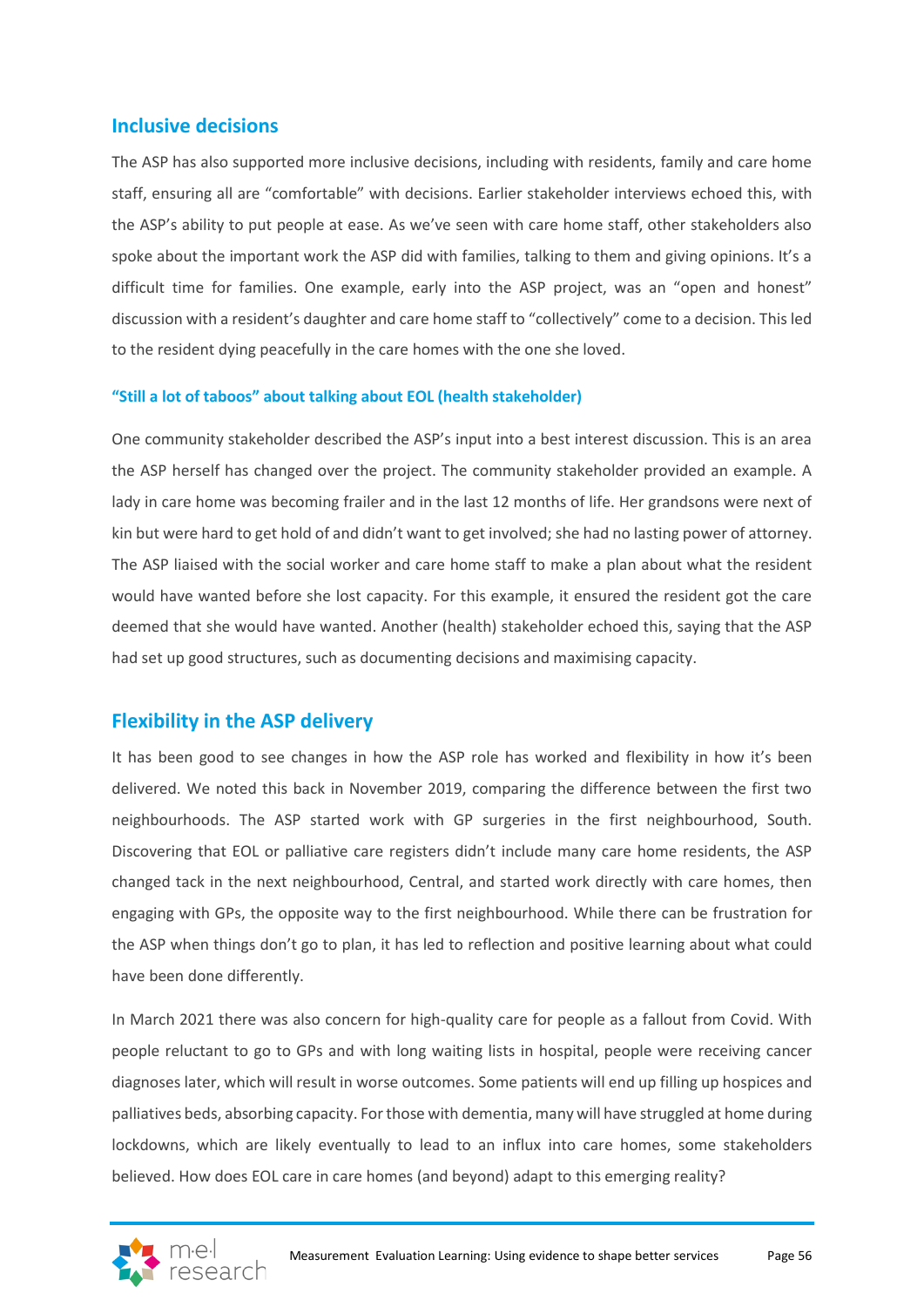## **Skilled and integrated system**

This section looks at how the ASP and care homes fit into the wider healthcare system, improvements stakeholders have seen in care homes, different approaches to EOL among GPs, information sharing and challenges for care homes.

## **The wider healthcare system**

The ASP role isn't working in isolation. Other aspects to end of life care in care homes are also contributing. For one health stakeholder, one success measure from the ASP project they wanted to see was better links between care homes, GPs and neighbourhood teams. Another said similar, wanting integrated working with care homes. A GP highlighted the "intermediary" role that the ASP has delivered, helping GPs to get to know care home staff. One GP said that the ASP had also worked well with practices, not just with care homes. This GP felt this was the difference from the project, this dual role.

**In Barnsley pride ourselves on "good work with care homes" already (community stakeholder)**

**"Katie's role combined with the additional community nursing, pharmacy and GP support, as well as the close working required for delivery of the vaccination programme to residents and staff during the pandemic (and pilot period) means that care homes are currently better connected with healthcare services than I have ever known in the past 20+ years." (GP)**

We heard an example of one care home resident who was supported by another Macmillan nurse, not the ASP. A woman with dementia but at end of life was displaying behaviour that was hard to manage. The Macmillan nurse steered towards a multi-disciplinary, best interest meeting, which led to being able to treat end of life symptoms. A GP spoke about a few homes seeking advice from a Macmillan nurse, though this may well be right at the end of life symptom management and not for advance care planning. One Macmillan nurse said she usually saw residents in the last weeks and months of life, more reactive, "fighting fire", in contrast to residents with up to a year ahead as the ASP does. Here is another theme around working with residents who have dementia. Given the high level of EPaCCS residents with dementia, this is an important dimension. A care home colleague also spoke about Macmillan nurses coming in, dealing with things like pain relief and talking to families. The Macmillan nurse badge holds some sway, including with relatives, often more than care home workers.

#### **"Can't take away the word cancer from Macmillan" (GP)**

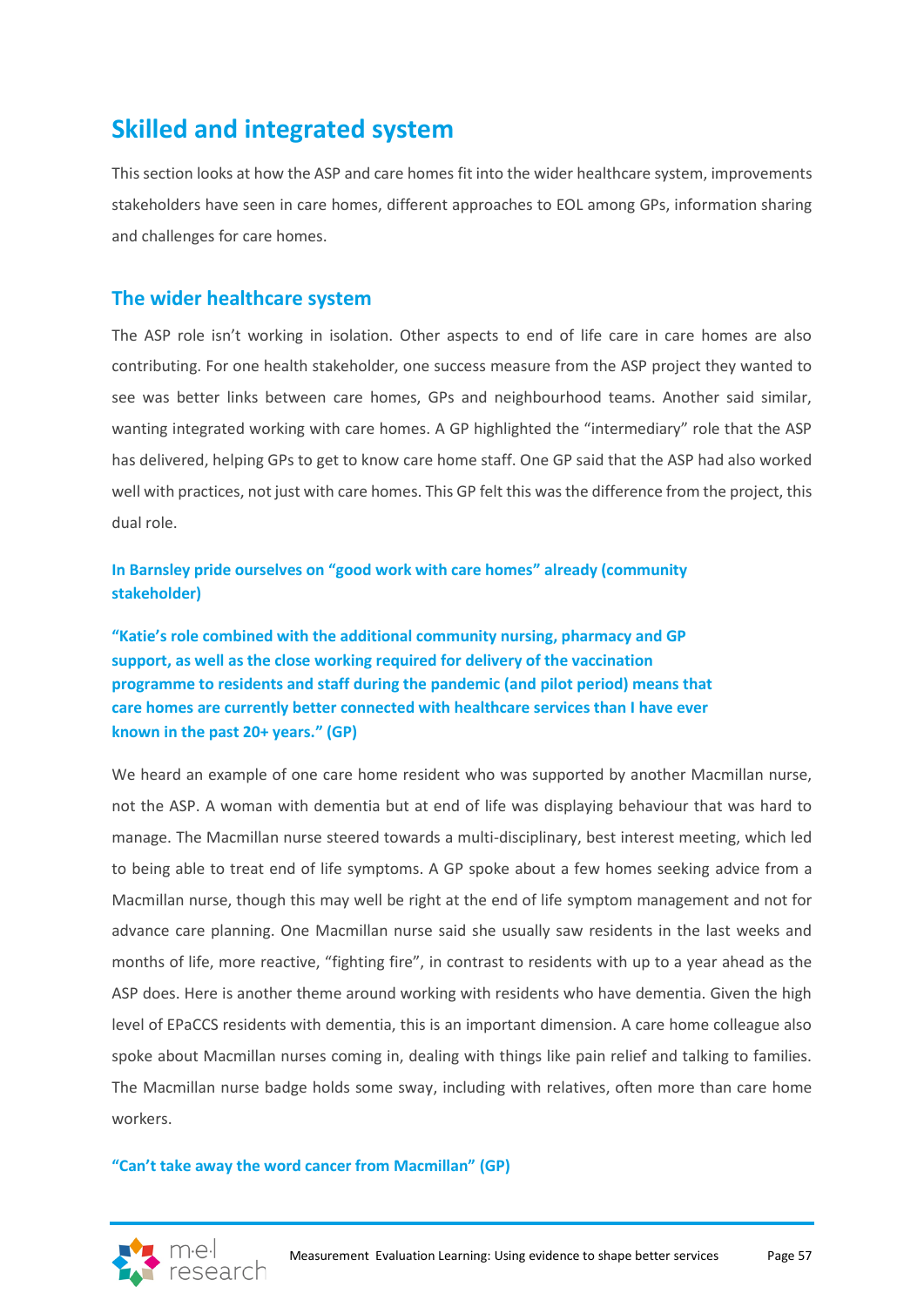One GP also spoke about trusting the clinical judgements made by Macmillan nurses. This is different to the background and knowledge that care home staff have, they said. With these nurses, it's a different conversation, a different level of reporting than from a care home. You "do have respect for their clinical decision", this GP said. It makes a "a world of difference" of someone going in and seeing them, again reiterating the value of in-person contact with residents.

#### **"More working together with care home staff" (GP)**

One surgery colleague said they have an assigned Macmillan nurse to their practice who is involved in the MDT discussions. They discuss all end of life and palliative patients, not just those with cancer. The ASP has attended some of these MDTs too. Simply having MDTs, especially with different medical professionals present, is contributing to better EOL care, another practice worker suggested. For this practice, it included community matrons and social prescribers. Even earlier in the project, in November 2019, we were told that one GP had started palliative meetings, seemingly as a result of the ASP project. Not all GPs were running MDTs, though, we were told in March 2021. One GP did speak positively about their weekly MDTs in May 2021. Their one included the care home manager or a senior, sometimes a nurse for nursing homes, as well as the GP, community matron, clinical (community) pharmacist (eg for medicine reviews), now a care coordinator and health and wellbeing coach. One health stakeholder believed MDTs had spurred more proactive working from GP practices.

A GP said that the EOL Facilitator's work reinforces and complements what the ASP is doing. Another example was the useful training provided by SWYPFT's Education and Training Co-ordinator, including practical procedures. This shows the importance of training within the wider scope, or "upskilling", as one stakeholder put it. However, SWYPFT's Education and Training Co-ordinator isn't involved directly with GPs as the ASP is. One GP said that it's "selling" the idea, promoting planned work at end of life, that helps to make the difference, for care home staff and residents. One GP therefore spoke about the need to keep support in future but not necessarily the exact same ASP role.

## **The postholder has "been a great networking person to have on our side" (health stakeholder)**

#### **Improvements seen in care homes**

One GP spoke glowingly about the change seen at one care home. Communication was now better and support provided earlier to residents, such as when the prognosis colour changes. This home has two key workers, with staff "more empowered," "more confident" and having better technical knowledge, taken seriously if they raise concerns. Staff have benefited from training from both the ASP and EOL Facilitator. A GP said the ASP's work had had a "big impact" in care homes, with staff still

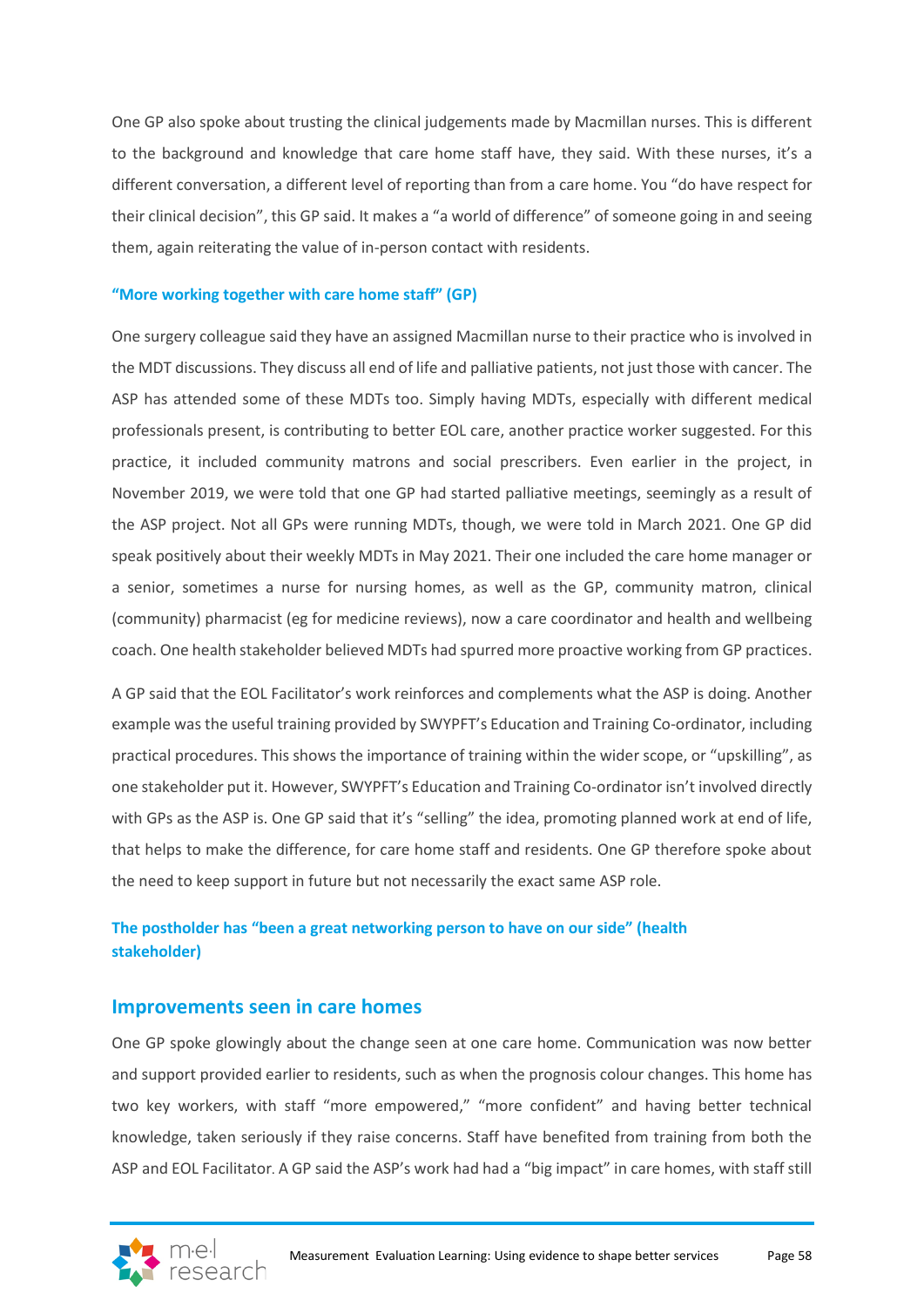talking about her work. The ASP had "educated the staff a lot", this GP said. They went on to say that the timing was right for this kind of work. This highlights a condition for the success of the ASP project: the right timing. Others also spoke about increased communication and better liaison between surgeries and care homes. This wasn't the case for all care homes, however.

#### **Different approaches to end of life care from GPs**

From earlier scoping interviews, differences between GP practices also emerged, with varying approaches to end of life care. Even in June 2021, one stakeholder spoke about some GPs still not getting the GSF, fearful of talking about EOL and sometimes not culturally used to talking about things like DNACPR. Like care homes, GPs are also coming from different starting points and work-cultural backgrounds.

#### **"A long way to go" with long-term conditions (community stakeholder)**

We sensed some frustration, particularly in late 2019, about the role of primary care. One health stakeholder believed the gap in EOL provision for care home residents should have been filled by primary care, particularly as part of the 'making time for care' agenda. This should have been about making time for residents and avoiding inappropriate hospital admissions. This work by primary care wasn't happening, not universally at least, hence the need for the ASP project.

### **Information sharing**

One surgery worker described having EPaCCS now, including sharing them with out of hours doctors. They were also trying to integrate them with YAS, though seemingly this hadn't yet been (fully) happened. EPaCCS do give ambulance crews more confidence. If there are no plans, it's really hard for the ambulance service. However, there is still more work to be done on this, including the script used by call handlers. This doesn't currently ask if a DNACPR is in place, even if for a care home resident who isn't breathing and not conscious, YAS said. The service would also like an emergency care sheet, telling the crew what a resident wanted in an emergency, with supporting documentation to back it up. Having more baseline data in records would also help, such as the resident's heart rate and blood pressure, to know what was normal for them. YAS would also like to see more CPD for crews, such as on EPaCCS.

#### **The ASP "frees up doctors' time" (GP surgery)**

One practice worker felt there had been no change at MDTs since the ASP role had started, yet they did say it possibly "frees up doctors' time". GPs lacking time was a clear barrier to better EOL care for

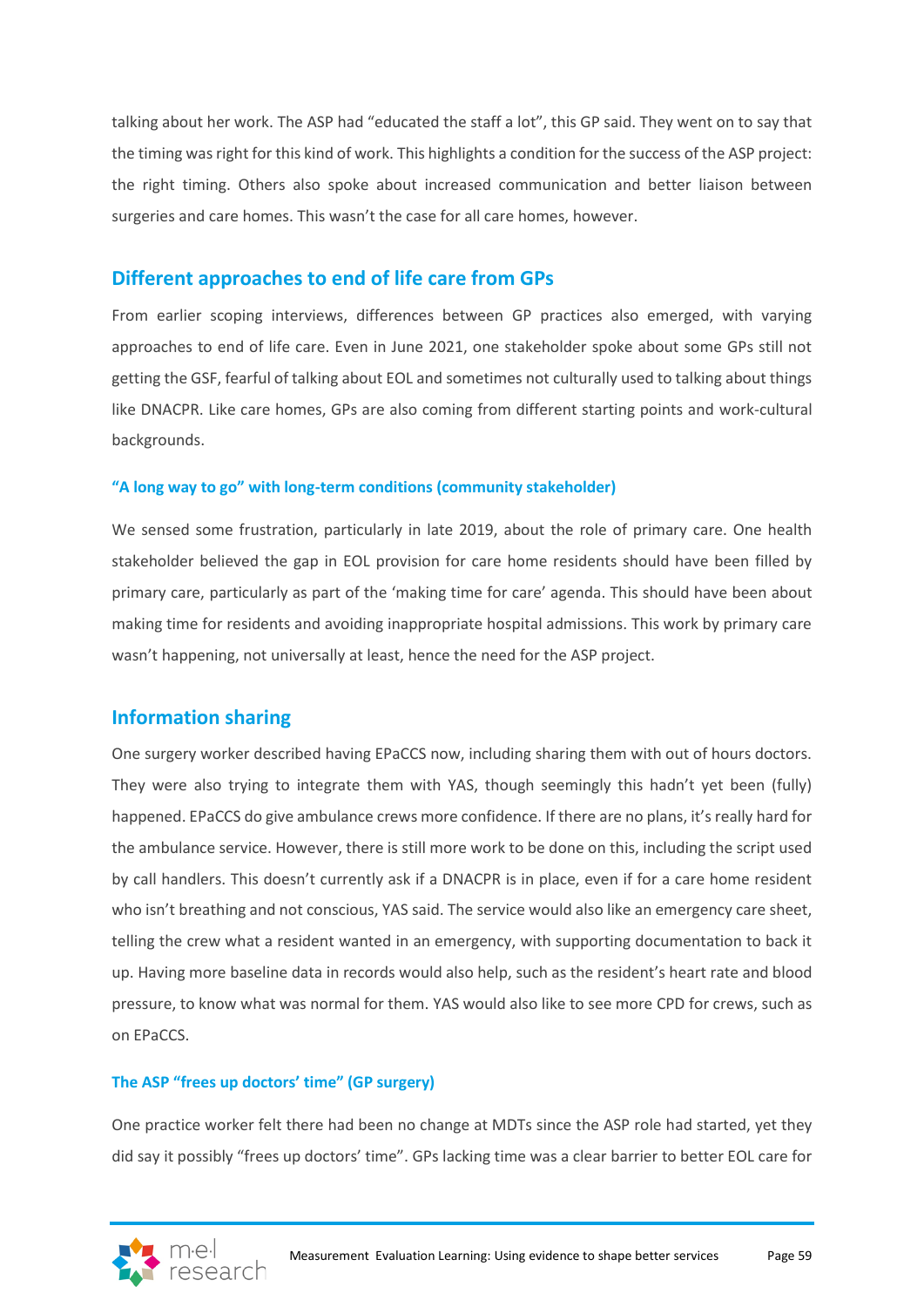care home residents, even GPs agreed. A practice colleague felt the practice was already good at helping people die at home. This was down to having district nurses, a Macmillan nurse, open communications and quick turn-around, such as GP reviews and drug cards. They work as a team, this person said, and *get on* as a team, with open communication. We also heard contrasting, negative views about some GPs and surgeries. One community stakeholder believed that care home residents were "invisible" to GPs. In the past, if a care home would ring a GP for a home visit, they would be directed to the iHeart visiting service instead.

## **Challenges for care homes**

Two GPs questioned whether the positive results through the ASP project would continue as new care staff and managers come in and need new training. Low job satisfaction, unsociable hours, the hard physical work, previously unrecognised by society and demanding clients (eg with dementia) all contribute to higher turnover of staff. This makes it harder to embed end of life and palliative care for residents. This may stimulate an opportunity for an ongoing service, whether or not delivered by the ASP. Others also spoke about high turnover of staff, which leads to lack of continuity and uncertainty within care homes. Acceptance of change in care homes was a barrier to success for one community stakeholder. But also a lack of change in community settings too, such as not using the right care plans, eg if dying and needing a daily visit from a district nurse. Elsewhere, some stakeholders voiced IT problems: the difficulty of accessing full EPaCCS data at EMIS practices (those using this primary care clinical record keeping system instead of SystmOne, as the two systems don't coordinate). While things are getting better on this front, such as showing the last three practice consultations, other data was having to be re-entered. One stakeholder said EPaCCS are a "waste of time" if they can't be seen.

## **Sustainability**

As in the care home section, sustainability spans three elements: the lasting legacy, the tools to support this and whether there is a longer-term need for a dedicated role.

## **Lasting legacy**

One GP spoke about being asked more proactively by care homes to be involved. A worker at another surgery also described a much better relationship with care homes after the ASP had been involved, with residents now being discussed at practice meetings. This worker went on to say that this was the same with sheltered housing residents, which suggests a wider impact than simply with care home residents from the ASP project, with GPs more aware of hidden and quieter elderly patients who also

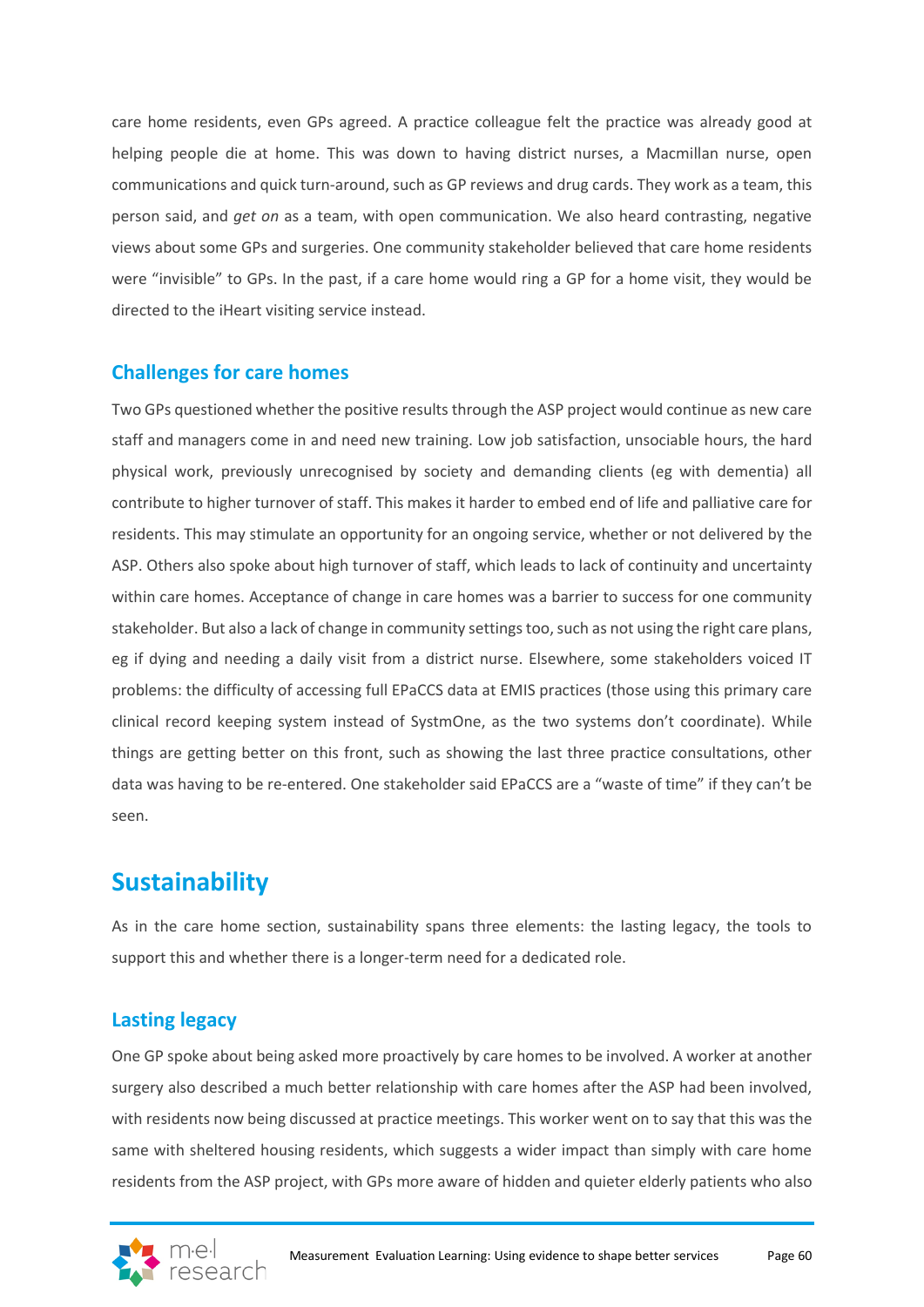need end of life care. Giving confidence to care homes will be the lasting legacy, one stakeholder believed.

Furthermore, this isn't just directly at end of life but also approaching end of life. For example, one surgery colleague said the ASP role was supporting *advance* decisions. This is a key theme coming from several stakeholder interviews. Instead of just the last months and weeks of life, care is being planned in the last year of life. Another stakeholder felt that the legacy was being able to pick up referrals from anywhere, given how well connected and known the ASP had become across care homes.

The ASP's support for wider community services, including matrons, is another legacy from the project, some said. This might be advice about particular residents, modelling good performance or providing specialist palliative input when needed. As one community matron put it: "we're not palliative care specialists". A district nurse said similar, that ACP goes to the ASP, while medical issues go to her.

Another GP couldn't see it having worked any other way, particularly as GPs and district nurses simply do not have the time. Another surgery worker echoed this about needing more time, as did other stakeholders. District nurses come and go repeatedly, for example, they metaphorically "put a plaster on it", as one GP said. Instead, having this defined, designated role has allowed a more holistic approach, looking at "the whole picture" and doing so with enough time, not rushed like some other clinicians. Another GP felt it useful to have someone to coordinate end of life work with care homes but from within the PCN, at least initially, while the network beds in. This could provide liaison with primary care, again in a joined-up way. Like care homes, one GP valued the advice given by the ASP, a "really good resource", especially if you get a bit stuck with a patient or process. The flexibility in approach was valued by another health stakeholder.

### **Support from tools and systems**

Using the GSF to identify EOL residents early is one clear aim of the ASP project. One health stakeholder believed the project's success relied on re-educating care homes about earlier identification of EOL residents and hospital admissions. This is working where homes embrace the GSF but not in all homes. For one community stakeholder, good homes and leaders who were interested in change, more proactive and were more likely to embrace these ASP aims, always putting the best interests of their residents first. In contrast, the ASP was struggling to get into a few care homes in early 2020. Ideally, having the GSF embedded is part of the longer-term sustainability of the ASP project.

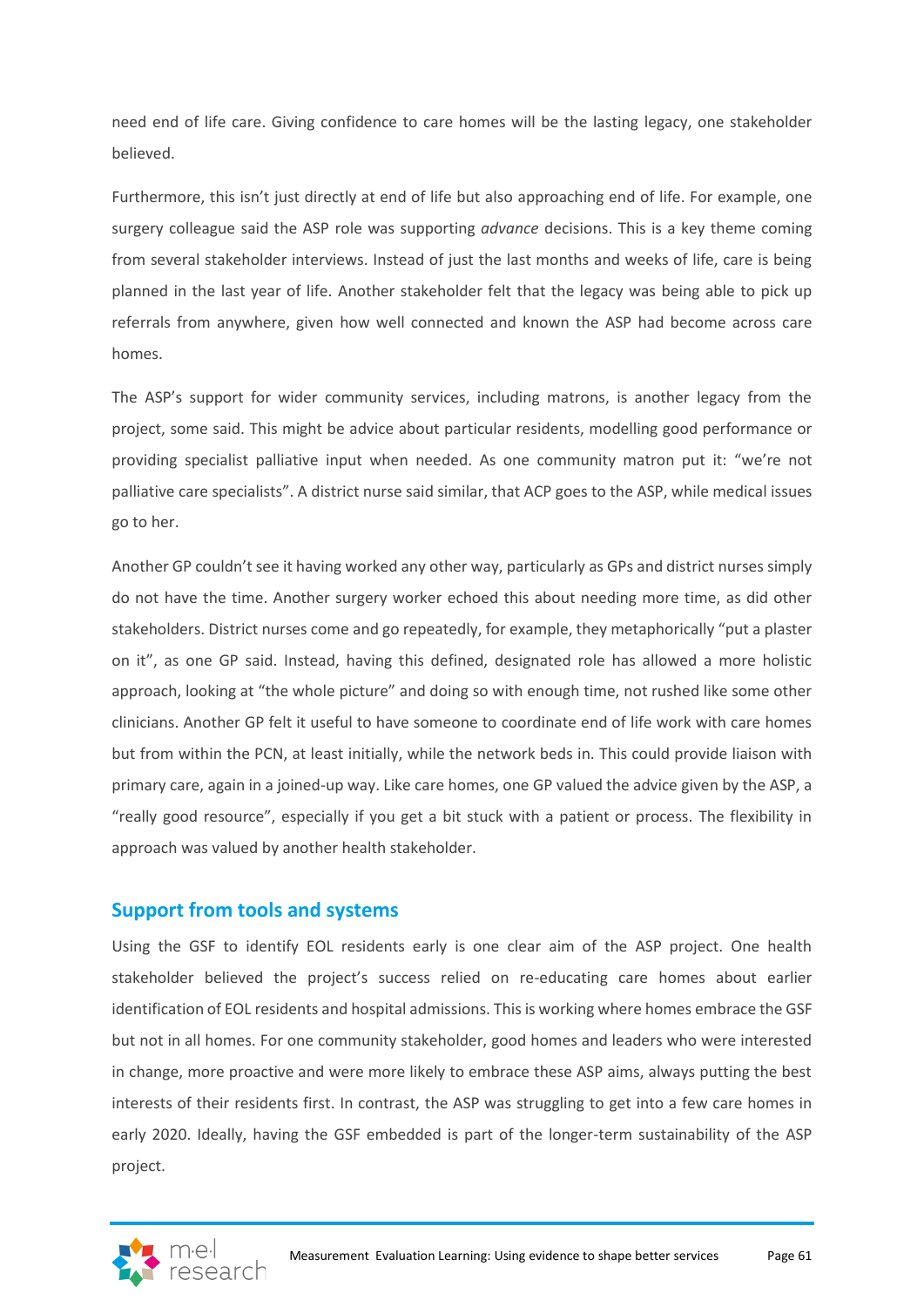## **The need for a dedicated role**

Stakeholders we spoke to also had a lot to say and varied views about the longer-term need (or not) for a dedicated role like the ASP. Other changes around EOL care in care homes were also taking place, even earlier into the evaluation in late 2019. These included daily virtual ward rounds by Skype, advanced EOL care homes and GPs working in care homes. One stakeholder spoke about the "accumulated impact" of all these changes alongside the ASP project, how each element can make a contribution, though not one in isolation.

#### **"A change project within a change environment" (Macmillan stakeholder)**

At the start of the evaluation, GPs could see the potential of GP alignment but recognised that it will take some time to be fully implemented, as they continue to work with existing patients in care homes outside their allocated homes. It will "not change overnight", said one GP early on. However, GP alignment took place in Barnsley with a "big bang" approach from October 2020. One GP, in May 2021, did call the alignment a "big disruption" over the last year.

A GP spoke about the PCN changing, describing an unclear situation. This approach offers a chance for GPs to be aligned to Macmillan nurses and to district nurses, alongside a stronger emphasis on the locality, a local geography. This GP wondered, hoped, that end of life may develop from this. One GP in May 2021 said that all practices across Barnsley met every other month, usually with a GP and practice manager attending, to discuss PCN work but also with breakout time for localities. Even pharmacists were being allocated to care homes, one stakeholder said.

Earlier into the evaluation, one GP suggested APNs visiting care homes as an alternative model. One GP practice described a new initiative that unfortunately hadn't started, because of workload at the surgery. This would involve planning a scheduled visit to care homes with the GP and the ASP, aiming to offer a better service by reviewing medication but from a palliative perspective and proactively addressing what patients and families want. Even in early March 2021, one GP wanted to see EOL support provided future but not necessarily via the ASP role. This GP saw mileage with walk rounds for GPs and the new GP contract. However, this GP also saw the need for an advocate for care home residents at EOL, something they didn't believe district nurses could do with their limited view of residents.

#### **GP alignment is "a whole lot easier" (GP)**

**GP alignment "rocked some of care homes quite a bit" (community stakeholder)**

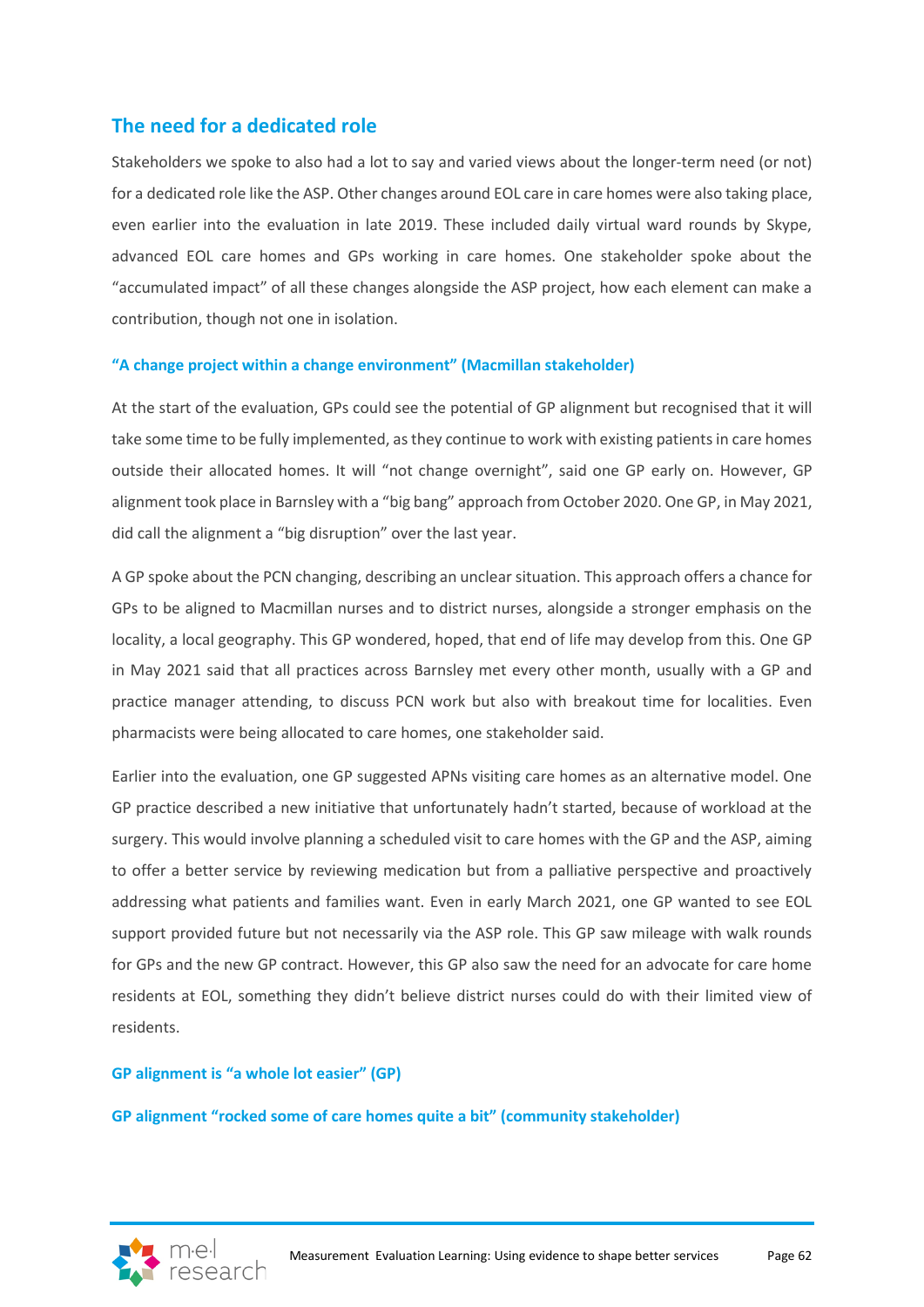Early on, GP alignment was seen as having the potential to instil a habit of weekly ward rounds and having a named GP for care home residents, as well as GPs and surgeries getting to know care home staff. Perhaps the ASP role was filling the gap in this interim period. In June 2021, one community stakeholder said that, in the past, care homes were seen as "a bit of a pain" for GPs, with a lot of needs and calling every day. This was contrasted to the current, improved situation. Separately, a GP and a practice colleague felt that the alignment may have the biggest impact for surgeries in the Central neighbourhood, offering a fairer allocation of care home residents to them. In fact, one such surgery did tell us in mid-March 2021 that the alignment was much better for then, with a fairer allocation of residents and therefore fewer for them. Yet at that time, not all care homes did have a single GP practice aligned, at least not in the North neighbourhood, we were told. For one community stakeholder it was also about providing a more equitable service to all care home residents, not just the homes where a GP would visit.

In fact, commissioners would have preferred the ASP to roll out on a needs basis instead of geographically by neighbourhood. This would have targeted the care homes repeatedly sending the highest number of residents to hospital, that are most burdensome, as one stakeholder put it. We sensed some unease around this between the ASP project and commissioners, each with a different focus.

## **"Due to the makeup of our ageing population there is an ever-growing role for quality palliative care in care homes and this requires adequate resourcing from all healthcare providers involved and I would welcome a more permanent appointment, working closely with the teams delivering EHCH element of the PCN DES." (GP)**

No stakeholder believed there was no need for EOL support for care homes. Particularly because of the high turnover of care home staff, there would be an ongoing need to educate them about EOL care, including things like the GSF, back at the initial neighbourhoods. One stakeholder said it's like painting the Forth bridge, a task you never stop, describing this as the "biggest challenge". This, then, is a demand for ongoing training, though not necessary delivered by the ASP. In fact, the EOL Facilitator was repeatedly mentioned – and praised – for the training delivered to care homes, both from homes themselves and wider stakeholders. Also, some care homes simply weren't engaging with the ASP project, we were told. This is a tougher problem.

#### **"Authentic and compassionate leadership" from the ASP (health stakeholder)**

Many stakeholders did believe a designated role like the ASP was needed. For one GP, this was particularly around increasing awareness generally of end of life and palliative care and helping to improve the management of care, rather than intervention, at end of life. Another GP echoed this,

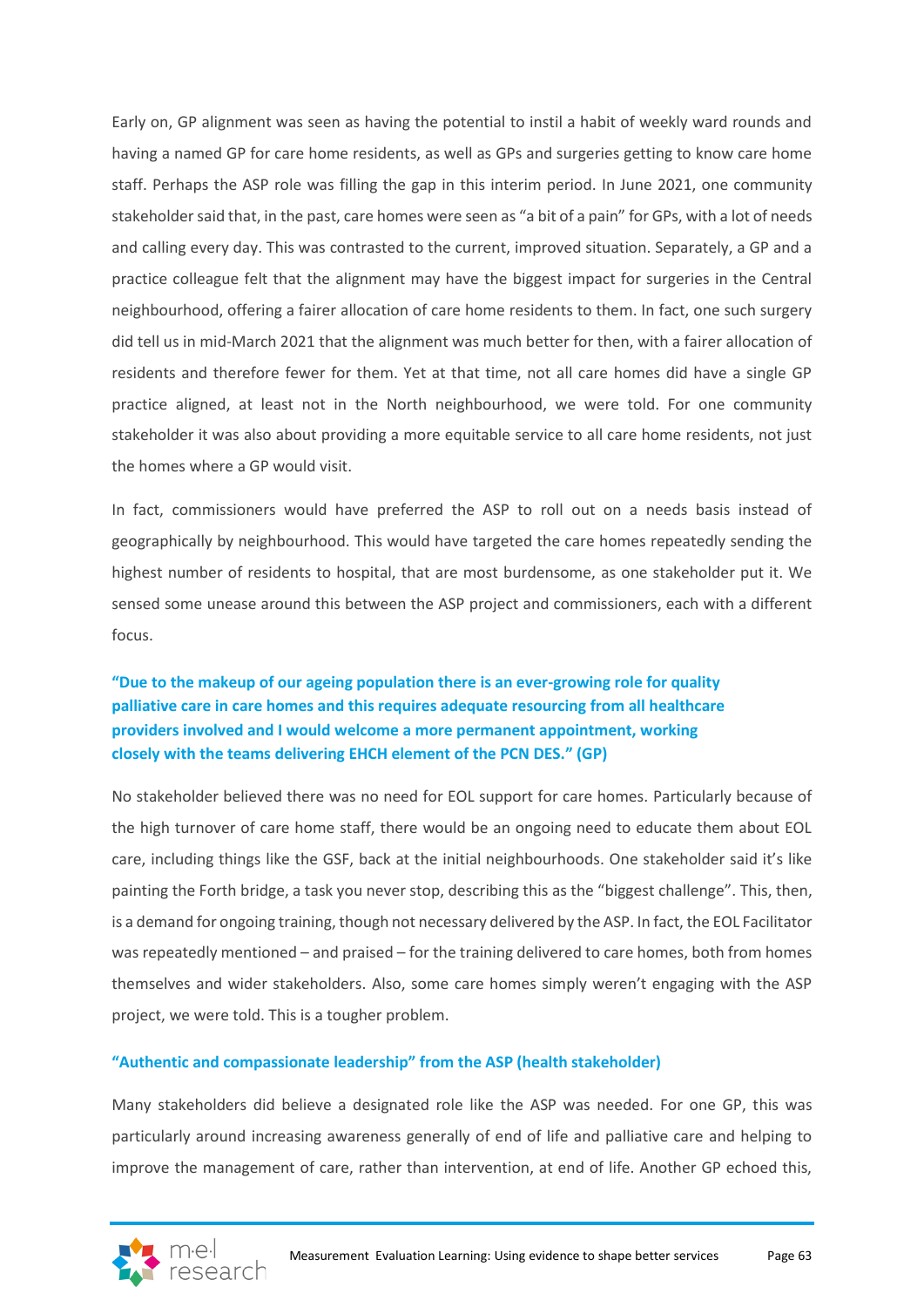describing this broader awareness as a "legacy" of the ASP project. The emphasis would be different if a district nurse delivered the same training but with their more limited end of life view. The ASP had also spent time working with these community nursing teams.

### **"Even experienced GPs don't have the experience of a specialist Macmillan nurse" (GP)**

A few stakeholders likened the ASP role to a nurse consultant. Although not on that band, the ASP role is a high-level practitioner. It is about clinical leadership, employed on an 8a band and able to provide clinical decisions. Sometimes the ASP is doing ACP and best interest meetings, other times it's been enabling somebody else to do it, not deskilling them, knowing how to use your role flexibly. This was also role-modelling, a few stakeholders said, such as best interest meetings. It was also driving patient-centred care rather than crisis-led, bringing issues that haven't been picked up and identifying resident's wishes as an "excellent patient advocate", one health stakeholder said. And also looking at the social side of EOL care, not just medical needs, which helps to prepare families for a vulnerable person dying. Filling in a DNACPR form isn't advance care planning, as some care homes believed.

One health stakeholder provided one example. A gentleman had capacity while sober but fitted when not sober, leading to hospital admissions. The ASP supported this man with fluctuating capacity to enable him to be part of the EOL discussions. This also branched off into areas like detox and whether or not he had access to alcohol at the home. "Not your typical advanced care planning," this stakeholder said. They went further and reiterated that mental capacity should be decision-specific, so every effort should be made to maximise inclusion. "Katie is excellent and showing that and delivering that."

This also included taking part in meetings and forums like: the Enhanced Care Home Operational Group, which included PCN leads, the CCG and senior roles like the Deputy District Director and transformation lead at SWYPFT; multi-agency response meetings to Covid with public health and hospital colleagues; and End of Life Clinical Operational and Education meetings with community, hospice and hospital representation. All of these show the voice and wider influence of the ASP role. Interestingly, one health stakeholder believed that being funded by Macmillan, the ASP was able to function as a stand-alone project, without becoming absorbed into other NHS demands. It has also allowed the role and the project time.

**"It requires an experienced clinician who is able to work autonomously and is time consuming work" (GP)**

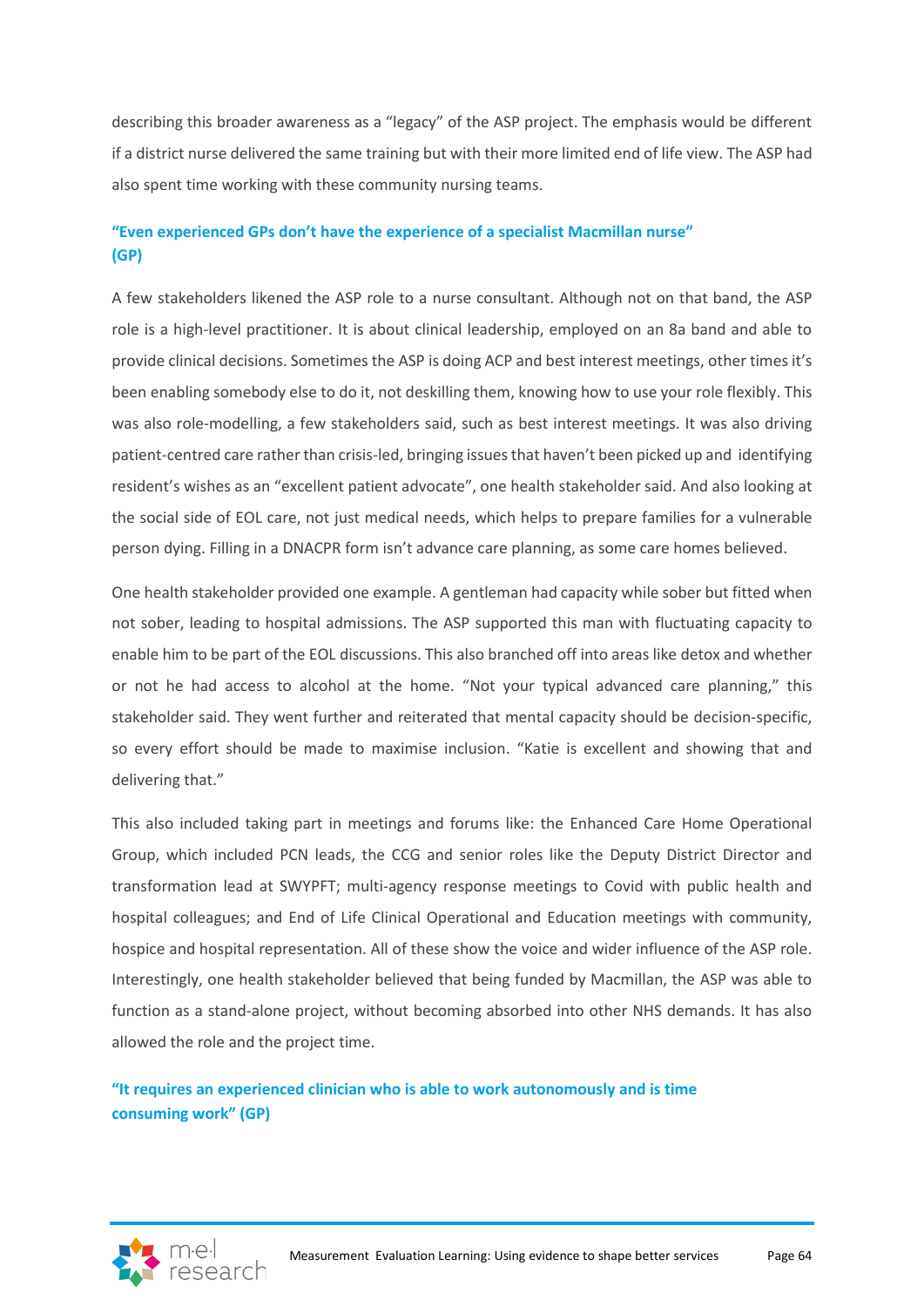Who else could deliver this work? Community matrons may seem one possibility, yet they come from a general background, we were told, and don't specialise in EOL and palliative care. Equally, they have the wider community to work with, not just care homes. Instead, they also need a resource like the ASP "where they can take dilemmas to", one GP told us. Another GP agreed, saying the role offered an "invaluable resource" to GPs and matrons doing more complex work in care homes. There was also a role for frailty nurses, an evolving role at the time of writing (June 2021). But again, these would see people at home or when patients left hospital, not just focusing on care homes. This still demanded the need for support with more complex residents, especially with best interest discussions. One community stakeholder, for example, believed that GPs often weren't able to involve families in EOL decisions, something that was instrumental in the ASP's work. Somebody needs time to give to people to help make their choices, to deliver better outcomes, one health stakeholder said, to have those difficult conversations with people and support difficult decisions.

#### **"Roles like Katie's are what we need" (health stakeholder)**

### **The ASP has her "palliative care specs on", unlike community matron (community stakeholder)**

The Palliative Care Consultant is another resource in Barnsley. This includes covering hospital and community palliative needs, including supportive care at home, including home visit alongside community matrons for non-cancer patients. The role also includes oversight of tricky or challenging cases, brought in for complex symptom management or for concerns or disagreement about ACP. The role provides advice by phone too. However, this isn't a replacement for the ASP role but part of the bigger EOL jigsaw.

#### **"Katie is quite thinly spread" (community stakeholder)**

There is also a challenge for the ASP role, around capacity and reach. If the ASP role is doing a lot of case management, this will limit the wider impact from the role, something a few stakeholders said, even back in late 2019. At the time, one believed that PCNs and neighbourhood teams should be picking up this EOL case management. This also means that a challenge will be how to prioritise people, especially if covering all care homes across Barnsley on top higher end strategic work. For example, what needs to be in place when a care home rings for an ambulance, how to embed EOL in primary care, offering a better understanding of care homes. Perhaps this needs somebody in every neighbourhood team who is specialist, as one stakeholder suggested.

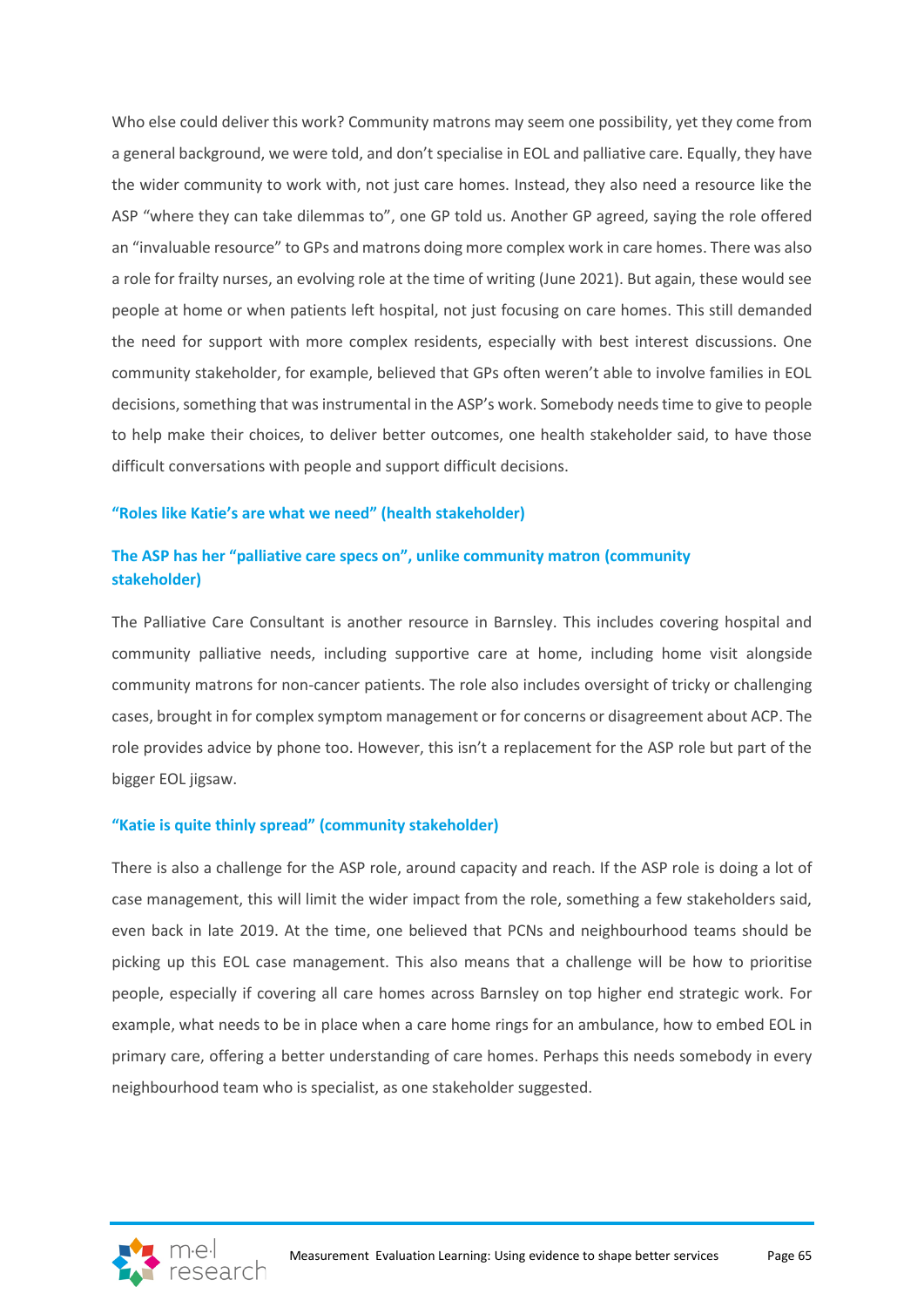## **Summary**

As well as engaging care homes, we have spoken to a range of stakeholders across the whole time period of this evaluation.

What constitutes **high-quality and personalised care** at end of life was a topic in some of the early stakeholder interviews. One stakeholder summarised this well, stating it was about wanting the best care, feeling valued and listened to, delivered in the right place for you. This meant identifying EOL residents earlier, making plans, discussing, identifying and meeting choices with residents and families and responding in a timely way. Avoiding discomfort for residents and avoiding distress for families is also part of this, including by reducing conveyancing to A&E and then unnecessary admissions to hospital. As one community stakeholder said, it's also about "a beautiful death".

What the ASP did was "the big thing", one GP said early in our evaluation. This included the training for care homes, the prognostic indicator guidance, My Care Plans and EPaCCS. Needed was a greater focus on advance care planning earlier into somebody's journey rather than EOL care in a crisis at the end. This also demands that care homes can "pipe up", confident of speaking on behalf of their residents' wishes. One GP, however, recognised that care home staff are carers and don't have a medical background. It can therefore be useful to have somebody like the ASP role, an approachable person, to bounce off about medical issues.

Several stakeholders referred to the ASP's emotional intelligence, describing her as "approachable", really "connecting" with them and nurturing existing relationships. The ASP has also supported more inclusive decisions, including with residents, family and care home staff, ensuring all are "comfortable" with decisions. This included with particular input into best interest discussions, an area the ASP herself has changed over the project.

The ASP role **isn't working in isolation**. Other aspects to end of life care in care homes are also contributing. A GP highlighted the "intermediary" role that the ASP has delivered, helping GPs to get to know care home staff. And whereas other (traditional) Macmillan nurses often worked in care homes in the later stages of life, the ASP role saw residents up to a year ahead. With both Macmillan nurses and the ASP, GPs spoke about trusting their clinical judgements, including with residents with dementia.

Later into the evaluation there was more mention – and praise – for MDTs, contributing to better EOL care, some said. This was partly helping to overcome the challenge of GPs lacking time for care home residents.

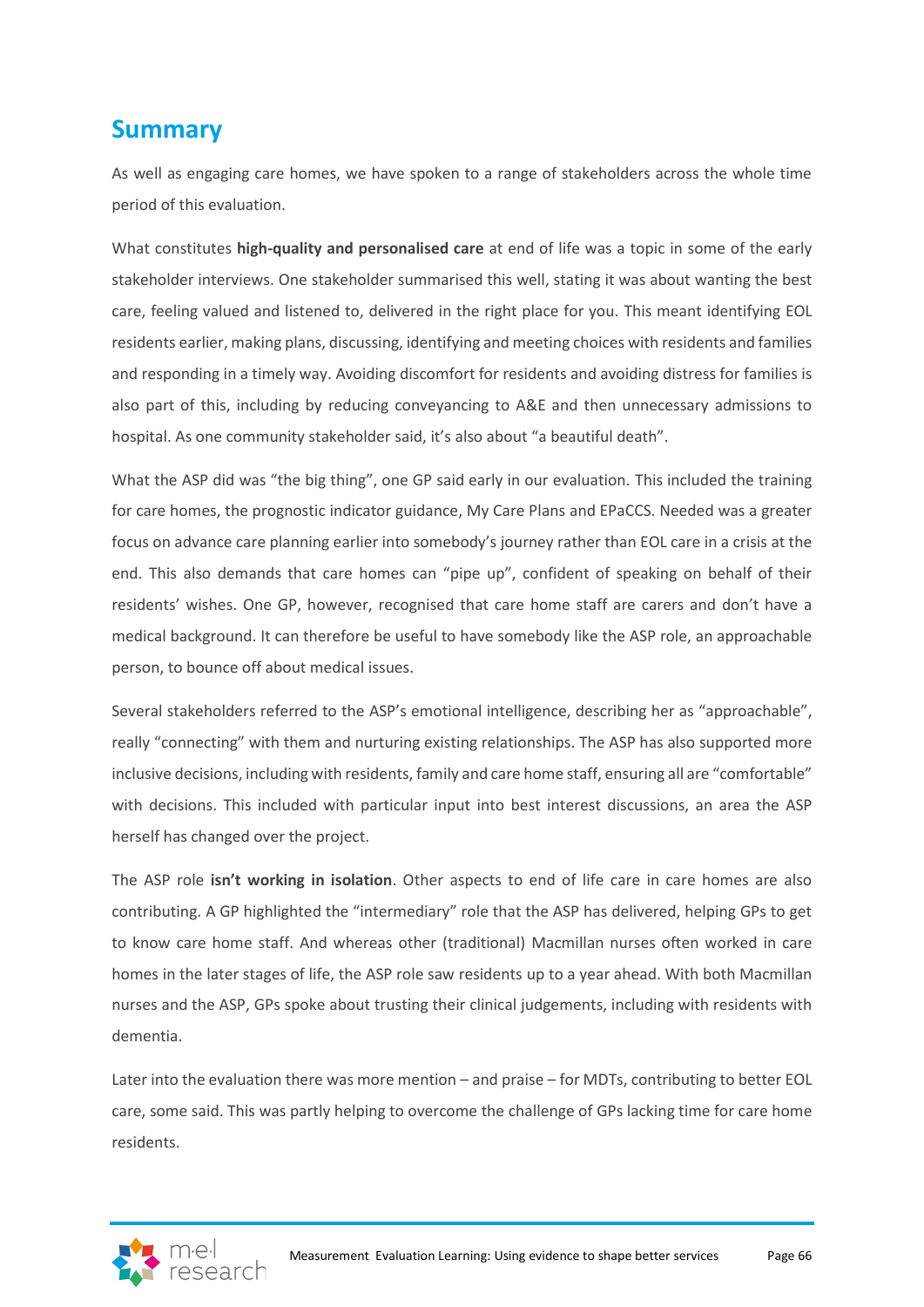One GP spoke glowingly about the change seen at one care home. Communication was now better and support provided earlier to residents, such as when the prognosis colour changes. This home has two key workers, with staff "more empowered," "more confident" and having better technical knowledge, taken seriously if they raise concerns. One surgery worker described having EPaCCS now, including sharing them with out of hours doctors.

Two GPs questioned whether the positive results through the ASP project would continue as new care staff and managers come in and need new training, in a tough sector with high staff turnover. This makes it harder to embed end of life and palliative care for residents.

As in the care home section, we covered **sustainability** with wider stakeholders. In terms of a lasting legacy, one GP described being asked more proactively by care homes for involvement. Other surgeries also described a much better relationship with care homes after the ASP had been involved. For others, it was the focus on advance decision instead of just the last months and weeks of life. For others it was the ASP modelling good performance for wider community colleagues or providing specialist palliative input when needed.

The GSF was mentioned by some stakeholders, using it as a tool to identify EOL residents earlier. One health stakeholder believed the project's success relied on re-educating care homes about earlier identification of EOL residents and hospital admissions, especially given the high staff turnover. This is working where homes embrace the GSF but not in all homes.

Many stakeholders did believe a designated role like the ASP was needed, especially with the time needed for care home residents. Other roles simply don't have the time and aren't looking at "the whole picture" for residents holistically, including those with more complex needs and lacking capacity. The need for an advocate for care home residents at EOL was also raised, increasing awareness generally of end of life and palliative care and helping to improve the management of care, rather than intervention, at end of life. Some likened the ASP role to a nurse consultant, providing clinical leadership as well as able to provide clinical decisions.

At different stages in the evaluation some stakeholders suggested other routes to achieving what the ASP was doing. This included the potential for GP alignment to instil a habit of weekly ward rounds and having a named GP for care home residents, as well as GPs and surgeries getting to know care home staff.

A challenge with the way the ASP has been working, however, is around capacity and reach, especially if continuing to case manage residents and being called back to earlier neighbourhoods. Here is a

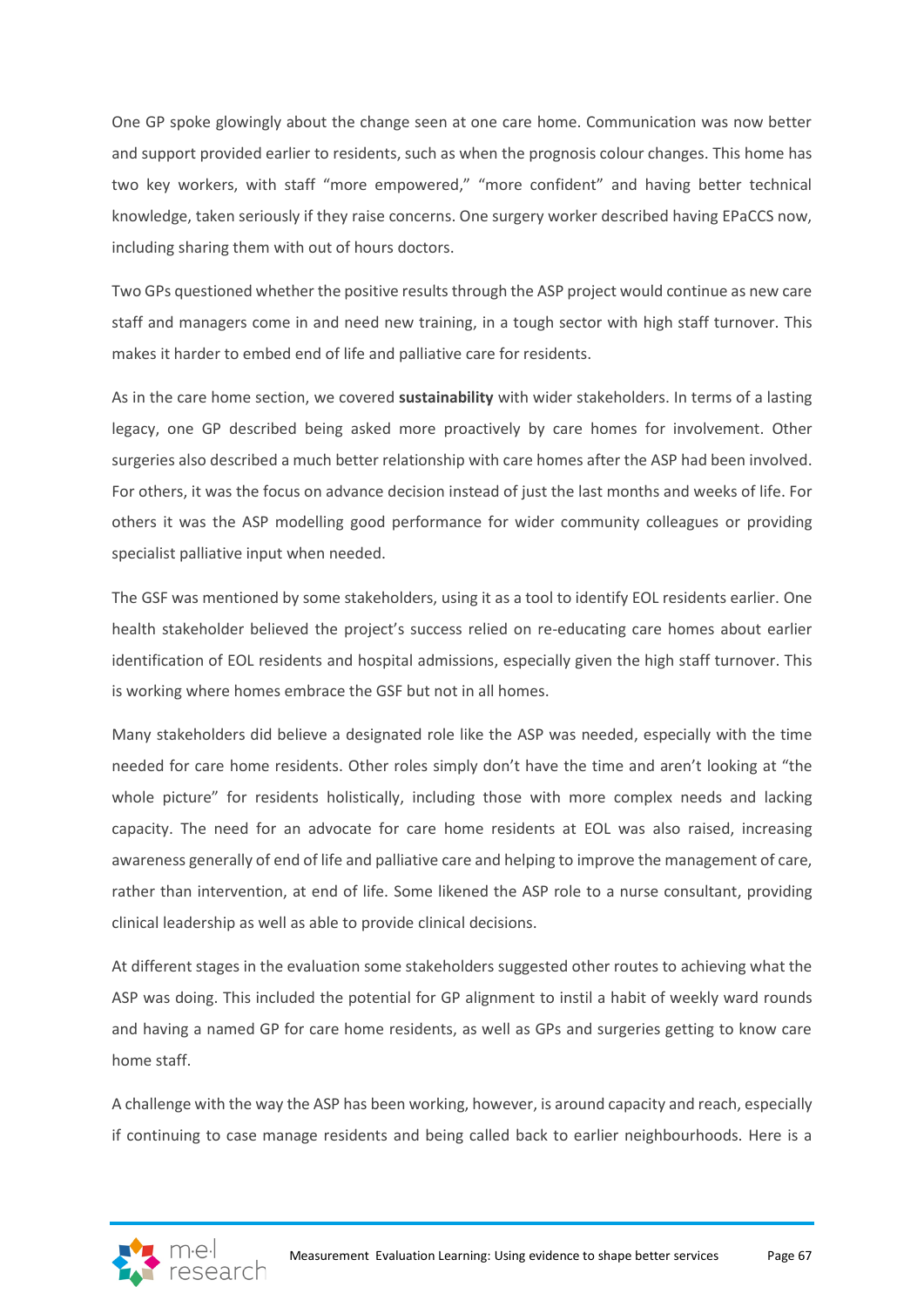challenge over how to prioritise people, especially if covering all care homes across Barnsley on top higher end strategic work.

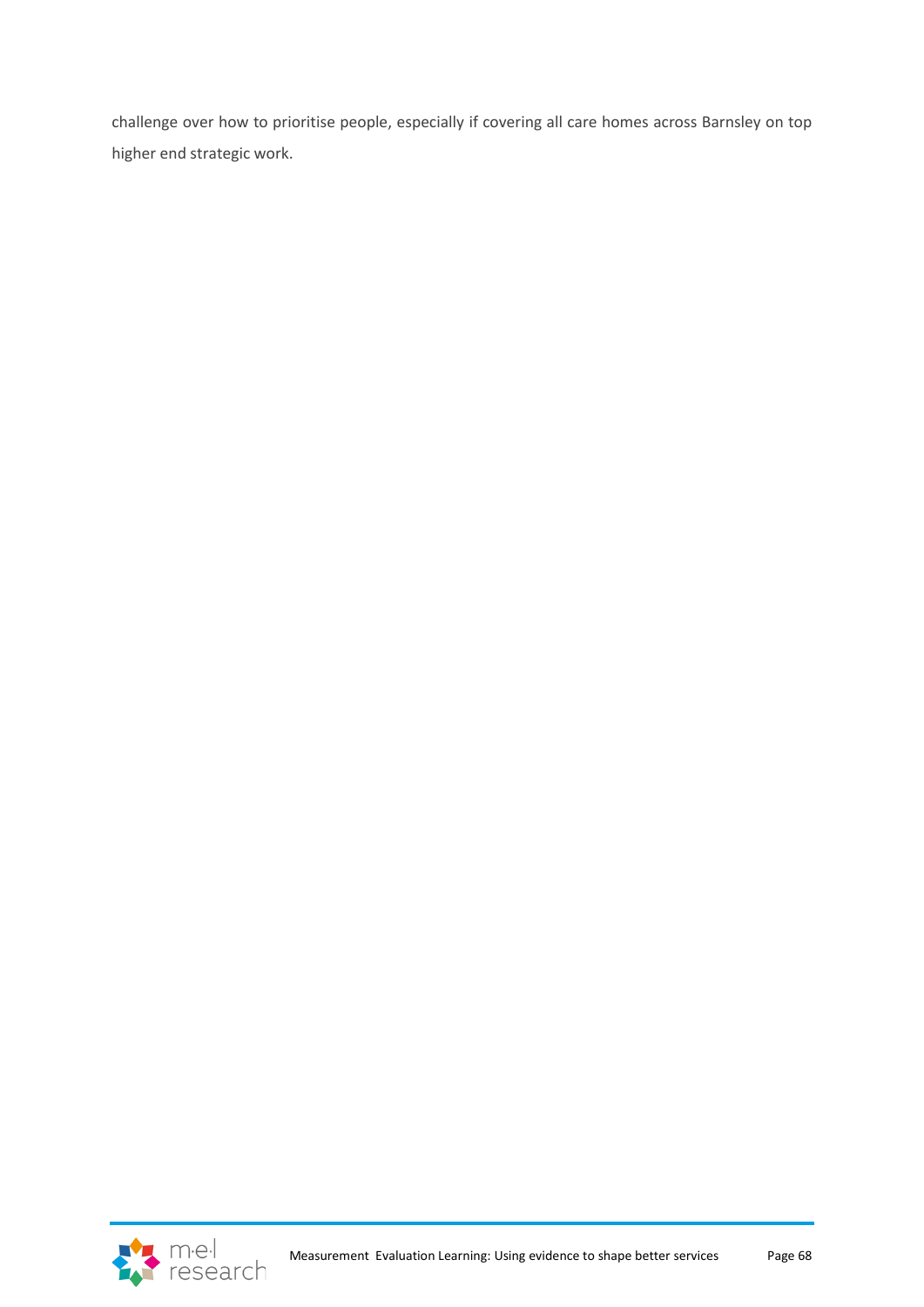# **7. Conclusions and recommendations**

This evaluation started in October 2019, almost two years ago. Back then, the ASP project had already started, with engagement in care homes, surgeries and community teams. Over that time the Covid pandemic has hit care homes hard, harder than many other settings, with impacts still being felt. The ASP role has therefore had to evolve to suit the changing reality. Our evaluation has also had to adapt to this changing landscape. One part of this is how to disentangle the contribution made by the ASP project to EOL care for care home residents, rather than the wider context (eg Covid) or other changes (eg GP alignment).

Covid has had dramatic effects on some homes, with scores of residents dying quickly, rooms left unoccupied and staff on furlough or being made redundant. This has had a financial and personal cost to those running and working in care homes. There is also a positive legacy from this, something that could not have been anticipated at the start of the project. Many care homes have realised the need for advance care planning, talking to residents about death, dying and end of life. As one of few health professionals physically going into care homes, the ASP has cemented herself even more firmly within them, supporting staff, residents and family members.

Arguably, Covid also seems to have prompted a 'big bang' approach to GP alignment – sitting within the PCN contract and ECHC framework – which this evaluation suggests is making a positive difference to care homes and GP surgeries. Homes are finding it easier to contact practices, regular MDT meetings are taking place and residents are being discussed, improvements which have been seen during the period of this evaluation. Different professionals are being involved in EOL care in homes, including community matrons and frailty nurses, alongside dedicated resource from the enhanced care home team. All of this is helping both to shine a spotlight on care homes and their residents but also to upskill carers, seniors and managers there. The ASP has had a central role in this.

If identifying somebody earlier in their EOL journey is the first step, the number of care home residents with EPaCCS is one proof that the ASP project is making a difference. Care homes are better trained on EOL and some, though not all, are using tools like the GSF to look for and better classify deterioration in residents. This is giving some care home staff greater confidence to advocate on behalf of their residents, even if means challenging health professionals including GPs and despite not wearing a Macmillan badge. Training care home staff will need to continue to be a rolling activity, especially given the high turnover of staff. This isn't specifically the responsibility of the ASP role but it is needed in the wider EOL mix for care homes. Subjects should continue to include the GSF and

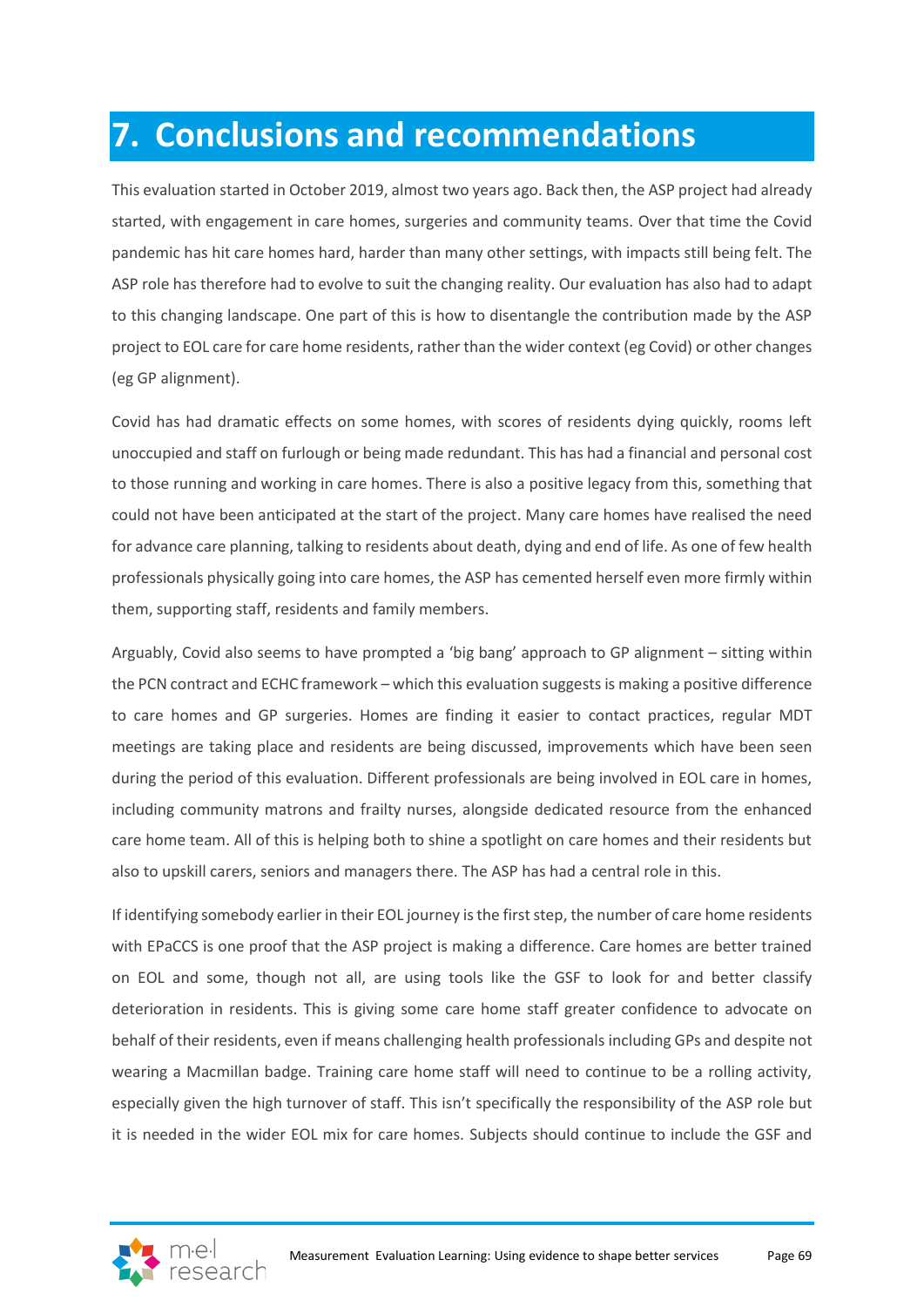practical aspects of EOL care, though there was also a call for wider training on topics like mental capacity.

There are good indicators that the ASP role has supported a real improvement in EOL care for residents in care homes in Barnsley. The high proportion of these residents having a preferred place of death is positive. Even better that most of these who die do so in this preferred place. There are also signs of reductions in unplanned secondary care admission, with a lower proportion of residents being admitted and fewer average admissions per month after the ASP intervention. In contrast, the 999 audit was less conclusive, continuing to show that carers aren't medically trained and therefore aren't the right people to decide on medical conditions that do require a clinical judgement. They can, however, advocate on behalf of their residents and be supported in conversations with paramedics with tools like one-page profiles of residents.

We believe there is still work to be done to move from end of life meaning weeks and months to live, to advance care planning taking place with months or a year or more to live. This goes for care homes as well as GPs, who may still be too reactive and focus on crises. MDT meetings do seem to be helping with this, which nestle within GP alignment. This is important as we know that EOL and palliative care registers often miss care home residents who should be on those lists. Linked to this is ensuring that EOL is acknowledged and planned for all conditions, not just cancer. Within this, there is definitely an ongoing need to provide better support for those with dementia at EOL. The important role that the ASP has delivered around time- and decision-specific best interest discussions should be applauded.

Care homes are better connected to wider services today than at the beginning of the evaluation. Covid has also played a role in this, though the ASP should take credit too. Not just for the work of the role within care homes but also championing care homes to the wider healthcare sector. This inside knowledge has been shared widely among other professionals and senior roles in Barnsley. There is an ongoing need for this, especially as ongoing discussions at national and local level continue about further integrating health and social care.

The role of the ASP is therefore to train, support and coach care homes as well as to advise and potentially case manage complex cases. Having a dedicated and protected resource has really added value. A challenge here, though, is to provide this strategically across Barnsley without continually being dragged back to earlier care homes with routine case management. The ASP acts as an intermediary, a mediator between care homes and GPs but also between care homes, residents and families. This is even more important where residents lack mental capacity or suffer fluctuating capacity. With proportions of dementia forecast to rise across the population, this will only become a

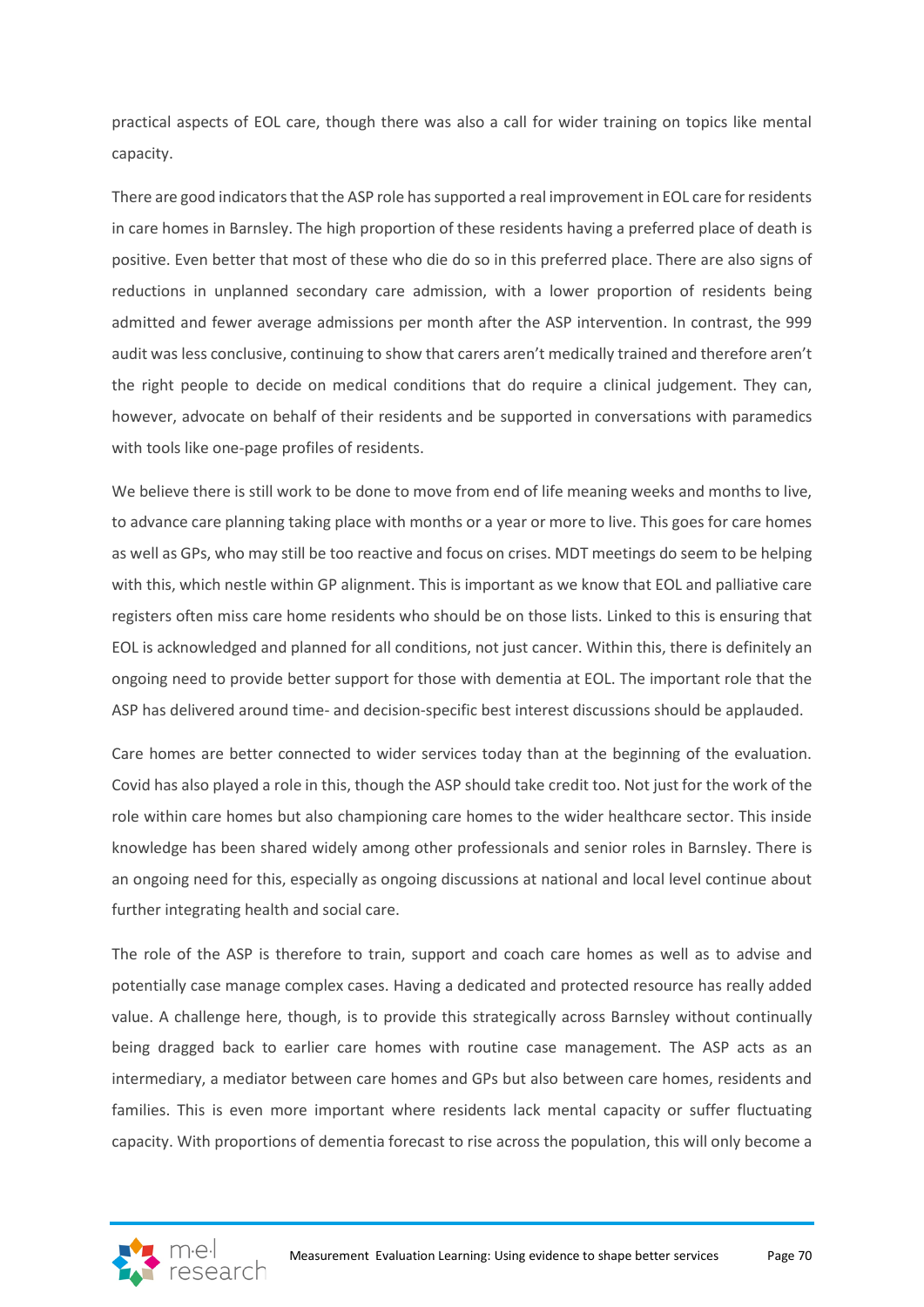greater need in future. There is also a need to find new ways to engage more reluctant care homes in EOL care.

Has the ASP role resolved all problems with end of life care for care home residents in Barnsley? No. But the ASP role has been instrumental in a shift in how care homes are viewed within healthcare and a shift in how care home residents are viewed by GPs and others. The ASP sits within a wider framework that supports EOL care in homes. It is almost impossible to single out the contribution of one role among lots of other changes. But without such a dedicated role, there would be a hole to fill.

Finally, we heard praise from every angle for the ASP postholder. In fact, there wasn't a single criticism spoken. Already being known among care homes has helped, drawing on past experience and established relationships. The emotional intelligence is as important as the clinical skills. The postholder has remained approachable and empathetic, whether to dying residents, distraught family members or carers who themselves have been grieving. Any efforts to replicate this role elsewhere must place attention on the whole person within the role, not just the technical dimension.

## **Recommendations**

The evidence from our evaluation shows the value of dedicated resources supporting EOL in care homes. We support this ongoing support, especially around training – even though this may be permanent – as well as more specialist input to coach care home staff, interact with residents – including those lacking full capacity – and involve families in decisions.

GP alignment really does seem to be improving relationships between surgeries and care homes. However, power dynamics remain, with carers lacking medical knowledge and language and sometimes not feeling able to advocate strongly enough on behalf of their residents. This suggests a need for both training and development for GPs, especially to see the value of carers and their close contact with residents, but also for carers themselves, supporting them to speak up.

Some work has already taken place with YAS. This should continue, including pushing the use of onepage profiles of residents for times paramedics are called out to homes.

It has been harder for the ASP to engage some care homes. Managers, staff and residents are likely to be missing out of more specialist input. Continued effort and imagination should be used to try to engage with these homes. This goes likewise for any GPs who still don't put enough attention onto EOL for care homes.

For the ASP role itself, a challenge is ensuring a strategic and clinical lead at the same time as overseeing care homes across Barnsley. With ever-changing managers and staff in care homes, this

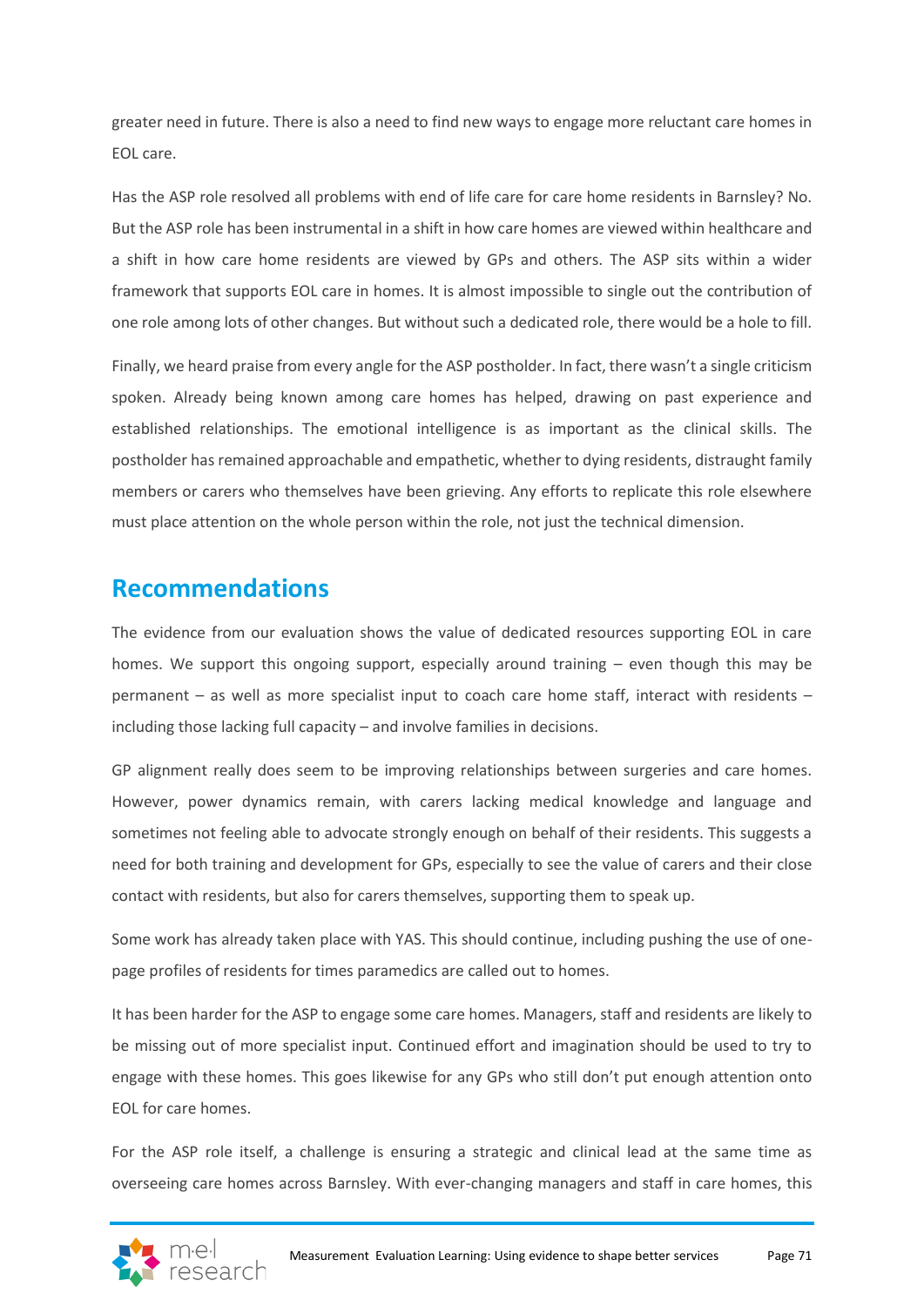can be testing. It also demands a continuing need to support community and Macmillan colleagues, sharing the advance skills in EOL care.

The GSF is a valuable tool to support earlier identification of people in the last year (or more) of life. There continues to be wider work needed on this, not just in care homes and GP surgeries, nor just in Barnsley.

For organisations like Macmillan or others interested in improving EOL care for care home residents, the ASP provides a clear model to replicate elsewhere. Key to this is getting the right person for the role, somebody with clinical knowledge but – arguably just as important – somebody with the right emotional intelligence, who can connect with people whoever they are. This role doesn't sit in a vacuum and must work with other parts of community healthcare, strategically and with care homes, residents and families. A real passion to ensure high quality, inclusive care right up to a "beautiful death" is paramount. At a system level, this also means wider support for care homes – particularly ongoing training around EOL and palliative care – but also connections between GP surgeries and community health teams. The ASP role has shown the need for advocacy for EOL care in care homes within this wider system.

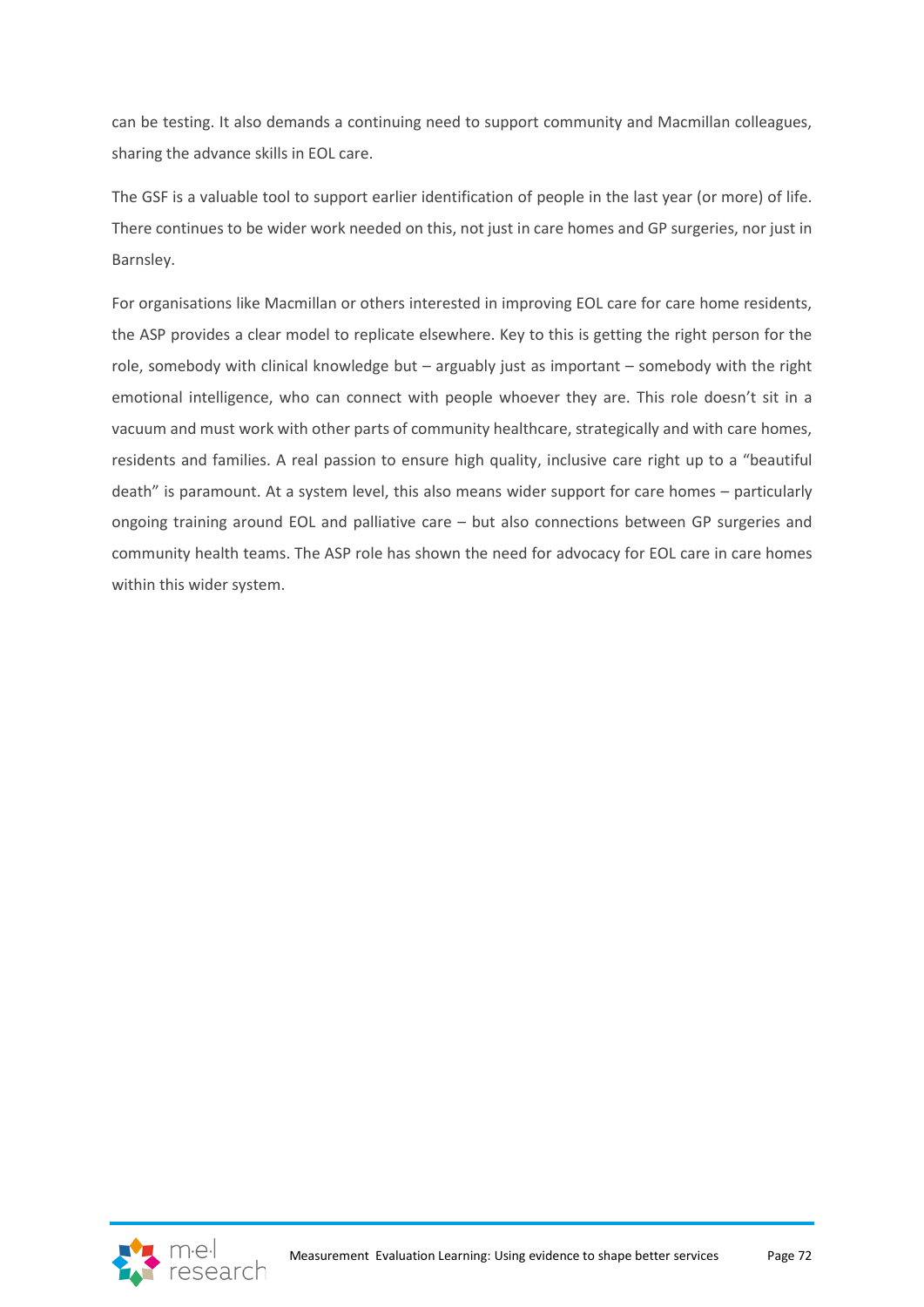

## **A1. Evaluation framework**

### **A2. Engagement with care homes during the evaluation**

**A3. Glossary**

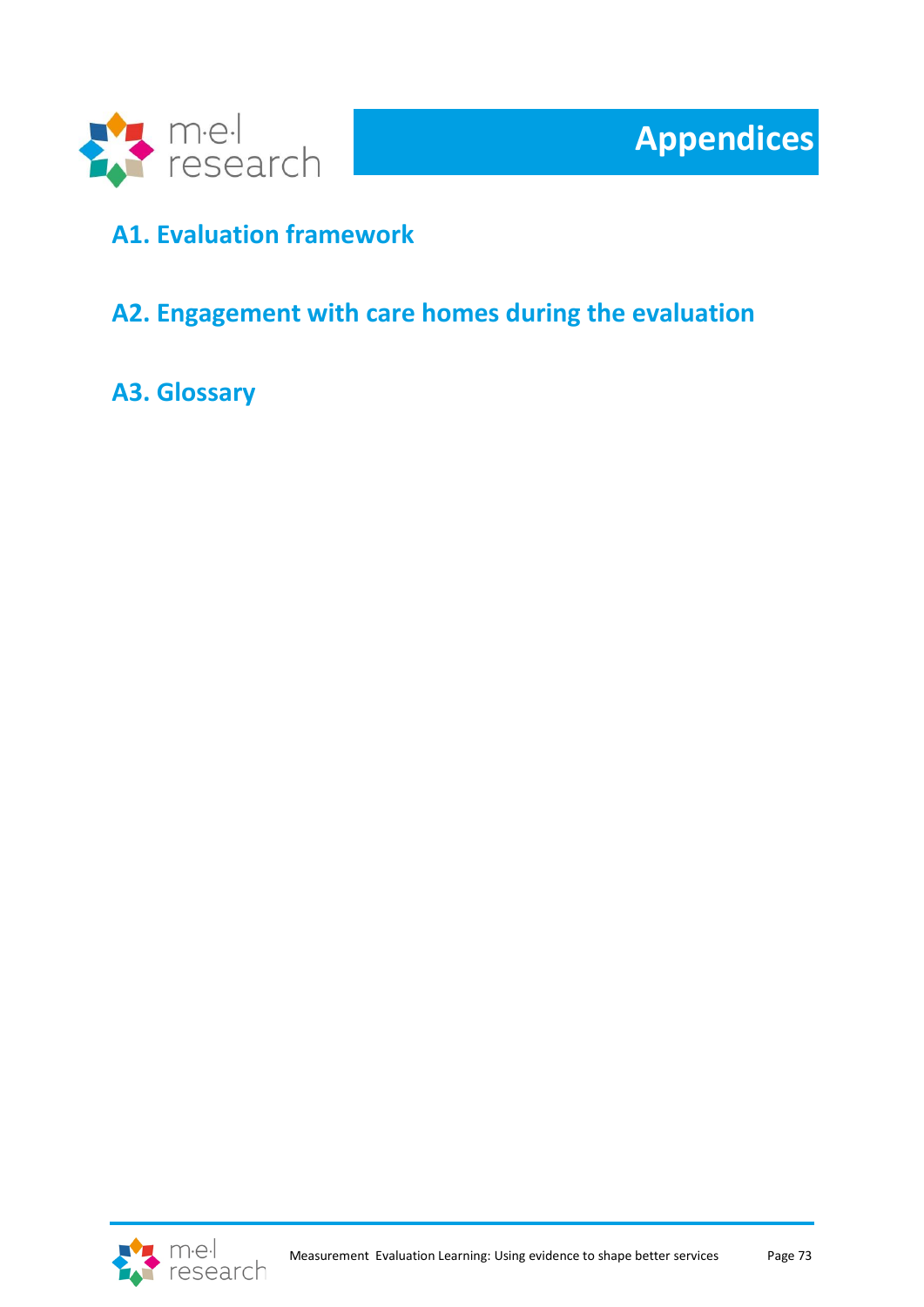# **A1. Evaluation framework**

| <b>Key evaluation question</b><br>and project outcomes                                                                                                                                                                                                                                                                                                                                                                                                                                                                                                                                                                                                                                                                             | <b>Sub-evaluation questions</b>                                                                                                                                                                                                                                                                                                                                                                                                                                                                                                                                                                                                                                                                                           | <b>Indicator</b>                                                                                                                                                                                                                                                                                                                                                                                                                                                                                                                                                                                                                                                                                                           |  |  |
|------------------------------------------------------------------------------------------------------------------------------------------------------------------------------------------------------------------------------------------------------------------------------------------------------------------------------------------------------------------------------------------------------------------------------------------------------------------------------------------------------------------------------------------------------------------------------------------------------------------------------------------------------------------------------------------------------------------------------------|---------------------------------------------------------------------------------------------------------------------------------------------------------------------------------------------------------------------------------------------------------------------------------------------------------------------------------------------------------------------------------------------------------------------------------------------------------------------------------------------------------------------------------------------------------------------------------------------------------------------------------------------------------------------------------------------------------------------------|----------------------------------------------------------------------------------------------------------------------------------------------------------------------------------------------------------------------------------------------------------------------------------------------------------------------------------------------------------------------------------------------------------------------------------------------------------------------------------------------------------------------------------------------------------------------------------------------------------------------------------------------------------------------------------------------------------------------------|--|--|
| 1. What impact does the<br>ASP role have on high<br>quality clinical and<br>personalised holistic care<br>and personalised choice<br>in the last year of life?<br>a,<br>Residents living with<br>palliative care needs are<br>pro-actively identified<br>within care homes.<br>Care home residents<br>a,<br>have an opportunity to<br>discuss and record their<br>preferences and wishes<br>for palliative care.<br>Residents' care and<br>a,<br>support at end of life is<br>personalised and<br>responsive to their<br>individual, complex,<br>changing needs. This<br>includes dying in their<br>preferred place.<br>There is a reduction in<br>inappropriate/<br>unplanned hospital<br>admissions from care<br>home residents. | 1.1. What, if any, changes have<br>there been to the way palliative<br>care home residents are<br>recognised and identified?<br>1.2. What difference has this made<br>to the number of care home<br>residents being able to access<br>enhanced quality palliative<br>care?<br>1.3. To what extent do family<br>members feel included in<br>decisions about their relatives<br>living in care homes?<br>1.4. Has there been a decrease in<br>the number of unplanned and<br>avoidable emergency<br>admissions to hospital? What<br>has contributed to this?<br>1.5. What are the enablers and<br>barriers to successful outcomes<br>from the ASP work, whether at<br>a system, care homes or<br>individual resident level? | Increase in proportion of<br>residents with EPaCCS in<br>place after ASP<br>intervention<br>Increase in proportion of<br>residents with advance<br>care plans (or medical<br>management plans for<br>those lacking mental<br>capacity) in place after<br>ASP intervention<br>Increase in proportion of<br>residents dying in their<br>preferred place after ASP<br>intervention<br>Good quality of care right<br>up to death<br>High satisfaction from<br>residents or family over<br>the palliative care<br>provided to residents<br>High satisfaction from<br>I.<br>residents and family over<br>their involvement in<br>advance care planning<br>Reduction in<br>$\blacksquare$<br>conveyancing at a care<br>home level |  |  |
| 2. What does an<br>appropriately skilled and<br>integrated system look<br>like?<br>Care home residents'<br>п<br>preferences and wishes                                                                                                                                                                                                                                                                                                                                                                                                                                                                                                                                                                                             | 2.1. Who are the key players and<br>what are their roles within the<br>system?<br>2.2. What are the enablers and<br>barriers to effective integrated<br>working for palliative care home<br>residents, including trust                                                                                                                                                                                                                                                                                                                                                                                                                                                                                                    | Increase in take-up of<br>П<br>GSF at care homes<br>The number of palliative<br>I.<br>or EOL education or<br>training sessions<br>delivered to care homes                                                                                                                                                                                                                                                                                                                                                                                                                                                                                                                                                                  |  |  |

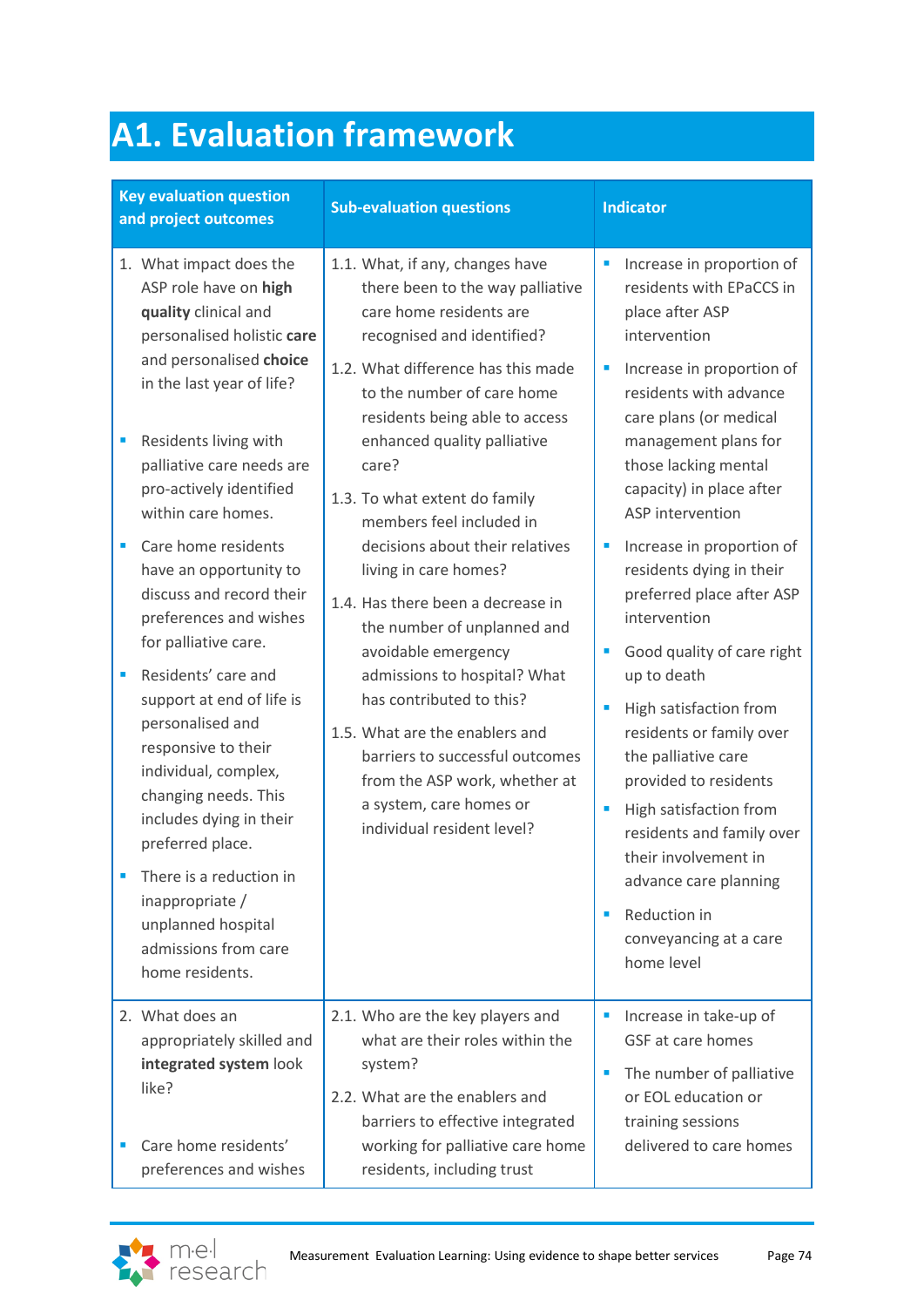| <b>Key evaluation question</b><br>and project outcomes |                                                                                                                                                                                                                                                                                                                               | <b>Sub-evaluation questions</b>                                                                                                                                                                                                                                                                                                                                                                                                                                                                                                            | <b>Indicator</b>                                                                                                                                                                                                                                                                                                                                                                 |  |  |
|--------------------------------------------------------|-------------------------------------------------------------------------------------------------------------------------------------------------------------------------------------------------------------------------------------------------------------------------------------------------------------------------------|--------------------------------------------------------------------------------------------------------------------------------------------------------------------------------------------------------------------------------------------------------------------------------------------------------------------------------------------------------------------------------------------------------------------------------------------------------------------------------------------------------------------------------------------|----------------------------------------------------------------------------------------------------------------------------------------------------------------------------------------------------------------------------------------------------------------------------------------------------------------------------------------------------------------------------------|--|--|
| Ē,                                                     | for palliative care are<br>shared appropriately.<br>Residents receive the<br>palliative care they<br>choose because of<br>effective working<br>relationships and care<br>pathways with primary<br>care, secondary care,<br>care home staff and<br>existing community<br>teams.                                                | between sectors and roles, and<br>care home staff skills and<br>confidence?<br>2.3. To what extent has the ASP<br>been able to influence this,<br>including connections between<br>care homes, GPs and<br>community nursing teams?<br>2.4. What skills or culture are<br>needed within the system,<br>particularly care homes, to<br>provide palliative care home<br>residents with appropriate and<br>timely care?<br>2.5. What wider infrastructure is<br>needed in order for working to<br>be truly integrated, eg IT, data<br>sharing? | and, if available, positive<br>feedback from this<br>Closer working between<br>care homes and GPs or<br>community health teams<br>Effective transfer of care,<br>eg recognition of<br>palliative needs, quicker<br>access to right care, care<br>preferences shared                                                                                                              |  |  |
| $\blacksquare$<br>п                                    | 3. How do we ensure the<br>sustainability of<br>personalised holistic care<br>planning within the<br>system?<br>Education for care home<br>staff is embedded in new<br>starters' induction.<br>Increased confidence<br>(reduced anxiety of) care<br>home staff and visiting<br>health/social care<br>services supports better | 3.1. Following the intervention of<br>the ASP within a care home,<br>how has the system continued<br>to support palliative care<br>residents in their preferred<br>place of care?<br>3.2. How far does the Gold Standard<br>Framework (or other tools, eg<br>Macmillan six principles) ensure<br>the longer-term sustainability of<br>personalised holistic care<br>planning in care homes?<br>3.3. Is there a need for a dedicated<br>role to continue high quality                                                                       | Ensuring documentation<br>$\blacksquare$<br>put in place (ie EPaCCS /<br>confirmation of GSF<br>categorisation position)<br>is amended and revisited<br>in accordance with<br>residents' level of need /<br>deterioration<br>Other residents added<br>×<br>onto palliative care<br>registers after the ASP<br>has finished in that<br>neighbourhood<br>Other residents with<br>П |  |  |
| п                                                      | care for residents at end<br>of life, also reducing<br>unavoidable hospital<br>admissions.<br>GP (and other partners)<br>make better decisions                                                                                                                                                                                | palliative care in care homes? If<br>so, what wider resources are<br>needed for the success of the<br>role? If not, what alternative<br>options can ensure personalised<br>holistic care planning within the<br>system? How well equipped are                                                                                                                                                                                                                                                                                              | advance care plans /<br>preferred place of death<br>etc in place after the ASP<br>has finished in that<br>neighbourhood                                                                                                                                                                                                                                                          |  |  |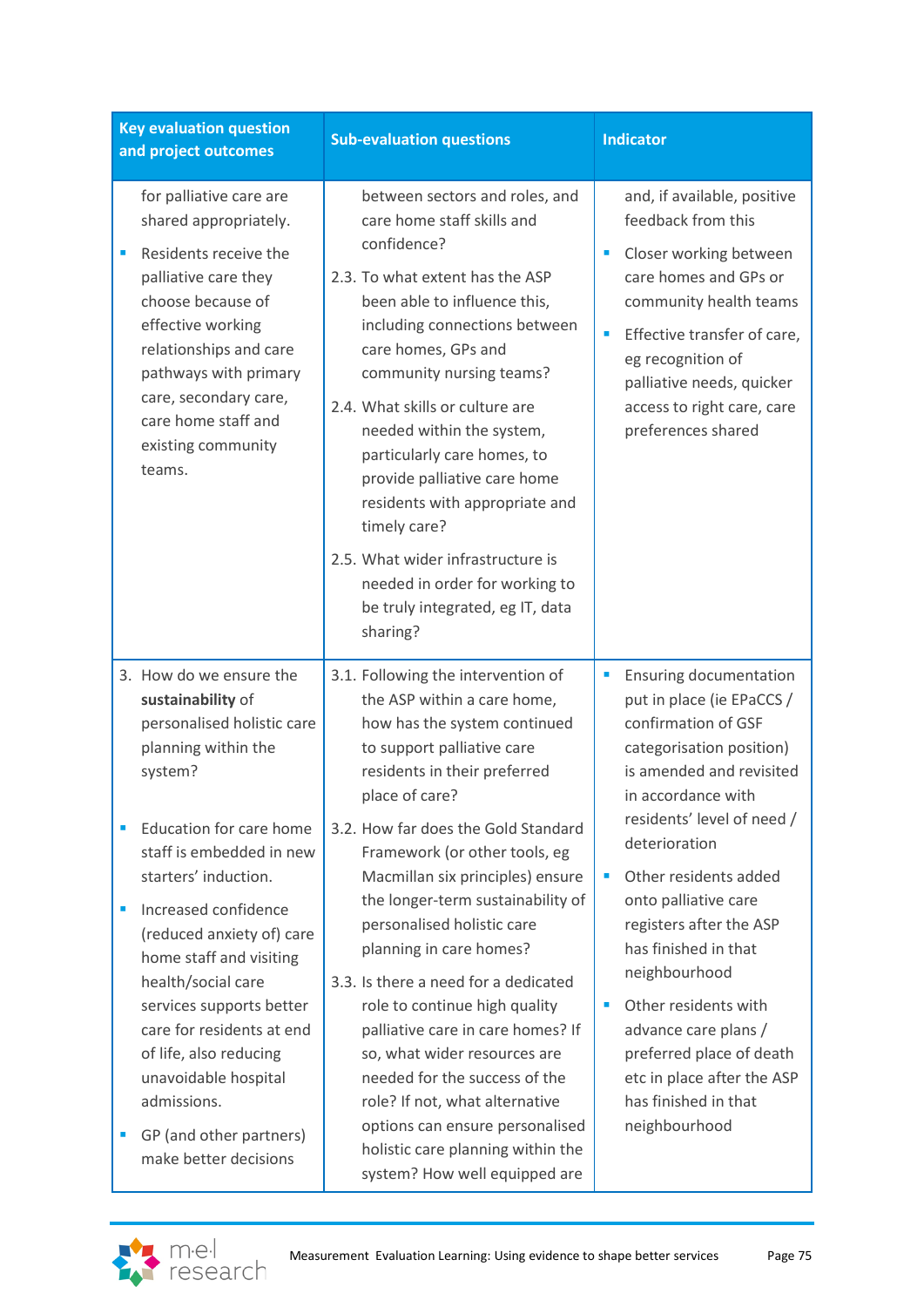| <b>Key evaluation question</b><br>and project outcomes                                | <b>Sub-evaluation questions</b>                                                                                                                                                  | <b>Indicator</b>                                                                                                                                                                                                              |  |
|---------------------------------------------------------------------------------------|----------------------------------------------------------------------------------------------------------------------------------------------------------------------------------|-------------------------------------------------------------------------------------------------------------------------------------------------------------------------------------------------------------------------------|--|
| about palliative care for<br>care home residents as<br>they have more<br>information. | these different elements to do<br>so?<br>3.4. If starting again, what changes<br>would be made to the design of<br>this project and the ASP role?<br>What are the wider lessons? | More confidence from<br>care home staff in caring<br>for palliative residents<br>Care home staff feel<br>$\overline{\phantom{a}}$<br>empowered to voice<br>residents' wishes, eg to<br>GPs and other medical<br>professionals |  |
|                                                                                       |                                                                                                                                                                                  | GPs and other medical<br>professionals have more<br>trust in palliative care<br>information from care<br>homes                                                                                                                |  |
|                                                                                       |                                                                                                                                                                                  | EOL and palliative care<br>W.<br>training / awareness<br>provided to new care<br>home staff                                                                                                                                   |  |
|                                                                                       |                                                                                                                                                                                  | More residents being<br>case managed for<br>palliative needs by<br>community teams or GPs                                                                                                                                     |  |
|                                                                                       |                                                                                                                                                                                  | Continued lower level of<br>conveyancing at a care<br>home level                                                                                                                                                              |  |
|                                                                                       |                                                                                                                                                                                  | Access to summary<br>palliative care records to<br>all who need them                                                                                                                                                          |  |

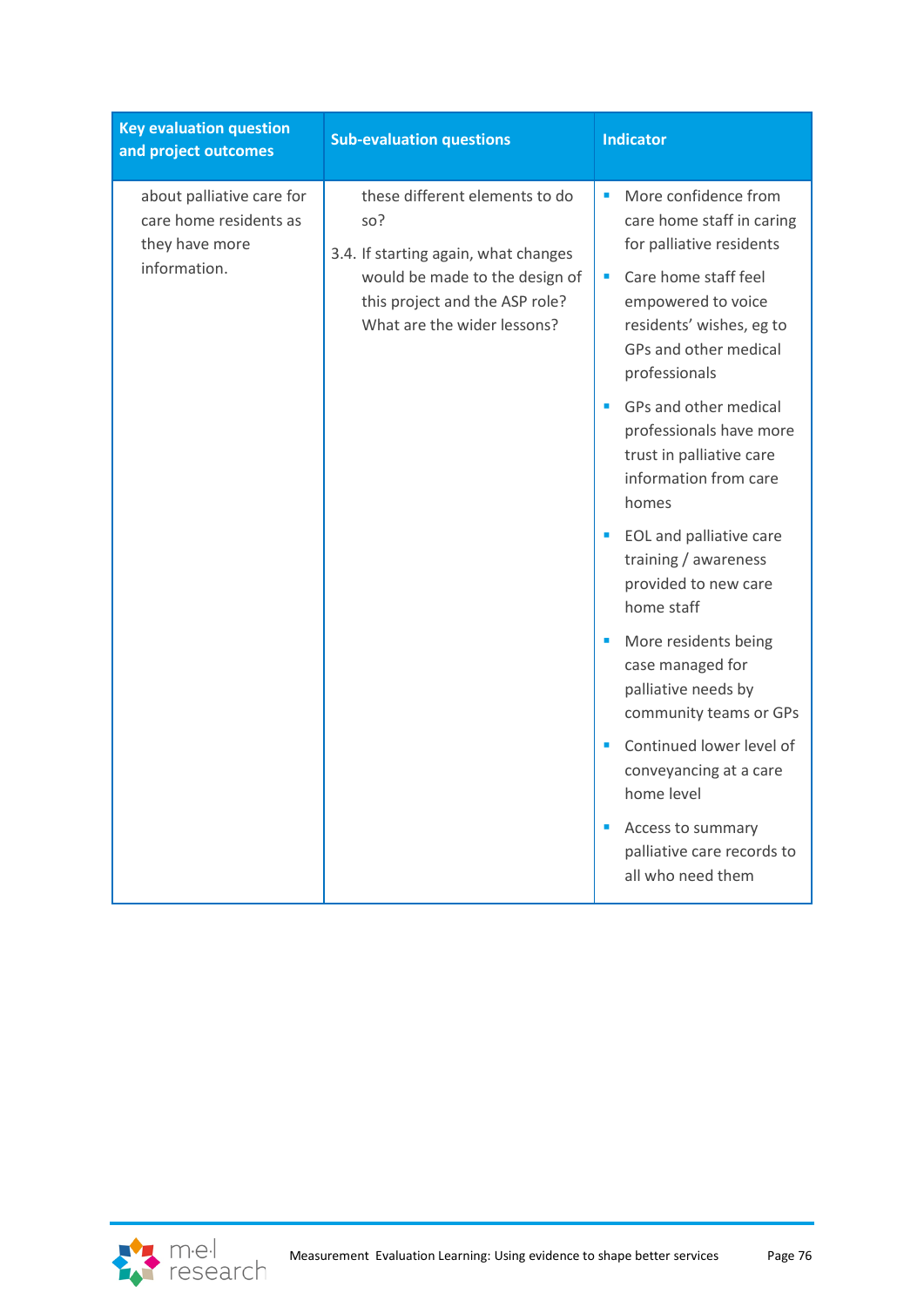## **A2. Engagement with care homes during the evaluation**

| <b>Care</b> | Neighbourhood | <b>Nov 2019</b>    | <b>Feb/Mar 2020</b> | <b>Nov 2020</b>           | <b>Mar 2021</b>   | <b>Apr 2021</b>           | <b>May/Jun 2021</b>                      |  |
|-------------|---------------|--------------------|---------------------|---------------------------|-------------------|---------------------------|------------------------------------------|--|
| home        |               | <b>Method</b>      |                     |                           |                   |                           |                                          |  |
| Α           | South         | Interview (after)  |                     |                           |                   |                           | Written feedback<br>(after)              |  |
| B           | Central       | Interview (during) |                     | Feedback form<br>(after)  |                   | Postcards<br>(after)      | Focus group (after)                      |  |
| $\mathsf C$ | Penistone     |                    | 999 audit (before)  |                           |                   |                           |                                          |  |
| D           | Penistone     |                    | 999 audit (before)  | Feedback form<br>(during) | 999 audit (after) |                           | Written feedback<br>(after)              |  |
| E           | Penistone     |                    | 999 audit (before)  |                           | 999 audit (after) |                           |                                          |  |
| F           | Penistone     |                    | 999 audit (before)  |                           | 999 audit (after) |                           |                                          |  |
| G           | Penistone     |                    | 999 audit (before)  |                           | 999 audit (after) | Feedback                  |                                          |  |
| Η           | North         |                    | Interview (before)  |                           |                   | form (after)              |                                          |  |
|             | North         |                    | Interview (before)  |                           |                   |                           |                                          |  |
|             | Central       |                    |                     | Interview (after)         |                   |                           |                                          |  |
| Κ           | Dearne        |                    |                     |                           |                   | Feedback<br>form (before) |                                          |  |
| L           | North         |                    |                     |                           |                   | Feedback<br>form (during) | Interview (during)                       |  |
| M           | North         |                    |                     |                           |                   | Feedback<br>form (during) | Interview (during)<br>Interview (during) |  |
| N           | South         |                    |                     |                           |                   |                           | Written feedback<br>(after)              |  |
| O           | South         |                    |                     |                           |                   |                           | Focus group (after)                      |  |
| P           | South         |                    |                     |                           |                   |                           | Written feedback<br>(after)              |  |

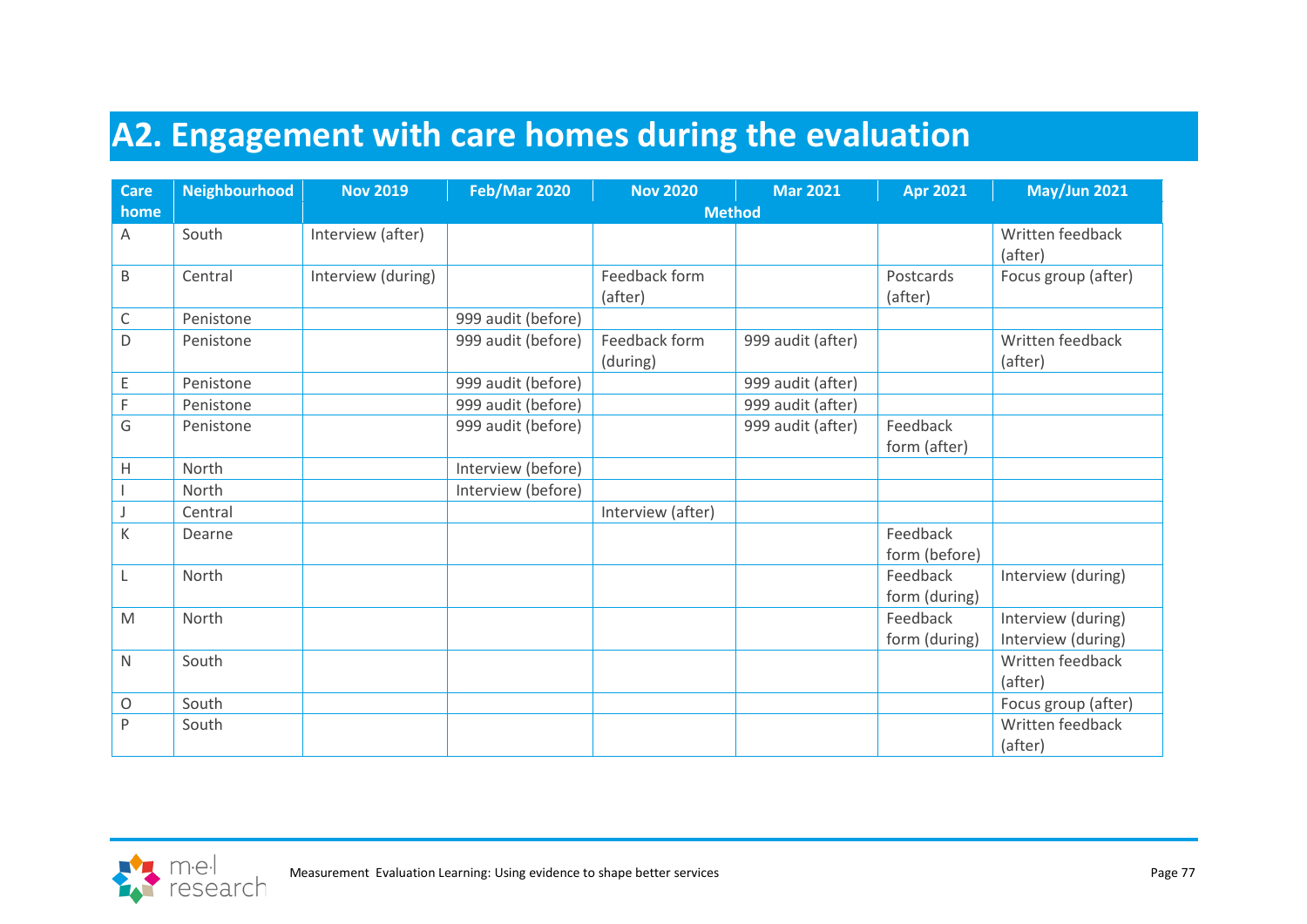## **A3. Glossary**

### **Advance care planning**

Advance Care Planning (ACP) is the voluntary process of discussion about future care between an individual and their care providers, irrespective of discipline. If the individual wishes, their family and friends may be included. It is recommended that with the individual's agreement this discussion is documented, regularly reviewed and communicated to key persons involved in their care.

These formally documented conversations can then be used in the future by health and social care professionals if the person subsequently loses their capacity, to help make best interest decisions about their care. They should take into account their beliefs, goals and values. By taking into account the patient's wishes for their future care, this has the potential to improve the experience of patients and their carers in relation to the care they receive.

There are 3 levels of ACP as identified in the Mental Capacity Act: preferences and wishes which will inform best interest decisions but is not legally binding; advance decision to refuse treatments which when signed, witnessed and dated is legally binding when refusing specific treatments: Lasting power of attorney (LPA) for health and welfare, when registered with the Office of Public Guardian, gives legal rights to the appointed attorneys and will be involved in best interest decision making.

#### **Best interest**

If a person has been assessed as lacking capacity then any action taken, or any decision made for, or on behalf of that person, must be made in his or her best interests (principle 4). The person who has to make the decision is known as the 'decision-maker' and normally will be the carer responsible for the day-to-day care, or a professional such as a doctor, nurse or social worker where decisions about treatment, care arrangements or accommodation need to be made.

The MCA provides a non-exhaustive checklist of factors that decision-makers must work through in deciding what is in a person's best interests.

Some of the factors to take into consideration are:

- Do not discriminate. Do not make assumptions about someone's best interests merely on the basis of the person's age or appearance, condition or any aspect their behaviour.
- Take into account all relevant circumstances
- If faced with a particularly difficult or contentious decision, it is recommended that practitioners adopt a 'balance sheet' approach

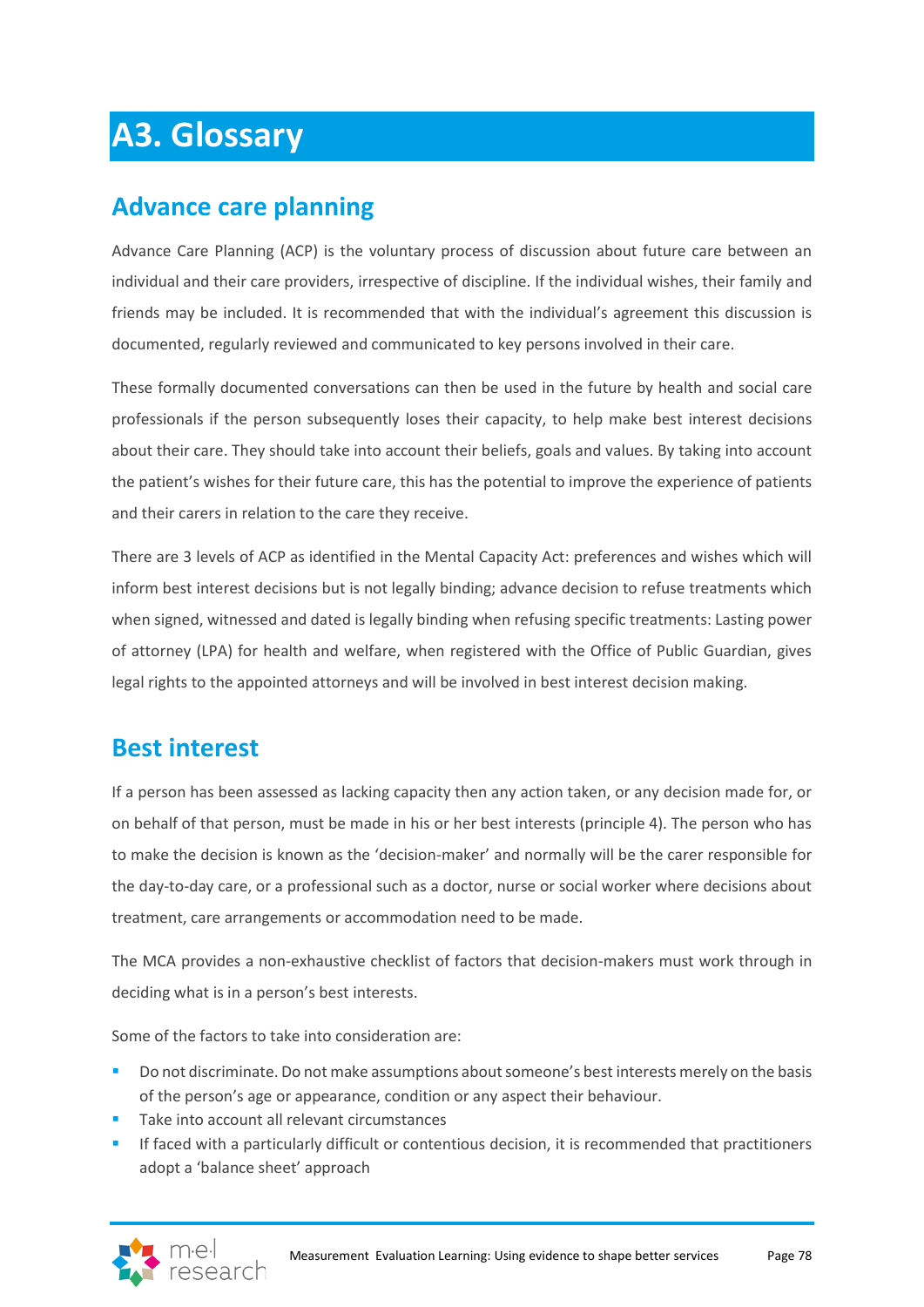- Will the person regain capacity? If so, can the decision wait?
- Involve the individual as fully as possible
- **•** Take into account the individual's past and present wishes and feelings, and any beliefs and values likely to have a bearing on the decision
- Consult as far and as widely as possible.

It is vital that a record of the best interest decision is made. Not only is this good professional practice, but given the evidence-based approach required by the MCA, an objective record of the decision should be rigorously recorded and be available to inform decision making but also to withstand scrutiny should the decision-making processes be challenged at any point.

#### **DNACPR**

DNACPR stands for 'do not attempt cardiopulmonary resuscitation' and this decision is communicated in a form. This form indicates that CPR should not be attempted in the event of the heart stopping beating; it does not refuse any other medical treatment.

### **Emergency health care plan**

'Emergency health care plans' can support decision making in and out of hours for professionals who may be called for advice or when a visit is requested. Management plans for potential problems can therefore be very helpful in giving treatment guidance and suggestions to the health care professional e.g. 'at risk of hypercalcaemia. Would be appropriate to treat with IV bisphosphonates' or 'has oral antibiotics and steroids at home for use in infective exacerbations of COPD'.

Emergency health care plans are medical management plans, but as with any advance care planning conversations or best interest outcomes, these should be reflected in the emergency health care plans.

#### **EPaCCS**

Electronic Palliative Care Coordination Systems (EPaCCS) are England's pre-eminent initiative in enabling advance care planning and improved communication and coordination at the end of life. They are electronic registers or tools and processes for pulling together and sharing data which aim to enable access to information about dying patients.

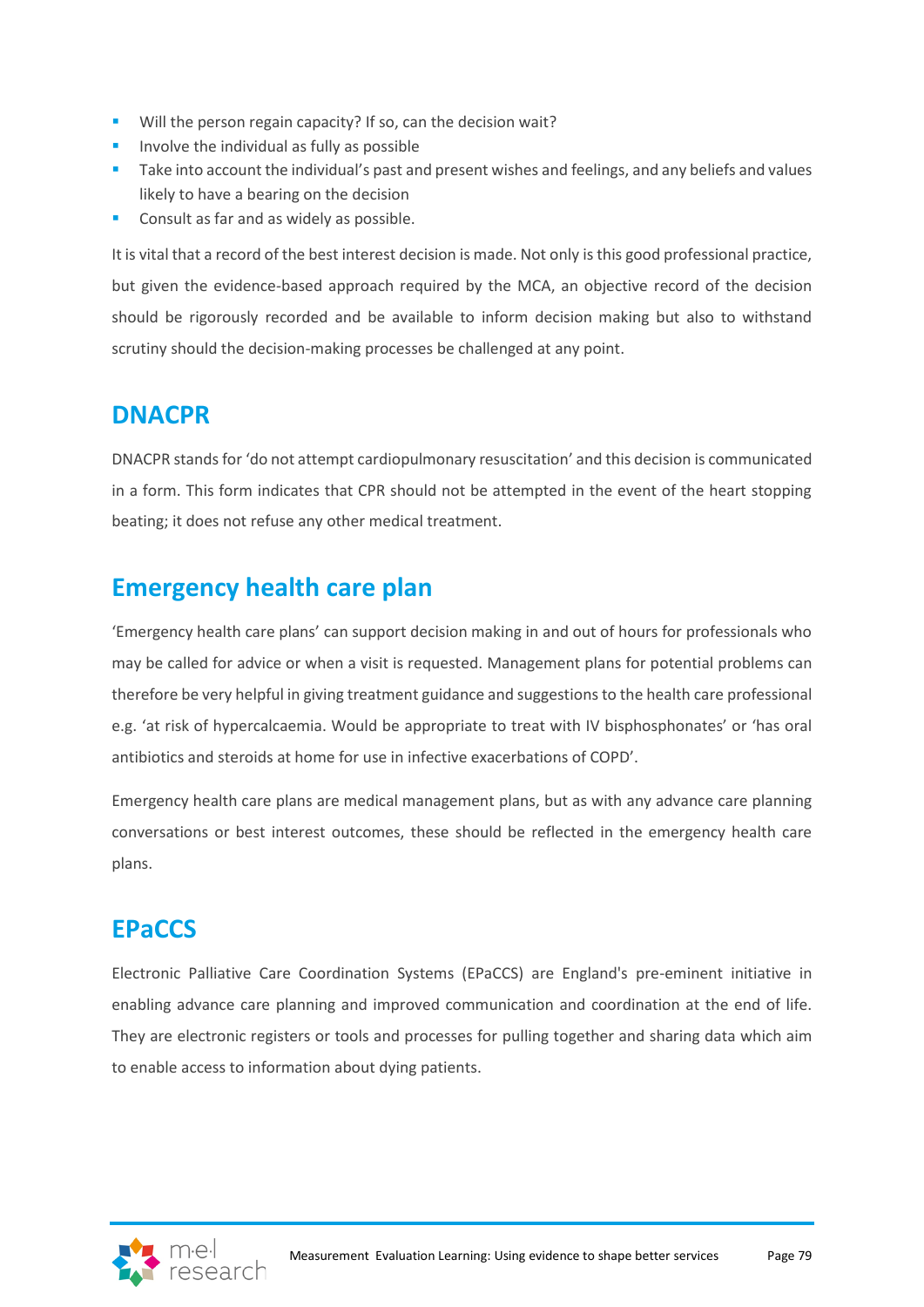### **Gold Standard Framework**

The Gold Standard Framework (GSF) is a tool to support end of life care. A key element is identifying people earlier in their EOL journey. The GSF Prognostic Indicator is a guide for clinicians enabling earlier recognition of decline for patients considered to be in their final year/s of life. It is a key tool to support earlier identification of patients, enabling better assessment of their needs and planning care in line with their needs and wishes.

The GSF indicators are defined as follows:

- **GSF prognostic indicator stage A (blue) = year plus prognosis = stable**
- GSF prognostic indicator stage B (green) = months prognosis = unstable
- **EXECTE FOR STATE STATE I** GSF prognostic indicator stage C (**yellow**) = weeks prognosis = deteriorating
- GSF prognostic indicator stage D (red) = days prognosis = dying

Yet the GSF is also about appropriate conversations, finding out residents' wishes and meeting them, providing a personalised service that wraps around the person rather than the other way around and, much later, about things like pre-emptive medication.

### **Karnofsky Score**

The Karnofsky Performance Scale Index allows patients to be classified as to their functional ability. The patient's overall performance status is assessed in 3 dimensions: activity, work and self-care and a continued and sustained decline in performance status can help to identify the deteriorating patient. The lower the Karnofsky score, the worse the survival for most serious illnesses.

For example:

Karnofsky Performance Status Scale Definitions Rating (%) Criteria

- 100 = Normal no complaints; no evidence of disease.
- 90 = Able to carry on normal activity; minor signs or symptoms of disease. Able to carry on normal activity and to work; no special care needed.
- 80 = Normal activity with effort; some signs or symptoms of disease.
- 70 = Cares for self; unable to carry on normal activity or to do active work.
- 60 = Able to care for most needs but requires occasional assistance
- 50 = Requires considerable assistance and frequent medical care.
- 40 = In bed more than 50% of the time.
- 30 = Almost completely bedfast.
- 20 = Totally bedfast and requiring extensive nursing care by professionals and/or family.

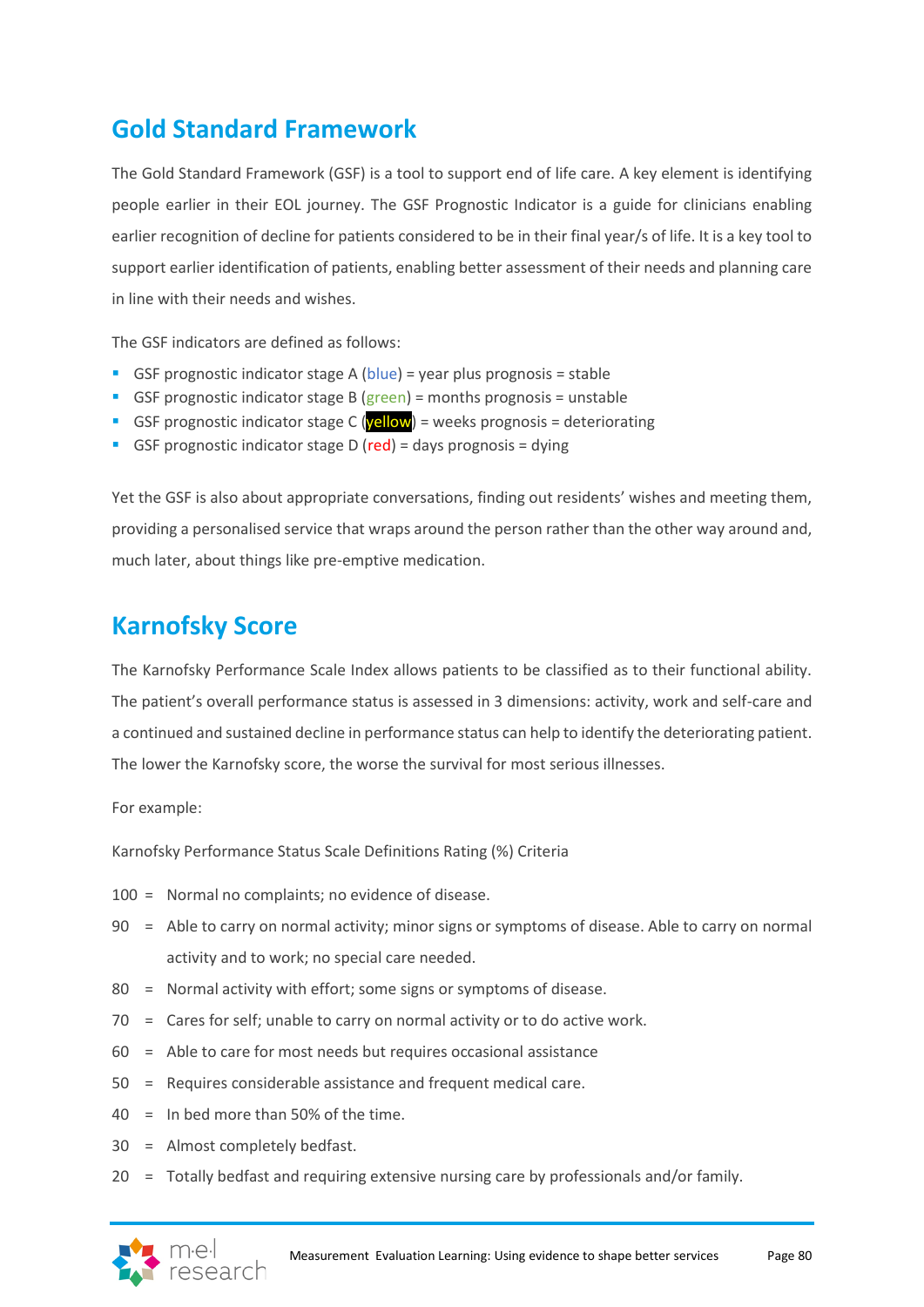- 10 = Comatosed or barely arousable, unable to care for self, requires equivalent of institutional/hospital, disease may be rapidly progressing.
- $0 = \text{Dead}$

#### **Mental capacity**

'Mental capacity' means being able to make your own decisions with sufficient understanding and memory to comprehend in a general way the situation in which one finds oneself and the nature, purpose, and consequence of any act or transaction into which one proposes to enter.

Someone lacking capacity - because of an illness or disability such as a mental health problem, dementia or a learning disability - cannot do one or more of the following four things:

- Understand information given to them about a particular decision
- Retain that information long enough to be able to make the decision
- Weigh up the information available to make the decision
- Communicate their decision.

The Mental Capacity Act aims to empower and protect people who may not be able to make some decisions for themselves. It also enables people to plan ahead in case they are unable to make important decisions for themselves in the future.

The Act can apply to all sorts of decision such as:

- major decisions such as decisions about personal finance, social care or medical treatment
- everyday decisions such as decisions about what to wear or eat

The law works on the principle that everyone is assumed to have capacity to make decisions for themselves if they are given enough information, support and time. It protects their right to make their own decisions and to be involved in any decisions that affect them. A person's capacity must be judged according to the specific decision that need to be made, and not solely because of their illness, disability, age, appearance or behaviour. There are legal safeguards that must be followed when making a decision on behalf of some who lacks the capacity to make the decision - it must be done in their 'best interest'.

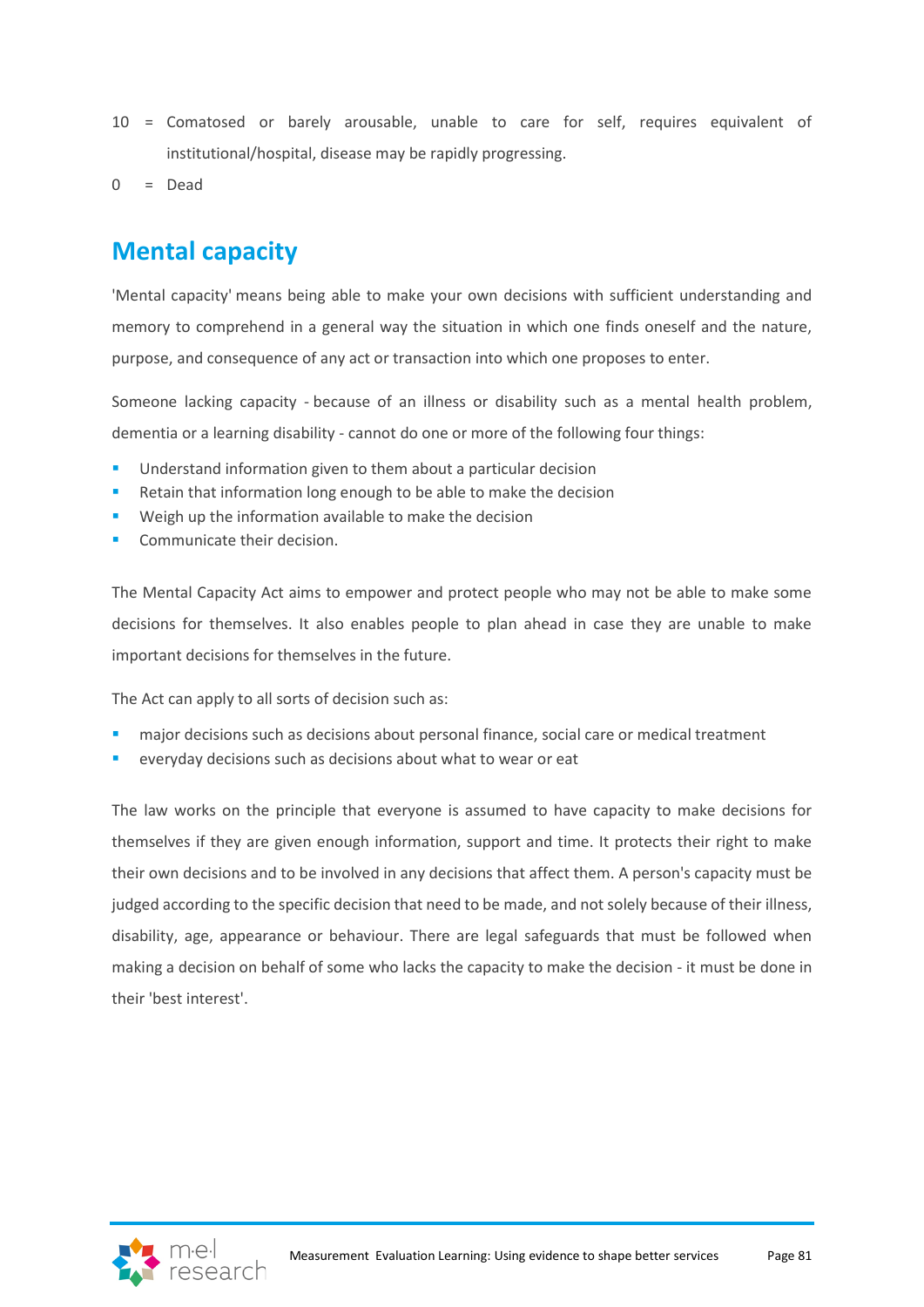### **Rockwood Frailty Score**

The Rockwood Frailty Score is a clinical frailty scale that is used to define an individual's level of frailty and can be defined as follows:

- 1 Very Fit People who are robust, active, energetic and motivated. These people commonly exercise regularly. They are among the fittest for their age.
- 2 Well People who have no active disease symptoms but are less fit than category 1. Often, they exercise or are very active occasionally, e.g. seasonally.
- 3 Managing Well People whose medical problems are well controlled but are not regularly active beyond routine walking.
- 4 Vulnerable While not dependent on others for daily help, often symptoms limit activities. A common complaint is being "slowed up", and/or being tired during the day.
- 5 Mildly Frail These people often have more evident slowing, and need help in high order IADLs (finances, transportation, heavy housework, medications). Typically, mild frailty progressively impairs shopping and walking outside alone, meal preparation and housework.
- 6 Moderately Frail People need help with all outside activities and with keeping house. Inside, they often have problems with stairs and need help with bathing and might need minimal assistance (cuing, standby) with dressing.
- 7 Severely Frail Completely dependent for personal care, from whatever cause (physical or cognitive). Even so, they seem stable and not at high risk of dying (within  $\sim$  6 months).
- 8 Very Severely Frail Completely dependent, approaching the end of life. Typically, they could not recover even from a minor illness.
- 9. Terminally Ill Approaching the end of life. This category applies to people with a life expectancy <6 months, who are not otherwise evidently frail.

#### **Treatment escalation plan**

The treatment escalation plan gives treatment parameters and indication of ceilings of treatments. The treatment escalation plan should reflect the patient's preferences and wishes, advance care planning conversations or best interest outcomes.